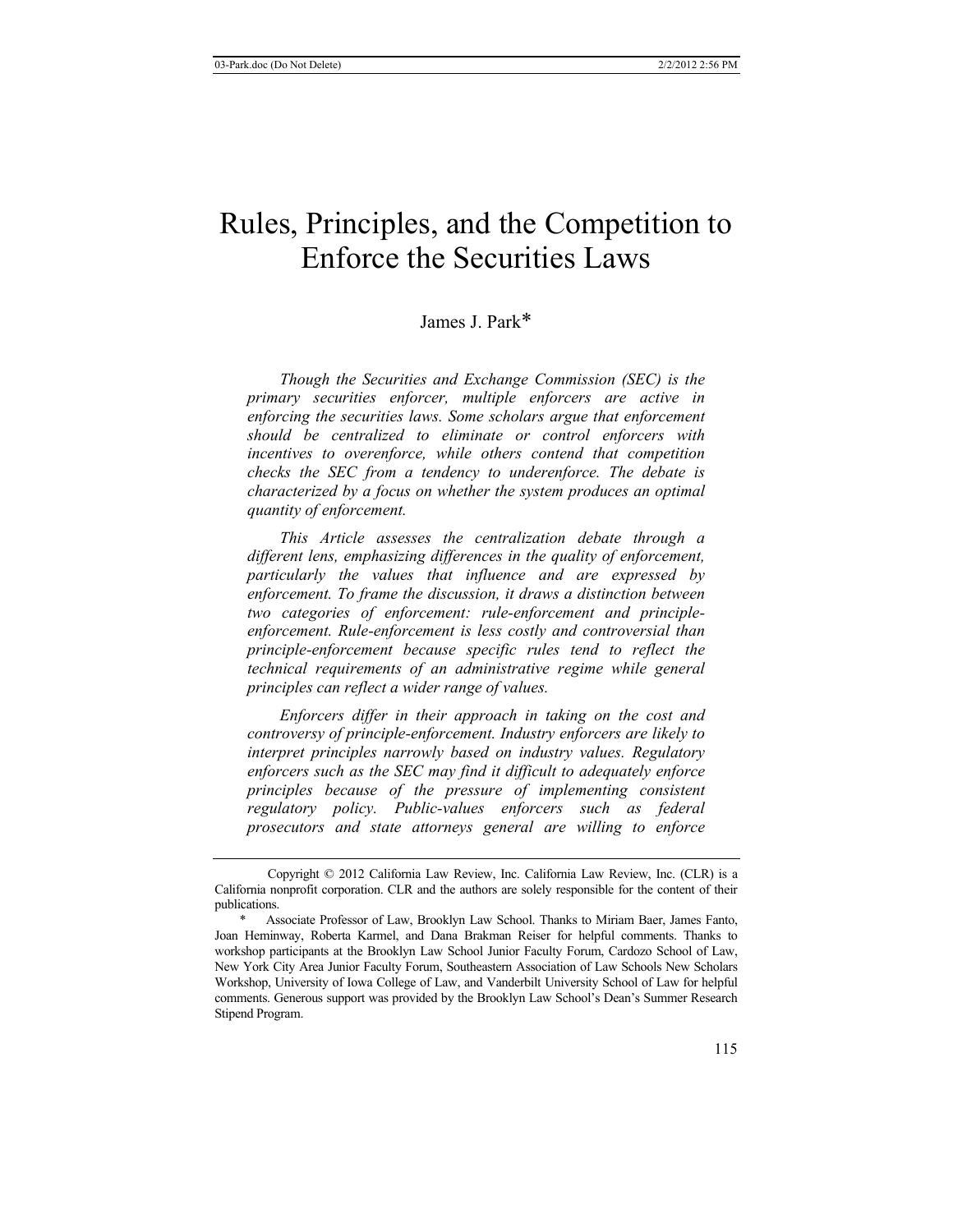*principles in light of social values but may overreach because of political ambition. Entrepreneurial enforcers such as class action attorneys are most willing to invest in principle-enforcement but also have a tendency to bring questionable cases for profit.* 

*The choice between a centralized and decentralized enforcement system is fundamentally a choice between a one-dimensional and multidimensional conception of the values relevant to securities enforcement. Proposals to centralize securities enforcement are motivated by a desire to eliminate the conflicts that can arise between enforcement approaches that reflect different values. The cost of such centralization is that the advantages diverse enforcers bring to the table will be eliminated. This Article concludes that a decentralized system is best justified by recognizing the particular strengths of different enforcers rather than focusing on whether an optimal amount of enforcement is produced.* 

| B. Proposals to Centralize Securities Enforcement  122           |  |
|------------------------------------------------------------------|--|
| C. The Competition Argument for Decentralized Enforcement 127    |  |
| D. The Problem with the Focus on Producing an Optimal Quantity   |  |
|                                                                  |  |
|                                                                  |  |
|                                                                  |  |
| B. Rules and Principles in Securities Regulation  132            |  |
| C. Distinguishing Rule-Enforcement and Principle-Enforcement 134 |  |
|                                                                  |  |
|                                                                  |  |
|                                                                  |  |
|                                                                  |  |
|                                                                  |  |
| b. The Meaning of Principle-Enforcement  139                     |  |
|                                                                  |  |
|                                                                  |  |
| A. Industry Enforcers: Self-Regulatory Organizations  143        |  |
|                                                                  |  |
|                                                                  |  |
|                                                                  |  |
|                                                                  |  |
|                                                                  |  |
|                                                                  |  |
|                                                                  |  |
| D. Entrepreneurial Enforcers: Class Action Attorneys 159         |  |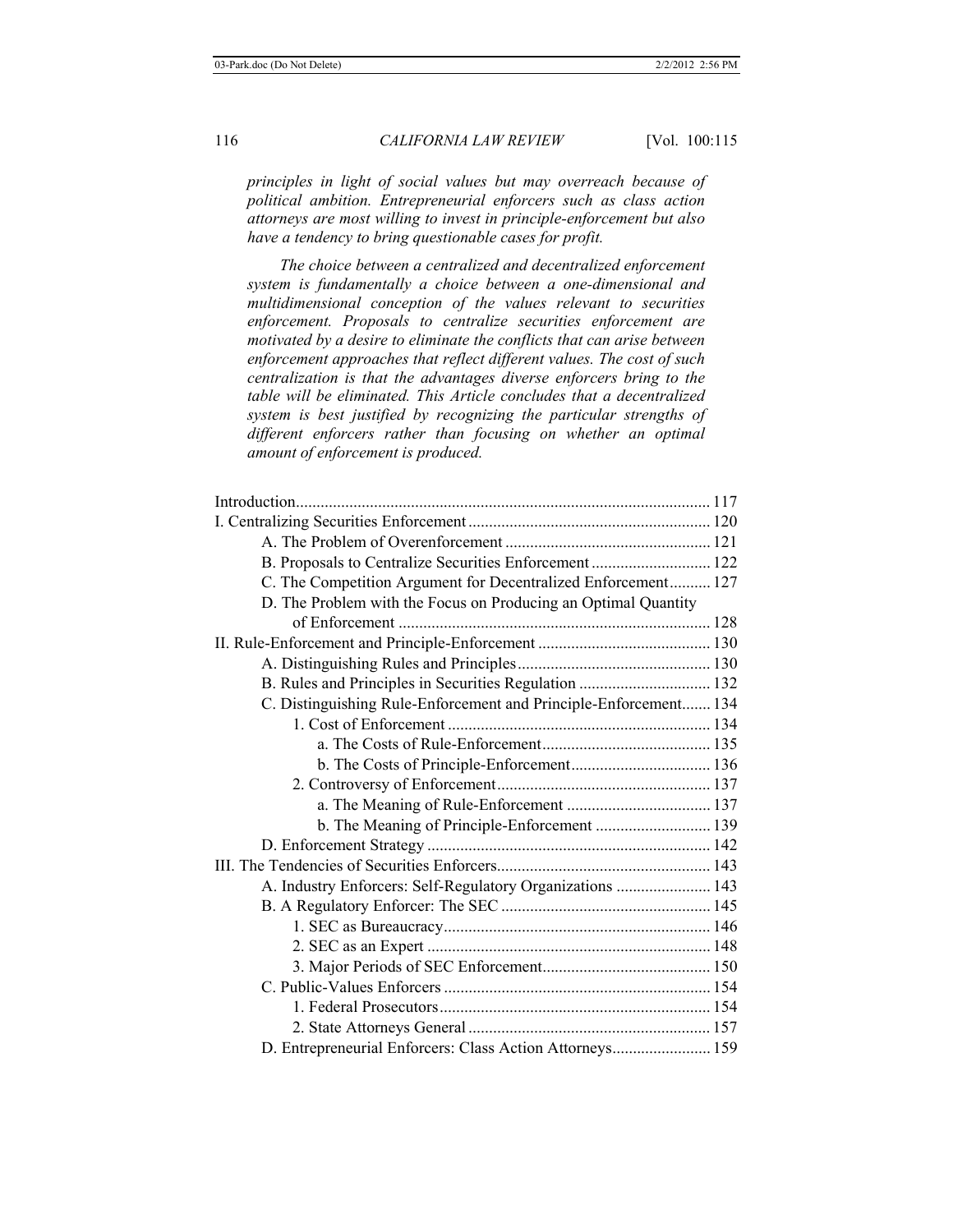#### **INTRODUCTION**

While the Securities and Exchange Commission (SEC) is undoubtedly the primary enforcer of the securities laws, it has often been overshadowed by other enforcers. State attorneys general and class action attorneys have been more active, innovative, and competent in enforcing the securities laws. Federal prosecutors have often seized an enforcement role through headline-grabbing convictions. Despite the fact that the SEC has the advantage of resources<sup>1</sup> and expertise, and brings hundreds of enforcement actions each year,<sup>2</sup> it is often criticized as passive and even incompetent.<sup>3</sup> By competing with the SEC and

<sup>1.</sup> The SEC enforcement division has a staff of over one thousand with more than four hundred investigative attorneys. *See* U.S. GOV'T ACCOUNTABILITY OFFICE, GAO-09-358, GREATER ATTENTION NEEDED TO ENHANCE COMMUNICATION AND UTILIZATION OF RESOURCES IN THE DIVISION OF ENFORCEMENT 18 (2009) [hereinafter GAO REPORT].

<sup>2.</sup> For the past three years, the SEC has brought more than 650 enforcement cases per year: in 2010, it brought 681 enforcement cases; in 2009, 664 enforcement cases; and in 2008, 671 enforcement cases. *See* U.S. SEC. & EXCH. COMM'N, FY 2010 PERFORMANCE AND ACCOUNTABILITY REPORT 11 (2010), *available at* http://www.sec.gov/about/secpar/secpar2010.pdf; U.S. SEC. & EXCH. COMM'N, 2009 PERFORMANCE AND ACCOUNTABILITY REPORT 36 (2009), *available at*  http://www.sec.gov/about/secpar/secpar2009.pdf; U.S. SEC. & EXCH. COMM'N, 2008 SEC PERFORMANCE AND ACCOUNTABILITY REPORT 12 (2008), *available at* http://www.sec.gov/about/ secpar/secpar2008.pdf*.*

<sup>3.</sup> One wave of criticism occurred after the collapse of the internet bubble. *See, e*.*g*., Mark Maremont & Deborah Solomon, *Missed Chances: Behind SEC's Failings: Caution, Tight Budget, '90s Exuberance*, WALL ST. J., Dec. 24, 2003, at A1. Another wave of criticism came after the recent financial crisis and Madoff scandal. *See, e*.*g*., Joe Nocera, *S*.*E*.*C*. *Chased Small Fry While a Big Fish, Madoff, Swam Free*, N.Y. TIMES, June 27, 2009, at B1.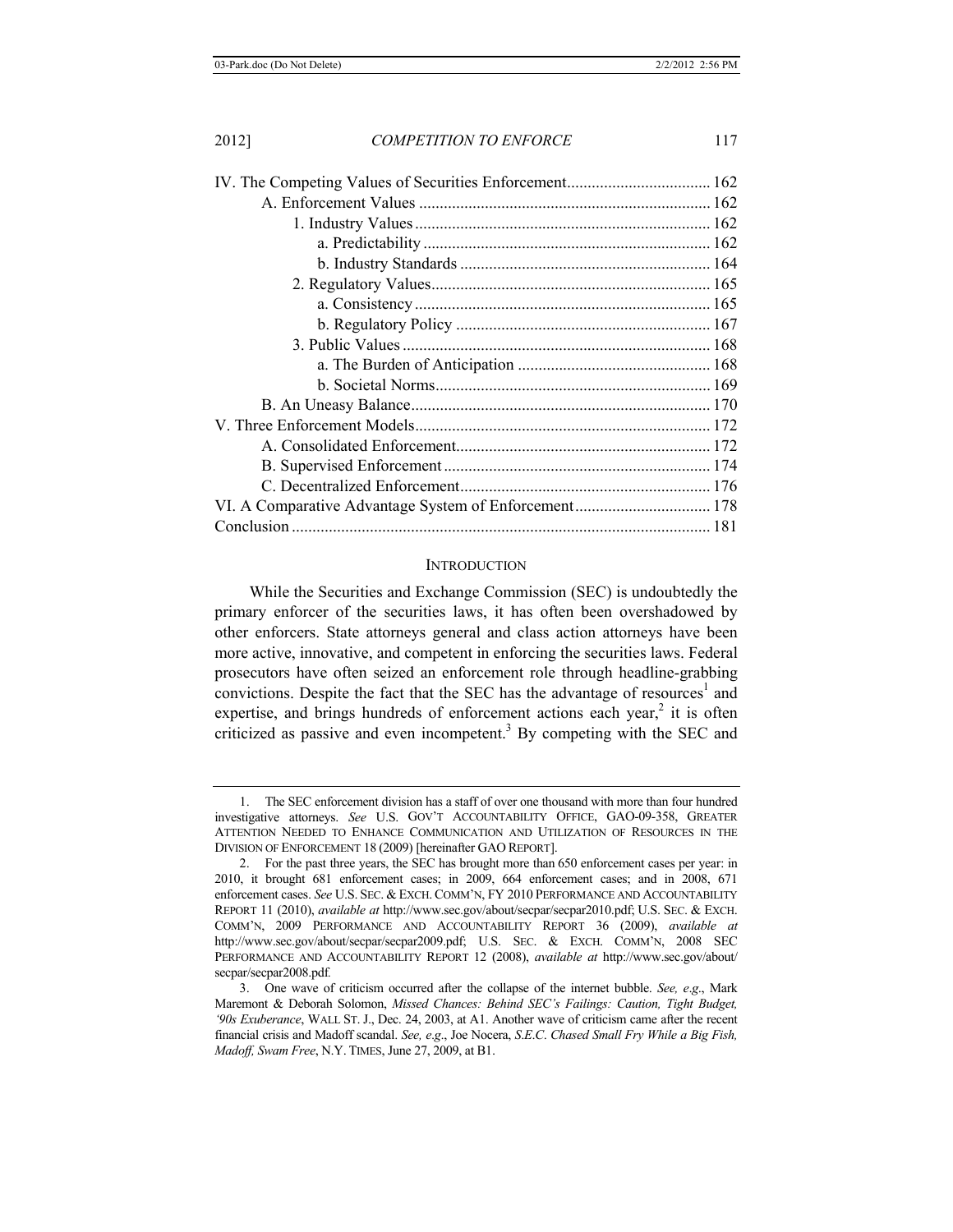prompting it to act more aggressively, some legal scholars contend that multiple enforcers can help prevent underenforcement of the securities laws.<sup>4</sup>

On the other hand, there has also been a significant push to consolidate the number of securities enforcers and centralize more enforcement power in the SEC. Until the recent financial crisis, there were concerns that U.S. securities regulation had become too aggressive and unpredictable, partly because of its decentralized system of enforcement.<sup>5</sup> Competition between enforcers has been criticized as potentially leading to enforcement efforts that are popular but lacking restraint.<sup>6</sup> In addition, there is continuing criticism that private enforcers are likely to abuse the securities laws for selfish profit. For some legal scholars, the current system results in unproductive competition and conflict between multiple enforcers, leading to overenforcement.<sup>7</sup> These scholars propose that the SEC, as an expert administrative agency, should control enforcement activity so it reflects a uniform and consistent policy.

The tendency in the literature surrounding this debate, which relies heavily on economic theories of enforcement, has been to focus on whether the right amount of enforcement is produced, without drawing distinctions between types of enforcement cases. The limit of this approach is the absence of a meaningful way of determining what level of enforcement is optimal. Moreover, assuming that enforcement is essentially a uniform product implies that enforcers are fungible, producing the same output, and that a single enforcer could adequately generate that product on its own, tilting the debate in favor of centralization.

The effectiveness of enforcement must rest on more than the quantity of enforcement that is produced; quality matters as well. Routine enforcement matters have a different impact than enforcement cases that are on the cutting edge. While some enforcers may be satisfied with pursuing simple cases, other enforcers may be willing to take on challenging cases that involve greater cost and controversy. Fully understanding the merits of a decentralized system of enforcement requires understanding institutional considerations that shape

<sup>4</sup>*. See, e*.*g*., *infra* Section I.C.

<sup>5</sup>*. See, e*.*g*., U.S. CHAMBER OF COMMERCE, REPORT ON THE CURRENT ENFORCEMENT PROGRAM OF THE SECURITIES AND EXCHANGE COMMISSION 16 (2006) (noting concern "over multiple regulators or government authorities pursuing investigations or actions for the same conduct or transactions"). Commentators warned that without reform, issuers would shun the U.S. securities markets for foreign markets. *See, e*.*g*., COMM. ON CAPITAL MKTS. REGULATION, INTERIM REPORT OF THE COMM. ON CAPITAL MARKETS REGULATION (2006), *available at* http://www.capmktsreg.org/ pdfs/11.30Committee\_Interim\_ReportREV2.pdf.

<sup>6.</sup> Stephen M. Cutler, Director, Div. of Enforcement, Sec. & Exch. Comm'n, Speech at the F. Hodge O'Neal Corporate and Securities Law Symposium (Feb. 21, 2003), *available at* http://www.sec.gov/news/speech/spch022103smc.htm ("As public servants, we must admit to ourselves, however, the possibility that a contest to be the most *responsive* regulator could too easily become a contest to be the most *popular* but most *irresponsible* regulator.").

<sup>7</sup>*. See infra* Sections I.A–B.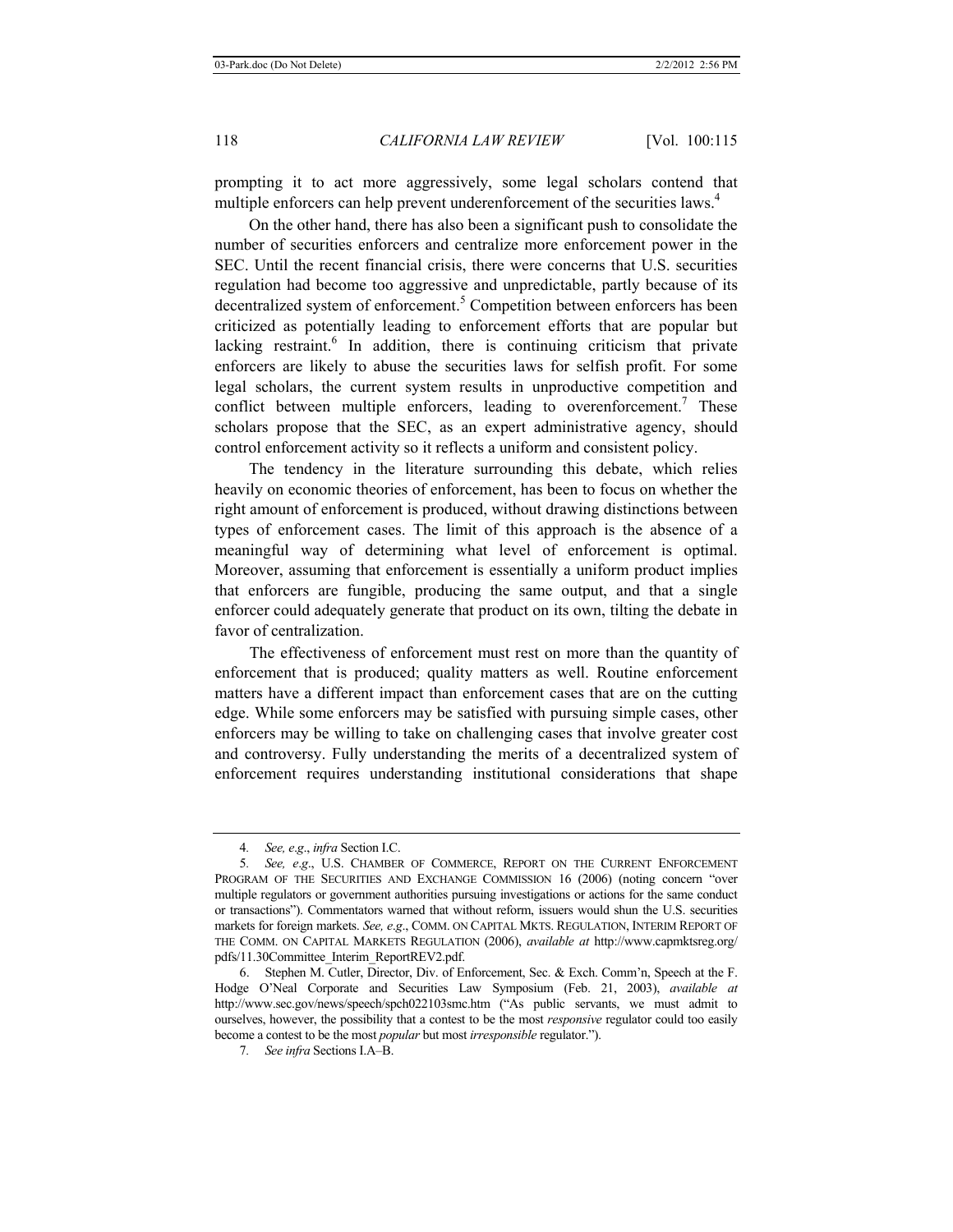enforcement activity. Different enforcers have different inclinations and abilities to bring different types of cases with different impacts.

This Article provides a richer understanding of the debate surrounding securities enforcement by offering a qualitative description of enforcement that takes into account the type of law that is being enforced. This Article divides securities enforcement into two categories: rule-enforcement and principleenforcement. The distinction between ex ante rules, which are specific in what they require, and ex post principles, which are general in nature, is a fundamental way of categorizing law. In the context of securities regulation, rules tend to implement technical regulatory policy while principles reflect a wider array of values. The distinction between rules and principles is admittedly murky, and is best described as a continuum, but provides a framework that can be used to differentiate between two styles of enforcement.

Rule-enforcement and principle-enforcement differ in terms of cost and controversy of enforcement. First, rule-enforcement is generally less costly than principle-enforcement. Rules have clearly defined meanings and are meant to be easily applied to specific situations. Principles, on the other hand, are vaguely defined and require substantial investment in investigation and litigation to enforce. Second, rule-enforcement is less controversial than principle-enforcement. Rule-enforcement tends to target technical violations of a regulatory scheme and is less likely to result in moral condemnation and significant sanctions for the violator. In contrast, principle-enforcement involves application of broadly worded provisions with disputed meanings to firmly sanction conduct that violates public values.

Enforcers differ in their ability to take on the cost and controversy of principle-enforcement as well as the values that influence their enforcement of principles. Industry enforcers such as self-regulatory organizations (SROs) are more likely to focus on rule-enforcement and interpret principles narrowly in light of industry values, which value predictability and reliance on industry standards. A regulatory enforcer, such as the SEC, can find it difficult to aggressively enforce principles because its enforcement must be consistent with broader regulatory policy that reflects the work of an objective, expert regulator. Public-values enforcers, such as federal prosecutors and state attorneys general, are most likely to enforce principles aggressively in light of public values, but may be more likely to be influenced by politics than the SEC. Entrepreneurial enforcers, such as class action attorneys, have financial incentive to invest significantly in principle-enforcement, but also have incentives to bring questionable cases for profit.

Though the expertise of the SEC reflects one approach to enforcement, the SEC is not the only legitimate voice. Industry standards, regulatory policy, and public values all play some role in defining securities enforcement. Though such values may be in harmony at times, there is also potential for conflict. The choice between centralized and decentralized systems is not just about the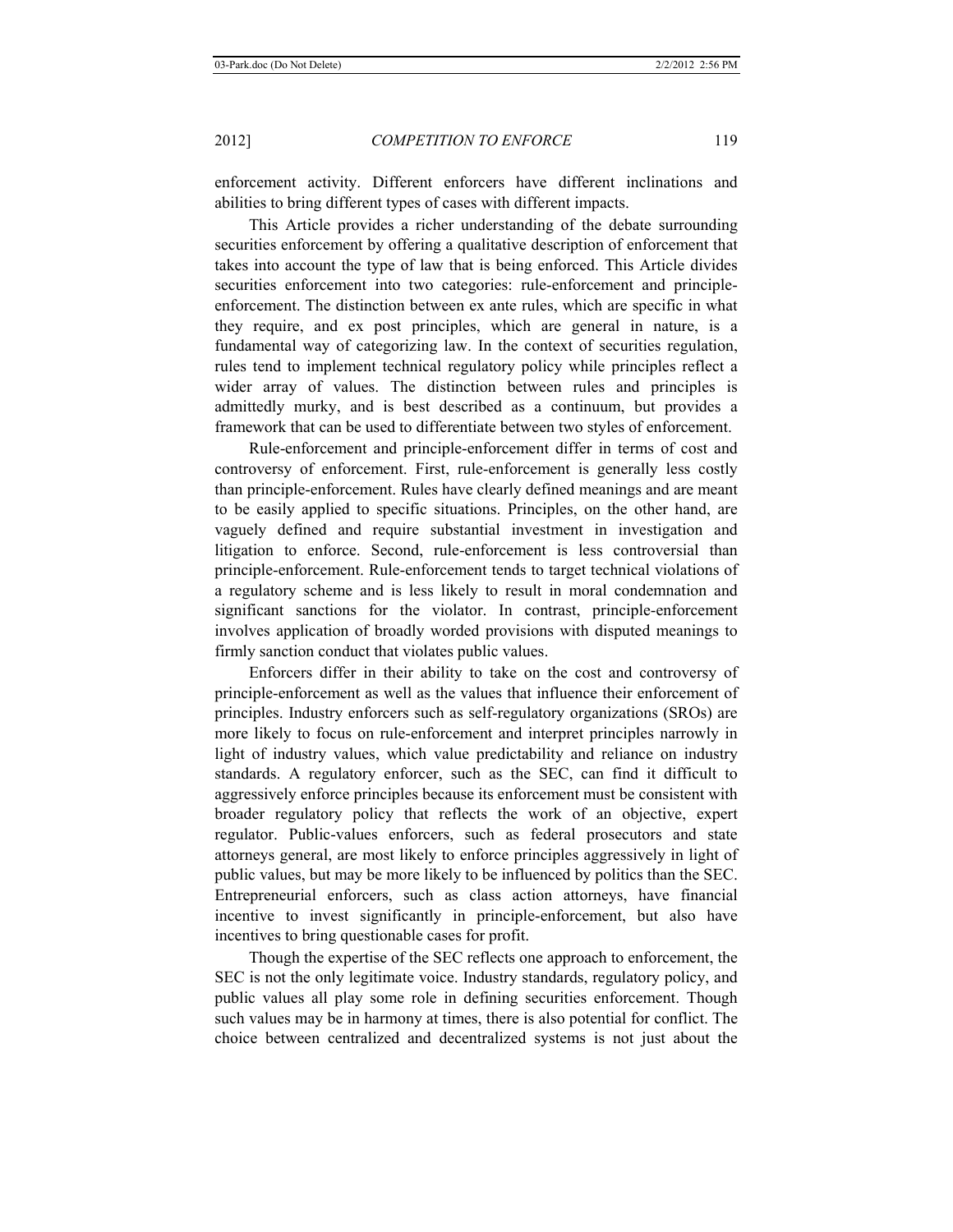production of an optimal amount of enforcement but is fundamentally a choice between two different conceptions of securities enforcement—one monistic, the other pluralistic.

This Article assesses this choice in the context of three enforcement models—consolidated, supervisory, and decentralized. Each model reflects different degrees of centralization and different tolerances for pluralism. The consolidated model, which would reduce the number of enforcers, has the advantage of reducing conflict among enforcers, but also eliminates enforcers who can act more aggressively in expressing public values than an expert enforcer. The supervisory model seeks to retain the advantages of having multiple enforcers while controlling them through supervision, but it is unclear that supervision would add much to what the courts already do in screening meritless cases. The decentralized model has the advantage of relying on a wide array of enforcers with different approaches and strengths but can cause conflict and is costly.

This Article argues that the case for multiple enforcers is best made by emphasizing the comparative advantages of those enforcers, rather than focusing on whether an optimal amount of enforcement has been produced. Industry and regulatory enforcers are best at rule-enforcement, while publicvalues and entrepreneurial enforcers are best at principle-enforcement. Even if one enforcer could perform both enforcement roles, it might be more efficient for that enforcer to focus on what it does best. The SEC's expertise commits it to playing a particular role in the enforcement scheme that prevents it from effectively playing all roles. Reforms may be desirable in better defining the focus of different enforcers in order to reduce conflict between enforcers. Organizing securities enforcers in two tiers, one group focusing on ruleenforcement, the other group focusing on principle-enforcement, might be a way of managing the conflict that can result from multiple enforcers.

This Article proceeds in six parts. Part I summarizes the arguments for and against centralizing enforcement of the securities laws. Part II introduces the distinction between rule-enforcement and principle-enforcement. Part III describes differences among enforcers in their approach to principleenforcement. Part IV discusses the different values that influence and are expressed by securities enforcement. Part V analyzes three models of enforcement that reflect different tolerances for pluralism in enforcement values. Part VI argues that an enforcement system that relies on multiple enforcers should stress the comparative advantage of different enforcers in pursuing certain types of cases.

#### CENTRALIZING SECURITIES ENFORCEMENT

This Part describes the current debate over the structure of securities enforcement. Commentators have argued that consolidation or supervision of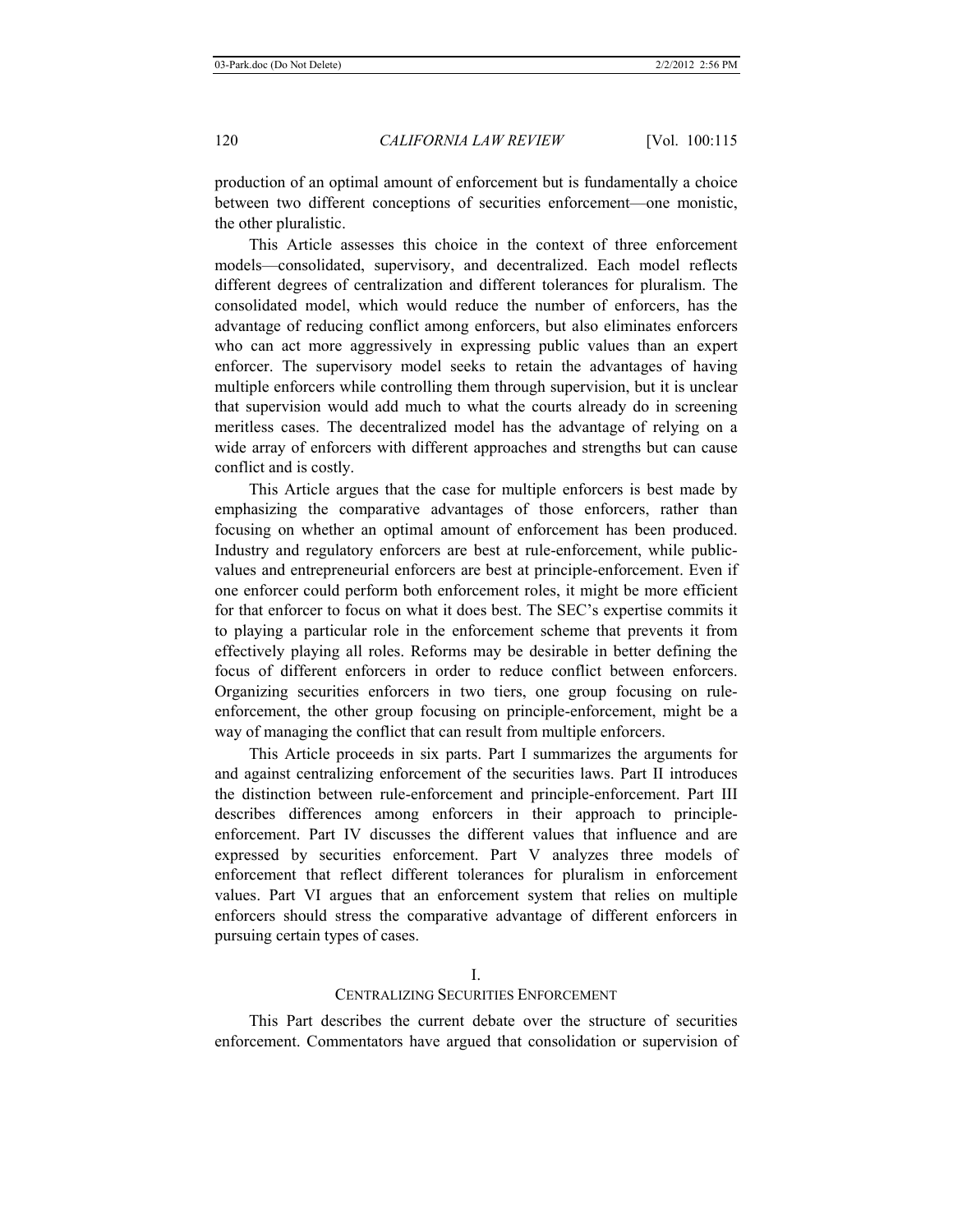enforcement is desirable because of the tendency of some enforcers to overenforce the securities laws. Advocates of decentralized enforcement have responded that competition among enforcers can prevent a captured regulator from underenforcing the securities laws.<sup>8</sup> The explanatory power of both approaches is limited by the focus on producing an optimal quantity of enforcement.

# *A. The Problem of Overenforcement*

The criticism of decentralized securities enforcement is largely driven by the problem of overenforcement, the tendency of some enforcers to bring more cases than is socially optimal. Economic analysis of enforcement, which focuses on the incentives of enforcers,<sup>9</sup> observes that some enforcers may have an incentive to overenforce. Proponents of centralizing enforcement contend that enforcers with a tendency to overenforce should be eliminated or supervised by a public-minded enforcer that is more likely to exercise discretion not to enforce the law in certain circumstances.

Private enforcers have been singled out as having incentives to overenforce. As Steven Shavell has shown, a fundamental problem with relying upon private actors to enforce the law is that private actors do not internalize the social costs of enforcement.<sup>10</sup> For example, a private plaintiff does not bear the defendant's costs, which can take the form of legal fees and the hassle of defending a lawsuit, $11$  and does not weigh these costs against the monetary benefits the plaintiff might capture by bringing a suit. As a result, private enforcers can have incentives to bring more cases than socially optimal.<sup>12</sup>

<sup>8.</sup> It is important to distinguish enforcement competition from regulatory competition for issuers. Enforcement competition usually results in more enforcement, while competition to regulate issuers in theory might lead to less regulation. For examples of articles supporting regulatory competition for issuers, see Stephen J. Choi & A.C. Pritchard, *Behavioral Economics and the SEC*, 56 STAN. L. REV. 1, 50–55 (2003); Roberta Romano, *Empowering Investors: A Market Approach to Securities Regulation*, 107 YALE L.J. 2359 *passim* (1998). *But see* John C. Coates IV, *Private vs*. *Political Choice of Securities Regulation: A Political Cost/Benefit Analysis*, 41 VA. J. INT'L L. 531 *passim* (2001); Merritt B. Fox, *Retaining Mandatory Securities Disclosure: Why Issuer Choice Is Not Investor Empowerment*, 85 VA. L. REV. 1335, 1395–1404 (1999).

9*. See, e*.*g*., George J. Stigler, *The Optimum Enforcement of Laws*, 78 J. POL. ECON. 526, 531 (1970) ("[An enforcer] must be given more than a mandate . . . : It must have incentives to enforce the law efficiently.").

<sup>10</sup>*. See* Steven Shavell, *The Fundamental Divergence Between the Private and the Social Motive to Use the Legal System*, 26 J. LEGAL STUD. 575, 577–78 (1997) (noting that private plaintiffs do not internalize the costs of enforcement, and do not internalize all the benefits of enforcement of socially desirable cases).

<sup>11</sup>*. See id*.; *cf*. Stigler, *supra* note 9, at 532 (noting that social costs include litigation costs incurred by innocent defendants).

<sup>12.</sup> In the context of securities regulation, the inquiry is complicated further by the fact that most private enforcement occurs through class actions. Because the class action aggregates the claims of thousands of plaintiffs, the potential payoff to the class action attorney who receives a percentage of the recovery can be very high. The class action attorney thus has a significant incentive to bring a securities class action that is greater than the incentive of any individual plaintiff. *See, e*.*g*., Richard A.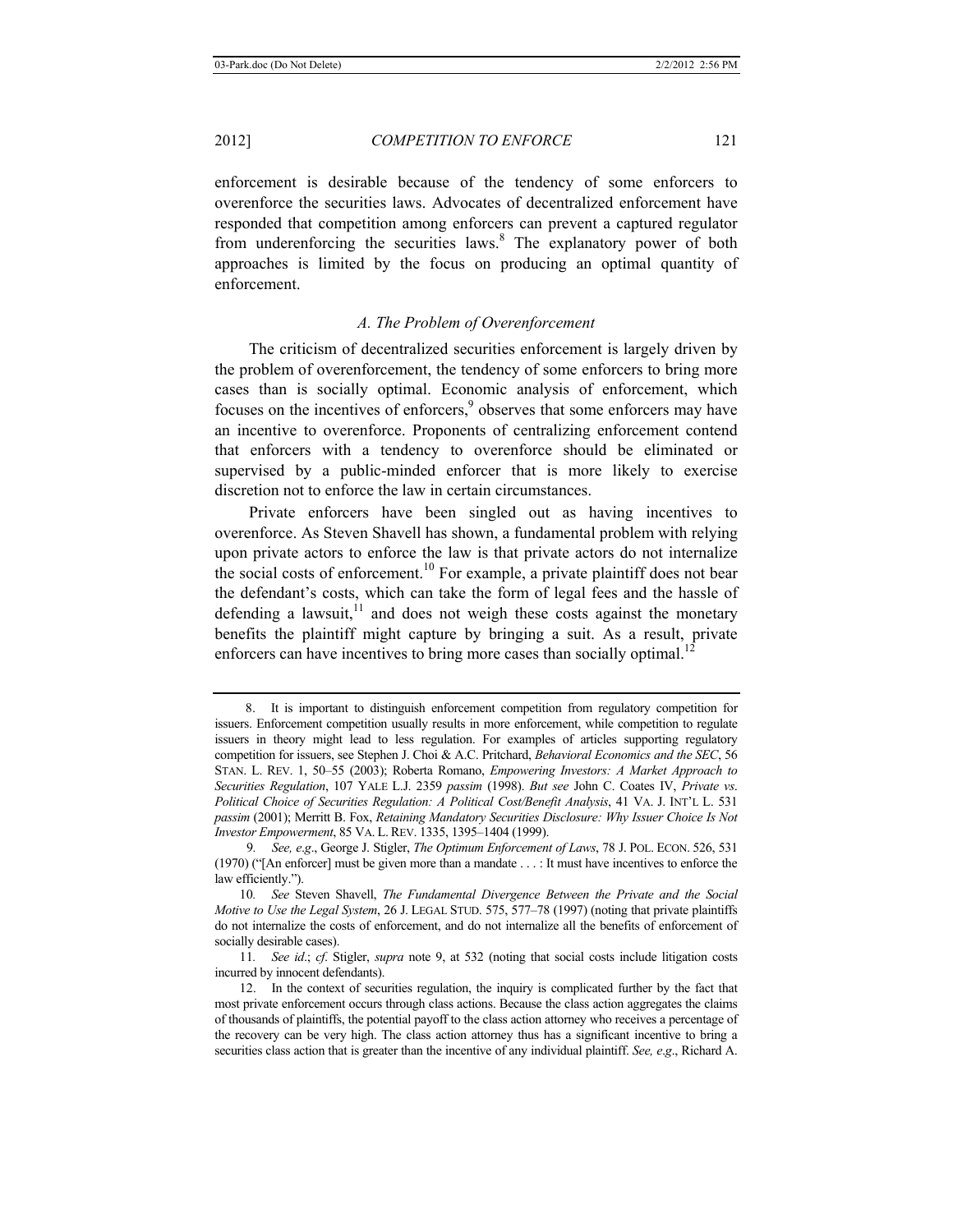In contrast to private enforcers, public enforcers are more motivated by their desire to act in the public interest since they are often charged with a public mission and have a culture that is sensitive to the public good. As a result, public enforcers might be more likely to weigh the social costs of a suit, even if the public enforcer does not directly bear such costs, and are therefore less likely to bring a questionable action where the social costs are high. A public enforcer also does not capture personal monetary gains when it wins a suit, reducing the incentive to bring cases that benefit the public enforcer but hurt society. Of course, those who work as public enforcers capture some private benefits in terms of job training, career development, and the excitement of bringing an enforcement case. But by and large, the public enforcer is motivated to further the social good.

One potential solution to the problem of private overenforcement is to give the public enforcer more authority over enforcement.<sup>13</sup> While private enforcers have no qualms about stretching the limits of a broadly worded statute, a public enforcer can exercise its discretion not to bring questionable cases, even when it could do so. The public enforcer may have particular expertise in the area that allows it to best make the decision whether an enforcement case is desirable. Rather than bringing cases with marginal merit, the public enforcer will exercise its discretion not to bring a case.

# *B. Proposals to Centralize Securities Enforcement*

The economic argument for centralized enforcement has periodically been made in the context of securities enforcement. As demonstrated by the proposals discussed below, the push for centralization has mostly come in response to the rise of securities class actions, though active enforcement by state attorneys general has also been a factor.<sup>14</sup> This Section describes a number of academic proposals to centralize securities enforcement, ranging from increasing supervision of enforcers to consolidating the number of enforcers. These proposals conclude that securities enforcement should be controlled by an expert entity with the correct economic incentives.

Nagreda, *Class Actions in the Administrative State: Kalven and Rosenfield Revisited*, 75 U. CHI. L. REV. 603, 615–18 (2008) (discussing problem of class action overenforcement).

<sup>13</sup>*. See, e*.*g*., William M. Landes & Richard A. Posner, *The Private Enforcement of Law*, 4 J. LEGAL STUD. 1, 38 (1975) ("A public monopoly of enforcement enables the public enforcer in effect to nullify particular laws, or particular applications of law, simply by declining to prosecute violators."); *see also* Frank H. Easterbrook & Daniel R. Fischel, *Mandatory Disclosure and the Protection of Investors*, 70 VA. L. REV. 669, 678 (1984) ("The optimal level of enforcement allows some violations to occur because the costs of stamping out these violations exceed the costs of the violations themselves.").

<sup>14</sup>*. See, e.g.*, Jonathan R. Macey, *The SEC at 70: Positive Political Theory and Federal Usurpation of the Regulation of Corporate Governance: The Coming Preemption of the Martin Act*, 80 NOTRE DAME L. REV. 951, 957–58 (2005) (describing efforts to preempt securities enforcement by state attorneys general).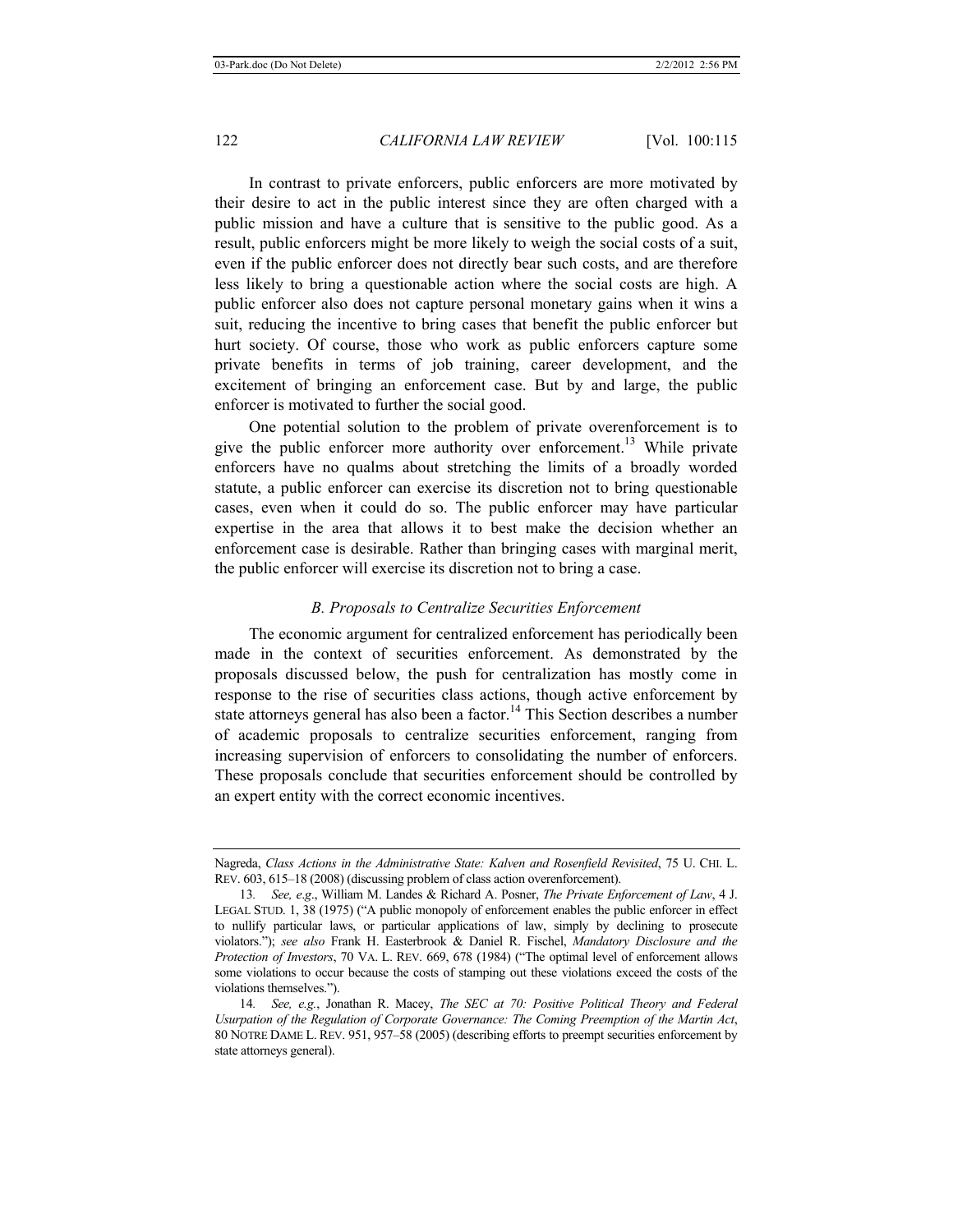In a provocative article published in 1994 prior to the passage of the Private Securities Litigation Reform Act (PSLRA),<sup>15</sup> which imposed various limits on private securities class actions, Joseph Grundfest argued that the SEC should increase its control of private securities enforcement.<sup>16</sup> Grundfest directed his proposal at SEC Rule 10b-5 (Rule 10b-5), which prohibits fraud in connection with the purchase or sale of securities.<sup>17</sup> This broadly worded antifraud provision has been read by the courts to confer an implied right of action to private plaintiffs, $18$  and has long been perceived as a source of excessive private securities litigation.<sup>19</sup> Grundfest argued that the SEC had the power to disimply, at least in part, the implied right of private plaintiffs to bring class actions under Rule 10b-5. The SEC could restrict abusive private litigation by using its rulemaking power to more precisely define the elements of a Rule 10b-5 claim so that meritless cases would be screened out at the motion to dismiss stage.<sup>20</sup> By narrowing the scope of Rule 10b-5, the SEC could check some of the costs of excessive private litigation.<sup>21</sup>

17. Rule 10b-5, which implements Section 10(b) of the Securities Exchange Act of 1934, reads in full:

Employment of manipulative and deceptive devices.

It shall be unlawful for any person, directly or indirectly, by the use of any means or instrumentality of interstate commerce, or of the mails or of any facility of any national securities exchange,

(a) To employ any device, scheme, or artifice to defraud,

(b) To make any untrue statement of a material fact or to omit to state a material fact necessary in order to make the statements made, in the light of the circumstances under which they were made, not misleading, or

(c) To engage in any act, practice, or course of business which operates or would operate as a fraud or deceit upon any person, in connection with the purchase or sale of any security.

Employment of Manipulative and Deceptive Devices, 17 C.F.R. § 240.10b-5 (2011).

18. *See, e.g.*, Blue Chip Stamps v. Manor Drug Stores, 421 U.S. 723, 730 (1975) (noting that Supreme Court had affirmed existence of implied private right of action under Rule 10b-5).

19. *See, e.g.*, *id*. at 739 ("[L]itigation under Rule 10b-5 presents a danger of vexatiousness different in degree from that which accompanies litigation in general."); Grundfest, *supra* note 16, at 969–71 (noting that private parties have financial incentives to bring meritless cases against deeppocket defendants).

20. The scope of the implied cause of action could also be expanded, but Grundfest focuses more on the narrowing possibilities of his proposal. *See, e*.*g*., Grundfest, *supra* note 16, at 1011–17.

21. Similar proposals have been made with respect to other areas of the law. *See, e.g.*, Kahan, *supra* note 16, at 519 ("*Chevron* has the potential to moderate criminal law by shifting lawmaking responsibility from individual U.S. Attorneys, who frequently advance bad statutory readings for

<sup>15.</sup> Private Securities Litigation Reform Act of 1995, Pub. L. No. 104-67, 109 Stat. 737 (1995) (codified as amended at 15 U.S.C. §§ 77a-1 to 78u-5 (2000)).

<sup>16.</sup> Joseph A. Grundfest, *Disimplying Private Rights of Action Under the Federal Securities Laws: The Commission's Authority*, 107 HARV. L. REV. 961 (1994). Dan Kahan makes a similar argument with respect to federal criminal law, arguing that the power to interpret broadly worded federal criminal statutes should be centralized in the Department of Justice because of its expertise in making criminal law. *See* Dan M. Kahan, *Is* Chevron *Relevant to Federal Criminal Law?*, 110 HARV. L. REV. 469 (1996). Matthew Stephenson argues that administrative agencies rather than the courts are best suited to weigh the costs and benefits of whether an implied right of action can be inferred from a broadly worded statute. *See* Matthew C. Stephenson, *Public Regulation of Private Enforcement: The Case for Expanding the Role of Administrative Agencies*, 91 VA. L. REV. 93 (2005).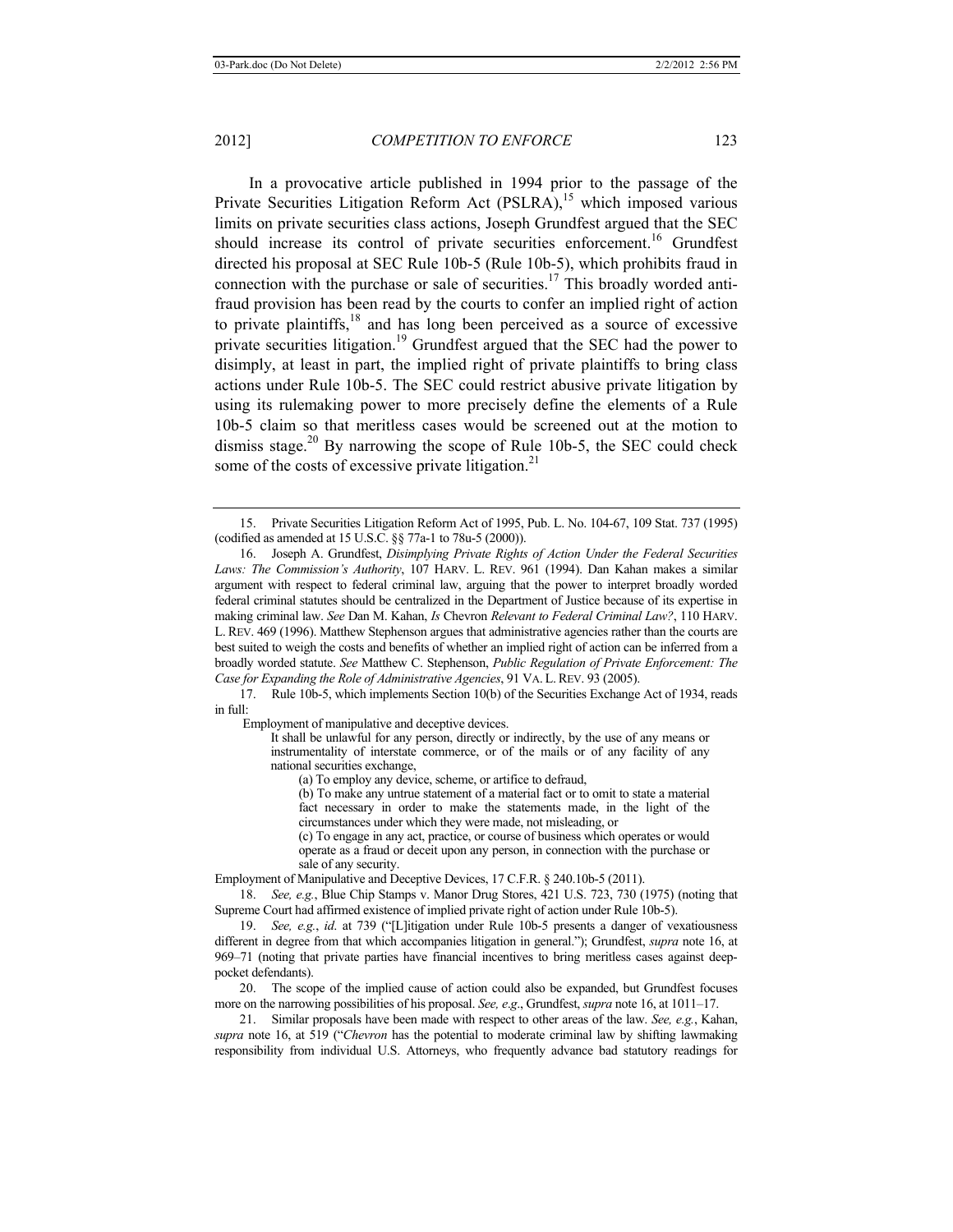Implicit in Grundfest's argument is the idea that the SEC is a better securities enforcer than private parties because of its expertise with respect to the securities laws.<sup>22</sup> For Grundfest, the SEC embodies the ethos of the public enforcer who will exercise its discretion not to bring a case.<sup>23</sup> Under Grundfest's proposal, any narrowing of Rule 10b-5 would only apply to private actions without reducing the ability of the SEC to enforce,  $24$  centralizing more enforcement power in the  $SEC.^{25}$ 

To some extent, the U.S. Supreme Court has accepted the argument that the SEC is a superior enforcer. In a number of cases, the Court has limited the ability of securities class action plaintiffs to recover against secondary actors, such as the aiders and abettors of a securities fraud.<sup>26</sup> The Court's approach was at least partly influenced by the problem of private overenforcement.<sup>27</sup> The Court noted that its decisions do not affect the SEC's ability to bring enforcement actions against secondary actors, $28$  implying that the SEC is a more trusted enforcer than private plaintiffs.<sup>29</sup>

While Grundfest's proposal focuses on the ability of the SEC to define substantive law in proposing greater centralization of enforcement, a more

23. Grundfest observes that in his experience as an SEC Commissioner, "the agency consistently sought to avoid instituting an enforcement action if it did not in good faith believe that the action would likely prevail on the merits." Grundfest, *supra* note 16, at 970.

24*. See, e*.*g*., Grundfest, *supra* note 16, at 966 ("The decision would instead reallocate enforcement authority so that private rights of action would not necessarily reach as far as the Commission's own enforcement authority.").

25*.* Though Grundfest's proposal was made more than fifteen years ago, it remains influential. *See, e.g.*, William W. Bratton & Michael L. Wachter, *The Political Economy of Fraud on the Market* (U. of Pa., Inst. for Law & Econ. Research, Working Paper No. 11-17, 2011), *available at* http://ssrn.com/abstract=1824324 (proposing that the SEC disimply presumption of reliance for fraud on the market class actions in favor of an actual reliance requirement).

26*. See* Stoneridge Inv. Partners, LLC. v. Scientific-Atlanta, Inc., 552 U.S. 148 (2008); Cent. Bank of Denver v. First Interstate Bank of Denver, 511 U.S. 164 (1994).

27*. See Stoneridge*, 552 U.S. at 163–64 (noting that excessive private class actions might result in "rais[ing] the cost[s] of being a publicly traded company under our law and shift securities offerings away from domestic capital markets"); *Cent. Bank of Denver*, 511 U.S. at 189 (noting that the cost of private securities litigation may increase costs and uncertainty for companies).

28*.* Congress has made it clear that the SEC has the ability to enforce Rule 10b-5 against aiders and abettors. *See* Securities Exchange Act of 1934, 48 Stat. 891 (1934), *amended by* 15 U.S.C. § 78ff (1964).

29*. See Stoneridge*, 552 U.S. at 166.

political gain, to the Justice Department, which gets much less benefit from such readings and which is much more likely to internalize the costs of them."); *see* Landes & Posner, *supra* note 13, at 40 (noting that overenforcement by private enforcers can be limited by narrowing the scope of the law).

<sup>22.</sup> The image of the SEC as an independent, expert regulator has been present from the agency's inception. *See, e*.*g*., JAMES M. LANDIS, THE ADMINISTRATIVE PROCESS 111 (1938); *see also In re* Am. Power & Light Co. v. Sec. & Exch. Comm'n, 329 U.S. 90, 112 (1946) (noting "experience and knowledge" of SEC); At Home Corp. v. Cox Commc'ns., Inc., 446 F.3d 403, 409 (2d Cir. 2006) (noting that the SEC is "uniquely experienced in confronting short-swing profiteering"). More generally, the vast power of administrative agencies has been justified by the idea that such delegation is necessary to utilize the expertise of nonpartisan bureaucrats. *See, e*.*g*., Humphrey's Executor v. United States, 295 U.S. 602, 624–26 (1935); LANDIS, s*upra* at 23.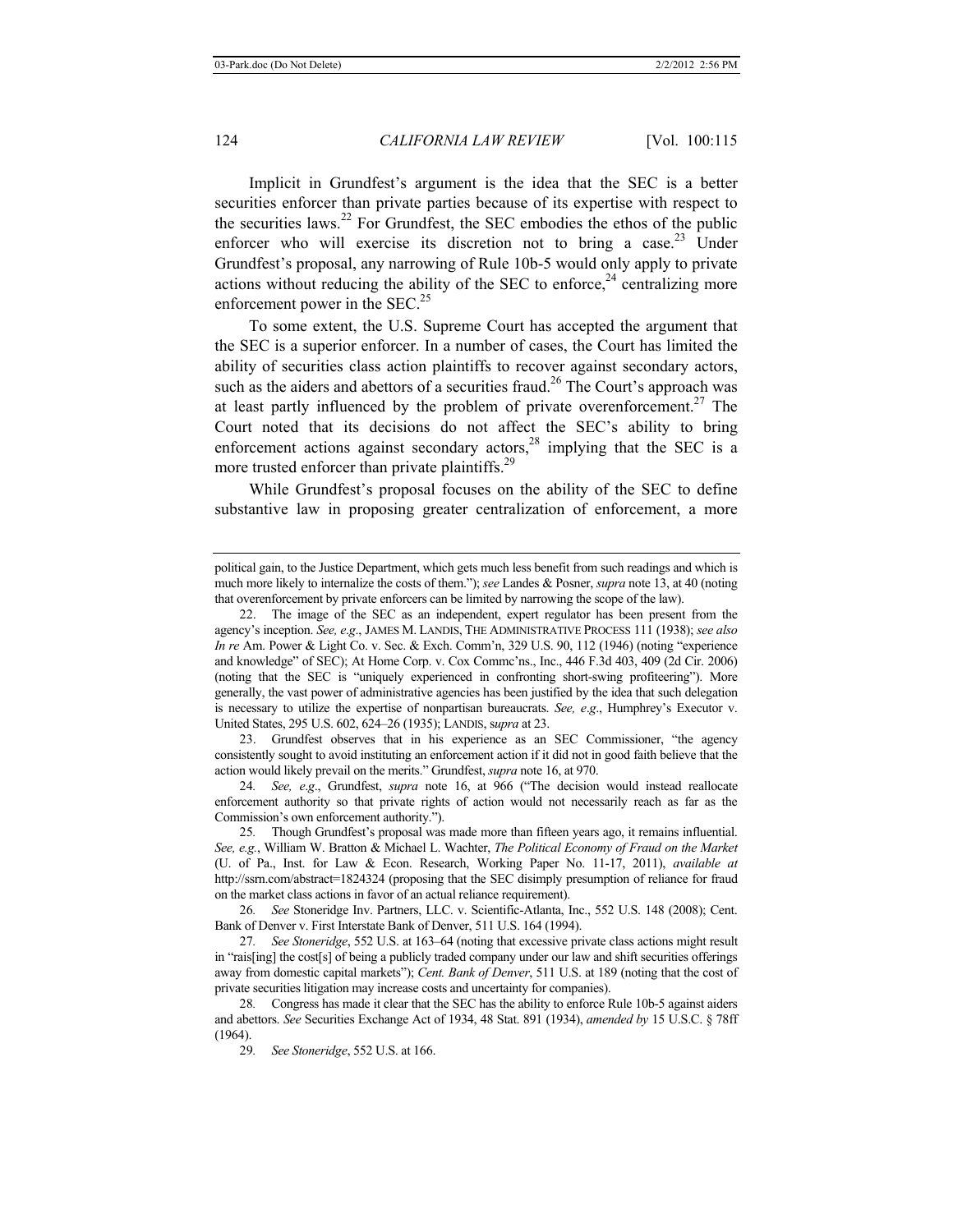recent proposal by Amanda Rose relies upon direct review of cases by the SEC to supervise private enforcement.<sup>30</sup> Rather than regulating private securities fraud litigation by narrowing the scope of Rule 10b-5 for private plaintiffs, Rose's proposal would subject private class actions to another level of review of the merits. Before filing a claim, the "putative private enforcer . . . could be required, prior to filing a Rule 10b-5 class action complaint in federal court, to submit it to the Commission for review."<sup>31</sup> The SEC could choose to allow the complaint to go forward, become involved in the case itself, or decide not to allow the private action to proceed.

As with the Grundfest proposal, the Rose proposal bases its argument for greater centralization on the assumption that overenforcement by private enforcers driven by profit is a significant problem.<sup>32</sup> The proposal would "rely" on the . . . [SEC's] exercise of its expert discretion to protect against overdeterrence."<sup>33</sup> Again, the argument for centralization rests on the belief that the SEC's special expertise will enable it to enforce optimally, and in a way that is superior to private enforcers.<sup>34</sup> Though the Grundfest and Rose proposals relate primarily to restricting private enforcement, the arguments can be extended to other enforcers, as Rose does in a later proposal that argues for the consolidation of federal, state, and private enforcement authority in the SEC.<sup>35</sup>

Not all centralization arguments have focused on the merits of a public enforcer. Adam Pritchard has proposed that the power to enforce the anti-fraud provisions of the securities laws should largely be centralized with SROs such as stock exchanges with some oversight by the SEC.<sup>36</sup> Like Grundfest and Rose, Pritchard focuses on the incentives of enforcers. Stock exchanges have incentives to reduce securities fraud that affects the liquidity of markets. If a stock market is pervaded by fraud, fewer individuals will trade and exchange members will earn less in commissions.<sup>37</sup> Because exchanges bear the costs of

<sup>30</sup>*.* Amanda M. Rose, *Reforming Securities Litigation Reform: Restructuring the Relationship Between Public and Private Enforcement of Rule 10b-5*, 108 COLUM. L. REV. 1301 (2008).

<sup>31</sup>*. Id*. at 1354.

<sup>32.</sup> Rose, *supra* note 30, at 1331–47. Similar concerns about overenforcement have been raised with respect to private actions enforcing the antitrust laws. *See, e*.*g*., Daniel A. Crane, *Antitrust Antifederalism*, 96 CALIF. L.REV. 1, 38–43 (2008).

<sup>33.</sup> *See* Rose, *supra* note 30, at 1306.

<sup>34.</sup> It makes sense to initially question whether the SEC would be willing to significantly curtail private enforcement. The SEC has been openly supportive of private class actions. *See, e*.*g*., A.C. Pritchard, *The SEC at 70: Time for Retirement?*, 80 NOTRE DAME L. REV. 1073, 1085 (2005) ("With a few minor exceptions . . . the SEC has sided with the plaintiffs' bar in the courts.").

<sup>35</sup>*. See* Amanda M. Rose, *The Multienforcer Approach to Securities Fraud Deterrence: A Critical Analysis*, 158 U. PA. L. REV. 2173, 2176 (2010) ("[A] superior approach would be to consolidate the enforcement authority now shared between federal regulators, state regulators, and class action lawyers in a federal agency, such as the SEC, and to grant that agency exclusive authority to prosecute national securities frauds—while simultaneously enacting reforms to align that agency's enforcement incentives more closely with the public interest.").

<sup>36</sup>*. See* A.C. Pritchard, *Markets as Monitors: A Proposal to Replace Class Actions with Exchanges as Securities Fraud Enforcers*, 85 VA. L. REV. 925, 976–81, 986 (1999).

<sup>37</sup>*. Id*. at 965–66.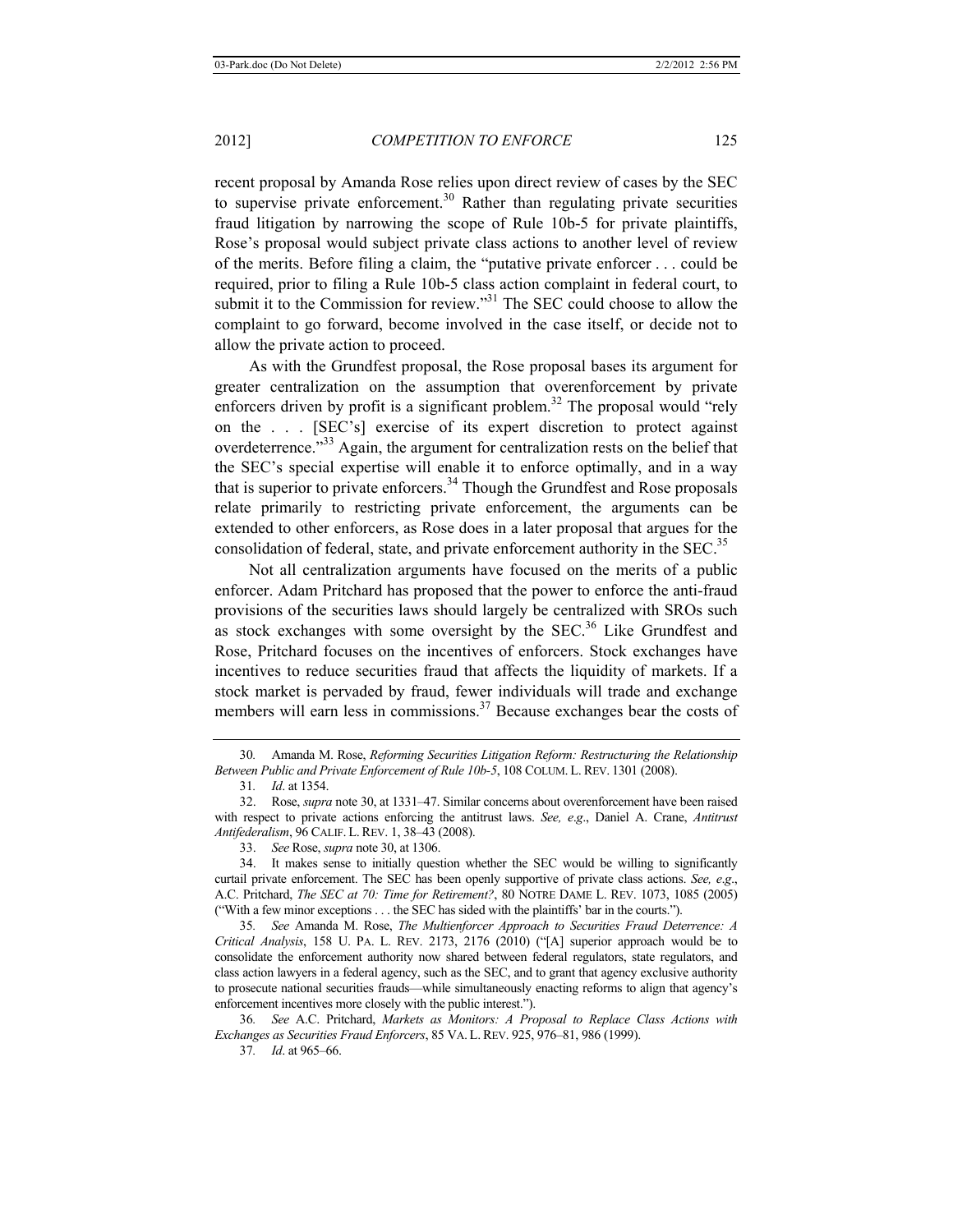excessive enforcement, they have a better incentive to check overenforcement than other enforcers such as class action attorneys.<sup>38</sup> Pritchard asserts that exchanges may even be superior enforcers to the SEC, which can be driven by political motives.<sup>39</sup>

Another interesting proposal for centralization comes from Amitai Aviram, who notes that securities enforcement tends to exacerbate the public's perception that fraud is associated with periods of economic turmoil. $40$ Enforcers feel public pressure to bring securities enforcement cases when the economy is suffering, but doing so reinforces the tendency of the public to irrationally lash out at the securities industry during periods of economic decline. Aviram argues that an optimal enforcement policy should be countercyclical, that is, securities enforcers should be more restrained during times of economic crisis, checking the public's tendency to overreact.<sup>41</sup> Noting that the existence of multiple enforcers contributes to the problem of cyclical enforcement, Aviram suggests centralizing enforcement authority in the SEC, or allowing for multiple enforcers but giving an "expert grand jury" screening power over cases. 42

Centralization arguments have also gained momentum in the policy world along with the rise of viable foreign securities markets and regulatory regimes.<sup>43</sup> Prior to the recent financial crisis, critics of the U.S. system pointed to foreign stock markets with centralized regulatory systems as offering more predictable (or friendlier) regulation to issuers than the decentralized system of enforcement in the United States.<sup>44</sup> These critics argued that centralization would be necessary to maintain the U.S.'s position in the global capital markets. A number of proposals were advanced to consolidate regulation, most notably the U.S. Treasury Department's *Blueprint for a Modernized Financial Regulatory Structure*. 45

To summarize, proposals for centralization of securities enforcement are common and tend to make two arguments that draw on economic analysis of enforcement. First, some enforcers have incentives to overenforce the securities

44. COMM. ON CAPITAL MKTS. REGULATION, *supra* note 5, at 67 ("[T]he fragmented U.S. financial regulatory system has become increasingly filled with friction, and even dysfunctional.").

45*. See* U.S. DEP'T OF THE TREASURY, BLUEPRINT FOR A MODERNIZED FINANCIAL REGULATORY STRUCTURE 137–70 (2008).

<sup>38</sup>*. Id*. at 965–68.

<sup>39</sup>*. Id*. at 1018 (noting that threat of political prosecutions would be checked "by limiting the SEC to a secondary fraud enforcement role").

<sup>40</sup>*. See* Amitai Aviram, *Counter-Cyclical Enforcement of Corporate Law*, 25 YALE J. ON REG. 1 (2008).

<sup>41</sup>*. See id*. at 18–25.

<sup>42</sup>*. See id*. at 30–31.

<sup>43</sup>*. See, e*.*g*., Chris Brummer, *Stock Exchanges and the New Markets for Securities Laws*, 75 U. CHI. L. REV. 1435, 1435 (2008) ("[F]oreign exchanges have developed liquid markets of their own, and now consistently attract over 90 percent of the world's initial public offerings . . . and half of all investor activity.").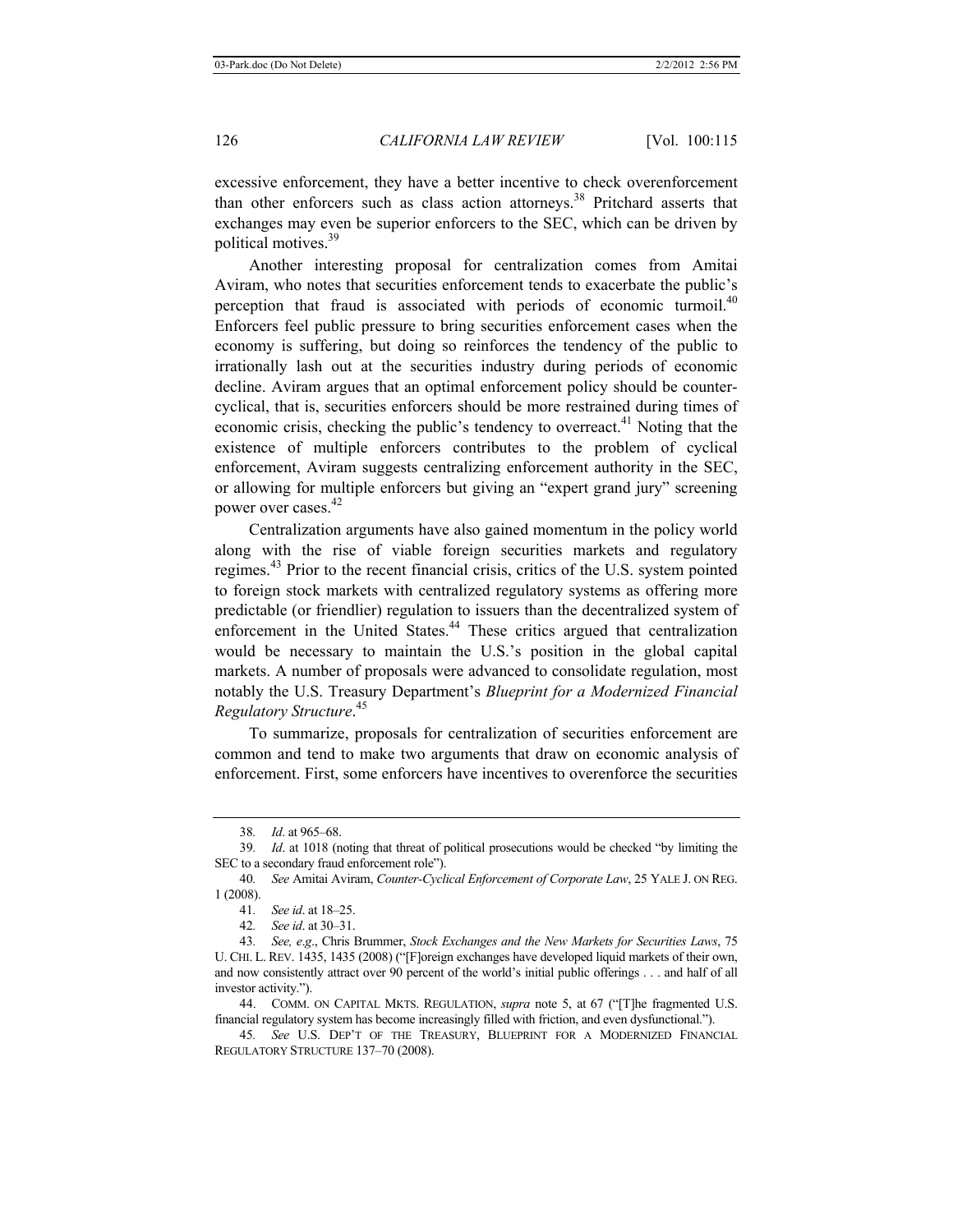laws. Second, more power to enforce should be centralized in an expert enforcer such as the SEC without such incentives.

# *C. The Competition Argument for Decentralized Enforcement*

The response to the centralization argument, while not as fully developed, has generally made two points. First, an expert enforcer like the SEC is susceptible to capture by industry groups and subject to resource constraints, which may result in less vigorous enforcement. Second, multiple enforcers can compete with an expert enforcer and thus check underenforcement of the securities laws.

The narrative of the virtuous and competent public enforcer has long been challenged by public-choice theory, which posits that public officials do not always act to further the public good but act in pursuit of private benefits for themselves.<sup>46</sup> Proponents of public-choice theory argue that public officials are motivated by their own selfish interests, such as future employment in the private sector. When private interests capture public enforcers the result might be underenforcement.<sup>47</sup> For example, large corporate interests may influence regulators to trust the judgment of the industry rather than enforce the securities laws aggressively.<sup>48</sup> Public enforcement of the securities laws might be limited to cases against smaller firms without much clout. $49$ 

In addition, public enforcers may underenforce because they face resource limitations. While in theory exclusive public enforcement might be more optimal than relying on private enforcers, the reality is that limited resources will be allocated to public enforcement.<sup>50</sup> Private enforcement has a long history of being characterized as a "supplement" to public enforcement.<sup>51</sup>

<sup>46.</sup> Among the seminal works applying public-choice theory to regulation are George J. Stigler, *The Theory of Economic Regulation*, 2 BELL J. ECON. & MGMT. SCI. 3 (1971) and Sam Peltzman, *Toward a More General Theory of Regulation*, 19 J.L. & ECON. 211 (1976).

<sup>47</sup>*. See* Stigler, *supra* note 46, at 3 ("[R]egulation is acquired by the industry and is designed and operated primarily for its benefit.").

<sup>48</sup>*. See, e*.*g*., Richard A. Posner, *Theories of Economic Regulation*, 5 BELL.J. ECON. & MGMT. SCI. 335, 341–43 (1974) (describing capture theory).

<sup>49</sup>*. See, e*.*g*., Stavros Gadinis, *The SEC and the Financial Industry: Evidence from Enforcement Against Broker-Dealers* (2009), *available at* http://ssrn.com/abstract=1333717 (finding evidence that SEC tends to target smaller broker-dealers).

<sup>50</sup>*.* Centralization proposals tend to downplay the reality of resource constraints. *See, e.g.*, Rose, *supra* note 35, at 2209 ("[I]n a world filled with public-spirited politicians, the budget afforded the federal securities fraud enforcer would, ipso facto, be set at an amount believed to be socially optimal.").

<sup>51</sup>*. See, e*.*g*., Tellabs, Inc. v. Makor Issues & Rts., Ltd., 551 U.S. 308, 313 (2007) (noting that private actions are an "essential supplement to criminal prosecutions and civil enforcement actions brought, respectively, by the Department of Justice and the Securities and Exchange Commission (SEC)"); J.I. Case Co. v. Borak, 377 U.S. 426, 432 (1964) ("Private enforcement . . . provides a necessary supplement to [SEC] action."); James D. Cox et al., *SEC Enforcement Heuristics: An Empirical Inquiry*, 53 DUKE L.J. 737, 738 (2003) ("Since the inception of the federal securities laws, the government's broad enforcement authority has been complemented by private causes of action."); *see also* Landes & Posner, *supra* note 13, at 36 ("[T]he budgets of public enforcement agencies tend to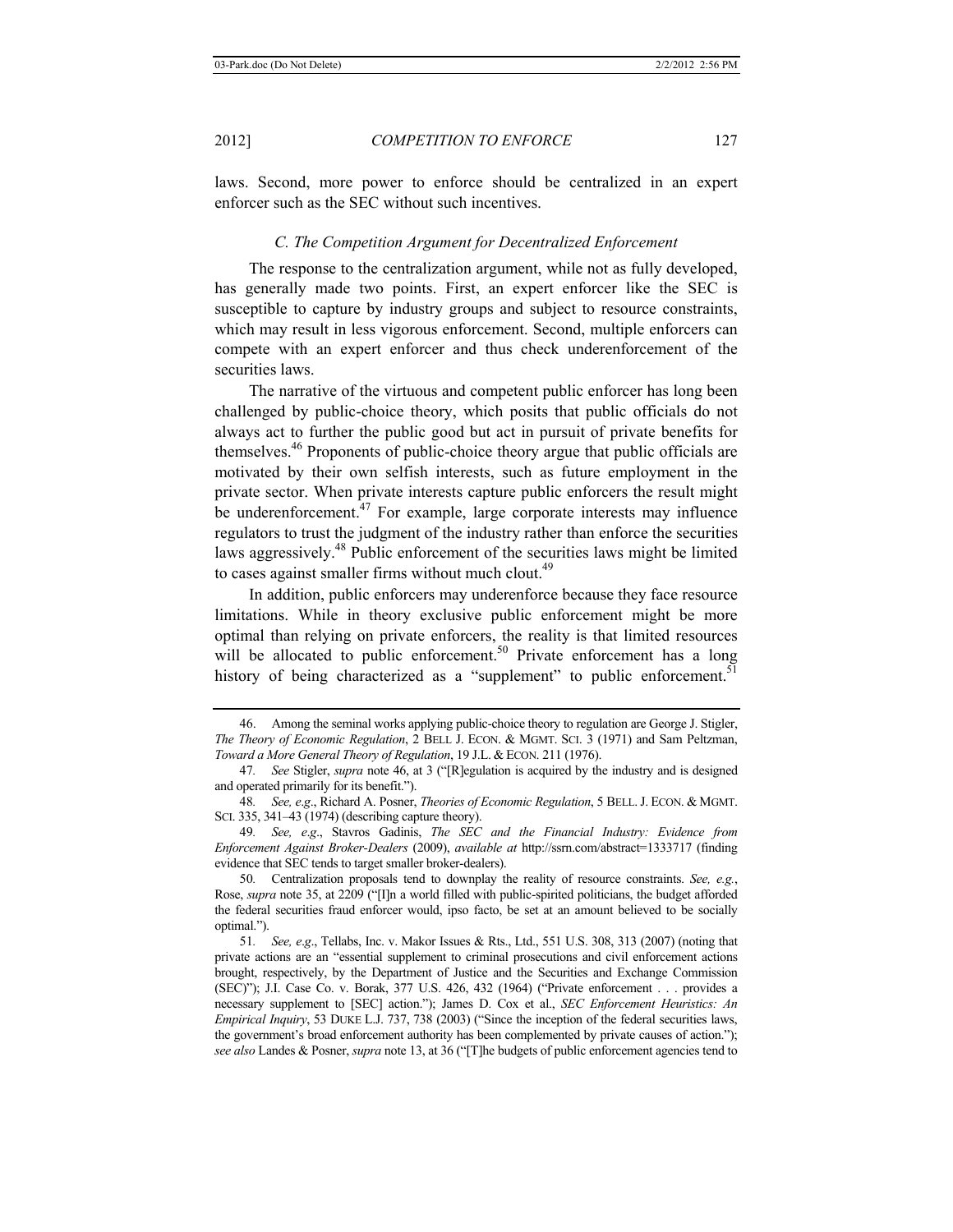Private attorneys general incentivized by economic payoffs will find it profitable to investigate and enforce the securities laws, enabling public enforcers to focus their resources on other tasks.

A number of commentators contend that decentralized enforcement leads to competition by enforcers that checks underenforcement.<sup>52</sup> John Coffee and Hillary Sale note the benefits of enforcement competition and observe that "state Attorneys General have played an aggressive role in prosecuting securities fraud and have pushed the SEC to be more vigorous in its own enforcement efforts."<sup>53</sup> Renee Jones points out that regulatory competition in enforcement can help reduce the problem of regulatory capture and make regulation more responsive to public concerns.<sup>54</sup> Academics have also argued that the vigorous system of securities enforcement in the United States, which includes state and private enforcement efforts, deters fraud and therefore contributes to the liquidity and transparency of its markets.<sup>55</sup>

# *D. The Problem with the Focus on Producing an Optimal Quantity of Enforcement*

The current debate is limited in its explanatory power by its focus on achieving some optimal quantity of enforcement. Both proponents and critics of centralized enforcement tend to rely on the economic theory of enforcement, which focuses on the amorphous concepts of "over" and "under" enforcement or deterrence.<sup>56</sup> The obvious limit of this approach is the lack of meaningful criteria for measuring the amount of enforcement that is "optimal."<sup>57</sup>

54*. See* Renee M. Jones, *Dynamic Federalism: Competition, Cooperation and Securities Enforcement*, 11 CONN. INS. L.J. 107, 121–26 (2005).

55*. See, e*.*g*., John C. Coffee, Jr., *Law and the Market: The Impact of Enforcement*, 156 U. PA. L. REV. 229, 230 (2007) (arguing that "higher enforcement intensity gives the U.S. economy a lower cost of capital and higher securities valuations"); *see also* Howell E. Jackson, *Variation in the Intensity of Financial Regulation: Preliminary Evidence and Potential Implications*, 24 YALE J. ON REG. 253 (2007) (noting that the United States expends substantially more resources on public and private securities enforcement than other nations).

56*. See, e*.*g*., Coffee & Sale, *supra* note 53, at 729 ("Does the United States overenforce? Or, does the rest of the world underenforce?"); Grundfest, *supra* note 16, at 971 & n.25 (noting the problem of overdeterrence: "When it comes to litigation, more is not necessarily better."); Rose, *supra* note 35, at 2194 ("[H]ow should lawmakers address the overdeterrence risk that flows from the possibility of legal error in securities fraud cases?"); Rose, *supra* note 30, at 1348 ("Private Rule 10b-5

be small in relation to the potential gains from enforcement as they would be appraised by a private, profit-maximizing enforcer.").

<sup>52.</sup> The idea that enforcement is optimized through competition between enforcers has been made in other contexts. *See, e*.*g*., Richard S. Higgins et al., *Dual Enforcement of the Antitrust Laws, in* PUBLIC CHOICE & REGULATION 154 (Robert J. Mackay et al. eds., 1987) (concluding that competition among enforcers leads to efficient enforcement); Gary S. Becker & George S. Stigler, *Law Enforcement, Malfeasance, and Compensation of Enforcers*, 3 J. LEGAL STUD. 1, 14 (1974) (observing that enforcers could compete).

<sup>53.</sup> John C. Coffee, Jr. & Hillary A. Sale, *Redesigning the SEC: Does the Treasury Have a Better Idea?*, 95 VA. L. REV. 707, 763 (2009); *see also* Macey, *supra* note 14, at 973 (noting that "capital markets will be weaker" if Congress preempted New York Attorney General's anti-fraud powers under Martin Act).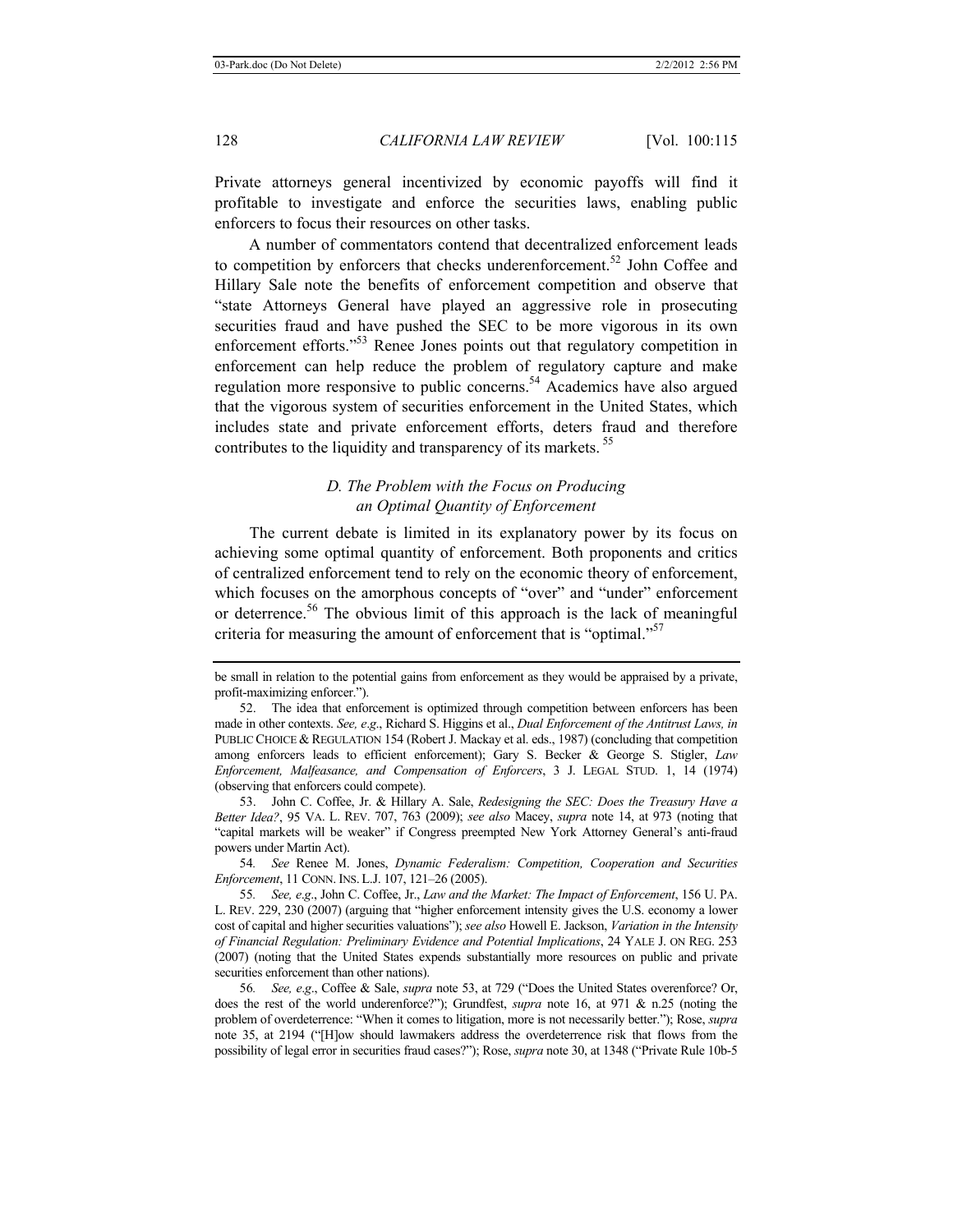Even though quantitative measures exist, they tell us a limited amount about the effectiveness of enforcement. For example, enforcement is often measured in economic studies through inputs such as the expenditure of enforcement resources,<sup>58</sup> or outputs such as cases filed or penalties collected.<sup>59</sup> A problem with focusing on expenditures is that enforcement resources may be misallocated or used inefficiently. Similarly, focusing on enforcement output can give a rough estimate of enforcement activity produced but does not provide much detail about the types of cases that are being brought.

Enforcement obviously differs in terms of quality, not just quantity. Thinking of enforcement as an output, much like a product, has the appeal of simplifying the analysis, but quantitative measures of enforcement do not capture the significant qualitative differences between enforcement cases. One can point to the large number of securities class actions that have been filed as evidence of wasteful overenforcement, but proponents might point to impressive results in the cases against companies such as Enron and WorldCom as demonstrating the merit of securities class actions. One can look to the large number of enforcement cases brought by the SEC as evidence that public enforcers are not asleep at the wheel, but critics might respond that most of these routine cases are trivial and that the SEC missed chances to bring more significant cases. Of course, quality is difficult to measure, and thus an alternative account must produce a workable measure of quality.

Focusing on the quantity of enforcement makes the case for centralizing securities enforcement artificially attractive. If enforcers are producing a uniform output, not much would be lost if enforcement power was centralized in one enforcer. Of course, the proponents of centralization do not actually think of enforcement efforts as being completely uniform, but their analysis of enforcement does little to differentiate between types of enforcement efforts. Understanding the role of multiple enforcers requires examining distinctions in their approaches to enforcement, which are shaped by significant institutional differences. The benefit of a decentralized system may not lie in the amount of enforcement generated, but rather in the quality of different enforcement cases brought by different enforcers.

enforcement may lead to overdeterrence . . . .").

<sup>57</sup>*. See, e*.*g*., Colin S. Diver, *A Theory of Regulatory Enforcement*, 28 PUB. POL'Y 257, 264–71 (1980) (observing that deterrence is difficult to measure).

<sup>58</sup>*. See, e*.*g*., Gary S. Becker, *Crime and Punishment: An Economic Approach*, 76 J. POL. ECON. 169, 174 (1968) ("The more that is spent on policemen, court personnel, and specialized equipment, the easier it is to discover offenses and convict offenders.").

<sup>59</sup>*. See, e*.*g*., GAO REPORT, *supra* note 1, at 31 (noting that "from 2003 through 2005, when [SEC] penalty amounts were comparatively high, a small number of cases with large penalties accounted for a disproportionate share of the total").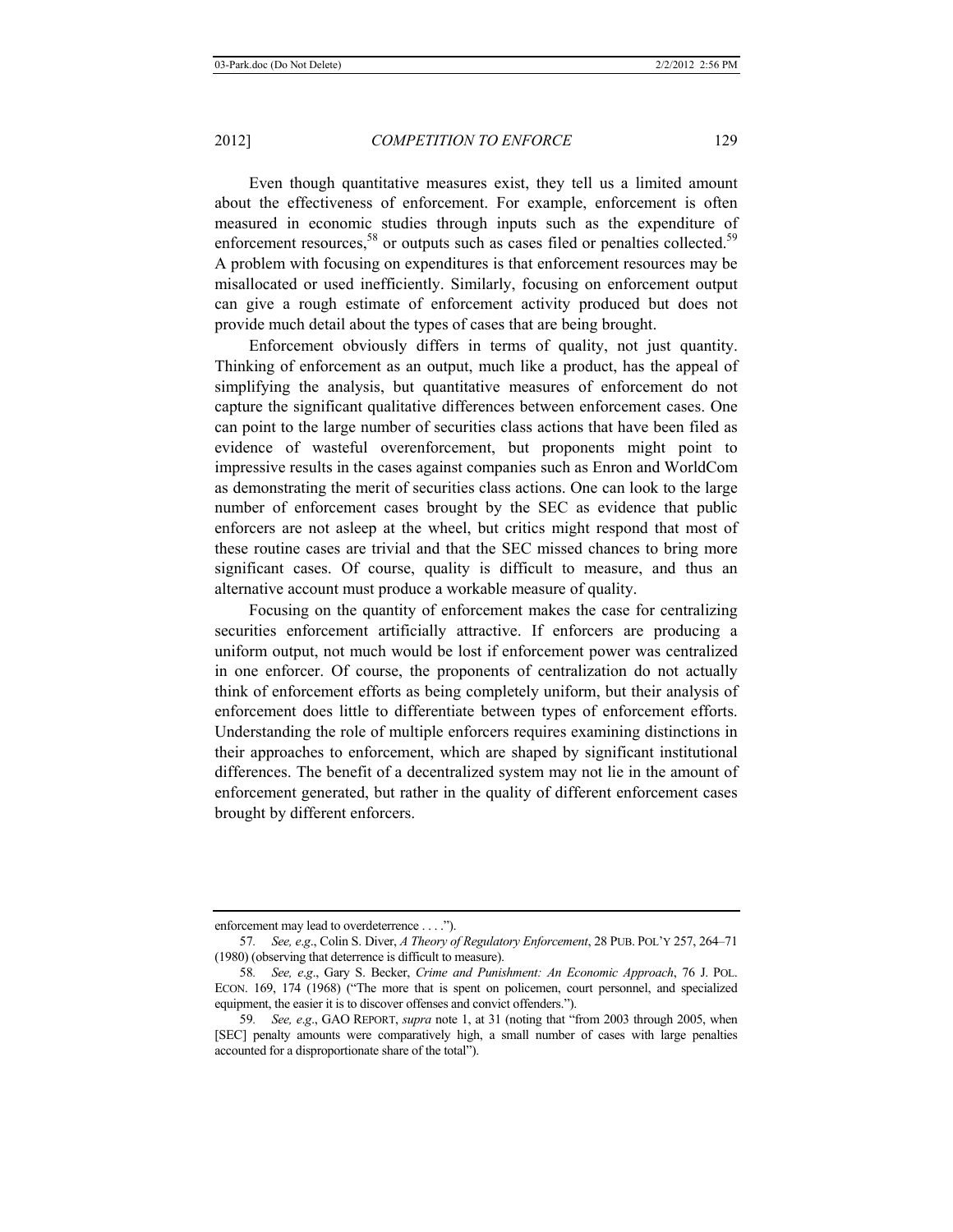# RULE-ENFORCEMENT AND PRINCIPLE-ENFORCEMENT

This Part offers an alternative approach to understanding securities enforcement that draws a rough distinction between rule-enforcement and principle-enforcement. The essentials of this framework are simple. As with most areas of law, securities regulation is governed by both narrow rules that set forth technical requirements and broadly worded principles that can be interpreted to reflect public values. As a general matter, enforcing straightforward rules is less costly and controversial than enforcing nebulous principles. While the quality of enforcement can be distinguished in many other ways (for example, big versus small cases, high-profile versus low-profile cases, political versus nonpolitical cases, criminal versus civil cases), the distinction between rule-enforcement and principle-enforcement is rooted in a familiar literature and offers a richer portrait of enforcement than the traditional economic model, which treats enforcement as a uniform output.

#### *A. Distinguishing Rules and Principles*

Laws are often distinguished by their level of specificity. A rich literature discusses rules, standards, and principles as ways of classifying different legal provisions, partly based on their specificity, though these terms are not precisely defined.<sup>60</sup> This Article focuses on the sharper distinction between rules and principles because the distinction between rules and standards does not capture the moral element that is essential to principles.

In the literature, the most common distinction is drawn between rules and standards. Rules and standards are primarily distinguished by their level of specificity. Rules are more specific about what they require while standards tend to be more general.<sup>61</sup> A speed limit can be defined as a rule, "55 miles per hour," or as a standard, "drive at a reasonable speed."

As a result of their specificity, rules give more notice to the regulated, while standards require the regulated to exercise greater judgment in predicting what is required. The content of rules is largely determined ex ante through the administrative or legislative process while the content of standards is largely determined ex post through litigation with some supervision by the courts.<sup>62</sup>

<sup>60.</sup> The literature is too vast to summarize here. For a recent example of work that utilizes the distinction between rules, standards, and principles, see Jack M. Balkin, *Framework Originalism and the Living Constitution*, 103 NW. U. L. REV. 549, 553 (2009) ("Sometimes drafters choose to express themselves in clear rules, creating hard-wired features that are relatively determinate. Sometimes they use standards, and sometimes they articulate principles. These standards or principles can be broad, abstract, or vague.").

<sup>61.</sup> Of course, these terms can have different meanings in different contexts. For example, the Administrative Procedure Act defines "rule" broadly as a "statement of general or particular applicability and future effect designed to implement, interpret, or prescribe law or policy." 5 U.S.C. § 551(4) (2011).

<sup>62</sup>*. See, e*.*g*., Louis Kaplow, *Rules Versus Standards: An Economic Analysis*, 42 DUKE L.J.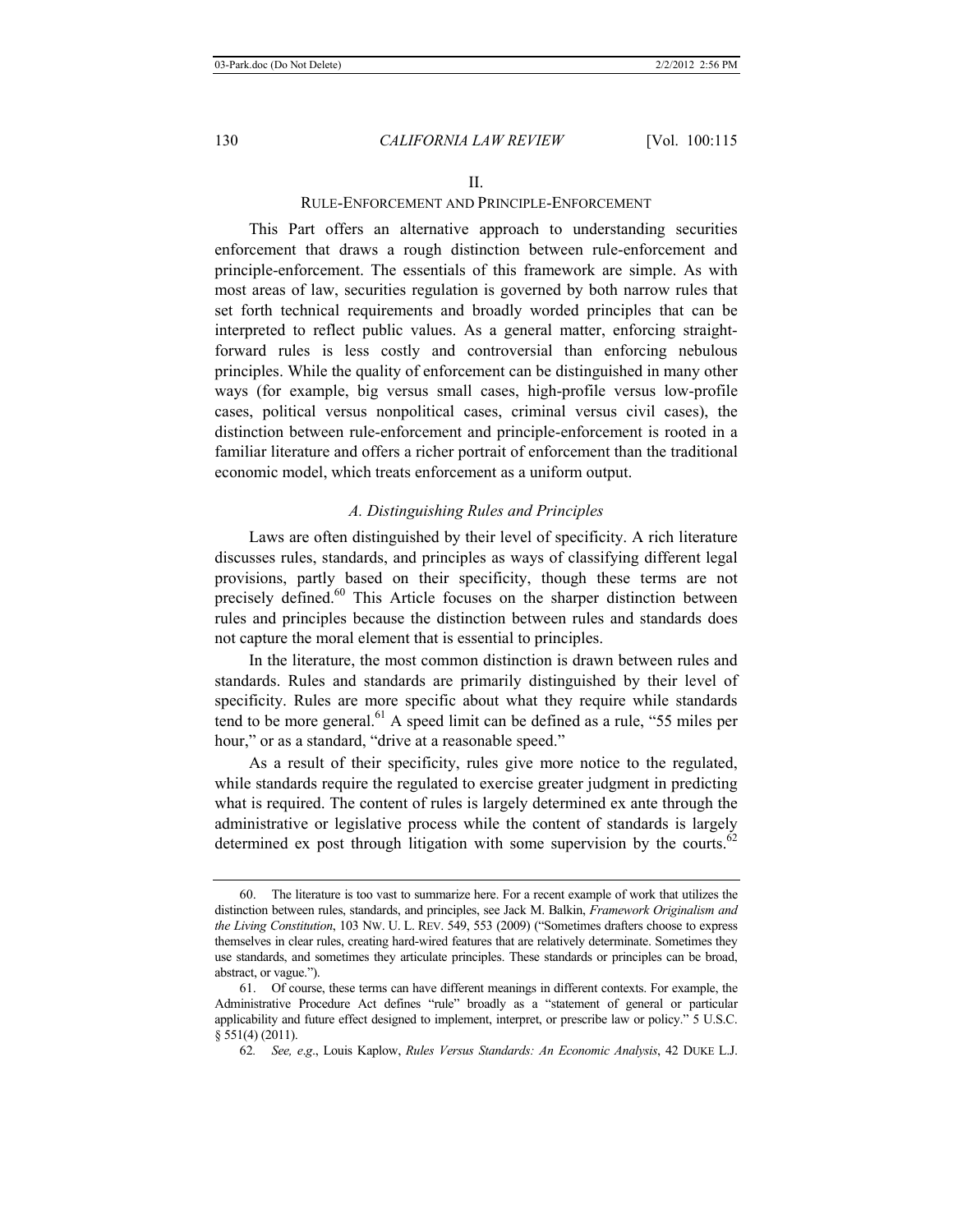The specificity of rules serves to restrain the power of regulators to reach certain forms of misconduct that fall outside the scope of the rule. The generality of standards gives regulators the discretion to sanction conduct that might not have been specifically envisioned by lawmakers. $63$ 

Because standards are generally defined, courts and enforcers typically interpret standards by drawing on external factors or considerations.<sup>64</sup> A distinction has been drawn between standards defined by policy and standards that are defined by values, or principles. $65$  A policy approach might rely upon considerations such as cost-benefit analysis, industry standards, or common practices in defining a standard such as reasonableness.<sup>66</sup> A speed limit that looks at reasonable speeds could be seen as a policy-driven standard that can be defined by looking at the average speed of drivers. Over time, such a speed limit might become more rule like as enforcers come to a consensus with respect to the level of speed that is reasonable.<sup>67</sup>

Certain standards might also be defined by background values or principles that are not easily defined through policy considerations such as cost-benefit analysis.<sup>68</sup> Such principles might reflect the fundamental values of various communities or society as a whole. Returning to our speed limit example, a speed limit in the form of a principle might prohibit driving at a dangerous speed. Applying the concept of dangerousness is likely to involve

65. I draw on Ronald Dworkin's discussion of this distinction. Dworkin explains: Most often I shall use the term "principle" generically, to refer to the whole set of these standards other than rules; occasionally, however, I shall be more precise, and distinguish between principles and policies. . . . I call a "policy" that kind of standard that sets out a goal to be reached, generally an improvement in some economic, political, or social feature of the community . . . . I call a "principle" a standard that is to be observed, not because it will advance or secure an economic, political, or social situation deemed desirable, but

because it is a requirement of justice or fairness of some other dimension of morality. Ronald M. Dworkin, *The Model of Rules*, 35 U.CHI. L. REV. 14, 22–23 (1967).

66. For example, tort law is common law that is often defined in general terms, and can reflect a cost-benefit analysis approach. *See, e*.*g*., John C. Coffee, Jr., *Does "Unlawful" Mean "Criminal"?: Reflections on the Disappearing Tort/Crime Distinction in American Law*, 71 B.U. L. REV. 193, 194 (1991) (noting that "tort law prices, while criminal law prohibits").

67. Inevitably, there is a tendency for the law to cycle between rules and standards. *See, e*.*g*., Carol M. Rose, *Crystals and Mud in Property Law*, 40 STAN. L. REV. 577, 585–90 (1988) (describing how property law alternates between rules and standards).

68*. See* Cass R. Sunstein, *Problems with Rules*, 83 CALIF. L. REV. 953, 967 (1995) (defining principle as "a background notion that does not by itself cover an individual case, but is instead brought to bear on it as a relevant consideration"); *see also* Russell B. Korobkin, *Behavioral Analysis and Legal Form: Rules vs*. *Standards Revisited*, 79 OR. L. REV. 23, 23 (2000) ("Standards . . . require legal decision makers to apply a background principle or set of principles to a particularized set of facts in order to reach a legal conclusion.").

<sup>557, 560 (1992) (</sup>distinguishing between rules and standards based on "the extent to which efforts to give content to the law are undertaken before or after individuals act") (emphasis omitted).

<sup>63.</sup> The tendency towards overbreadth has been discussed in the area of criminal law. *See, e*.*g*., Samuel W. Buell, *The Upside of Overbreadth*, 83 N.Y.U. L. REV. 1491 (2008).

<sup>64</sup>*. See, e*.*g*., Frank H. Easterbrook, *Foreword: The Court and the Economic System*, 98 HARV. L. REV. 4, 11–12 (1984) (observing that judges tend to rely on general concepts of fairness in ex post decision making).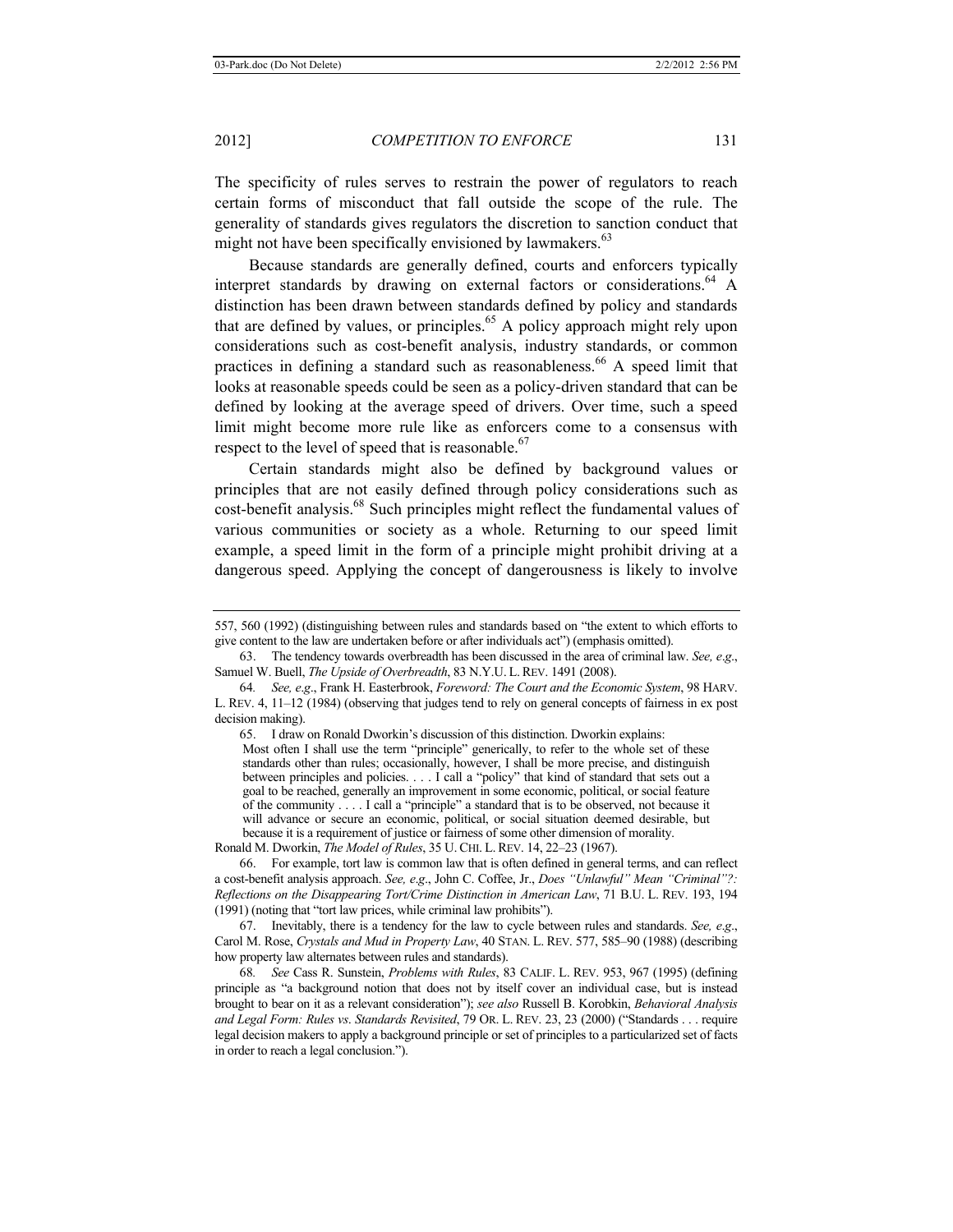more difficult value judgments than applying a concept of reasonableness.<sup>69</sup> Dangerousness cannot be determined solely by reference to a scientific calculation of average speeds but will require careful consideration of the violator's intent, which is often assessed by examining the context of the situation. Though some cases of dangerousness will be clear—such as deliberately driving down the wrong side of the street while intoxicated—other cases will be more difficult. Because it reflects a harsh disregard for public values, a finding of dangerousness will warrant a harsher sanction than a finding of driving at unreasonable speeds.

Throughout this Article, I refer to the enforcement of principles as shorthand for enforcement of a standard that is mainly interpreted in light of a principle rather than through the lens of policy. Put another way, the Article focuses on standards that look more like a dangerousness standard than a reasonableness standard. I focus on principles because the difference between rules and principles is starker than the difference between rules and standards that reflect policy.<sup>70</sup> While the distinction between rules and standards is based primarily on specificity, the distinction between rules and principles also reflects substantive differences in the values reflected by a legal provision. Though enforcing standards that reflect policy considerations can also raise controversy, the most difficult enforcement cases involve competing values. Moreover, in the particular context of the securities regulation literature, it has been common to refer to principles rather than standards.<sup>71</sup> My goal here is not to plow new ground in the rules/standards/principles discussion, but to highlight rough distinctions in the way that the securities laws are enforced. In distinguishing between qualitative types of enforcement, the difference between difficult and easy cases can be reflected by the difference between rules and principles.

# *B. Rules and Principles in Securities Regulation*

As with most areas of the law, both rules and principles pervade the securities laws.<sup>72</sup> In recent years, the rhetoric of principles in securities regulation has become more prominent with the debate concerning whether securities regulation should primarily be principles-based or rules-based.<sup>73</sup> As

<sup>69</sup>*. See, e*.*g*., Margaret H. Lemos & Alex Stein, *Strategic Enforcement*, 95 MINN. L. REV. 9, 26 (2010) (noting that the dangerousness standard is difficult to apply compared to a standard that focuses on outliers).

<sup>70.</sup> These distinctions are admittedly murky. *See* Kathleen M. Sullivan, *Foreword: The Justices of Rules and Standards*, 106 HARV. L. REV. 22, 58 n.231 (1992) (noting ambiguity of terminology).

<sup>71</sup>*. See, e*.*g*., Coffee & Sale, *supra* note 53.

<sup>72.</sup> Tax law is another area where the enforcement of uncertain principles is of significant concern. *See, e*.*g*., Sarah B. Lawsky, *Probably? Understanding Tax Law's Uncertainty*, 157 U. PA. L. REV. 1017, 1032–34 (2009).

<sup>73.</sup> Proponents of principles-based regulation believe that regulation should be broadly worded in a way that allows industry participants significant leeway in structuring their behavior. *See, e*.*g*.,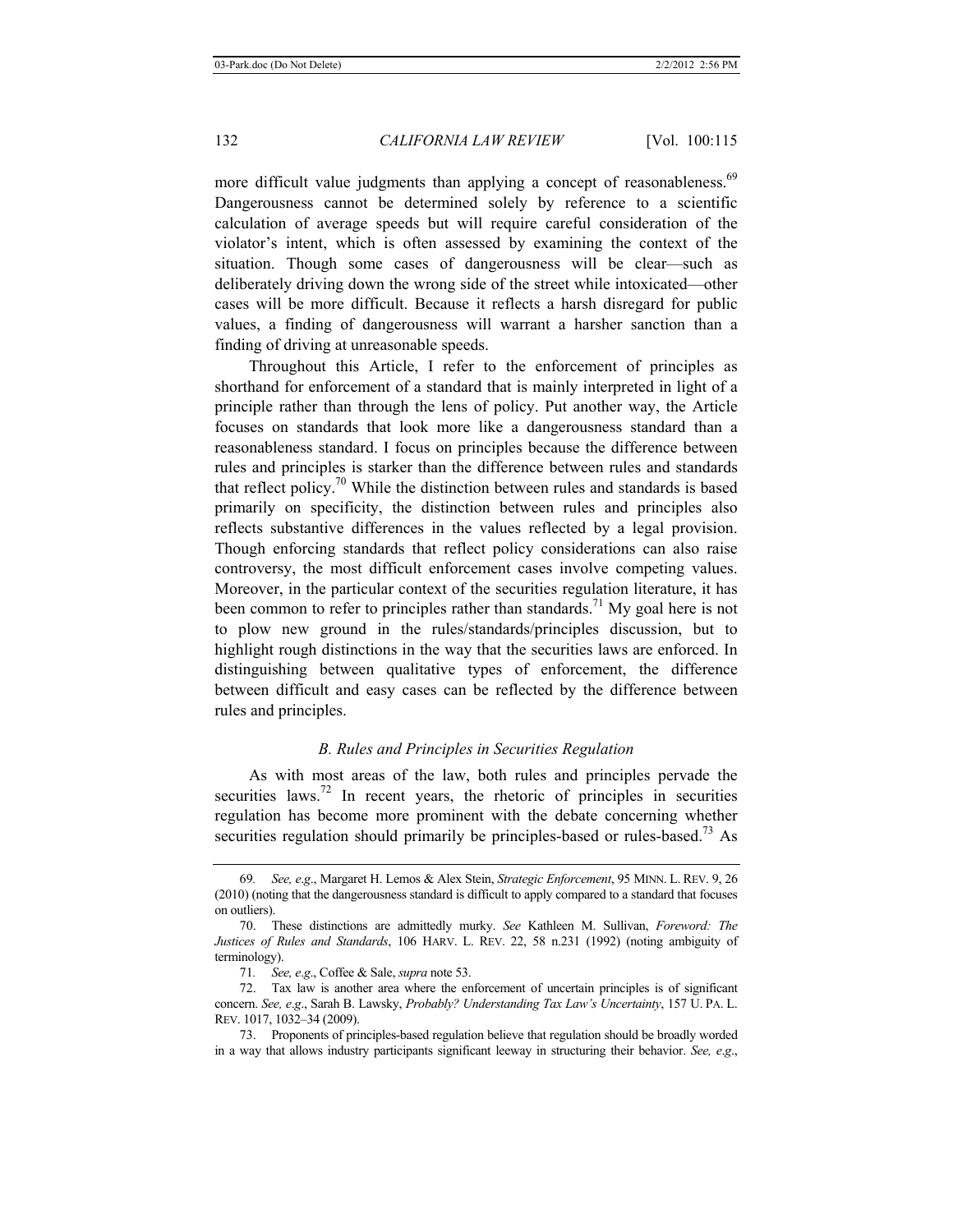Lawrence Cunningham has observed, this project is likely unproductive because the reality is that U.S. securities regulation is a mix of both rules and principles.<sup>74</sup> An enforcement regime must consider that both rules and principles must be enforced.

It is easy to identify examples of rules relating to securities regulation. Specific rules require companies offering securities across state lines to file a registration statement,<sup>75</sup> require filings when a person acquires more than 5 percent of a registered company's securities,<sup>76</sup> require periodic filings by public companies, $^{77}$  require registration of broker-dealers, $^{78}$  set forth capital requirements for broker-dealers,<sup>79</sup> and require insiders of a registered company to disgorge profits from purchases and sales of the company's stock that occur within six months.<sup>80</sup> Such rules are fairly well defined and tend to reflect technical requirements of the regulatory system.

In recent years, there has been enforcement of a variety of principles in the context of securities regulation. For example, all securities enforcers enforce some variant of a fraud prohibition, $81$  which has characteristics of a principle. The concept of fraud is defined at a high level of generality, and a finding of

75*. See* Securities Act of 1933 § 5, 15 U.S.C. § 77e (2011).

76*. See* Securities Exchange Act of 1934 § 13(d), 15 U.S.C. § 78m(d) (2011); Exchange Act Rule 13d-1, 17 C.F.R. § 240.13d-1(a) (2011) ("Any person who, after acquiring directly or indirectly the beneficial ownership of any equity security of a class which is [registered pursuant to section 78*l* of this title] . . . [and] is directly or indirectly the beneficial owner of more than 5 percent of such class shall, within 10 days after such acquisition, file with the Commission, a statement containing the information required by Schedule 13D.").

77*. See* Securities Exchange Act of 1934 § 13(a), 15 U.S.C. § 78m(a) (2011); Exchange Act Rule 13a-1, 17 C.F.R. § 240.13a-1 (2011) (requiring registered companies to file annual reports); Exchange Act Rule 13a-3, 17 C.F.R. § 240.13a-13 (2011) (requiring registered companies to file quarterly reports).

78*. See* Securities Exchange Act of 1934 §15(a)(1), 15 U.S.C. § 78o (2011).

79*. See* Exchange Act Rule 15c3-1, 17 C.F.R. § 240.15c3-1 (2011).

80*. See* Securities Exchange Act of 1934 § 16(b), 15 U.S.C. § 78p(b) (2011).

81*. See, e*.*g*., Securities Exchange Act of 1934 § 32 (federal criminal securities fraud); 18 U.S.C. §§ 1341, 1343 (2011) (federal wire and mail fraud criminal statutes); The Martin Act, 23-A, N.Y. GEN. BUS. LAW §§ 352–353 (Consol. 2011) (New York securities fraud statute); Exchange Act Rule 10b-5, 17 C.F.R. § 240.10b-5 (2011) (federal civil securities fraud); *FINRA Rule 2020: Use of Manipulative, Deceptive, or Other Fraudulent Devices*, FIN. INDUSTRY REG. AUTHORITY, http://finra.complinet.com/en/display/display\_main.html?rbid=2403&element\_id=5513 (last visited Nov. 28, 2011) (SRO Prohibition).

Cristie L. Ford, *New Governance, Compliance, and Principles-Based Securities Regulation*, 45 AM. BUS. L.J. 1 (2008); Julia Black et al., *Making a Success of Principles-Based Regulation*, 1 LAW AND FIN. MARKETS REV. 191, 191 (2007) ("Principles-based regulation means moving away from reliance on detailed, prescriptive rules and relying more on high-level, broadly stated rules or Principles to set the standards by which regulated firms must conduct business.").

<sup>74</sup>*. See* Lawrence Cunningham, *A Prescription to Retire the Rhetoric of 'Principles-Based Systems' in Corporation Law, Securities Regulation, and Accounting*, 60 VAND. L. REV. 1411 (2007); *see also* William W. Bratton, *Enron, Sarbanes-Oxley and Accounting: Rules Versus Principles Versus Rents*, 48 VILL. L. REV. 1023, 1055 (2003) ("GAAP of necessity always has and always will have mixed rules and principles."); *see also* Pierre Schlag, *Rules and Standards*, 33 UCLA L. REV. 379 (1985) (arguing that rules/standards dialectic is irresolvable).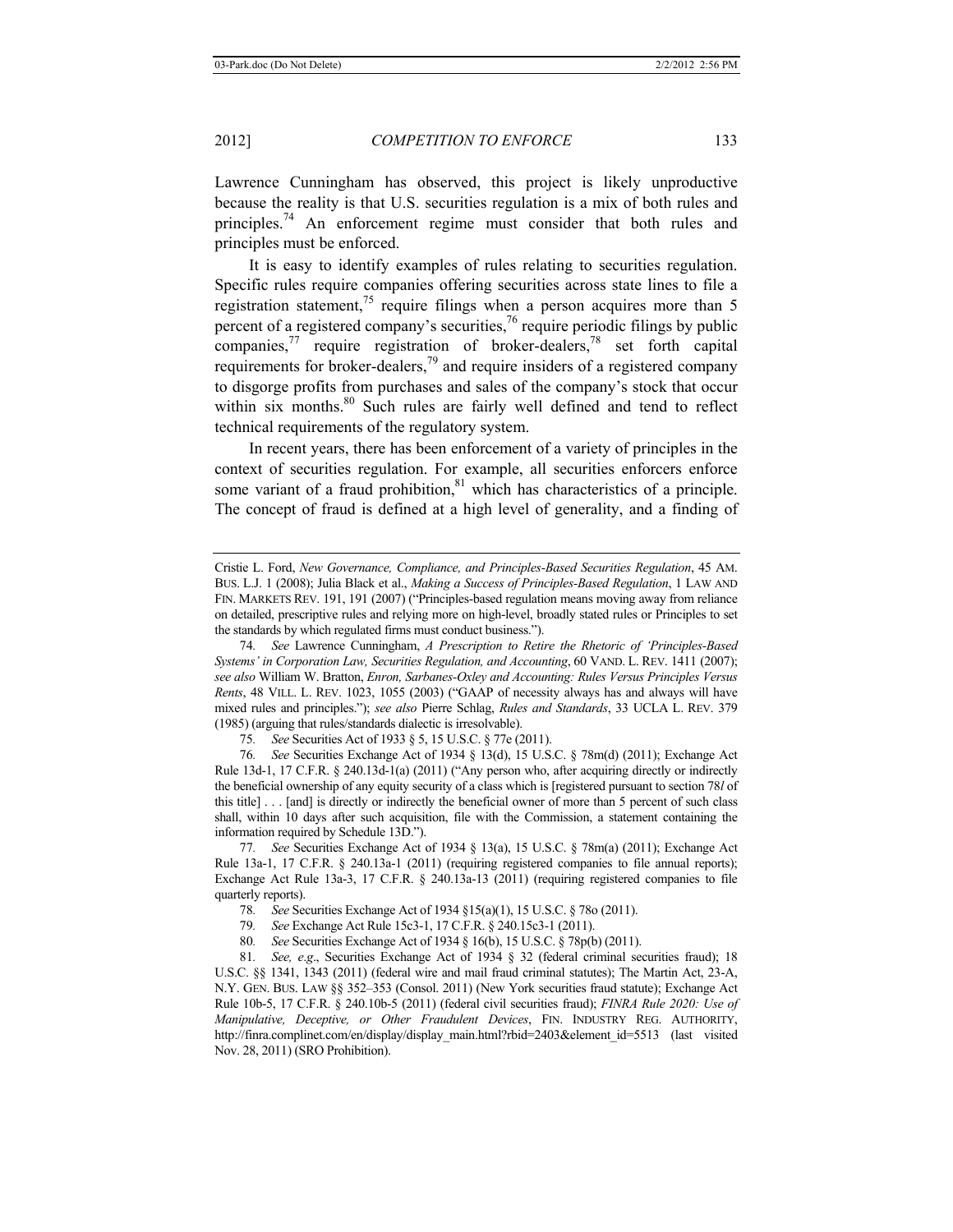fraud requires a value judgment as to whether a misrepresentation was made with fraudulent intent. An assessment of fraud is difficult to reduce to a policy judgment but requires an assessment of conduct that can vary greatly based on the perspective of the enforcer. In other words, the anti-fraud principle looks more like a dangerousness standard than a reasonableness standard.

Though much principle-enforcement involves claims of fraud brought against an issuer who has inflated its stock through a fraudulent statement, principles have been relevant in many other contexts. Major cases have been brought against research analysts, broker-dealers, and mutual fund managers for misconduct that implicated not only an anti-fraud principle, but broader principles of fiduciary duty and unjust enrichment.<sup>82</sup> Such cases involved not only citation to federal law, but also application of principles reflected by SRO regulation and state law.<sup>83</sup>

Of course, there are many regulatory provisions that do not fit neatly within the dichotomy of rules and principles. Many legal provisions fall across a vague continuum. The purpose of this exercise, however, is not to comprehensively classify the securities laws as rule or principle, but to highlight two somewhat distinct styles of enforcement.

# *C. Distinguishing Rule-Enforcement and Principle-Enforcement*

Rule-enforcement and principle-enforcement might be distinguished on at least two related grounds. The first is cost of enforcement. Rules tend to be less costly to enforce than principles because their meaning is less contestable by design. The second is the controversy of enforcement. Enforcement of rules mostly involves straightforward technical issues, while enforcement of principles more often involves contested values.

#### *1. Cost of Enforcement*

In an economic analysis of rules and principles, Louis Kaplow observes that from a regulator's point of view, the cost of a rule is incurred ex ante when the rule is promulgated, while the cost of a principle is incurred ex post when it is being enforced.<sup>84</sup> This basic distinction serves as a basis for thinking about the difference between rule-enforcement and principle-enforcement.

<sup>82.</sup> For a description of some of these cases, see James J. Park, *Rule 10b-5 and the Rise of the Unjust Enrichment Principle*, 60 DUKE L.J. 315 (2010) (describing increased use of unjust enrichment principle in Rule 10b-5 cases); James J. Park, *The Competing Paradigms of Securities Regulation*, 57 DUKE L.J. 625, 651–62 (2007) (describing cases against research analysts, broker-dealers, and mutual fund managers).

<sup>83</sup>*. See* Park, *The Competing Paradigms of Securities Regulation*, *supra* note 82, at 651–62.

<sup>84.</sup> Kaplow, *supra* note 62, at 562–63 ("Rules are more costly to promulgate than standards because rules involve advance determinations of the law's content, whereas standards are more costly for legal advisors to predict or enforcement authorities to apply because they require later determinations of the law's content.").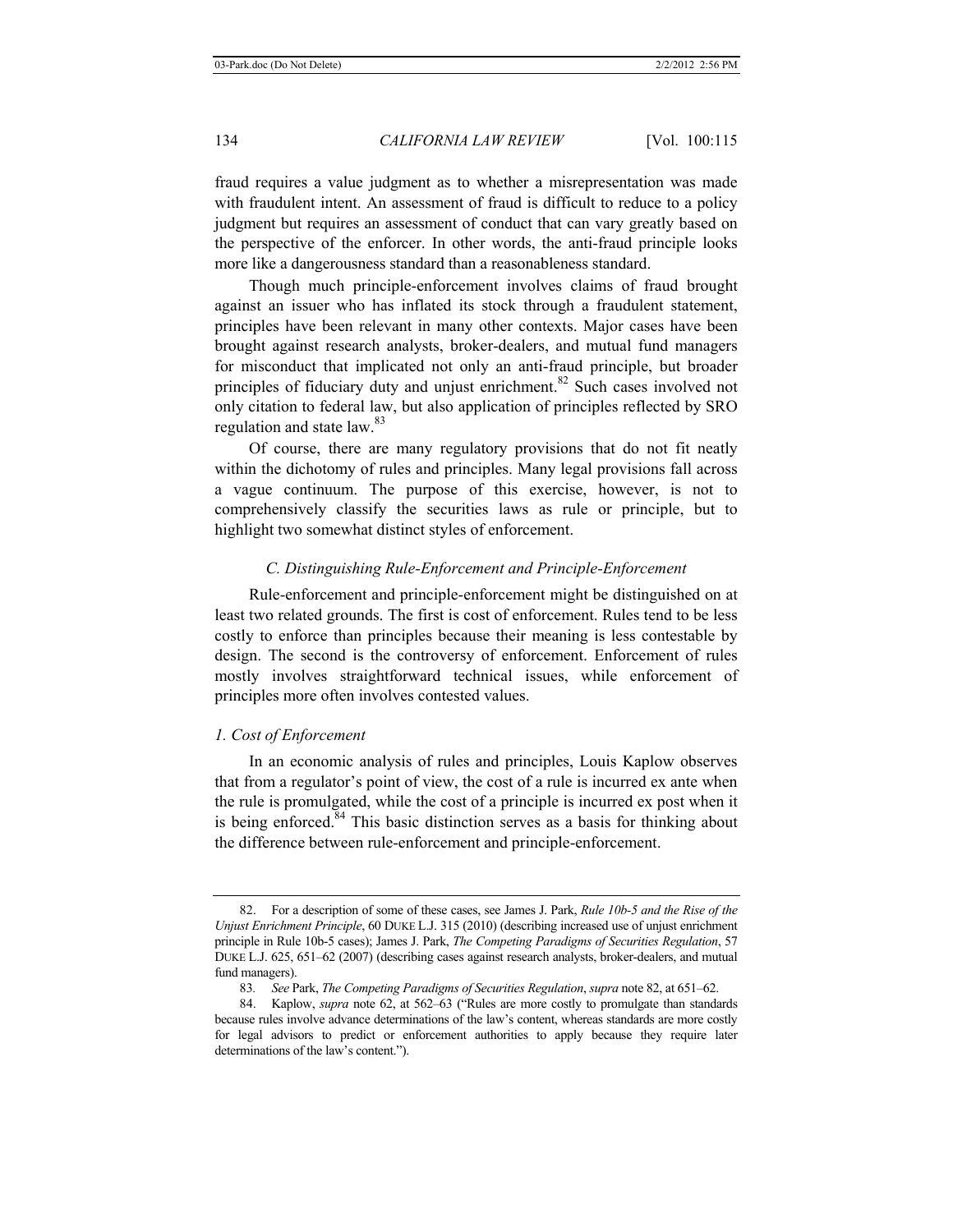#### *a. The Costs of Rule-Enforcement*

The cost of a rule is typically incurred up front. In other words, the promulgator of the rule bears most of the costs of lawmaking rather than the enforcer. Because they impose specific requirements, rules must be carefully thought through both in terms of their content and form. A poorly crafted rule can cause significant havoc. Without the flexibility that characterizes principles, there may be little wiggle room for the regulated to deal with a problematic rule. Understanding the costs and benefits of the rule and its relationship to other rules is thus essential when drafting the rule.

While rules can be complex, $85$  if a rule is well crafted, there should be little debate about its meaning when enforced. Though there can be complicated threshold issues as to whether a rule applies, $86$  in many cases it is clear that the rule applies, and the enforcer need only answer a simple question when enforcing a rule. Has the brokerage firm met its capital requirements? Is the securities offering registered? Is the broker registered? Has a company preserved its books and records for the required time period? Have shares in an initial public offering been distributed to prohibited individuals?

For example, if a public company fails to follow basic reporting requirements, the legal rule that the enforcer is seeking to apply should be relatively straightforward. As Judge Henry Friendly once observed, "There is nothing vague or indefinite in the requirement for filing an annual report  $\dots$   $\cdot$ <sup>87</sup>. Once it is established that the rule is applicable, the content of what the rule expects from the company should be clear, and the only question is whether the envisioned set of facts triggering a rule violation is present.<sup>88</sup> If a rule is somewhat unclear, a regulator can clarify the rule or assert its authority to establish that its interpretation of that rule is authoritative.

87*.* United States v. Guterma, 281 F.2d 742, 746 (2d Cir. 1960) (Friendly, J.).

<sup>85.</sup> *See, e*.*g*., Louis Kaplow, *A Model of the Optimal Complexity of Legal Rules*, 11 J.L. ECON. & ORG. 150, 151 (1995) ("[W]hen rules are more complex, an enforcement authority typically will have to expend additional resources to determine whether a violation occurred or the severity of the violation.").

<sup>86</sup>*.* For example, the federal securities registration requirement only applies to a "public offering," Securities Exchange Act of 1933  $\frac{6}{3}$  4(2), 15 U.S.C.  $\frac{8}{37d(2)}$  (2011), which requires an inquiry into the nature of the offering that can be complicated. *See, e.g.*, S.E.C. v. Ralston Purina Co., 346 U.S. 119 (1953) (discussing scope of private offering exemption). However, if it is clear that an offering is public and no other exemption applies, it is clear that it must be registered. Securities Exchange Act of 1933 § 5, 15 U.S.C. § 77e (2011). Similarly, in some cases, the threshold question of whether an entity is acting as a broker can be complex. *See, e.g.*, 1 NORMAN S. POSER & JAMES A. FANTO, BROKER-DEALER LAW AND REGULATION  $\S$  5.02 (4th ed. 2011) (summarizing law used to determine whether a firm is a broker-dealer).

<sup>88</sup>*. See, e*.*g*., Dworkin, *supra* note 65, at 25 ("Rules are applicable in an all-or-nothing fashion. If the facts a rule stipulates are given, then either the rule is valid, in which case the answer it supplies must be accepted, or it is not, in which case it contributes nothing to the decision."); Korobkin, *supra* note 68, at 32 ("When disputes arise, they can be resolved at lower cost by rules, because adjudicators need only determine whether the triggering facts are present or absent—the legal consequences of different facts have already been determined.").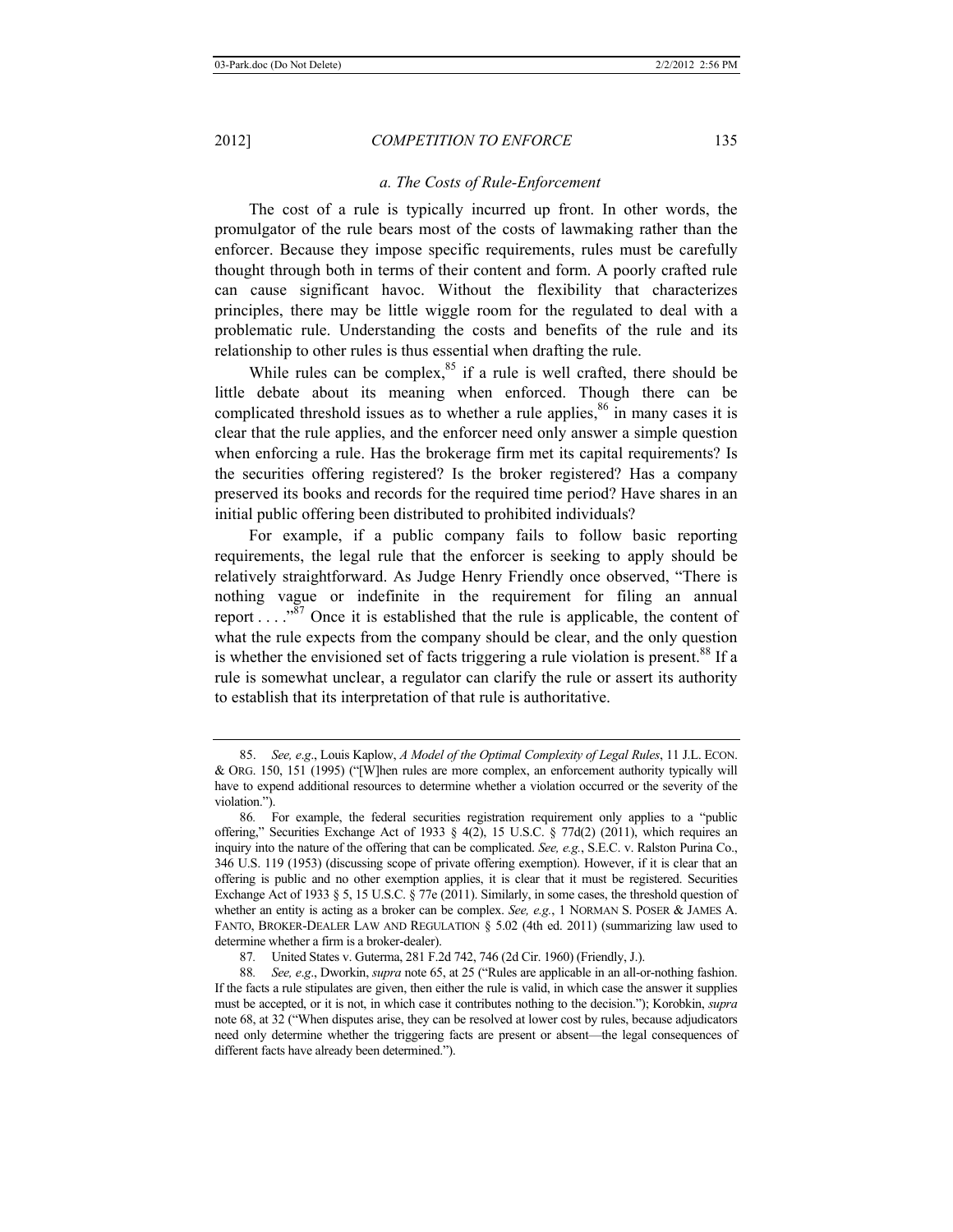Because rules generally target misconduct that tends to be repeated in similar ways over time,<sup>89</sup> enforcers can build a reservoir of knowledge and practical expertise that improves their likelihood of prevailing in litigation when enforcing the rule. The enforcer can develop templates of commonly used pleadings, administer training programs for staff attorneys, and invest in resources that will decrease the average cost of enforcement. Rule-enforcement can be reduced to a routine with low administration costs.

# *b. The Costs of Principle-Enforcement*

In contrast to rules, principles require less investment up front but are more costly to enforce.<sup>90</sup> Because they are broadly worded, the promulgators of the principle may expect that others can sort out the details. In other words, the drafters of a principle defer the costs of lawmaking to future enforcers. Some principles are meant to convey fundamental values on which there is wide agreement—at least in the abstract. Other principles are deliberately ambiguous because of the need for legislative compromise.<sup>91</sup>

Broadly worded principles are more susceptible to disputes about meaning and application than rules. The content of a principle may not be clear because it can be applied to a wide range of envisioned and unenvisioned facts. Thus, the regulator must exercise a significant amount of judgment in targeting conduct with principle-enforcement. The target of enforcement can argue that the regulator is unfairly expanding the principle beyond its intended meaning. Additionally, because it often requires establishing an element of culpable intent, principle-enforcement is intensely fact specific, requiring significant amounts of investigation and case development. Without a smoking gun or confession, enforcers must base their case on circumstantial evidence that can be disputed.

Although the application of principles seems simple because principles apply to a wider range of conduct than rules, the cost of developing a viable principle-enforcement case is typically much higher than developing a ruleenforcement case. Principle-enforcement often relates to a unique set of facts. As a result, the enforcer must essentially start anew with every case, and thus, the experience from past cases may not necessarily reduce the cost of enforcement. In order to succeed, enforcers will need to assemble evidence of culpable intent, which often requires costly and timely review of voluminous materials.

<sup>89</sup>*. See* Kaplow, *supra* note 62, at 573.

<sup>90</sup>*. See, e*.*g*., Kaplow, *supra* note 62, at 570 (noting that enforcement "is costly, with the cost being greater if a standard governs because the adjudication will also require giving content to the standard"); *id.* at 577 ("Rules cost more to promulgate; standards cost more to enforce.").

<sup>91</sup>*. See* Joseph A. Grundfest & A.C. Pritchard, *Statutes with Multiple Personality Disorders: The Value of Ambiguity in Statutory Design and Interpretation*, 54 STAN. L. REV. 627, 640–41 (2002) ("Ambiguity can, however, also be the result of a need to compromise in order to accumulate a majority (or a veto-proof supermajority) in support of legislative action.").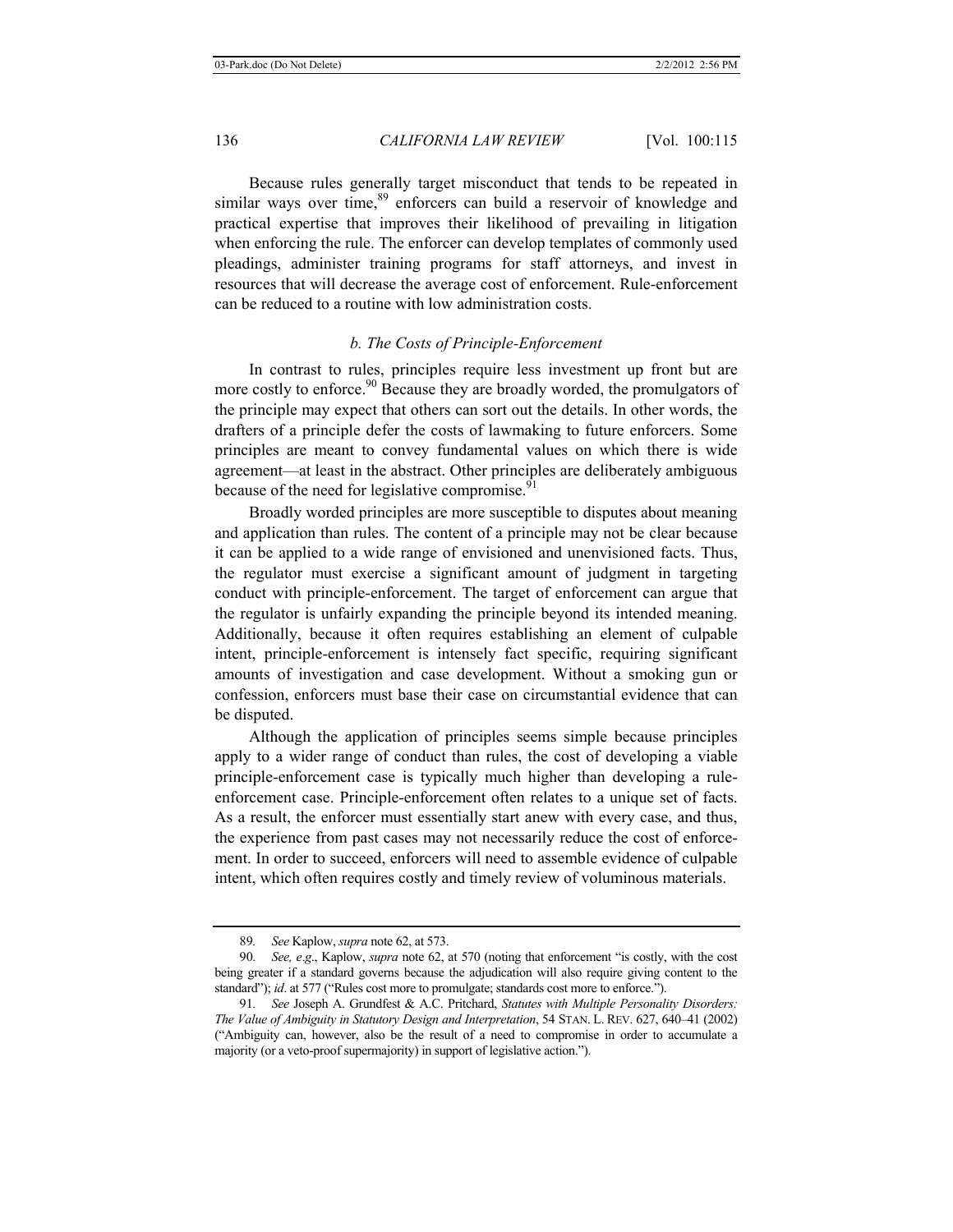#### *2. Controversy of Enforcement*

Rule-enforcement and principle-enforcement can also be distinguished in terms of the controversy raised by their enforcement. By controversy, I mean disagreement about the appropriateness of applying the rule or principle to the conduct in question. Controversy and cost differ in that cost is incurred in developing a case while controversy is spurred after a case has been brought. Rules and principles are different in the enforcement controversy they spur because they tend to have different expressive meanings.<sup>92</sup> Rules often reflect technical requirements that reflect greater consensus while principles often reflect values that can be controversial in application.

# *a. The Meaning of Rule-Enforcement*

At least in the context of securities regulation, rules mostly reflect technical regulatory requirements. $93$  The substance of rules is defined by an expert regulatory agency, the SEC, through a rulemaking process that is often subject to cost-benefit analysis.<sup>94</sup> Because of the risks of passing a specific requirement that can impose substantial burdens on companies, rules tend to reflect consensus between the regulator and the industry. With such consensus, the enforcement of a rule is less likely to raise controversy.

Once the facts establishing a rule violation are known, it is unlikely that the violator has many legal avenues to resist enforcement.<sup>95</sup> The violator can deny the violation or find some excuse that mitigates the penalty, but it is the rare case where the violator can argue against the legitimacy of enforcing the rule. Indeed, it is possible that the violation is simply a mistake and the violator wants to comply with the rule.

<sup>92.</sup> Many commentators have noted that law has expressive value. For a summary of the literature, see Matthew D. Adler, *Expressive Theories of Law: A Skeptical Overview*, 148 U. PA. L. REV. 1363 (2000). For a discussion of expressive theory in the context of regulatory frameworks, see Richard H. Pildes & Cass R. Sunstein, *Reinventing the Regulatory State*, 62 U. CHI. L. REV. 1, 66–72 (1995).

<sup>93.</sup> This also tends to be true outside of the securities regulation context. *See, e*.*g*., Isaac Ehrlich & Richard A. Posner, *An Economic Analysis of Legal Rulemaking*, 3 J. LEGAL STUD. 257, 271 (1974) ("[P]art of the process of reducing a standard to a set of rules is the elimination of value-laden terms."); Kaplow, *supra* note 62, at 598 ("The implicit scenario is one in which a legal command, if promulgated as a rule, will be given technical detail by lawyers or other relevant experts—whereas standards will be given content through decisions of lay juries, who will rely on common understandings (rather than on, say, expert testimony).").

<sup>94.</sup> The Administrative Procedure Act requires notice and comment for proposed rules. *See* 5 U.S.C. § 553(b)–(c) (2011). The SEC is also required by the National Securities Market Improvement Act of 1996 to assess the impact of its rules on "efficiency, competition, and capital formation." *See* National Securities Markets Improvement Act of 1996, 106 Pub. L. No. 104-290, 110 Stat. 3416, 3425 (1996) (codified as amended in scattered sections of 15 U.S.C.).

<sup>95</sup>*. See, e*.*g*., Sunstein, *supra* note 68, at 962 ("When rules are operating, an assessment of facts, combined with an ordinary understanding of grammar, semantics, and diction . . . is usually sufficient to decide the case.").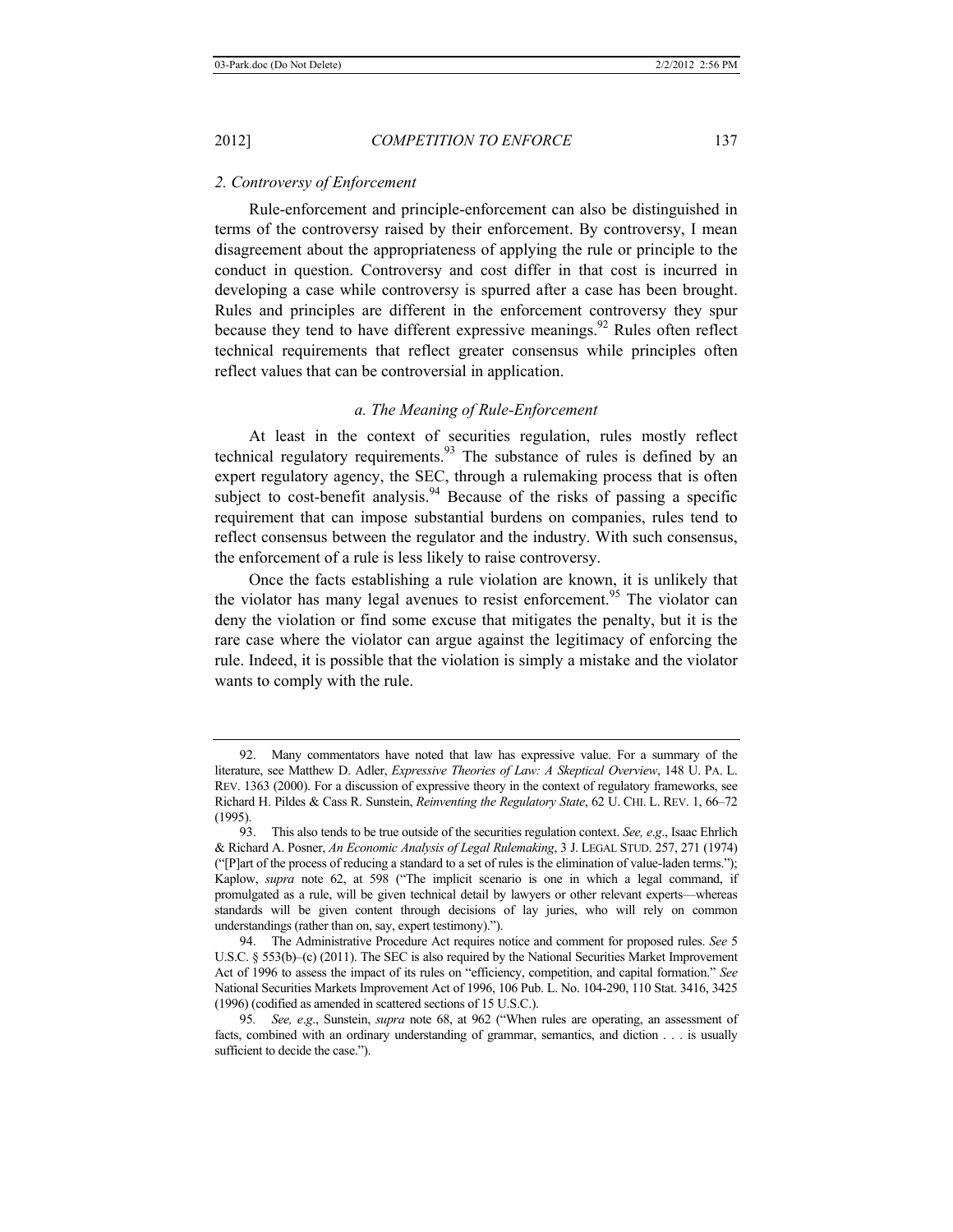In light of their technical content, rule violations do not necessarily reflect morally blameworthy conduct. Rules are commonly violated inadvertently because of their complexity or because of the difficulties of operating a large organization. For example, if a broker-dealer inadvertently fails to set aside a certain amount of capital, a rule is violated, $96$  but it is difficult to say that the broker-dealer has necessarily acted in a morally reprehensible fashion.<sup>97</sup> The rule violation may say something about the broker-dealer's competence in complying with the regulatory scheme, but it does not necessarily mean that the broker-dealer has run afoul of deeply held societal values.

An advantage of rule-enforcement is that it can be framed in technical terms to avoid controversial moral debates. Rather than expressing moral outrage at industry conduct, a rule-enforcer can simply assert its authority to enforce the rules of the game. $98$  Rule-enforcement may also be less controversial because it can be linked to a fundamental goal of any enforcement system, deterrence.<sup>99</sup> Notice is an essential part of generating deterrence in that it allows the enforcer to clearly signal the probability of enforcement and its cost. Consistent rule-enforcement provides notice to the industry about the probability of enforcement and the cost of enforcement, and thus contributes to the goal of deterrence. By framing an enforcement case as merely a technical issue of deterring rule violations, the enforcer can avoid difficult and controversial value judgments.<sup>100</sup>

Moreover, because rule violations usually reflect technical rather than moral lapses, rule-enforcement is less likely to involve the imposition of significant penalties than principle-enforcement. Large penalties are appropriate in response to blameworthy conduct that deserves a sanction, while modest administrative fines are more likely to reflect the cost of business.<sup>101</sup> Indeed, rule-enforcement may involve no more than an injunction or consent decree that requires the violator not to violate the rule going forward. Instead of disputing the application of the rule, the violator may simply settle the violation. Ruleenforcement can thus be administered in a way that minimizes controversy.

<sup>96</sup>*. See* Exchange Act Rule 15c3-1, 17 C.F.R. § 240.15c3-1 (2011).

<sup>97</sup>*. See, e*.*g*., Harvey L. Pitt & Karen L. Shapiro, *Regulation by Enforcement: A Look Ahead at the Next Decade*, 7 YALE J. ON REG. 149, 246–48 (1990) (noting that violation of net capital rules does not deserve severe sanction).

 <sup>98.</sup> Indeed, many rule violations can be adjudicated by the enforcer's own administrative courts. *See* Securities Exchange Act of 1934 § 21B, 15 U.S.C. § 78u-2 (2011) (authorizing SEC to impose civil penalties for certain violations in administrative proceedings).

 <sup>99.</sup> The economic theory of enforcement focuses on deterrence. *See, e*.*g*., A. Mitchell Polinsky & Steven Shavell, *The Economic Theory of Public Enforcement of Law*, 38 J. ECON. LITERATURE 45 (2000); Shavell, *supra* note 10, at 582–84, 594–97 (focusing on deterrence as the social benefit of private suits).

<sup>100</sup>*. See, e*.*g*., Dan M. Kahan, *The Secret Ambition of Deterrence*, 113 HARV. L. REV. 413 (1999) (arguing that criminal law utilizes deterrence language to dampen controversial value disputes).

<sup>101</sup>*. See, e*.*g*., Robert Cooter, *Prices and Sanctions*, 84 COLUM. L. REV. 1523 (1984) (distinguishing between sanctions that are punitive and prices that are simply costs).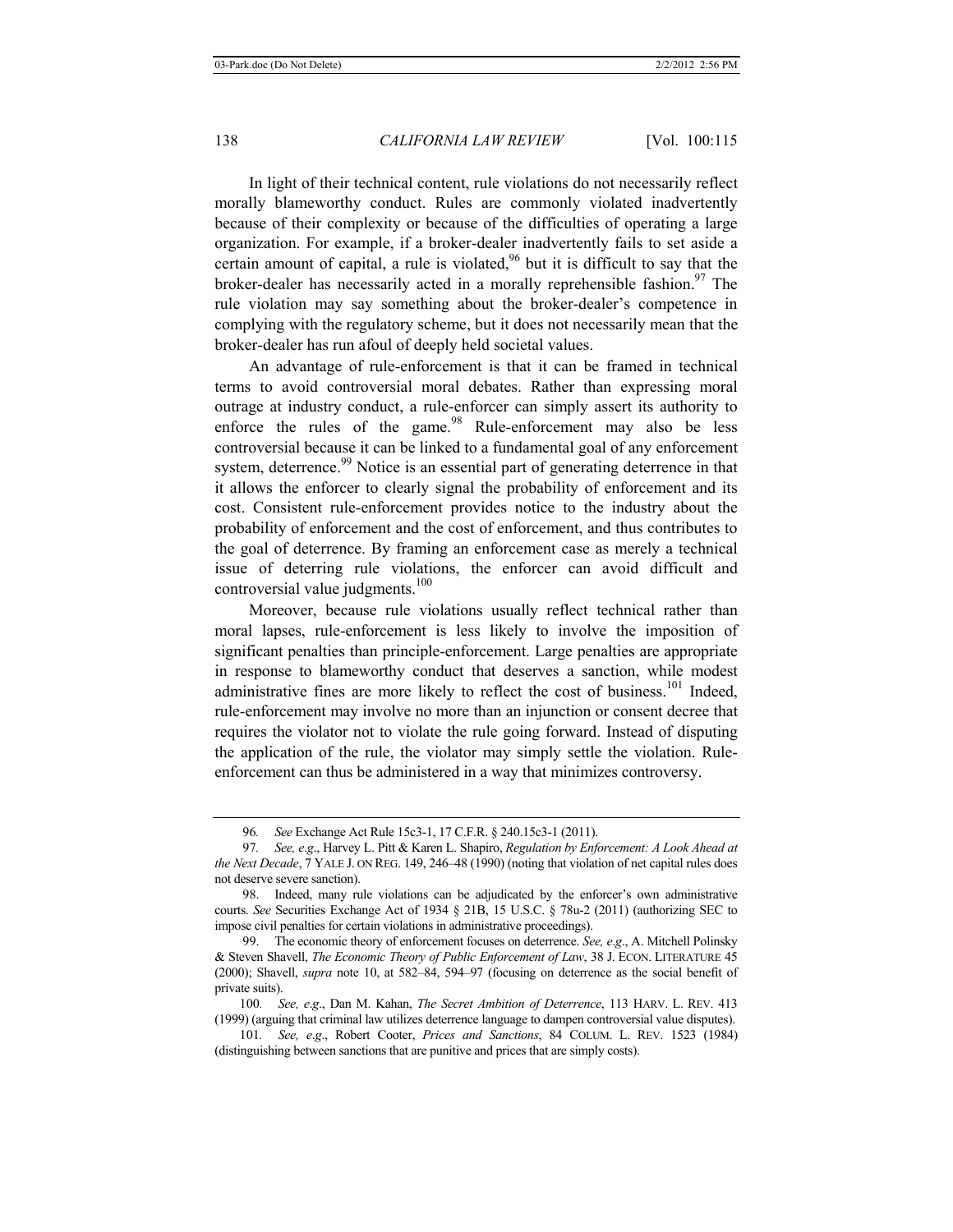#### *b. The Meaning of Principle-Enforcement*

Principle-enforcement, in contrast to rule-enforcement, can draw enforcers into controversial value debates. While there may be consensus as to a principle in the abstract, there can be significant disagreement about the values that should guide the application of the principle. Different enforcers will come to different conclusions as to what a principle means and what values it should reflect.

Principle-enforcement often requires bringing cases involving difficult value judgments in complex contexts. For example, accounting fraud requires evaluating the preparation of financial statements in reference to broadly worded accounting standards.<sup>102</sup> Even if it is clear that the financial report was false, a finding of fraud requires an additional inquiry relating to scienter—that is, fraudulent intent—an element that is principle-like in that it is broadly defined and reflects conduct that is morally blameworthy.<sup>103</sup> Under Rule 10b-5, the same misrepresentation that would trigger liability if made with scienter would not trigger liability if made without scienter. Courts have struggled with defining scienter with any specificity,  $104$  and there can be reasonable disagreement as to whether a certain set of facts supports a finding of scienter. One can thus expect significant enforcement variance with respect to principle-enforcement.

Because principle-enforcement often involves allegations of bad intent, the defendant has greater reason to fight. Admitting the violation may have significant reputational consequences. The enforcer will be more likely to seek substantial sanctions for violation of a principle than for a simple rule violation. As a result, the principle violator can have greater economic incentives to fight enforcement by vigorously litigating the case than if caught breaking a rule.

Also, it is more likely that a determined defendant can resist principleenforcement.<sup>105</sup> A defendant will often be able to argue that given the complexity of the transaction, he did not know that he was doing something wrong. The defendant can claim that given the vagueness of the principle, he did not know that the conduct in question was prohibited. While the principle violator may not succeed in persuading the regulator to drop the case,

<sup>102.</sup> Nor does compliance with GAAP necessarily immunize one from liability for violating a broader principle. *See* United States v. Simon, 425 F.2d 796, 806–07 (2d Cir. 1969).

<sup>103</sup>*. See* Ernst & Ernst v. Hochfelder, 425 U.S. 185 (1976) (requiring finding of scienter in Rule 10b-5 cases); *see also* Samuel W. Buell, *Novel Criminal Fraud*, 81 N.Y.U. L. REV. 1971, 1996– 2014 (2006) (discussing centrality of consciousness of wrongdoing in cases involving novel fraud).

<sup>104.</sup> Courts tend to resort to somewhat arbitrary heuristics in determining whether scienter exists. *See, e*.*g*., Stephen M. Bainbridge & G. Mitu Gulati, *How Do Judges Maximize? (The Same Way Everybody Else Does—Boundedly): Rules of Thumb in Securities Fraud Opinions*, 51 EMORY L.J. 83, 85 (2002); Hillary A. Sale, *Judging Heuristics*, 35 U.C. DAVIS L. REV. 903, 923–24 (2002).

<sup>105.</sup> Of course, there will be situations where a defendant is pressured into a settlement to avoid adverse publicity and the risk of a significant sanction.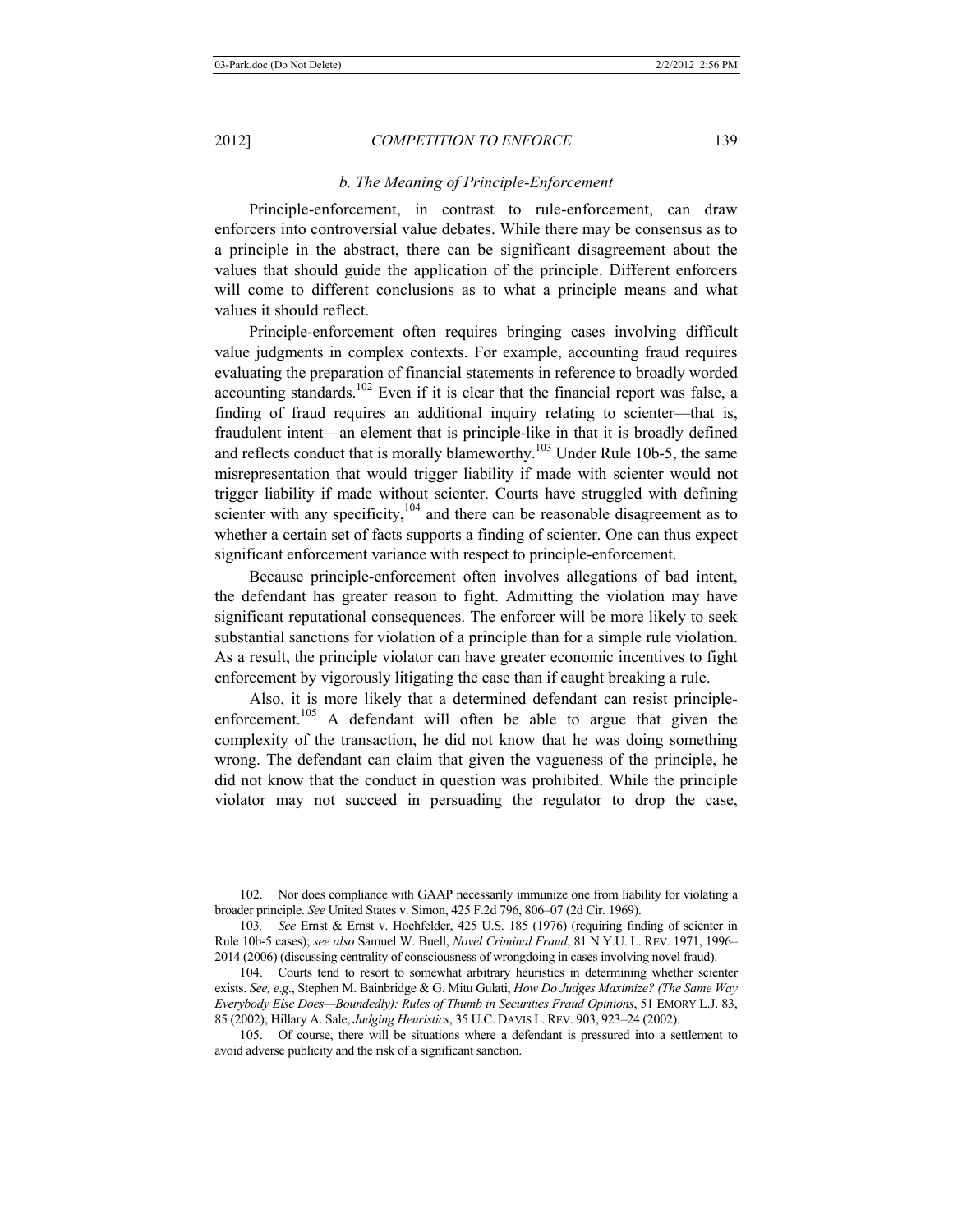resistance might lead to a trivial settlement that reflects less serious conduct than initially alleged.<sup>106</sup>

Principle-enforcement can create additional controversy by requiring the enforcer to take sides on value disagreements with little consensus. Should a principle be enforced against conduct that is widely seen as "industry practice"? Is the practice in question greedy and unethical, or is it simply what market participants do in a competitive industry? Did the CEO act to defraud investors, or was he simply optimistic about the company's prospects? If the victim of the scheme is a sophisticated investor, is it appropriate to protect an individual who has the tools to assess the risk of the transaction? Such questions are difficult to answer and may never be completely resolved by a uniform policy.

An enforcer may also be wary of the moral element of bringing a fraud case against a defendant.<sup>107</sup> The open-ended nature of the fraud prohibition is justified as a way of giving regulators the ability to target a wide array of morally reprehensible conduct.<sup>108</sup> But some enforcers may not want to enter the realm of moral debate in pursuing principle-enforcement. It might be safer to bring lesser charges of rule violations that can be characterized in technocratic terms.<sup>109</sup>

Arthur F. Mathews, *The Role of Outside Counsel*, 61 N.C. L.REV. 483, 486 (1983).

107*. See, e*.*g*., Buell, *supra* note 103, at 2025 ("The presence of badges of fraud in a novel fraud case might display moral fault.").

108*. See, e*.*g*., Kahan, *supra* note 16, at 475 ("The concept of fraud is incompletely specified by design. It was devised by equity courts as a catchall for any species of grossly immoral and deceptive conduct that evaded recognized common law norms.").

109. The importance and difficulty of establishing scienter are illustrated by contrasting the SEC's 2010 enforcement cases against Goldman Sachs and Citigroup. In the Goldman Sachs case, the SEC alleged Goldman Sachs misrepresented that securities included in a synthetic collateralized debt obligation (CDO) would be selected by an independent party. Complaint at  $\P$  70, Sec. & Exch. Comm'n v. Goldman Sachs & Co., 10-CV-3229 (S.D.N.Y. Apr. 16, 2010). In the Citigroup case, the SEC alleged that Citigroup misstated its exposure to the sub-prime market by thirty-nine billion dollars. Complaint at ¶ 1, Sec. & Exch. Comm'n v. Citigroup, 10-cv-1277 (D.D.C. July 29, 2010).

Though both actions involved allegations of significant misrepresentations to investors, the Goldman Sachs and Citigroup cases involved different legal theories. The Goldman Sachs case alleged violations of section 17(a) of the Securities Act, which prohibits fraud in connection with the offer or sale of a security, and Section 10(b) of the Securities Exchange Act and SEC Rule 10b-5, which prohibit fraud in connection with the purchase of sale of a security. *See* Goldman Compl., *supra* at ¶¶ 67–74. In contrast to the Goldman Sachs case, the case against Citigroup was based primarily on violations of Section  $17(a)(2)$  of the Securities Act, which does not require a finding of fraudulent intent. *See* Aaron v. Sec. & Exch. Comm'n, 446 U.S. 680 (1980) (holding that violations of sections 17(a)(2) and 17(a)(3) can be established without a finding of scienter); Goldman Compl., *supra* at ¶¶

<sup>106.</sup> The defendant can then characterize the violation as minor, as noted by a defense attorney: It is the cosmetics, particular words and terms of disclosure, that have a great effect on public reaction. . . . The SEC may typically charge in an enforcement action: "This is a fraudulent course of conduct that operated as a fraud and deceit because the financial statements were false and misleading." If the corporation is handling the matter, it can take the same facts and make a public disclosure that will probably satisfy all the disclosure statutes. But the corporation can word it a little differently: "This was a course of business that did not adequately comply with the disclosure requirements of the law, because the disclosures previously made were insufficient and inadequate in a certain respect."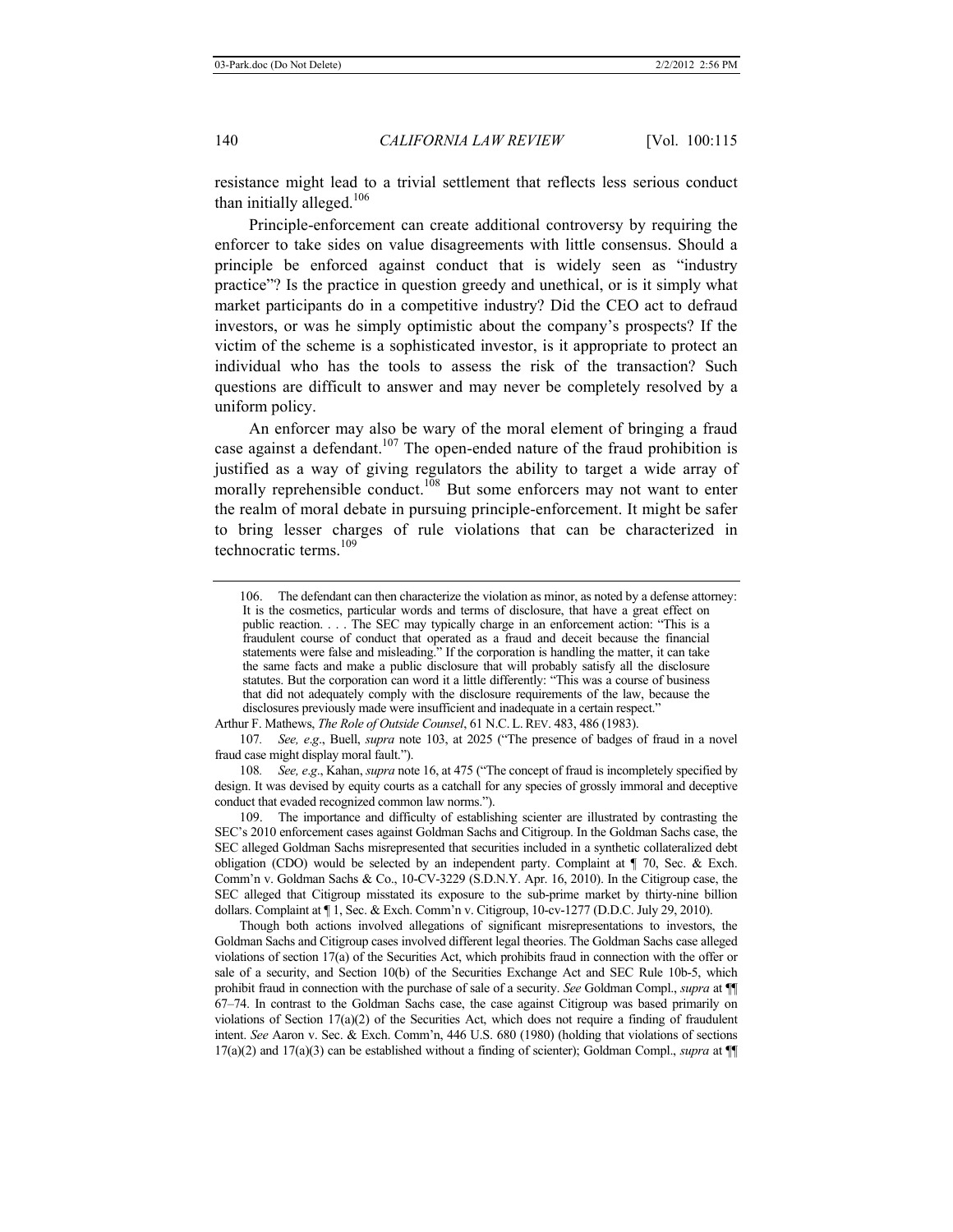Of course, there will be cases of principle-enforcement that are not controversial. Conduct can be so egregiously wrong that there is no question a principle has been violated. Punishing certain frauds such as Ponzi schemes is uncontroversial because such conduct is undisputedly fraudulent. When a principle has been clearly violated, the controversy of enforcing the principle will be similar to that of enforcing an established rule. Indeed, many principleviolations will also clearly violate a rule, and it will be less controversial to bring a case when both a rule and a principle have been violated.

Unlike rule-enforcement, principle-enforcement can be more difficult to link to deterrence because of the sui generis nature of many principleenforcement cases. Since principles often require complex, individualized assessment of a wide variety of considerations, it can be harder to anticipate patterns of enforcement for a principle than for a rule. While some conduct is clearly wrongful based on past application of principles, much of the conduct targeted through principle-enforcement lies in gray areas where the regulator cannot conclude the conduct is unlawful without intensive analysis of the facts and law. As a result, industry participants engaging in questionable conduct may rationalize that their situation is different from previous cases of principleenforcement. Principle-enforcement thus may not do much to clarify the law and give notice as to the probability of future enforcement.

On the other hand, if principles are regularly enforced, industry participants may be prompted to act preemptively in assessing their conduct.<sup>110</sup> Complying with principles requires a significant amount of judgment on the

<sup>67–74.</sup> 

It is worth noting that Goldman Sachs fought to negotiate a settlement that did not involve a fraud allegation. Goldman Sachs persuaded the SEC to agree to a \$550 million settlement that did not include the Section 10(b) and Rule 10b-5 violations, but did include a section 17(a) violation. *See* Final Judgment as to Defendant Goldman, Sachs & Co., SEC v. Goldman Sachs & Co., 10-CV-3229 (S.D.N.Y. 2010); Kara Scannell & Susanne Craig, *SEC Split Over Goldman Deal*, WALL ST. J., July 17, 2010, at A1. Because a violation of section  $17(a)(1)$  can only be found if there is scienter, the SEC could still claim that the settlement involved a claim with a scienter element. *See, e*.*g*., Scannell & Craig, *supra* (describing the meaning of SEC's decision to drop section 10(b) fraud claim against Goldman).

Less than two weeks after the Goldman Sachs settlement, the SEC settled the Citigroup case, requiring Citigroup to pay a seventy-five million dollar penalty. *See* Randall Smith, *Parsing the Settlement at Citi*, WALL ST. J., Aug. 2, 2010, at C3. The Citigroup case specifically only referenced section 17(a)(2) rather than section 17(a) in its entirety. Citigroup Compl., *supra* at ¶ 2. Perhaps the SEC was emphasizing that the Goldman settlement included a provision with a scienter element by settling a case that did not. Relative to the Goldman Sachs settlement, Citigroup paid a small penalty, signaling that the misconduct was not as serious as Goldman's conduct. After the Citigroup settlement, it was reported that analysts debated the meaning of the settlement, asking whether the settlement involved fraud allegations. *See* Smith, *supra*.

<sup>110.</sup> Compliance attorneys might influence institutions to develop norm-based compliance programs. *See* Miriam Hechler Baer, *Governing Corporate Compliance*, 50 B.C. L. REV. 949, 960 (2009). Enforcement might influence institutions to pay closer attention to social norms. *See* Robert Cooter, *Expressive Law and Economics*, 27 J. LEGAL STUD. 585, 586 (1998) (arguing that laws can change individual values and cause people to internalize social norms).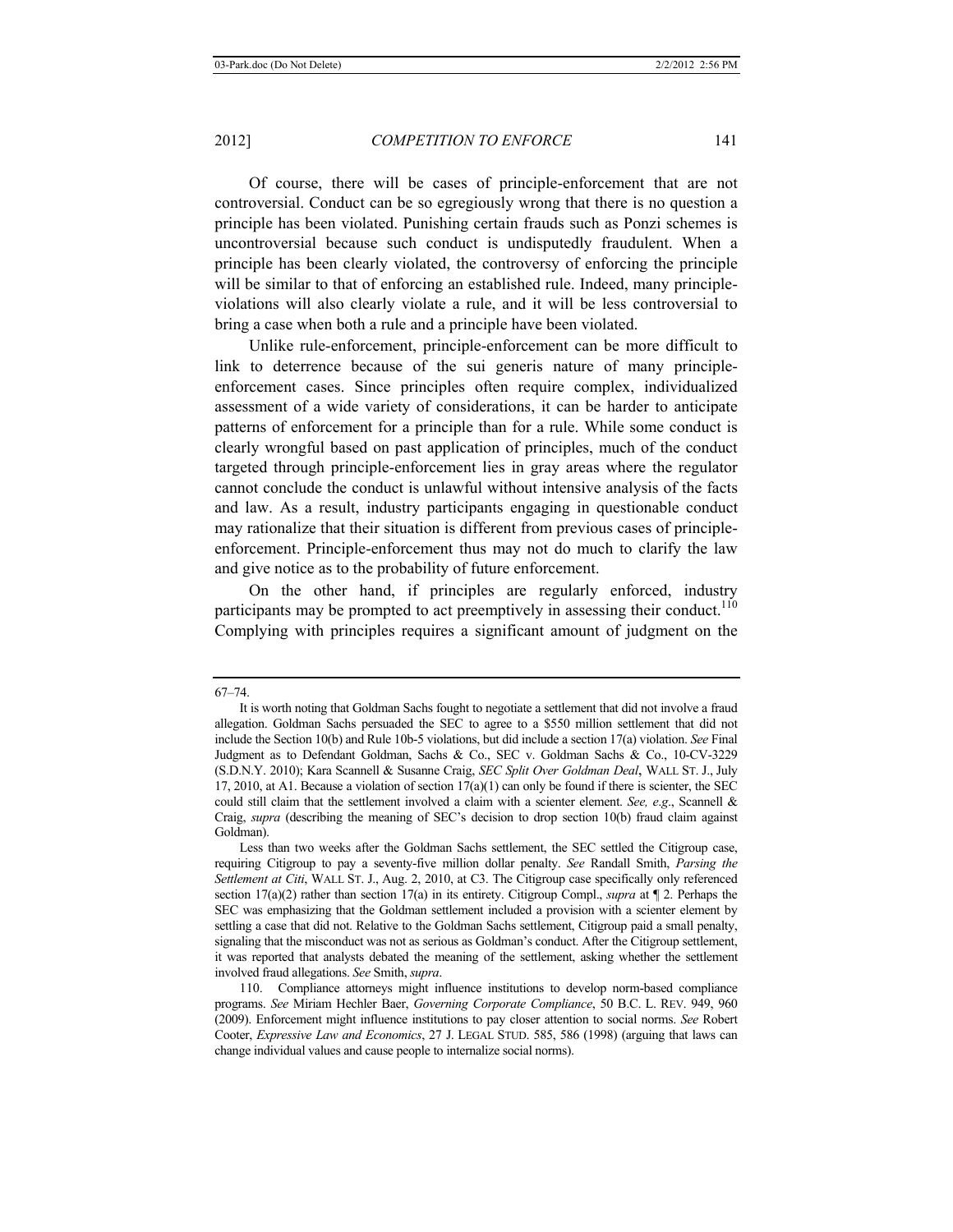part of regulated individuals and entities. Rather than simply applying a straightforward rule, compliance requires predicting how a regulator might apply the principle to a novel course of conduct.<sup> $111$ </sup> A danger, though, of principle-enforcement is that it could create a chilling effect where parties will be overly cautious for fear that they will be punished for acts that a regulator determines ex post is misconduct.<sup>112</sup>

Principle-enforcement tends to be more costly and controversial than ruleenforcement, requiring enforcers to take risks in developing and pursuing a case.

#### *D. Enforcement Strategy*

The distinction between rule-enforcement and principle-enforcement suggests that different enforcers might choose different enforcement strategies. Moreover, enforcers will differ in the values they seek to express through principle-enforcement.

Enforcers will vary in the mix of rule-enforcement and principleenforcement cases they bring. An enforcement strategy emphasizing ruleenforcement would be attractive to an enforcer seeking to bring a high quantity of low-impact, low-cost cases. Enforcers may choose not to enforce principles because they seek to conserve costs and maximize the number of cases they bring. An enforcement strategy emphasizing principle-enforcement would be attractive to an enforcer seeking to bring a small quantity of high-impact, highcost cases. Such enforcers may not have the resources to bring a large number of cases, but are willing to invest resources and endure controversy to pursue a few high-impact cases.

The broadly worded nature of principles will likely create greater variance in the enforcement of principles than there is with rules. Some enforcers will interpret principles broadly to aggressively challenge industry misconduct. Other enforcers will defer to industry standards and interpret principles narrowly so they function more like rules. Because their application depends so much on how the facts are developed, principles can be enforced very differently based on the enforcer bringing the case.<sup>113</sup>

Enforcers that wish to avoid or minimize the cost and controversy associated with principle-enforcement can enforce principles selectively. For example, an enforcer may choose to enforce principles only against parties without the resources to fight. In doing so, an enforcer can minimize the cost

<sup>111</sup>*. See, e*.*g*., William L. Cary, *Corporate Standards and Legal Rules*, 50 CALIF. L. REV. 408, 408 (1962) (urging attorneys to advise corporate clients to anticipate how standards will be applied).

<sup>112</sup>*. See, e*.*g*., John E. Calfee & Richard Craswell, *Some Effects of Uncertainty on Compliance with Legal Standards*, 70 VA. L. REV. 965 (1984) (noting that uncertain legal standards lead to economic incentives to over- or undercomply).

<sup>113.</sup> Indeed, principles are susceptible to enforcement by multiple actors. *See, e*.*g*., Kaplow, *supra* note 62, at 611 ("[S]tandards can be applied by many agents.").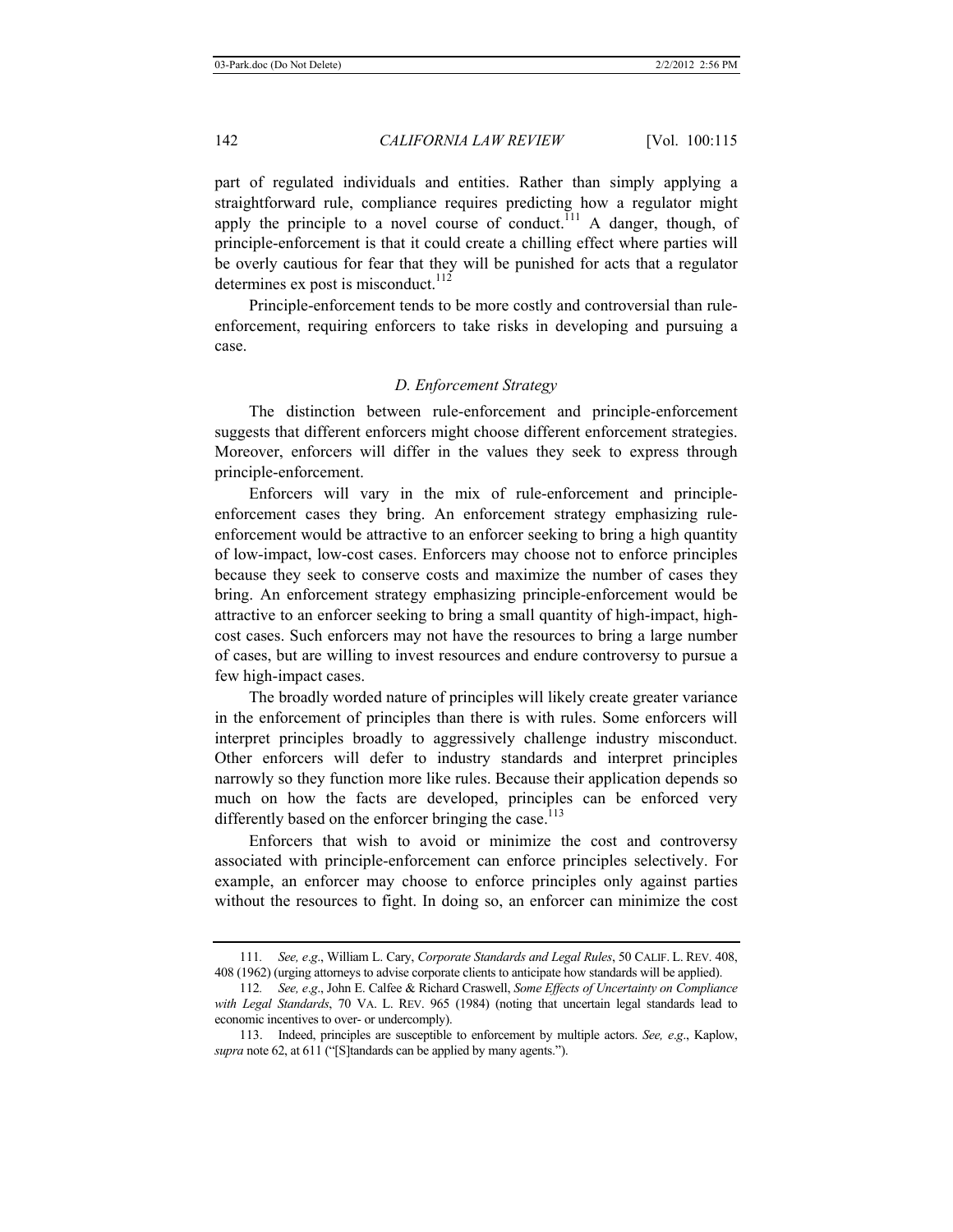and controversy of enforcing principles. On the other hand, aggressive enforcers may only choose to focus on enforcing principles against high-profile targets. Such enforcers are willing to take on more risk in investing resources to bring a case with significant impact.

Finally, some enforcers may go through the motions of enforcing principles but in a way that treats principle violations as akin to rule violations that only merit nominal sanctions. While technically enforcing the principle, without significant sanctions, the action can be dismissed as a relatively trivial administrative cost. Even though such an enforcer is technically enforcing a principle, it cannot be considered a true enforcer of principles.

# III.

# THE TENDENCIES OF SECURITIES ENFORCERS

Enforcers differ in the mix of rule-enforcement and principle-enforcement they choose to utilize. Some enforcers are better able to take on the cost and controversy of principle-enforcement than others. Enforcers are also influenced by different values in enforcing principles. Examining these tendencies provides insight into the present landscape of securities enforcement. This Part examines different types of enforcers—industry, regulatory, public values, and entrepreneurial—and describes their enforcement approaches in light of the distinction between rule-enforcement and principle-enforcement.

#### *A. Industry Enforcers: Self-Regulatory Organizations*

A significant amount of securities regulation has been delegated to Self-Regulatory Organizations, or SROs.114 SROs under the supervision of the SEC have primarily regulated trading on stock exchanges and the practices of broker-dealers.<sup>115</sup> Recently, the responsibility for regulating certain aspects of exchanges and registered broker-dealers were consolidated into one SRO, the Financial Industry Regulatory Authority (FINRA).<sup>116</sup> SROs are active in securities enforcement, typically policing market activity and broker-dealer misconduct.<sup>117</sup>

SROs have mixed incentives in pursuing enforcement. While somewhat independent, SRO enforcement divisions are funded by the members of the

<sup>114.</sup> For a survey of the role of SROs in international securities regulation, see Stavros Gadinis & Howell E. Jackson, *Markets as Regulators: A Survey*, 80 S.CAL. L. REV. 1239 (2007).

<sup>115.</sup> Broker-dealers are required to be members of FINRA in order to be involved with securities transactions. Securities Exchange Act of 1934 § 15(b)(8)-(9), 15 U.S.C. § 78o(b)(8)–(9) (2011).

<sup>116.</sup> For a history of the SROs, see Roberta S. Karmel, *Should Securities Industry Self-Regulatory Organizations Be Considered Government Agencies?*, 14 STAN. J.L. BUS. & FIN. 151, 159–70 (2008).

<sup>117</sup>*. See, e*.*g*., David P. Doherty et al., *The Enforcement Role of the New York Stock Exchange*, 85 NW. U. L. REV. 637, 647–48 (1991) (describing enforcement activities of New York Stock Exchange).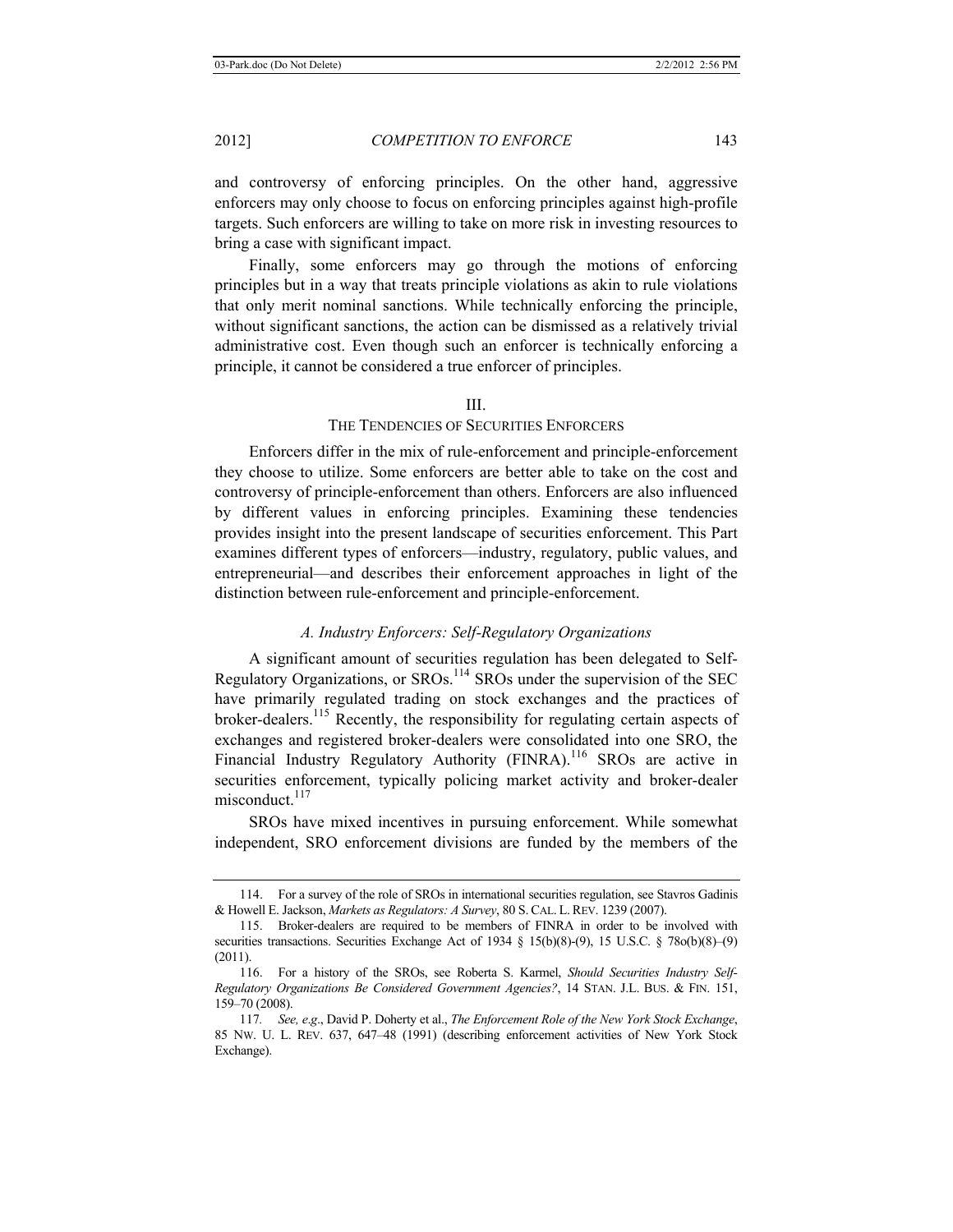SRO. SROs have an incentive to minimize enforcement budgets, especially during difficult economic periods.<sup>118</sup> Furthermore, aggressive, high-profile enforcement efforts may cause embarrassment to the industry by highlighting misconduct.<sup>119</sup> On the other hand, SROs have an incentive to enforce because business is likely to suffer if there is a significant perception that broker-dealers and stock exchanges can engage in wrongdoing without sanction.

The combination of limited resources and mixed incentive to enforce suggests that SROs are more likely to emphasize rule-enforcement over principle-enforcement.<sup>120</sup> Rule-enforcement is attractive to an SRO because it can be administered at low cost and is unlikely to cause significant controversy. In contrast, if an SRO were to focus on developing a complex principleenforcement effort, it might spend a disproportionate amount of its limited resources in prosecuting a case that could cause significant reputational harm to the industry. Indeed, SRO enforcement tends to involve relatively small fines, $121$  an indication that many SRO cases involve simple rule violations.

Because of its close ties to industry, SRO principle-enforcement is likely to reflect industry values. Indeed, SRO rules emphasize industry standards of enforcement. For example, FINRA Rule 2010 requires FINRA members to act in accordance with "high standards of commercial honor and just and equitable principles of trade."122 When enforcing principles such as Rule 2010, SROs will look to the expectations of the industry in assessing whether to bring a case. SRO enforcement is likely to be passive rather than active when it comes to misconduct by influential industry members.<sup>123</sup> It is unlikely that an SRO

<sup>118</sup>*. See, e*.*g*., Gadinis & Jackson, *supra* note 114, at 1260 ("[I]n periods of financial hardship, a private corporation seeking to minimize its expenses may look into cutting its regulatory budget, possibly right at the moment that market conditions would justify a high-level intervention more than ever.").

<sup>119</sup>*. See, e*.*g*., Marcel Kahan, *Some Problems with Stock Exchange-Based Securities Regulation*, 83 VA. L. REV. 1509, 1518 (1997) ("From the perspective of an exchange, the optimal image to convey to the public is that no violations of its rules occur, an image that is blunted by the discovery of violations, even if the violator is found and punished.").

<sup>120.</sup> SRO listing requirements are especially rule-like. *See, e*.*g*., Coffee & Sale, *supra* note 53, at 769 ("[SRO listing rules] tend to be of a check-the-box nature—i.e., classic 'rules' with no hint of principles lurking beneath the surface.").

<sup>121.</sup> FINRA collects a modest amount of fines relative to other enforcers. *See* Joseph A. Giannone, *Analysis: Fines by Wall St Cop on Pace to Fall this Year*, REUTERS, July 29, 2010, *available at* http://www.reuters.com/article/2010/07/29/us-finra-enforcement-analysis-idUSTRE66S 54R20100729 (noting that FINRA collected fifty million dollars in fines in 2009 and is on pace to collect less in 2010). Small fines are evidence of a focus on rule-enforcement cases that are likely to settle quickly for low sums. *See also* Eugenio J. Cárdenas, *Self-Regulation by the Mexican Stock Exchange: A Promising Path Toward Developing Mexico's Securities Market?*, 47 STAN. J. INT'L L. 199, 214 (2011) (noting "that self-regulation . . . is largely procedural. . . . [T]he sanctions mostly relate to causes like untimely and incomplete filing of periodic financial . . . disclosure . . . .").

<sup>122</sup>*. See FINRA Rule 2010: Standards of Commercial Honor and Principles of Trade*, FIN. INDUSTRY REG. AUTHORITY, http://finra.complinet.com/en/display/display\_main.html?rbid=2403& element id=5504 (last visited Nov. 28, 2011).

<sup>123.</sup> The SEC's investigation of the enforcement efforts of the National Association of Securities Dealers, Inc. ("NASD"), which has responsibility for supervision of the Nasdaq Stock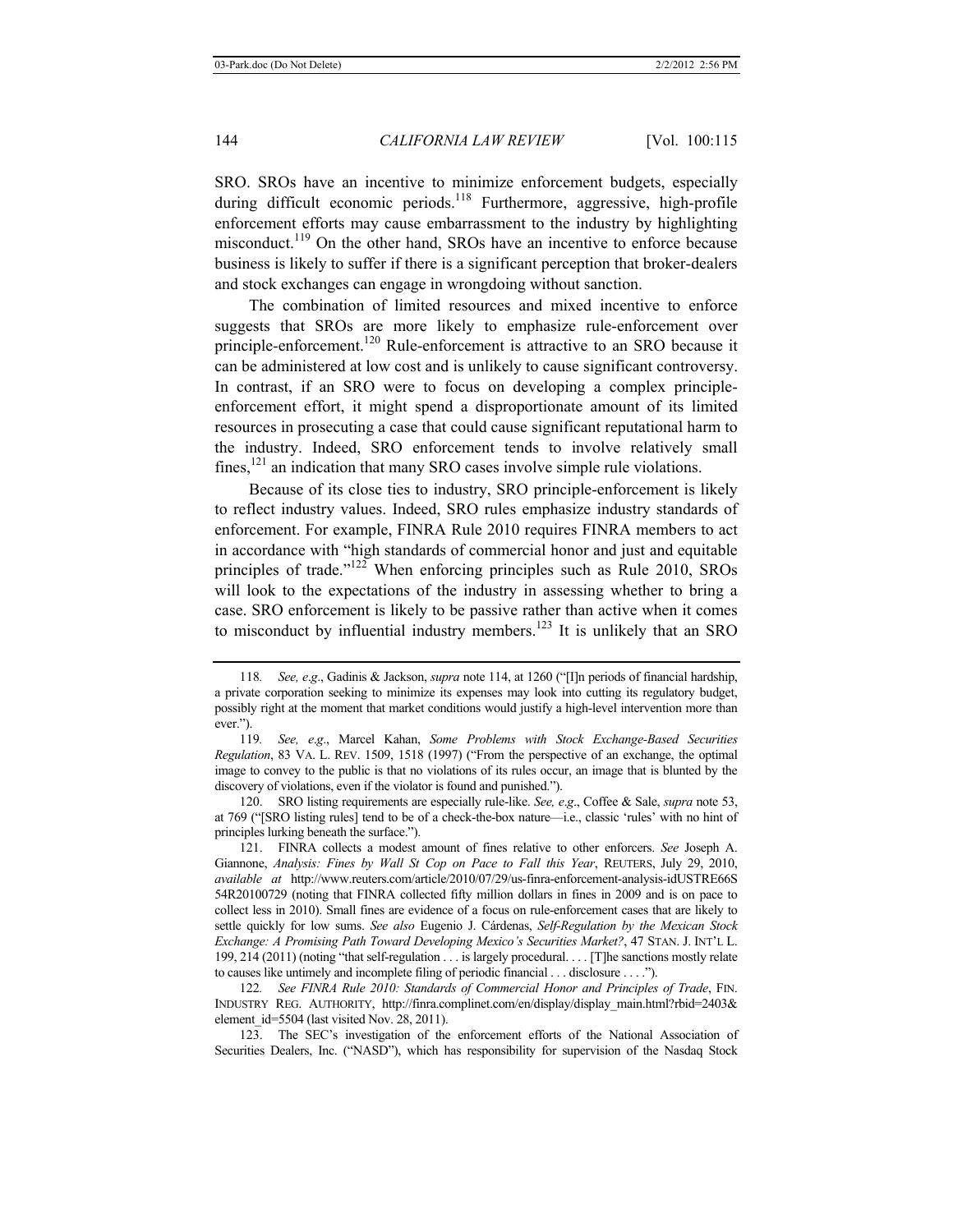enforcer will go on a moral crusade and apply principles to aggressively change industry conduct.<sup>124</sup> Instead, SROs will more likely utilize their rulemaking power to address new forms of systemic misconduct. By framing misconduct as a technical rule violation, SROs can help ensure that the violation is seen as an internal industry dispute rather than something worthy of public attention.

Because they are funded by industry and are likely to be influenced by industry values, SROs have little incentive to focus on principle-enforcement and are most likely to pursue rule-enforcement.

# *B. A Regulatory Enforcer: The SEC*

The SEC is the primary securities regulator. It is arguably independent of the securities industry, well funded, and largely motivated by the public good in enforcing the securities laws. As a result, we can expect that the SEC will do more to emphasize principle-enforcement than SROs. On the other hand, the SEC has institutional constraints that can prevent it from adequately pursuing principle-enforcement. The sheer size of the SEC's bureaucracy and the SEC's role as an expert regulator may encourage it to focus more on ruleenforcement. Thus, at times, the SEC may not be able to provide adequate securities enforcement.

The SEC found that "the NASD was aware of facts and circumstances evidencing the pricing convention, actions undertaken by market makers to enforce it, and the rigidity of NASDAQ spreads" but took little action to investigate the problem. *Id*. at 35. The NASD's reaction was explained because it "viewed the pricing convention and, to a great extent, spreads, as commercial issues pertaining to its competitive standing with the New York Stock Exchange, instead of significant regulatory problems." *Id*. at 36. Large NASDAQ market makers had undue influence on the NASD. *Id*. at 46 ("During the period covered by this investigation, NASDAQ market makers in certain instances unduly influenced the NASD's regulatory process in their favor."). Rather than pursuing a significant case, the NASD focused on enforcing rules against smaller firms that were competing with larger market makers through electronic orders. *Id*. at 42. In contrast, when the NASD found a violation by established market makers, the "remedy was only to impose letters of caution or a relatively small financial penalty against the offending market maker." *Id*. at 43.

124. To be fair, SROs have participated at times in major principle-enforcement efforts but usually as one of many enforcers. The precursor to FINRA, the NASD, was involved in the case against kickbacks relating to IPO allocations. *See* Susan Pulliam et al., *Coming to Terms: CSFB Agrees to Pay \$100 Million to Settle Twin IPO Investigations—Probes by SEC and NASD Grew Out of Conduct During Dot-Com Frenzy—A Legacy of Wheat's Reign*, WALL ST. J., Dec. 11, 2001, at A1. A NASD rule, Rule 2330(f), which prohibits profit sharing, was used as the main basis for liability in what turned out to be a significant principle-enforcement action. *Id*.

Market, is an example where an SRO was not aggressive enough in principle-enforcement. *See* U.S. SEC. & EXCH. COMM'N, REPORT PURSUANT TO SECTION 21(A) OF THE SECURITIES EXCHANGE ACT OF 1934 REGARDING THE NASD AND THE NASDAQ MARKET (1996) [hereinafter NASD REPORT], *available at* http://www.sec.gov/litigation/investreport/nd21a-report.txt.

A 1994 academic study drew the SEC's attention to a pricing convention where NASDAQ stocks were priced in higher one-fourth increments rather than narrower one-eighth increments. *See* William G. Christie & Paul H. Schultz, *Why Do NASDAQ Market Makers Avoid Odd-Eighth Quotes?*, 49 J. FIN. 1813 (1994). A SEC investigation found that this pricing convention was part of a collusive effort by market makers to restrict price competition in the NASDAQ market and maintain higher bid-ask spreads, resulting in higher profits for themselves. NASD REPORT, *supra*, at 13.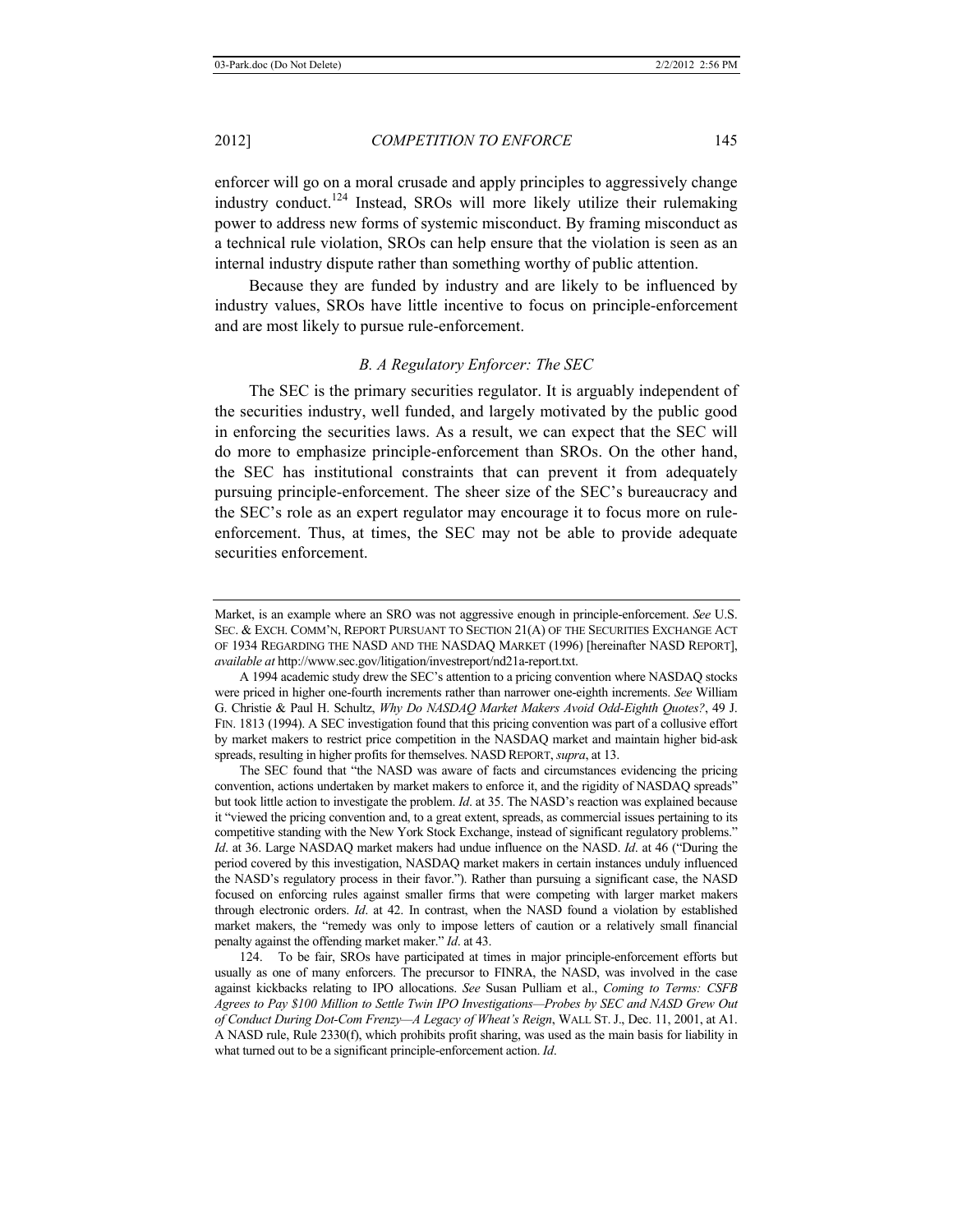#### *1. SEC as Bureaucracy*

The SEC is often perceived as an ineffective enforcer because it is a large bureaucracy.<sup>125</sup> Bureaucracies tend to be governed by rigid hierarchies that are risk averse, relying on extensive formal procedures to govern decision making.<sup>126</sup> Consistent with a bureaucratic structure, SEC enforcement has been governed by an extensive review process. Until recently, the decision to issue a formal subpoena to open an investigation had to be approved by the Commissioners of the SEC.<sup>127</sup> Moreover, after an investigation, potential targets of an enforcement action may receive a Wells Notice informing them of the possibility of an enforcement action and given the chance to prepare a Wells Submission arguing that charges are unwarranted.<sup>128</sup> Upon the completion of an investigation by SEC enforcement staff, the Commissioners must approve any decision by the staff to bring an enforcement action<sup>129</sup> after presumably spending significant time reviewing materials to understand the case.<sup>130</sup>

127*. See, e*.*g*., William R. McLucas et al., *A Practitioner's Guide to the SEC's Investigative and Enforcement Process*, 70 TEMP. L. REV. 53, 57 (1997) ("[T]he need to obtain documents from entities that require a subpoena, such as banks and telephone companies, often necessitates a request by the staff for Commission authorization for a formal investigation."). Recognizing this problem, the SEC Commissioners delegated the power to issue a subpoena to the Director of Enforcement, who in turn delegated the power to various mid-level managers. *See* Kara Scannell, *"Urgency" Drives SEC Crackdown—New Leadership Accelerates Investigations and Levies Millions in Penalties*, WALL ST. J., Aug. 11, 2009, at C1. Of course, even prior to this reform, at an initial stage, enforcement matters could proceed through informal requests for documents.

128*. See* U.S. SEC. & EXCH. COMM'N DIV. OF ENFORCEMENT, ENFORCEMENT MANUAL 27– 34 (2010). The opportunity to submit a Wells Submission is not a formal right. *See, e.g.*, Joshua A. Naftalis, *"Wells Submissions" to the SEC as Offers of Settlement Under Federal Rule of Evidence 408 and Their Protection from Third-Party Discovery*, 102 COLUM. L. REV. 1912, 1918–20 (2002) (describing establishment of the Wells Procedure).

129*. See* U.S. SEC. & EXCH. COMM'N DIV. OF ENFORCEMENT, *supra* note 128, at 34–35; *see also* McLucas et al., *supra* note 127, at 111.

The SEC has five Commissioners who are appointed by the President, one of whom is designated as Chairman. *See* Securities Exchange Act of 1934 § 4, 15 U.S.C. § 78d (2011). Only three of the five Commissioners can belong to the same political party. *See id*.

130. The SEC has often been criticized for being dominated by lawyers. Jonathan Macey argues that the lawyer-dominated culture of the SEC is a factor in the slowness of the SEC's enforcement process. *See* Jonathan R. Macey, *The Distorting Incentives Facing the U*.*S*. *Securities and Exchange Commission*, 33 HARV. J.L. & PUB. POL'Y 639, 640 (2010) ("[T]he glacial speed at which the SEC operates is largely attributable to the Commission's lawyer-dominated culture."). However, enforcers that have acted more quickly and aggressively than the SEC—state attorneys general, federal

<sup>125</sup>*. See, e*.*g*., Mark Maremont & Deborah Solomon, *Missed Chances: Behind SEC's Failings: Caution, Tight Budget, '90s Exuberance*, WALL ST. J., Dec. 24, 2003, at A1 (describing SEC as "timid, poorly managed bureaucracy").

<sup>126</sup>*. See, e*.*g*., Donald C. Langevoort, *The SEC as a Bureaucracy: Public Choice, Institutional Rhetoric, and the Process of Policy Formulation*, 47 WASH. & LEE L. REV. 527, 530 (1990) (noting that bureaucracy explains SEC's "risk aversion in the face of bounded rationality."); *see also* Richard B. Stewart & Cass R. Sunstein, *Public Programs and Private Rights*, 95 HARV. L. REV. 1193, 1298 (1992) (noting that public agencies suffer from diseconomies of scale in enforcement); John C. Coffee, Jr., *Rescuing the Private Attorney General: Why the Model of the Lawyer as Bounty Hunter Is Not Working*, 42 MD. L. REV. 215, 226 (1983) (noting that "public enforcer . . . is confined within a bureaucratic setting.").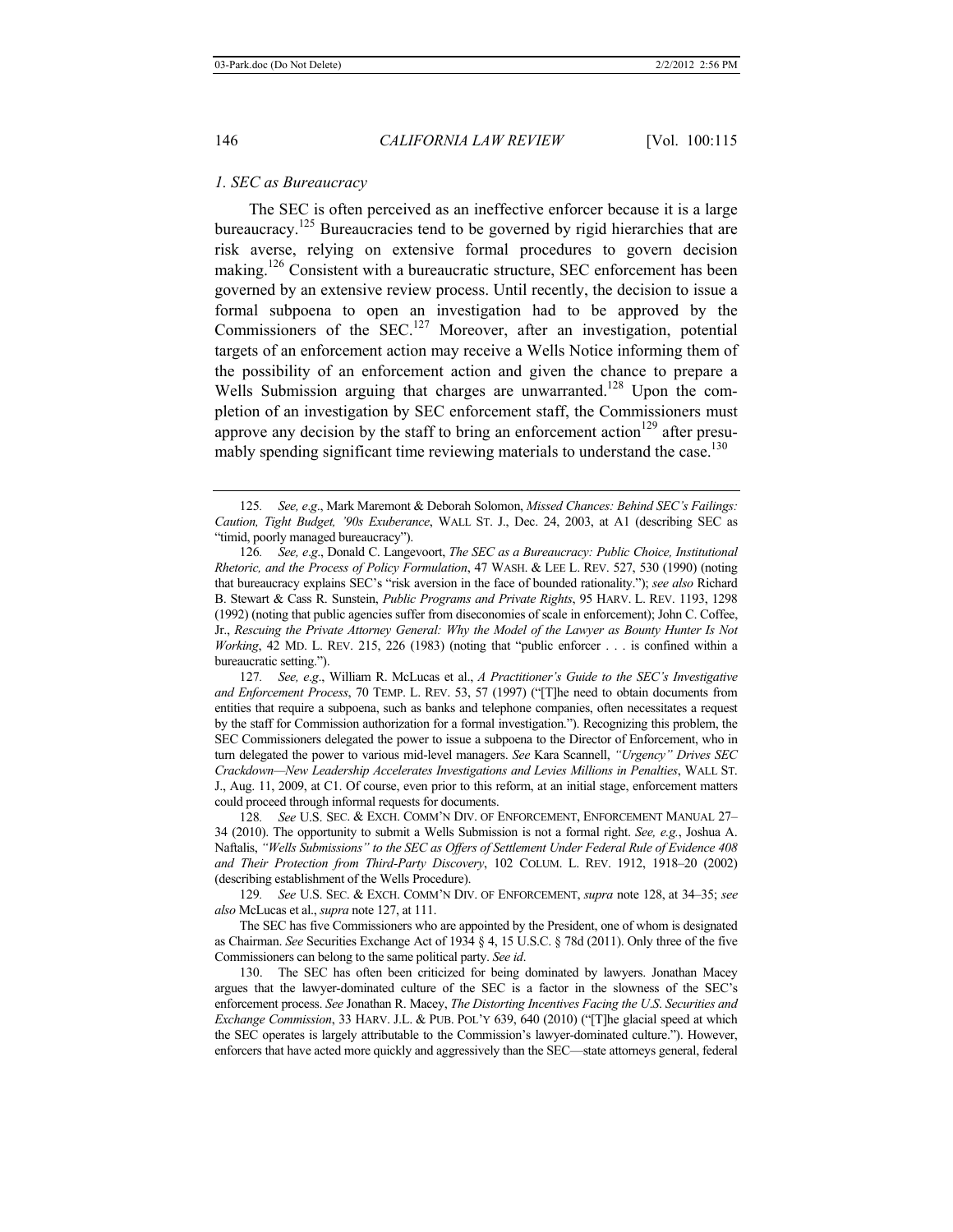A 2009 report by the U.S. Government Accountability Office noted that SEC "[e]nforcement staff said a burdensome system for internal case review has slowed cases and created a risk-averse culture."<sup>131</sup> As an enforcement case goes through each step of the SEC's vetting process, supervisors must take time to understand the case and will have opportunities to raise objections.<sup>132</sup> In the interim, there is often staff turnover, causing additional delay as new staff become acquainted with the case.<sup>133</sup> The time it takes to assess a complex case may decrease the momentum of the case, leaving a nominal settlement as the most attractive option. Excessive delay reduces the initiative of the staff and impact of the enforcement case that is ultimately brought.<sup>134</sup> The frustrations of dealing with a bureaucracy make it difficult to attract and retain elite attorneys who are best able to handle innovative principle-enforcement actions.<sup>135</sup>

It also has often been said that the SEC has a tendency to be risk averse because it is judged partly based on the number of enforcement cases it brings.<sup>136</sup> Given its relatively large size and jurisdiction, the SEC is expected to produce a certain amount of enforcement output. It is easier for the SEC to generate a high volume of cases by bringing rule-enforcement cases.<sup>137</sup> While a

133*. See, e*.*g*., Jonathan G. Katz, *Reviewing the SEC, Reinvigorating the SEC*, 71 U. PITT. L. REV. 489, 498 (2010) (describing delay caused by enforcement staff turnover); Donald C. Langevoort, *Seeking Sunlight in* Santa Fe*'s Shadow: The SEC's Pursuit of Managerial Accountability*, 79 WASH. U. L.Q. 449, 476 (2001) (noting "SEC's lack of enforcement resources" because of high turnover). The criticism of SEC delay is long standing. *See, e*.*g*., Theodore A. Levine, *Recent Developments in SEC Enforcement*, 61 N.C. L. REV. 463, 470 (1983) (noting comment from panel participant that SEC often investigates two to three years before bringing suit).

134. A report by the SEC's Inspector General collected complaints by staff relating to the SEC bureaucracy. *See* U.S. SEC. & EXCH. COMM'N OFFICE OF THE INSPECTOR GEN., NO. 467, PROGRAM IMPROVEMENTS NEEDED WITHIN THE SEC'S DIVISION OF ENFORCEMENT 20–21 (2009), *available at*  http://www.sec-oig.gov/Reports/AuditsInspections/2009/467.pdf.

135*. See, e*.*g*., Choi & Pritchard, *supra* note 8, at 37 (observing that "[i]ndividual effort will be further reduced if the decisionmaker only has authority to make recommendations, rather than making the ultimate decision"); John P. Kroger, *Enron, Fraud, and Securities Reform: An Enron Prosecutor's Perspective*, 76 U. COLO. L. REV. 57, 127 (2005) (describing the SEC's difficulty in recruiting elite lawyers).

136*. See, e*.*g*., Nocera, *supra* note 3.

137. For example, 16 percent of the SEC's enforcement cases brought in 2008 related to delinquent filings, a relatively simple rule violation. *See* GAO REPORT, *supra* note 1, at 23; *see also* Richard A. Posner, *The Behavior of Administrative Agencies*, 1 J. LEGAL STUD. 305, 311–12 (1972) (concluding that a rational administrative agency has an incentive to focus on smaller cases); Donald C. Langevoort, *The SEC and the Madoff Scandal: Three Narratives in Search of a Story* 8

prosecutors, and class action attorneys—are also lawyer-dominated institutions.

<sup>131.</sup> GAO REPORT, *supra* note 1, preface. Enforcement attorneys reported that they spent "a third to 40 percent of their time on the internal review process, thus making it harder to meet the division's emphasis on bringing cases on a timely basis." *Id*. at 28.

<sup>132</sup>*. See, e*.*g*., Thad Davis, *A New Model of Securities Law Enforcement*, 32 CUMB. L. REV. 69, 1010 (2001) (noting that "the General Counsel's Office at the SEC occupies the uniquely uncomfortable position of spoiler"); *cf*. Michael Selmi, *Public vs*. *Private Enforcement of Civil Rights: The Case of Housing and Employment*, 45 UCLA L. REV. 1401, 1444 (1998) ("A government attorney who seeks to build an affirmative action case, for example, will likely encounter numerous bureaucratic roadblocks, particularly from career attorneys who have seen administration policies change and who are reluctant to take on cases that may later become controversial.").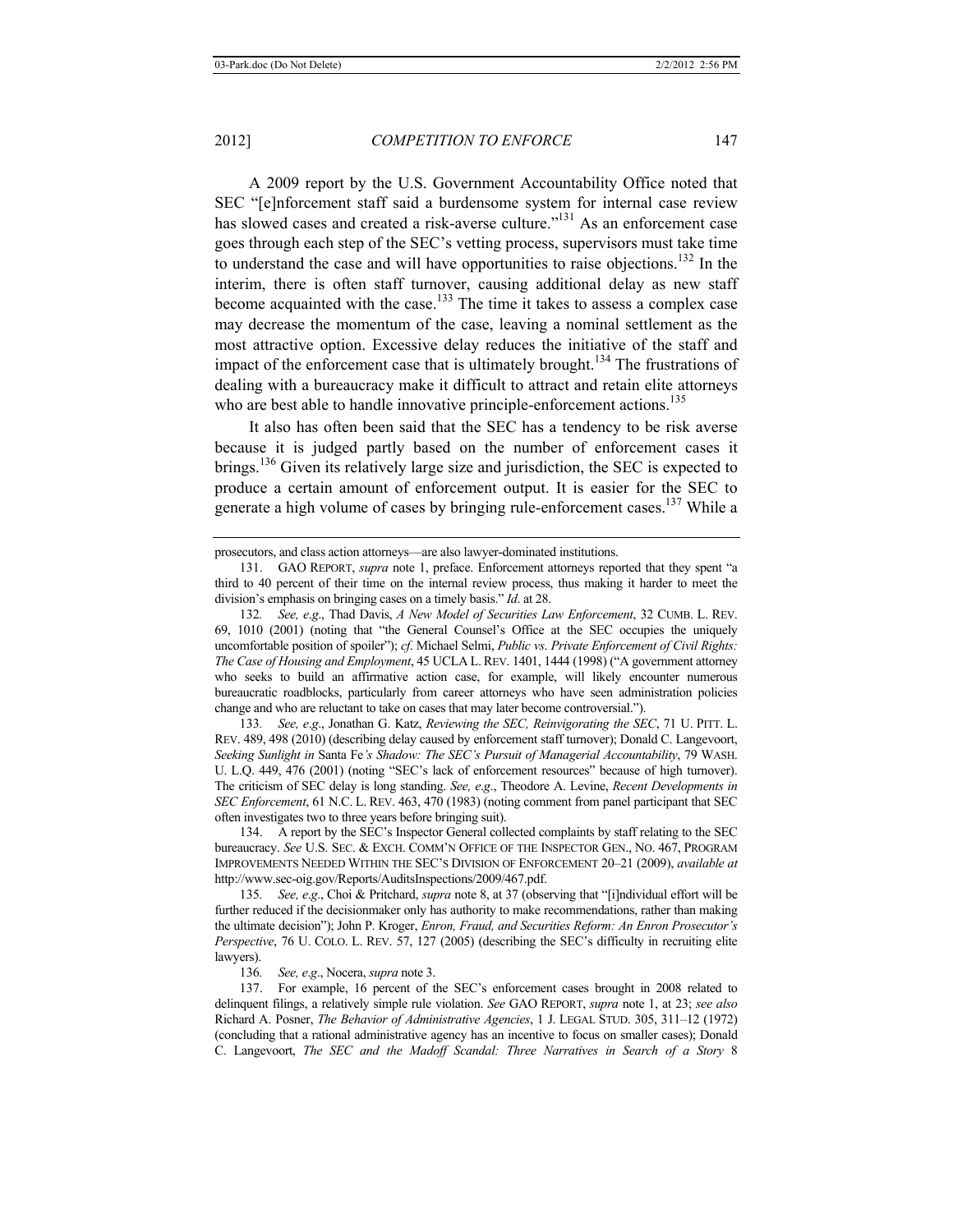significant principle-enforcement action might create a significant amount of deterrence, the effects of the action may be unclear.<sup>138</sup> Given the risk and time involved in enforcing principles, it may be rational for the SEC to focus on rule-enforcement cases that are straightforward and likely to settle quickly.<sup>139</sup>

It is important to acknowledge that the bureaucratic structure of the SEC is not just a negative. In fact, many of its aspects are necessary given the SEC's mission. The SEC is large because of its responsibility for regulating national markets. The SEC's size and resources allow it to assemble an unparalleled group of experts in all aspects of securities regulation. The layers of review help ensure a uniform enforcement product that reflects the SEC's expertise. Some scholars have noted that the review process can reduce cognitive biases that might affect SEC staff.<sup>140</sup>

At the same time, this structure limits the ability of the SEC to act quickly and decisively, perhaps resulting in a tendency at times to focus on ruleenforcement rather than principle-enforcement. Because of their simplicity, rule-enforcement cases are more likely to survive the many layers of review. Even with delays, rule-enforcement cases are not difficult to pass on to other staff if the original attorneys leave. Given its structure and mission, the SEC may rationally choose at times to focus on rule-enforcement over principleenforcement.

#### *2. SEC as an Expert*

Apart from its size and bureaucracy, the SEC plays an administrative role that can make it difficult to take aggressive action based on principles reflecting

139. As a former SEC attorney describes:

Katz, *supra* note 133, at 506.

<sup>(</sup>Georgetown Law & Econ., Research Paper No. 1475433, 2009), *available at* http://ssrn.com/abstract=1475433 (noting incentives of SEC staff to work on small cases that settle easily). A similar dynamic has been documented in the antitrust enforcement area. *See, e*.*g*., Robert A. Rogowsky, *The Pyrrhic Victories of Section 7: A Political Economy Approach*, *in* PUBLIC CHOICE AND REGULATION 220, 224–27 (Robert J. Mackay et al. eds., 1987) (observing that antitrust enforcers have incentives to avoid large cases that take up too many resources).

<sup>138.</sup> On the other hand, the influence of numerical measures of enforcement may also encourage the SEC to pursue cases that will result in numerically significant settlements. *See, e*.*g*., Macey, *supra* note 130, at 646 ("The focus is on the number of cases brought by the Division, and, to a lesser extent, on the size of the fines collected by the SEC."). In addition to the number of cases it brings, the SEC also has a tendency to trumpet the amount of fines that it collects. The desire to generate significant penalties may counteract the tendency to focus exclusively on rule-enforcement.

When an agency uses faulty measures to evaluate its staff, it rewards the wrong people for the wrong actions. Nowhere is this more obvious than in the Division of Enforcement, where the benchmark for decades has been the total number of actions brought in a year, regardless of the relative importance or timeliness of the action and regardless of the result achieved. Simply put, a staff attorney who brings five separate actions for insider trading in the same stock receives credit for five 'stats.' Conversely, an attorney who brings one insider trading action involving far more trading is credited with one stat.

<sup>140</sup>*. See, e*.*g*., Choi & Pritchard, *supra* note 8, at 36 ("The process by which commissioners approve staff proposals suggests another means by which organizations can reduce cognitive bias: hierarchical review.").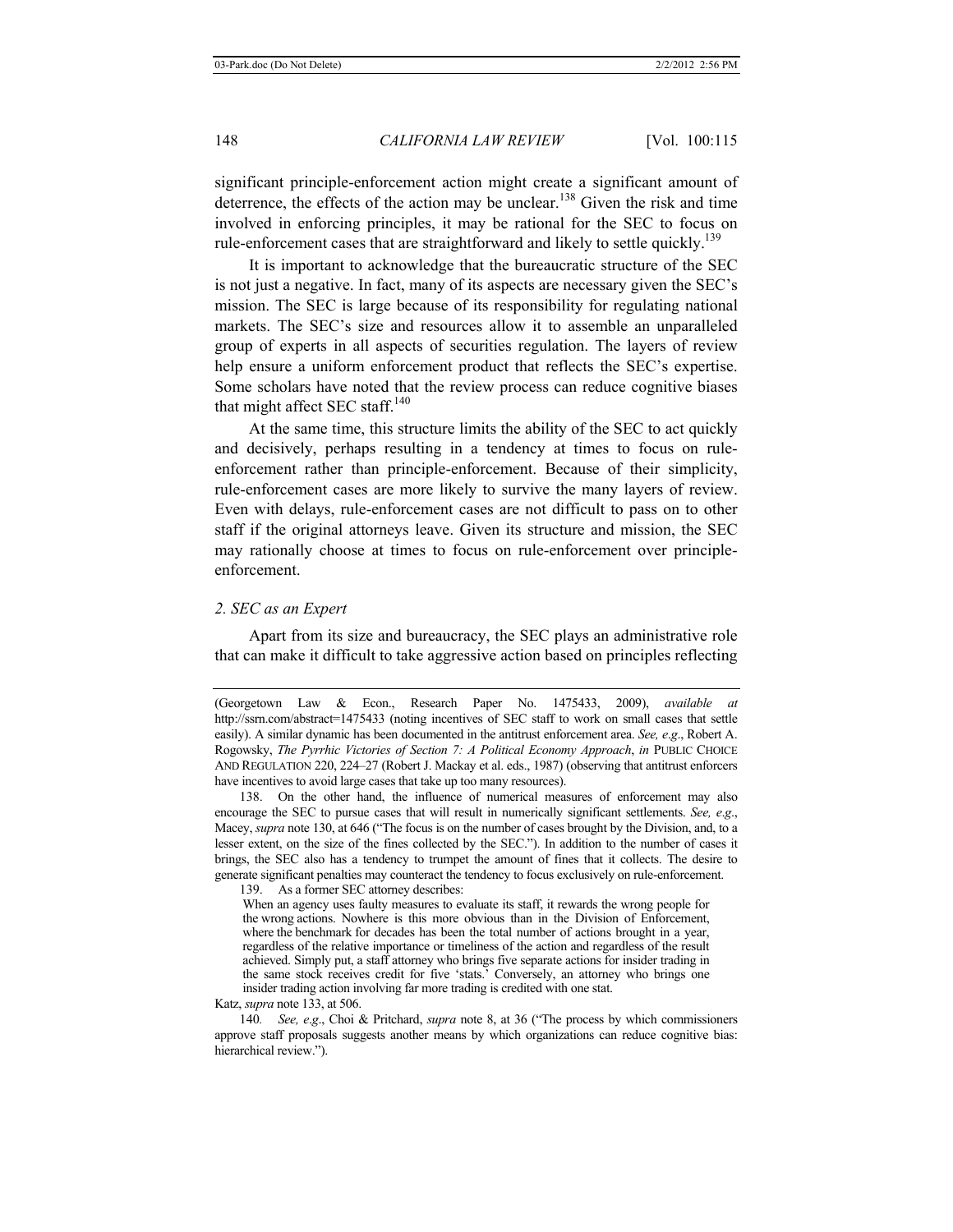contested values. The SEC is an independent agency that is expected to remain nonpartisan. As an expert regulator, it is expected to exude an aura of competence and professionalism. In addition to its enforcement duties, the SEC regulates markets whose health is vital to the nation's economy. Any benefits of enforcement must be weighed against the costs of enforcement on the industry.<sup>141</sup> In order to fulfill its mission, the SEC's regulatory approach must be balanced and rooted in expertise. As a result, it can be difficult for the SEC to take significant enforcement risks that raise controversial value judgments.<sup>142</sup>

As noted earlier, proponents of public-choice theory contend that the SEC is a victim of agency capture.<sup>143</sup> The SEC is pressured to respond to the influence of large firms with political influence.<sup>144</sup> SEC enforcement staff may hope to make connections leading to future private sector employment and may not want to alienate powerful industry members.<sup>145</sup> These tendencies could influence the SEC to protect larger firms from competition by mostly bringing enforcement actions against smaller upstart firms that are less sophisticated and may not have the resources to implement sufficient compliance systems.

While it is undeniable that the SEC is subject to political pressure,  $146$ public-choice theory tells only part of the story. The SEC is an independent agency with a strong culture that allows it to somewhat resist political pressures.<sup>147</sup> It is difficult to argue that an enforcement attorney can make a

<sup>141.</sup> In the antitrust context, the tension between enforcement and economic policy was reflected in the differing views of lawyers and economists that Robert Katzmann observed at the Federal Trade Commission. *See* ROBERT A. KATZMANN, REGULATORY BUREAUCRACY: THE FEDERAL TRADE COMMISSION AND ANTITRUST POLICY 42–44 (1980).

<sup>142.</sup> This tendency to avoid controversial political cases is not limited to the SEC. Michael Selmi argues, in the context of civil rights enforcement, that "[t]he federal government, with its broad resources, pursues small, politically inoffensive, and easy cases, leaving the private bar to tackle the difficult and important discrimination claims." Selmi, *supra* note 132, at 1404.

<sup>143</sup>*. See, e*.*g*., Susan M. Phillips & J. Richard Zecher, THE SEC AND THE PUBLIC INTEREST (1981) (describing SEC as mediating between various interest groups); Jonathan R. Macey, *Administrative Agency Obsolescence and Interest Group Formation: A Case Study of the SEC at Sixty*, 15 CARDOZO L. REV. 909 (1994) (arguing that SEC has the characteristics of a captured administrative agency).

<sup>144.</sup> Political influence, however, does not necessarily mean there is capture. For an account that acknowledges that the SEC is responsive to political influence but skeptical of the capture theory, see Donald C. Langevoort, *The SEC as a Lawmaker: Choices About Investor Protection in the Face of Uncertainty*, 84 WASH. U. L.REV. 1591 (2006).

<sup>145.</sup> Two commentators on the financial industry assert that "[i]f you work for the enforcement division of the S.E.C. you probably know in the back of your mind, and in the front too, that if you maintain good relations with Wall Street you might soon be paid huge sums of money to be employed by it." Michael Lewis & David Einhorn, *The End of the Financial World as We Know It*, N.Y. TIMES, Jan. 4, 2009, at 9.

<sup>146</sup>*. See, e*.*g*., Macey, *supra* note 143, at 646–47 (describing how the SEC responds to political pressure).

<sup>147</sup>*. See, e*.*g*., Robert B. Thompson, *The SEC After the Financial Meltdown: Social Control Over Finance?*, 71 U. PITT. L. REV. 567, 572–76 (2010) (describing the procedures and organization of the SEC and the agency's impartiality).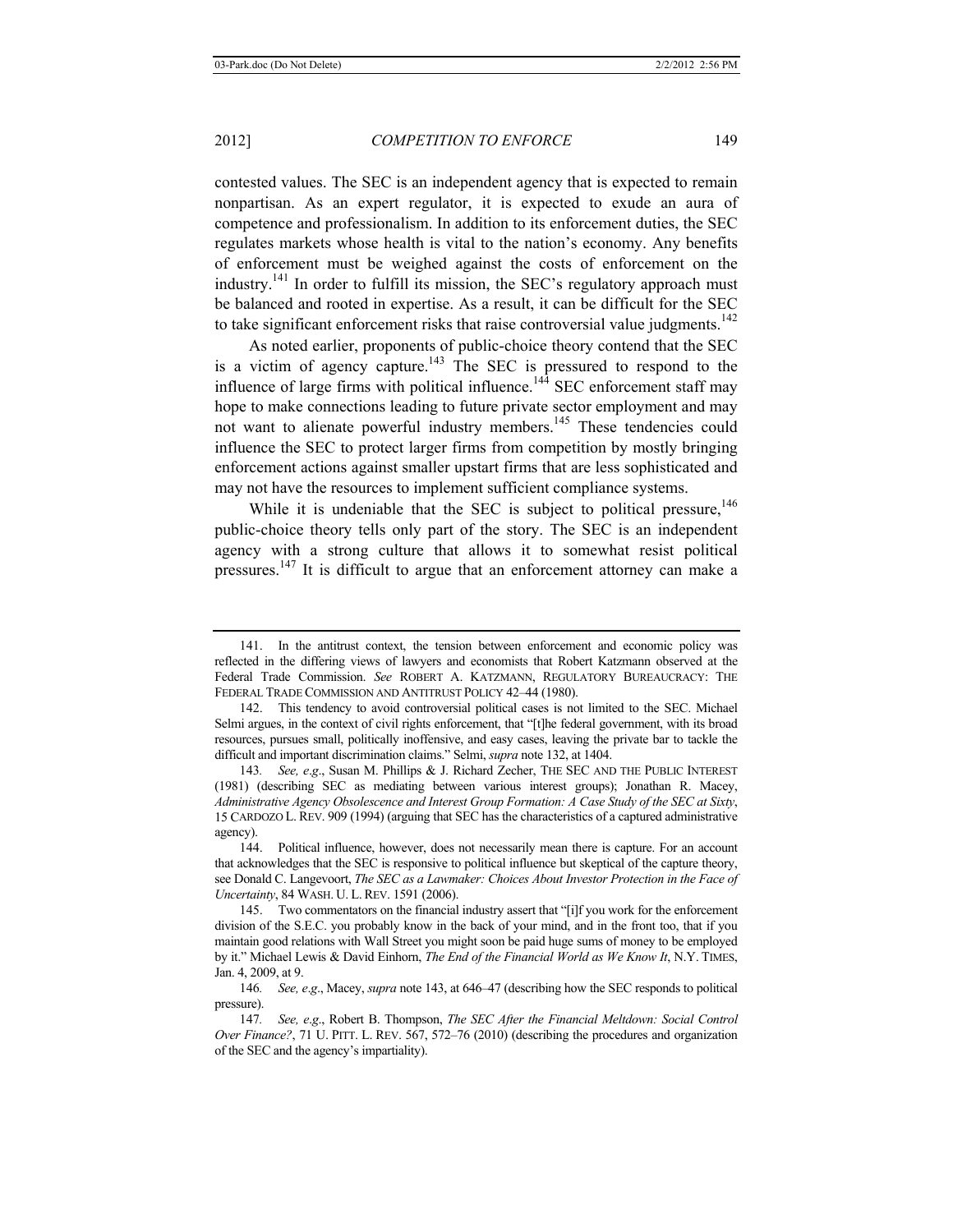reputation for himself without enforcing the securities laws aggressively.<sup>148</sup> Indeed, the SEC has a proud history of bringing path-breaking enforcement actions. Moreover, the public closely scrutinizes the SEC, so weak enforcement efforts can leave it vulnerable to criticism.<sup>149</sup>

While certainly the SEC must act within the constraint of a powerful industry, its slowness to act at times is more likely the result of cautious expertise rather than corrupt catering to the industry.<sup>150</sup> Because of its role as an expert administrative regulator, the SEC must balance costs and benefits for its decisions to have legitimacy.151 Questions of market stability can conflict with the need for aggressive enforcement,<sup>152</sup> and the SEC must navigate both concerns. As a result, the SEC has reason to refrain from innovative principleenforcement, focusing instead on less controversial rule-enforcement.

#### *3. Major Periods of SEC Enforcement*

As a result of the constraints of its bureaucracy and role of an expert regulator, SEC enforcement tends to be characterized by periods of significant principle-enforcement followed by periods where enforcement efforts are stifled by its institutional limitations. This Subsection provides a brief sketch of some of the major periods of SEC enforcement.

In its early years, the SEC established its enforcement presence through principle-enforcement in two major areas: insider trading and corrupt foreign

151. Critics of aggressive securities enforcement have invoked the ideal of an expert, restrained regulator. *See, e*.*g*., U.S. CHAMBER OF COMMERCE, *supra* note 5, at 16–17 ("[W]here an agency is charged with setting sound regulatory policy to govern a system as unique, complex, and fundamentally important to the U.S. economy as the national securities markets, that agency must, it would seem, maintain the highest level of objectivity and informed decision-making possible in pursuing enforcement actions.").

<sup>148</sup>*. See, e*.*g*., Langevoort, *supra* note 144, at 1621. It would be a mistake to consider the SEC staff to be an undifferentiated bureaucracy. *See generally* Leonard Reissman, *A Study of Role Conceptions in Bureaucracy*, 27 SOC. FORCES 305, 308–10 (1949) (distinguishing bureaucrats who seek recognition from external professional groups and bureaucrats who are immersed within the bureaucratic structure).

<sup>149</sup>*. See* articles cited *supra* note 3.

<sup>150</sup>*.* John Coates notes that the SEC serves as a moderating influence on political overreaction to economic scandal. *See* Coates, *supra* note 8, at 557; *see also* ANNE M. KHADEMIAN, THE SEC AND CAPITAL MARKET REGULATION 119–20 (1992) (describing SEC's expertise as mechanism by which it resists politicization). *But see* Jeffrey J. Rachlinski & Cynthia R. Farina, *Cognitive Psychology and Optimal Government Design*, 87 CORNELL L. REV. 549, 579 (2002) ("The problem with administrative agencies is the problem that all experts face: They are apt to be overconfident in their decisionmaking.").

<sup>152</sup>*. See, e*.*g*., Chester S. Spatt, *Regulatory Conflict: Market Integrity vs*. *Financial Stability*, 71 U. PITT. L. REV. 625, 632 (2010) (noting tension between market stability and enforcement interests in a recent enforcement case against Bank of America for misleading disclosures relating to acquisition of Merrill Lynch); *see also* Donald C. Langevoort, *Managing the "Expectations Gap" in Investor Protection: The SEC and the Post-Enron Reform Agenda*, 48 VILL. L. REV. 1139, 1144 (2003) (noting that the SEC's mission of "promot[ing] the viability and attractiveness of broad individual participation in the stock markets . . . is a strong check on too much drift in the progressive direction.").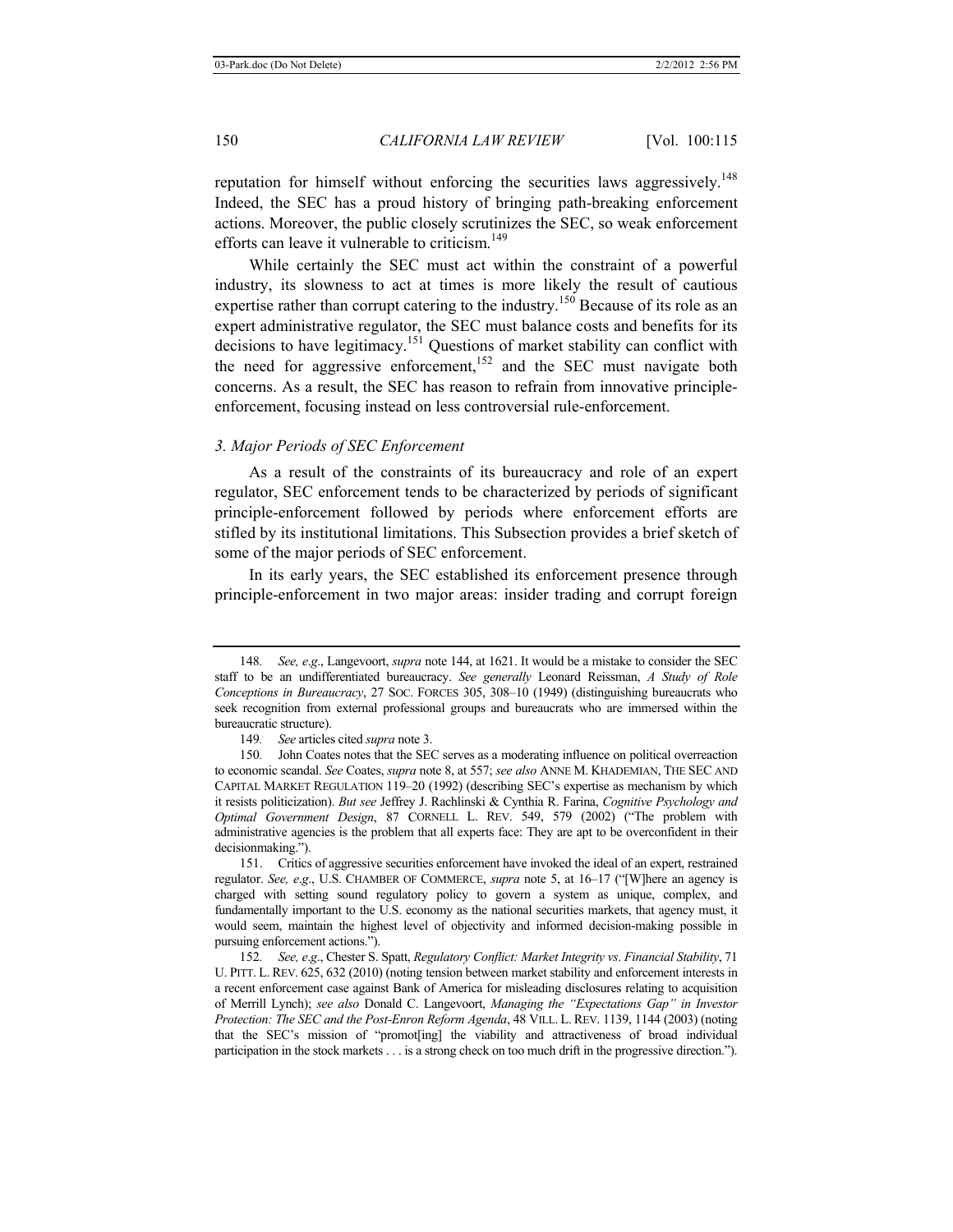payments.<sup>153</sup> The prohibition of insider trading required expanding Rule 10b-5's fraud prohibition to cover trading on markets that did not fit within the common law definition of fraud. The first official pronouncement that Rule 10b-5 prohibited insider trading was an SEC order in *Cady, Roberts & Co*. 154 The SEC pursued and obtained judicial ratification of this interpretation of Rule 10b-5 in *SEC v. Texas Gulf Sulphur Co*.<sup>155</sup> Throughout the years, the SEC has consistently pushed the boundaries of insider trading law.<sup>156</sup>

In the 1970s, the newly formed SEC Division of Enforcement pursued questionable payments to foreign officials by public corporations that were not reflected in public disclosures.<sup>157</sup> Though no SEC rule directly prohibited such payments, the SEC argued that the payments violated a principle of full and accurate disclosure.<sup>158</sup> The SEC's efforts were controversial in that many of the payments were not obviously material, at least in that they were not substantial enough to significantly affect financial results.<sup>159</sup> Moreover, such payments were arguably consistent with industry practice, $160$  requiring the SEC to use a principle to challenge industry values.<sup>161</sup>

155. Sec. & Exch. Comm'n v. Tex. Gulf Sulphur Co., 401 F.2d 833 (2d Cir. 1968) (en banc).

156. *See, e.g.*, Donna M. Nagy, *Insider Trading and the Gradual Demise of Fiduciary Principles*, 94 IOWA L. REV. 1315 (2009) (describing recent efforts by the SEC to expand insider trading liability).

157*. See* U.S. SEC. & EXCH. COMM'N, 94TH CONG., REPORT ON QUESTIONABLE AND ILLEGAL CORPORATE PAYMENTS AND PRACTICES 2–13 (Comm. Print 1976); JOEL SELIGMAN, THE TRANSFORMATION OF WALL STREET 539–43 (2003).

158*. See, e*.*g*., Edward D. Herlihy & Theodore A. Levine, *Corporate Crisis: The Overseas Payment Problem*, 8 LAW & POL'Y INT'L BUS. 547, 569–77 (1976); Note, *Disclosure of Payments to Foreign Governments Under the Securities Acts*, 89 HARV. L. REV. 1848, 1850–51 (1976).

159*. See, e*.*g*., John C. Coffee, Jr. *Beyond the Shut-Eyed Sentry: Toward a Theoretical View of Corporate Misconduct and an Effective Legal Response*, 63 VA. L. REV. 1099, 1258–59 (1977) (noting that SEC's materiality arguments with respect to foreign payments were problematic).

160. REPORT ON QUESTIONABLE AND ILLEGAL CORPORATE PAYMENTS AND PRACTICES, *supra* note 157, at 44 ("[A] survey taken by the Opinion Research Corporation in July of 1975 indicated that nearly half of America's business executives saw nothing wrong with paying foreign officials in order to attract or retain contracts.").

161. The SEC's power to sanction was limited in its early years, so it tended to focus on prospective relief. *See, e*.*g*., Katz, *supra* note 133, at 509; Levine, *supra* note 133, at 469 ("The injunctive authority is the primary civil weapon when the SEC brings an action . . . ."); Stanley Sporkin, *SEC Enforcement and the Corporate Board Room*, 61 N.C. L. REV. 455, 459 (1983) (noting SEC's use of consent decrees). An SEC strategy was to follow enforcement with rulemaking meant to address issues that had been uncovered through the enforcement process. *See, e*.*g*., Sporkin, *supra* at 460. Indeed, the SEC's foreign payments investigation spurred the passage of the Foreign Corrupt Practices Act, which prohibited such payments and imposed new books and records requirements on public corporations. Foreign Corrupt Practices Act of 1977, 91 Stat. 1496, 15 U.S.C. §§ 78dd-1 to -3 (2006).

<sup>153</sup>*. See, e*.*g*., William R. McLucas et al., *Common Sense, Flexibility, and Enforcement of the Federal Securities Laws*, 51 BUS. LAW. 1222 (1996) (noting that "the SEC has tried to address new issues that have emerged in our rapidly changing capital market system without the benefit, or the hinderance [sic], of precise proscriptions.").

<sup>154.</sup> *See In re* Cady, Roberts & Co., 40 S.E.C. 907 (1961).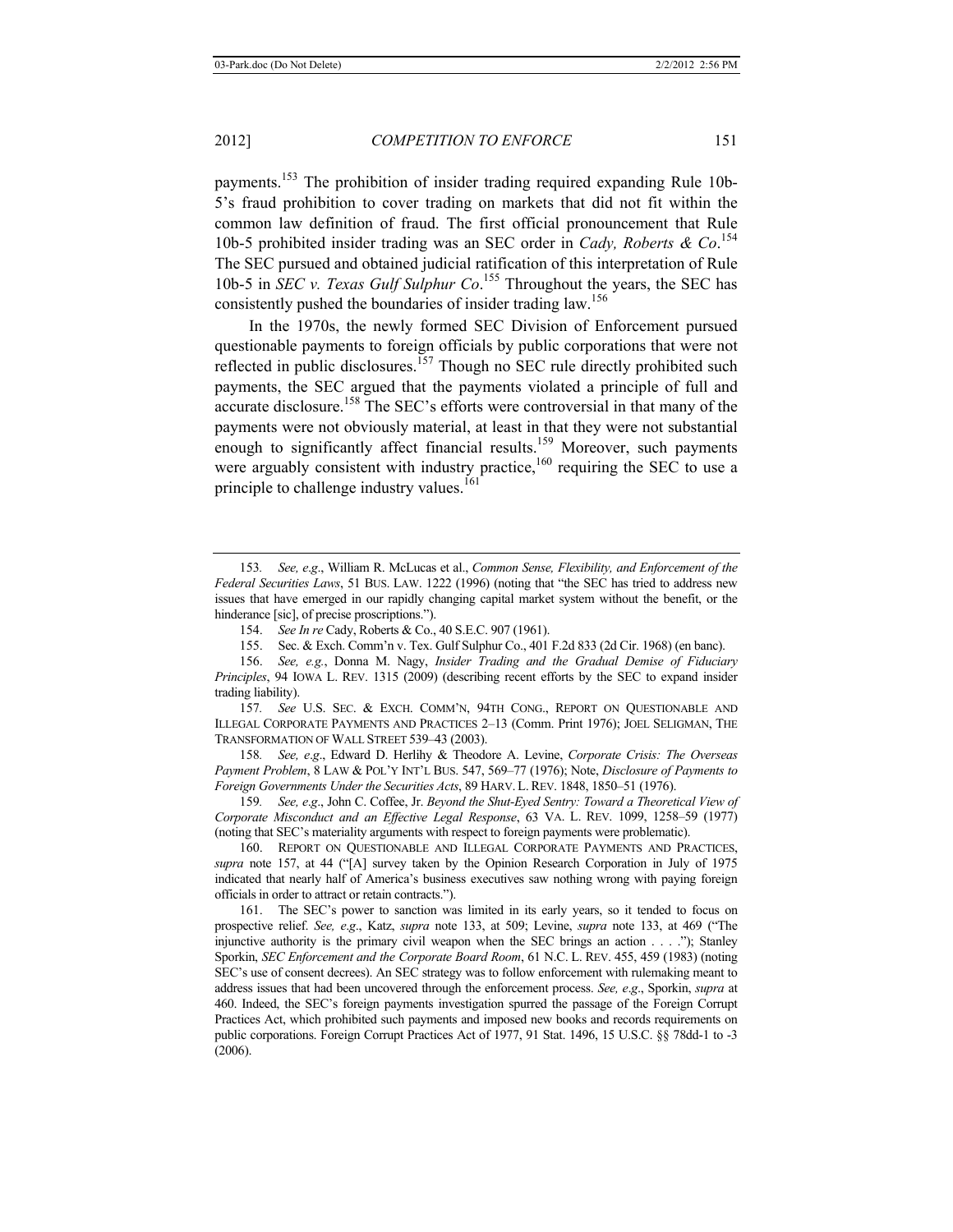These early efforts of principle-enforcement resulted in some backlash as prominent critics highlighted the SEC's tendency to develop principles through "regulation by enforcement."<sup>162</sup> Critics insisted that the SEC should rely more on rulemaking rather than enforcement actions in creating law.<sup>163</sup> They argued that principle-enforcement did not give the industry enough notice as to what conduct was prohibited.164 Perhaps wary of this critique, as will be discussed below, the SEC arguably became more cautious in enforcing principles. After all, rather than bringing an innovative case that would create controversy, the SEC can simply pass a rule prohibiting such conduct in the future.<sup>165</sup>

Despite its innovative enforcement efforts, for much of its history the SEC has been limited in its ability to pursue significant sanctions through principleenforcement. For many years, the SEC could only seek injunctive relief and minor fines, leading one commentator to describe its staff as "The Wrist Slappers."<sup>166</sup> Thus, even when it enforced broadly worded statutes, SEC enforcement might have looked more like uncontroversial rule-enforcement than controversial principle-enforcement.

163. *See* Pitt & Shapiro, *supra* note 97, at 167 (arguing for clearer definition of law through rulemaking).

164. *See id*.

<sup>162</sup>*. See, e*.*g*., ROBERTA KARMEL, REGULATION BY PROSECUTION 95 (1982) (noting the SEC's "predilection for formulating regulatory policy through the prosecution of enforcement cases"); Pitt & Shapiro, *supra* note 97, at 156 ("The SEC *has*, at times, resorted to *ad hoc* enforcement of the federal securities laws in particular contexts, in the absence of meaningful advance guidance (or warning) to those subject to the agency's jurisdiction, in large measure because of the agency's institutional fear that any specific regulations it might promulgate could prove underinclusive or susceptible of easy evasion."); *see also* Coffee, *supra* note 159, at 1252 (describing questions about SEC's moralistic use of enforcement rather than rulemaking in response to improper payments controversy); Langevoort, *supra* note 126, at 530–31 (noting SEC's "disinclination to adopt or endorse bright-line rules").

<sup>165.</sup> An example of this dynamic is the SEC's response in the 1990s to the problem of selective disclosure of material information by companies. When it became apparent that companies were disclosing inside information to select analysts, the SEC might have brought a principleenforcement case to make it clear that such conduct was insider trading. But such a course of conduct was risky given the uncertain state of the law and prior criticisms of the SEC's efforts to expand insider trading doctrine through litigation. *See* Selective Disclosure and Insider Trading, Securities Act Release No. 7881, Exchange Act Release No. 43,154, 65 Fed. Reg. at 51,718 (Aug. 24, 2000). Instead, the SEC passed a rule, Regulation FD, which prohibited selective disclosure. *See* 17 C.F.R. § 243.100– .103 (2007).

<sup>166</sup>*. See* MICHAEL C. JENSEN, THE FINANCIERS 283–307 (1976). As the commentator described:

SEC action is considered an irritant by most offenders. It is the prospect of a private law suit that really chills them. SEC actions have traditionally served as devices to intimidate violators. Penalties are minimal—a thirty-day suspension from securities activity; a fine of a few thousand dollars. Usually there is one quick blast of bad publicity when the charge is filed by the SEC, followed by a consent agreement the same day by the company or firm being charged. Even the consent is hedged. A defendant is allowed to agree to the sanction without admitting that he is guilty of the charges.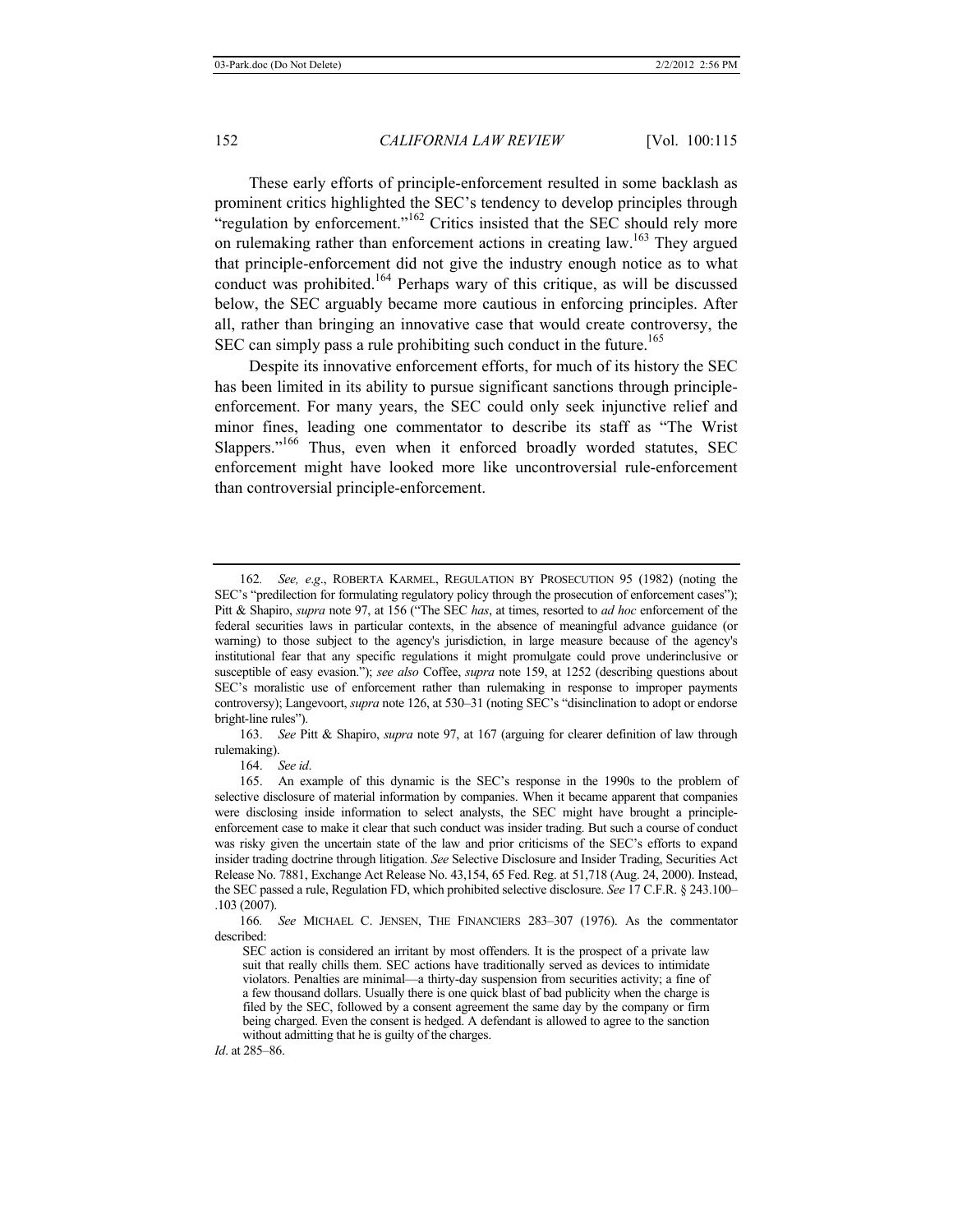After receiving the general power to seek civil fines for securities law violations in 1990,<sup>167</sup> for ten years the SEC used the power sporadically against larger companies.<sup>168</sup> One study found that from 1997 to 2002, SEC enforcement actions targeted companies with smaller market capitalizations than companies targeted by class actions.<sup>169</sup> In targeting relatively small companies, the SEC may have been focusing on targets that were more likely to commit obvious rule violations and less able to resist enforcement.

The SEC has long been notorious for settling cases for relatively low amounts either very quickly, $170$  or after many years of inconclusive investigation.<sup>171</sup> Such an approach reflects a low-risk approach to principleenforcement that resembles rule-enforcement. A defendant is more likely to agree to a settlement after the case has been pushed into obscurity by the passage of time.<sup>172</sup> Rather than risk lengthy litigation to establish that a target acted with culpable intent, the SEC might settle for characterizing the misconduct as a rule violation that only warrants a nominal penalty.

More recently, with the wave of financial frauds that began in the early 2000s, the SEC began targeting larger companies and imposing more significant penalties. $173$  But the era of renewed principle-enforcement was one in which the SEC often played a reactive role to the principle-enforcement actions brought by the New York Attorney General.<sup>174</sup> After a period of

169. Cox et al., *supra* note 51, at 776 (stating that the SEC "almost always targets companies with a market capitalization less than \$200 million largely because these smaller capitalized companies frequently lack audit committees, or if they do have such committees, they do not appropriately staff them") (citing MARK S. BEASLEY ET AL., FRAUDULENT FINANCIAL REPORTING: 1987–1997, AN ANALYSIS OF U.S. PUBLIC COMPANIES (1999)).

170. A prominent example was the quick settlement of proxy fraud charges against Bank of America for thirty-three million dollars in 2009 that the district court initially refused to approve. *See* Sec. & Exch. Comm'n v. Bank of Am. Corp., 653 F.Supp.2d 507 (2009). The case was later settled for \$150 million. *See* Sec. & Exch. Comm'n v. Bank of Am. Corp., No. 09-Civ.-6829, 2010 WL 624581 (S.D.N.Y. Feb. 22, 2010).

171. *See, e.g.*, Katz, *supra* note 133, at 498 (noting how older investigations were closed with little or no action).

172. A similar dynamic has been described with respect to antitrust enforcement. *See, e*.*g*., Rogowsky, *supra* note 137, at 232 (noting tendency of government to settle cases with consent decrees to achieve a "victory").

173*. See* James D. Cox & Randall S. Thomas, *Public and Private Enforcement of the Securities Laws: Have Things Changed Since Enron?*, 80 NOTRE DAME L.REV. 893, 906–07 (2005).

174*. See, e.g.*, Eric Zitzewitz, *An Eliot Effect? Prosecutorial Discretion in Mutual Fund Settlement Negotiations, 2003-7* (Working Paper Series, Apr. 21, 2008), *available at*

<sup>167</sup>*. See* Securities Enforcement Remedies and Penny Stock Reform Act of 1990, Pub. L. No. 101-429, 104 Stat. 931 (1990). A few years before, the SEC was first granted the power to seek civil penalties in insider trading cases. *See* Insider Trading and Enforcement Act of 1988, Pub. L. No. 100- 704, 102 Stat. 4677 (1988); Insider Trading Sanctions Act of 1984, Pub. L. No. 98-376, 98 Stat. 1264 (1984).

<sup>168</sup>*. See* U.S. CHAMBER OF COMMERCE, *supra* note 5, at 27 (noting imposition of two penalties of \$1 million and \$3.5 million from 1990 to 2002). A notable exception to the SEC's lack of willingness to seek penalties against public companies was its case against Salomon Brothers. *See* Sec. & Exch. Comm'n v. Salomon Brothers Inc., SEC Litigation Release No. 13246 (S.D.N.Y. May 20, 1992) (announcing \$190 million civil penalty against Salomon Brothers).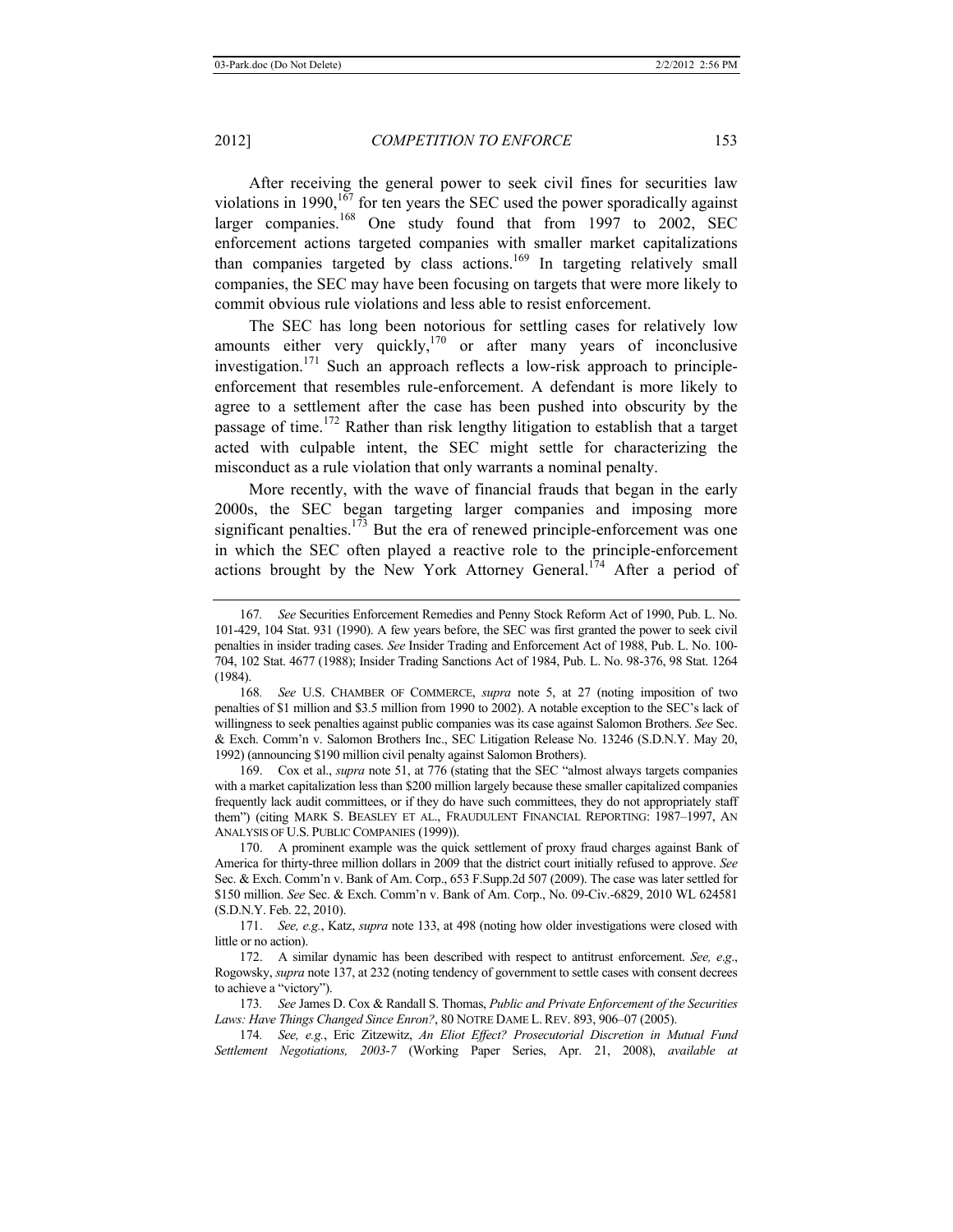increased enforcement, the SEC found itself criticized for its imposition of significant penalties and responded by seeking to limit the situations where such penalties would be sought.<sup>175</sup> The criticism resulted in policies that "discouraged pursuit of more complicated cases, those based on novel legal reasoning, or those with industrywide implications, in favor of those seen as more routine or more likely to win Commission approval."<sup>176</sup> In other words, the SEC shifted from principle-enforcement to rule-enforcement. The back and forth in enforcement policy suggests that the SEC can have trouble sustaining adequate principle-enforcement efforts.<sup>177</sup>

A regulatory enforcer such as the SEC is willing to enforce principles, but will often find itself unable to effectively do so because of its institutional limitations.

# *C. Public-Values Enforcers*

Some of the most controversial principle-enforcement occurs when aggressive enforcers pointing to public values challenge industry standards. Federal prosecutors and state attorneys general have, at times, injected themselves into securities enforcement, relying on their authority as representatives of the people. Such public-values enforcers are not as subject to capture as the SEC and are not subject to the same bureaucracy, though they are more susceptible to political influence.

# *1. Federal Prosecutors*

Federal prosecutors have played a significant role in securities enforcement. In the 1980s, federal prosecutors brought major insider trading cases against prominent defendants.<sup>178</sup> In the 2000s, federal prosecutors won convictions of individuals in securities fraud prosecutions involving significant public companies such as Enron,<sup>179</sup> WorldCom,<sup>180</sup> and Adelphia.<sup>181</sup> Some of the riskiest, most significant, principle-enforcement has occurred through federal prosecutions.

http://www.ssrn.com/abstract=1091035 (finding that mutual fund settlements involving New York Attorney General were higher than settlements brought solely by the SEC).

<sup>175</sup>*. See* Christopher Cox, Chairman, Sec. & Exch. Comm'n, Address to the Mutual Directors Forum Seventh Annual Policy Conference (Apr. 13, 2007), *available at* http://www.sec.gov/ news/speech/2007/spch041207cc.htm.

<sup>176</sup>*.* GAO REPORT, *supra* note 1, at 42.

<sup>177</sup>*. See generally* Jill E. Fisch, *Top Cop or Regulatory Flop? The SEC at 75*, 95 VA. L. REV. 785, 803–15 (2009) (describing failures in SEC leadership in period prior to financial crisis).

<sup>178</sup>*. See, e*.*g*., United States v. Milken, 759 F. Supp. 109 (S.D.N.Y. 1990); United States v. Boesky, 674 F. Supp. 1128 (S.D.N.Y. 1987).

<sup>179</sup>*. See* John R. Emshwiller et al., *Symbol of an Era: Lay, Skilling Are Convicted of Fraud*, WALL ST.J., May 26, 2006, at A1.

<sup>180</sup>*. See* United States v. Ebbers, 458 F.3d 110, 112 (2d Cir. 2006).

<sup>181</sup>*. See* Peter Grant & Christine Nuzem, *Adelphia Founder and One Son Are Found Guilty*, WALL ST.J., July 9, 2004, at A1.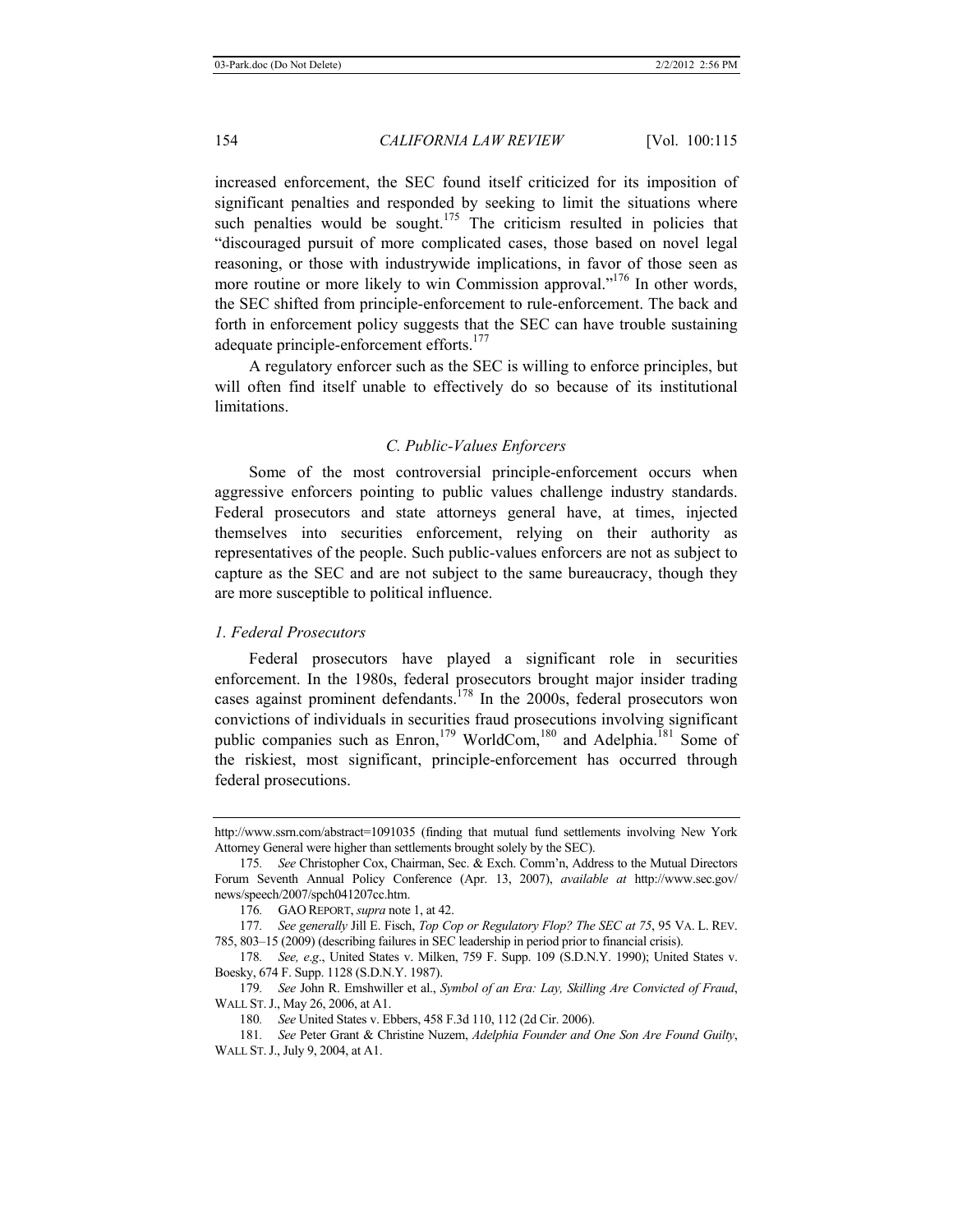Federal prosecutors have the ability to pursue principle-enforcement because many criminal statutes are broadly worded.<sup>182</sup> Moreover, federal prosecutors are limited in their ability to engage in rule-enforcement in the context of the securities laws. Federal prosecutors can only target the most egregious conduct that evidences criminal intent. An accidental violation of a regulation will not suffice—a federal prosecution relating to the securities laws will always involve fact-intensive inquiry into the defendant's motive.

Because they do not have the SEC's rulemaking power over the securities markets, federal prosecutors do not have the option of addressing misconduct by simply passing a rule. Federal prosecutors are not as invested in the regulatory framework and are less subject to the argument that the proper remedy to misconduct is to simply pass a rule. Federal prosecutors, of course, may feel the need to defer to the SEC's expertise, but such deference is unlikely when there is clear evidence of egregious conduct. Indeed, the SEC often refers cases to federal prosecutors, recognizing their ability to seek greater sanctions and their skill at trying cases.<sup>183</sup>

Federal prosecutors are less subject to capture than the SEC. Federal prosecutors do not have the burdens of constant pressure from the securities industry and nationwide responsibility for securities regulation. They do not have the burden of encouraging capital formation and watching over the soundness of the industry. Federal prosecutors are more diversified than the SEC in that their success does not hinge solely upon whether they are perceived as even-handed securities regulation experts. Moreover, federal prosecutors have a strong culture of independence from political influence.<sup>184</sup> Though some federal prosecutors have political ambitions,<sup>185</sup> for the most part federal prosecutors are diligent about only proceeding when they are certain that they have a case on which they can prevail at trial. Of course, that is not to say that federal prosecutors do not overreach, as evidenced by a number of high-profile

<sup>182.</sup> The federal wire and mail fraud criminal statutes are broadly worded. *See* 18 U.S.C. §§ 1341, 1343 (2011). However, the Supreme Court has narrowed the reach of one criminal statute used in a securities fraud case, section 1346, which prohibits the deprivation of "honest services," to cases involving bribes or kickbacks. *See* United States v. Skilling, 130 S. Ct. 2896 (2010).

<sup>183.</sup> Indeed, the federal securities laws envision such referrals. *See* Securities Act of 1933 § 20(b), 15 U.S.C. § 77t(b) (2011); Securities Exchange Act of 1934 § 21(d), 15 U.S.C. § 78u(d) (2011).

<sup>184</sup>*. See, e*.*g*., Baer, *supra* note 110, at 982 ("Federal prosecutors are not as likely to fall prey to capture as their counterparts in administrative agencies because, unlike the policymakers at the SEC and similar agencies, prosecutors are judged primarily by their criminal convictions."). *But see* Darryl K. Brown, *Cost-Benefit Analysis in Criminal Law*, 92 CALIF. L. REV. 323, 360 (2004) (noting improper influences on prosecutorial decision making).

<sup>185</sup>*. See, e*.*g*., Kahan, *supra* note 16, at 486 ("U.S. Attorneys are extraordinarily ambitious and frequently enter electoral politics after leaving office."). *But see* Daniel C. Richman, *Federal Criminal Law, Congressional Delegation, and Enforcement Discretion*, 46 UCLA L. REV. 757, 777 (1999) (noting reputation of U.S. Attorneys for objectivity).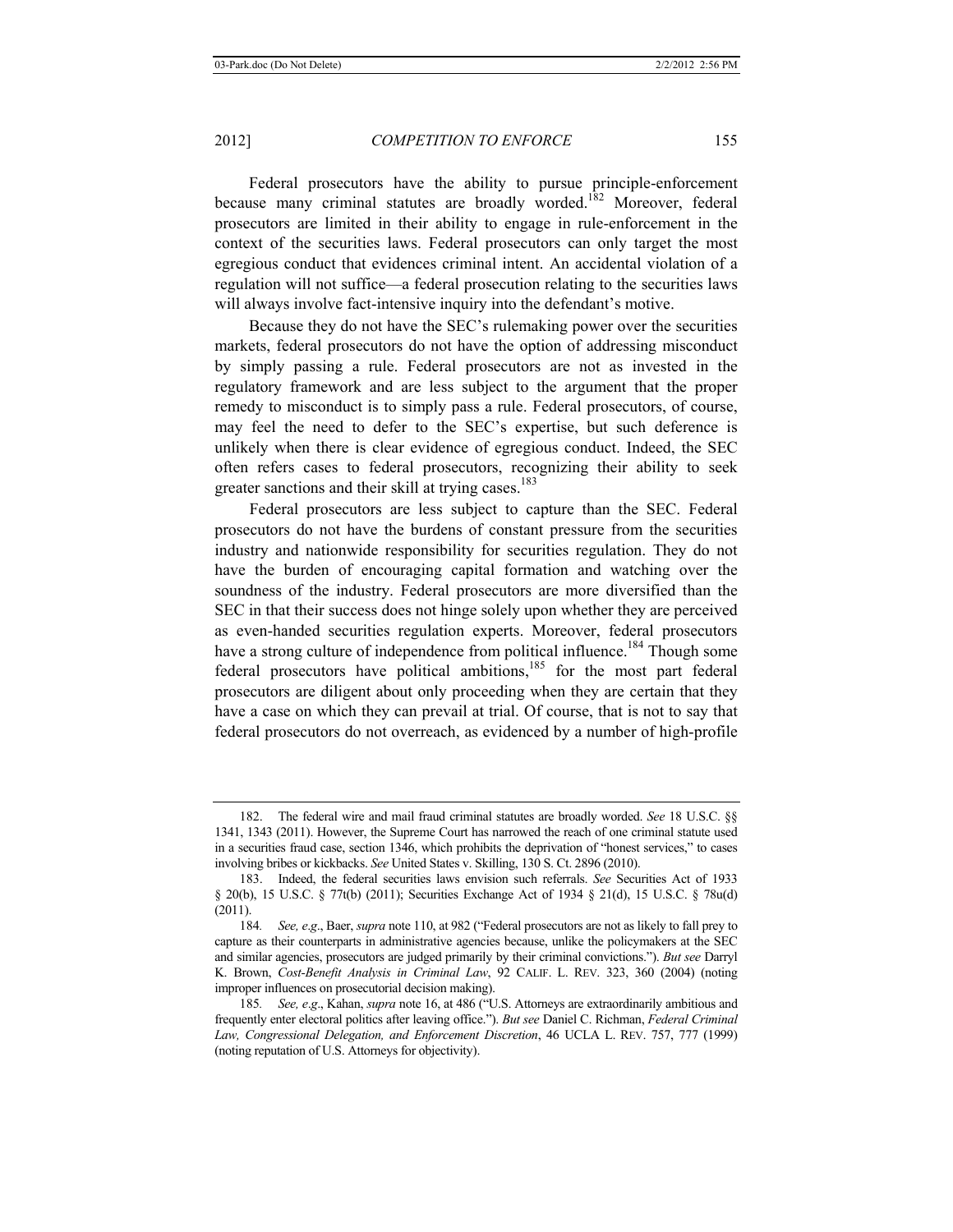reversals of criminal convictions in obstruction of justice cases arising out of securities fraud investigations.<sup>186</sup>

Because the units that concentrate on securities enforcement are small, federal prosecutors can be more nimble than the  $SEC.^{187}$  A smaller group may capture more of the benefits of a successful enforcement case and thus may be more willing to investigate and develop a principle-enforcement action. A smaller organization may be less hierarchical, giving staff attorneys quick access to decision makers and making the office more attractive to attorneys seeking interesting cases. Indeed, federal prosecutors are known for seeking to work on cases involving elite defendants who might put on a more vigorous defense because of the challenge and career value of complex cases.188 If the group has the reputation of bringing interesting and important cases, <sup>189</sup> it can recruit elite attorneys who are best able to pursue principle-enforcement.

Drawing upon the power of the criminal law, federal prosecutors are likely to focus on enforcing public values rather than deferring to industry standards. In particular, criminal statutes often express public values in their various prohibitions.<sup>190</sup> Because criminal statutes tend to be expansively worded, they give federal prosecutors significant discretion in targeting egregious misconduct.<sup>191</sup> Thus, federal prosecutors often see themselves as lawyers representing the people in enforcing the law.

Though federal prosecutors may be more willing to take on the risk of principle-enforcement than SROs or the SEC, the high standard for criminal liability significantly checks the ability of federal prosecutors to enforce principles. Because the sanction for criminal misconduct can be so high, federal prosecutors are limited in their ability to exercise their powers without the clearest evidence of wrongdoing. Securities law cases tend to involve complex

<sup>186</sup>*. See, e*.*g*., Arthur Andersen LLP v. United States, 544 U.S. 696 (2005) (reversing conviction of accounting firm Arthur Andersen LLP); United States v. Quattrone, 441 F.3d 153 (2d Cir. 2006) (reversing conviction of investment banker Frank Quattrone).

<sup>187</sup>*. See, e*.*g*., Davis, *supra* note 132, at 123 ("[A] line Assistant United States Attorney prosecuting a given case faces none of the bureaucratic constraints that the Enforcement Division staff face at the Commission.").

<sup>188.</sup> One study finds evidence that federal prosecutors maximize their capital by targeting "the wealthier, more prestigious set of criminals, who are more likely to have private lawyers." Edward L. Glaeser et al., *What Do Prosecutors Maximize? An Analysis of the Federalization of Drug Crimes*, 2 AM. L. & ECON. REV. 259, 273 (2000).

<sup>189.</sup> The elite U.S. Attorney's Office for the Southern District of New York has a reputation for expertise in prosecuting securities fraud cases. *See, e*.*g*., Pritchard, *supra* note 34, at 1096–97 ("The Justice Department has many lawyers and investigators who are proficient at prosecuting securities fraud (e.g., the fraud unit of the U.S. Attorney's office in the Southern District of New York).").

<sup>190</sup>*. See, e*.*g*., Sanford H. Kadish, *Some Observations on the Use of Criminal Sanctions in Enforcing Economic Regulations*, 30 U. CHI. L. REV. 423, 437 (1963) ("The central distinguishing aspect of the criminal sanction appears to be the stigmatization of the morally culpable.").

<sup>191.</sup> A problem, though, with utilizing the criminal law with respect to regulatory issues is that it might supplant more appropriate civil remedies. *See, e*.*g*., Christine Hurt, *The Undercivilization of Corporate Law*, 33 J.CORP. L. 361 (2008).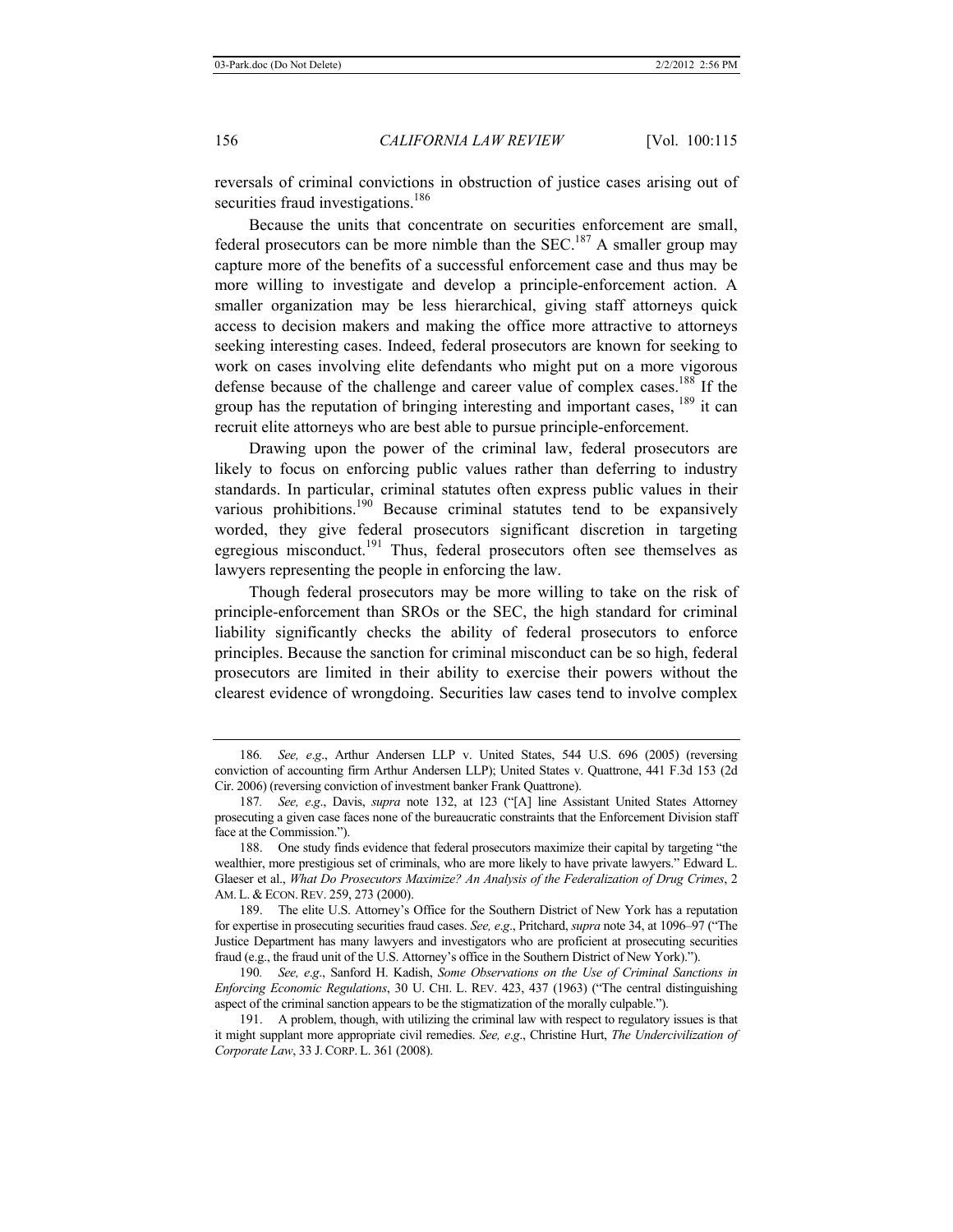facts, making it difficult to build a case that can be explained to a jury.<sup>192</sup> Federal prosecutors thus can only pursue a limited number of principleenforcement cases.

Of course, the severity of a criminal sanction leads to high incentives for defendants to plea bargain, especially corporate defendants.<sup>193</sup> Over-aggressive federal prosecutors could use this leverage to unfairly extort plea bargains from risk-averse defendants. On the other hand, individual criminal defendants have an incentive to contest criminal cases through trial because even a settlement may require serving prison time. Securities fraud often involves wealthy individuals with the resources to fight a conviction.<sup>194</sup>

Despite the high criminal standard, federal prosecutors have been willing to take on difficult securities enforcement cases to enforce public values, even when there is a substantial risk of loss at trial. In taking on such risk, federal prosecutors have shown themselves to be principle-enforcers.

# 2. State Attorneys General<sup>195</sup>

At various times, state attorneys general have brought significant securities enforcement cases.<sup>196</sup> The New York Attorney General's principleenforcement actions of the 2000s against research analysts and the mutual fund industry are well known<sup>197</sup> and had precedent in much earlier principleenforcement efforts. As Henry Manne wrote in 1966: "The attorney general of New York, operating under the simplest and shortest securities laws in the country, regularly vies with the SEC, operating under the most complex and detailed system, for the prosecution of fraudulent stock manipulators."<sup>198</sup>

<sup>192.</sup> *See, e.g.*, Jonathan D. Glater & Ken Belson, *In White-Collar Crimes, Few Smoking Guns*, N.Y. TIMES, Mar. 12, 2005, at C1 ("The federal securities laws, with their complex requirements, only make the government's task more difficult and create opportunities for smart, high-priced defense lawyers to create reasonable doubt in jurors' minds.").

<sup>193.</sup> Prosecutors have used their leverage in corporate fraud prosecutions to implement controversial remedies such as structural reform. *See generally* PROSECUTORS IN THE BOARDROOM: USING CRIMINAL LAW TO REGULATE CORPORATE CONDUCT (Andrew S. Barkow & Rachel E. Barkow eds., 2011) (collecting essays discussing issues raised by criminal prosecutions of corporations).

<sup>194.</sup> *See, e.g.*, William J. Stuntz, *The Uneasy Relationship Between Criminal Procedure and Criminal Justice*, 107 YALE L.J. 1, 29–30 (1997) (observing that white collar crimes such as securities fraud often involve wealthier defendants).

<sup>195.</sup> In the interests of full disclosure, from 2004–2007, I served as an assistant attorney general in the Investor Protection Bureau of the New York Attorney General's Office.

<sup>196.</sup> In particular, states have focused on efforts that protect retail investors. *See* Fisch, *supra* note 177, at 798.

<sup>197.</sup> For a description of these cases as examples of principle-enforcement, see Park, *The Competing Paradigms of Securities Regulation*, *supra* note 82, at 651–62.

<sup>198.</sup> HENRY MANNE, INSIDER TRADING AND THE STOCK MARKET 148 (1966). It is important to acknowledge that states other than New York have also been involved in securities enforcement. *See, e*.*g*., Michael Powell & Mary Williams Walsh, *A*.*I*.*G*. *to Pay \$725 Million in Ohio Case*, N.Y. TIMES, July 17, 2010, at B1.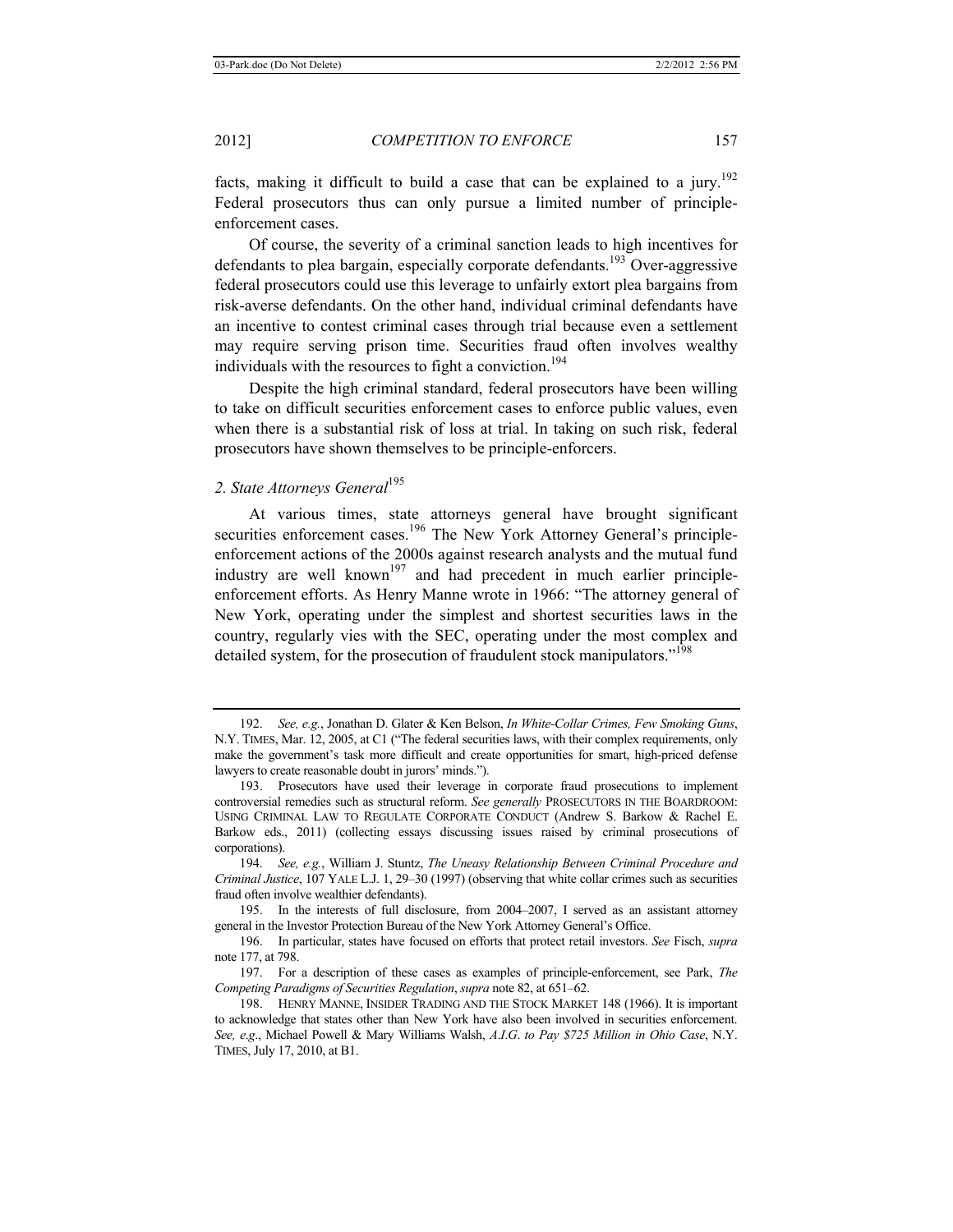In many ways, state attorneys general are similar to federal prosecutors in their approach to securities enforcement. Like federal prosecutors, state attorneys general do not have rulemaking power and largely rely on broadly worded anti-fraud statutes such as New York's Martin Act.<sup>199</sup> Like federal prosecutors, state attorneys general are not primarily in the business of securities regulation and are less subject to capture by the industry.<sup>200</sup> Like the securities divisions of federal prosecutors, the securities enforcement units of state attorneys general tend to be relatively small and can move faster and take more risks than an enforcement group that is part of a layered bureaucracy.<sup>201</sup> Like federal prosecutors, state attorneys general see themselves as lawyers for the people who are seeking justice rather than experts administering a regulatory system.<sup>202</sup>

Perhaps the main difference between federal prosecutors and state attorneys general is that state attorneys general have the ability to enforce principles through civil suits. As a result, they have greater ability to take on principle-enforcement than federal prosecutors who are limited to bringing criminal cases. Because the sanctions are civil rather than criminal, the decreased burden of proof allows a state attorney general greater discretion to bring a case where the evidence is contestable.

Because they are often elected, state attorneys general are more subject to political influence than federal prosecutors. Principle-enforcement may be a more effective way to gain publicity than run-of-the mill rule-enforcement.<sup>203</sup> In times when populist sentiment is high, state attorneys general may cater to

<sup>199.</sup> The Martin Act, 23-A, N.Y. GEN. BUS. LAW §§ 352–353 (Consol. 2011). State rule-based regulation of securities is largely preempted by the federal scheme. *See* National Securities Markets Improvement Act of 1996, Pub. L. No. 104-290, 110 Stat. 3416 (1996). In addition, private securities class actions based on state law are also preempted. *See* Securities Litigation Uniform Standards Act of 1998, Pub. L. No. 105-353, 112 Stat. 3227 (codified as amended in scattered sections of 15 U.S.C.). However, states have retained power to "investigate and bring enforcement actions." 15 U.S.C. §§ 77p(e), 78bb(f)(4) (2011).

<sup>200.</sup> *See, e.g.*, Jonathan R. Macey, *State-Federal Relations Post-Eliot Spitzer*, 70 BROOK. L. REV. 117, 125 (2004) ("[T]he intensity of Spitzer's efforts can in some measure be attributed to the fact that the New York Attorney General's Office enjoys more distance from, and is therefore less susceptible to capture by, the very entities it is charged with regulating.").

<sup>201.</sup> S*ee, e*.*g*., John T. Scholz & Feng Hui Wei, *Regulatory Enforcement in a Federalist System*, 80 AM. POL. SCI. REV. 1249, 1258 (1986) ("State bureaucracies are small enough to be able to rely on informal, personal supervision than can federal bureaucracies, which require more formal procedures, standards, and reports to ensure uniformity of actions in geographically dispersed areas."); Monica Langley, *The Enforcer: As His Ambitions Expand, Spitzer Draws More Controversy*, WALL ST. J., Dec. 11, 2003, at A1 (noting that Attorney General Spitzer's securities fraud bureau had about fifteen attorneys).

<sup>202.</sup> In the antitrust context, it has been noted that state attorney general enforcement reflects "socio-political" norms as opposed to "technical regulatory knowledge." Crane, *supra* note 32, at 49– 50.

<sup>203</sup>*. See, e*.*g*., Macey, *supra* note 200, at 121 ("[S]uing (and settling cases with) securities firms is a much better strategy for [becoming governor] than suing used car dealerships in Utica, N.Y., where he soon will be shaking hands on his quest for new lodging in the Governor's mansion.").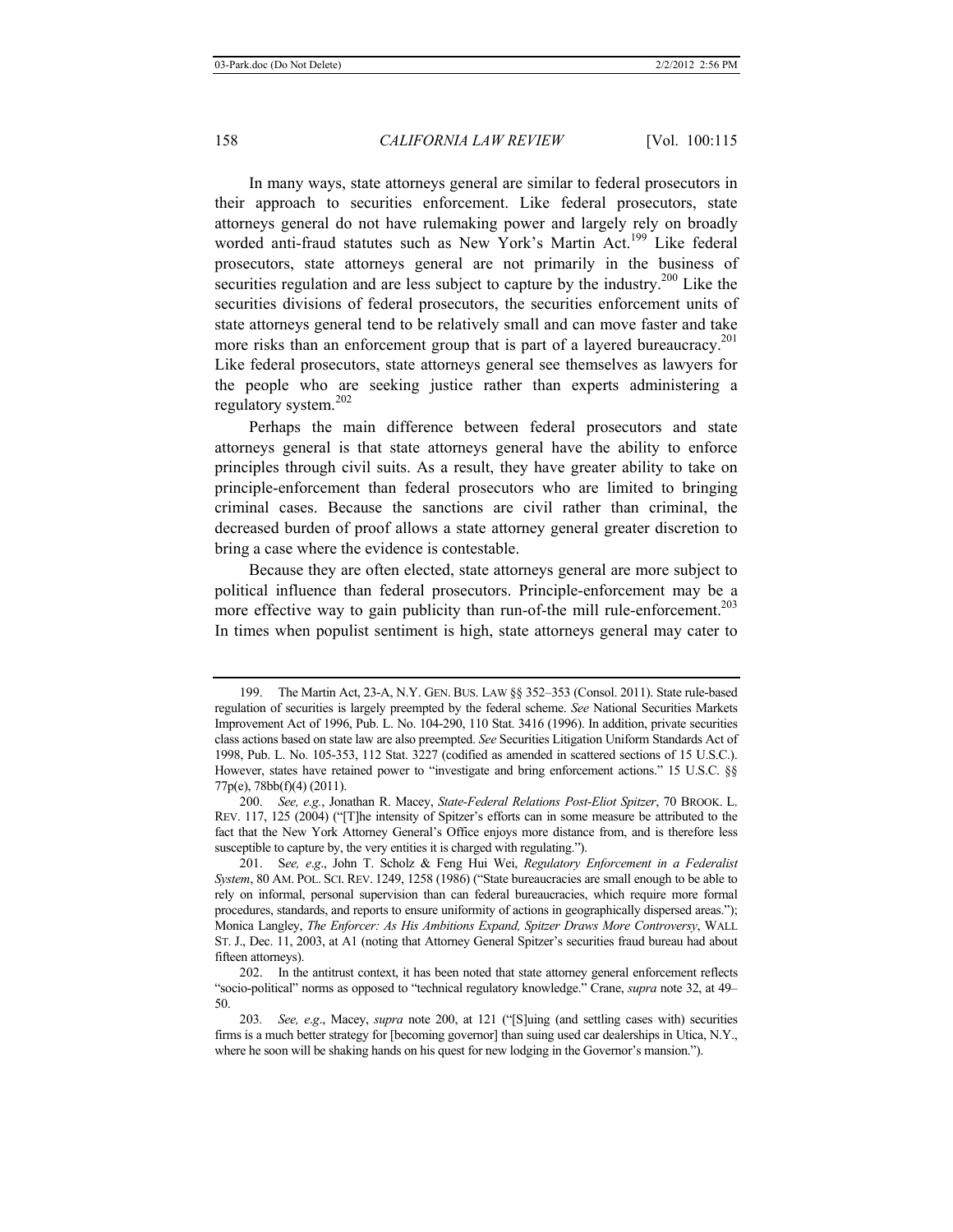the public by aggressively pursuing unpopular companies. The ability to bring both criminal and civil cases might lead a state attorney general to use the threat of criminal sanction to extort a civil settlement. The political enforcer will gain the political benefits of a successful action and may not bear all of the costs of principle-enforcement.<sup>204</sup> On the other side of the coin, a state attorney general may be too cautious in pursuing principle-enforcement cases because of political ambitions.<sup>205</sup> If the securities industry is influential in state politics, the state attorney general may choose not to antagonize the industry.

State attorneys general are like federal prosecutors in their willingness and ability to enforce principles. State attorneys general are more likely to take on risk than federal prosecutors because of their ability to bring civil suits, but are more susceptible to political influence than federal prosecutors.

# *D. Entrepreneurial Enforcers: Class Action Attorneys*

Much securities enforcement, especially fraud enforcement, occurs through private class actions. Class action attorneys are entrepreneurial enforcers, willing to invest resources in pursuing innovative theories of wrongdoing.<sup>206</sup> Motivated by the possibility of a large contingency fee, class action attorneys can be more willing to take on the cost and controversy of litigating complex principle-enforcement actions than public enforcers. Many entrepreneurial enforcers also see themselves as enforcing public values, though the profit motive leads them at times to unfairly presume that defendants are acting with the darkest motives.

Entrepreneurial enforcers are often able to act quickly and aggressively. While some class action firms are sizeable, most class action attorneys work for small firms and generally do not have to work through a multi-layered bureaucracy to bring a case.<sup>207</sup> Because entrepreneurial enforcers are typically paid only if successful and do not have subpoena power that would allow them to find smoking guns before filing a case, they are almost by definition riskpreferring enforcers.

Unlike public enforcers, whose incentive to enforce may be to serve the public interest, entrepreneurial enforcers are motivated by profit. Indeed, class

<sup>204</sup>*. See, e*.*g*., Kahan, *supra* note 16, at 487–88 ("Individual U.S. Attorneys internalize the political benefits and externalize the practical and human costs of adventurous readings of federal criminal law.").

<sup>205</sup>*. See, e*.*g*., Michael Powell et al., *Cuomo's AIG Moment Is His Political Moment*, N.Y. TIMES, Mar. 21, 2009, at A11 (noting criticism of New York Attorney General Cuomo for being "too quick to settle").

<sup>206.</sup> The observation that private attorneys bring innovative cases is a common one. *See, e*.*g*., Stephenson, *supra* note 16, at 112–13 (citing examples of innovative enforcement by class action attorneys).

<sup>207</sup>*. See, e*.*g*., John C. Coffee, *Understanding the Plaintiff's Attorney: The Implications of Economic Theory for Private Enforcement of Law Through Class and Derivative Actions*, 86 COLUM. L.REV. 669, 706–08 (1986) (observing that class action firms tend to be small).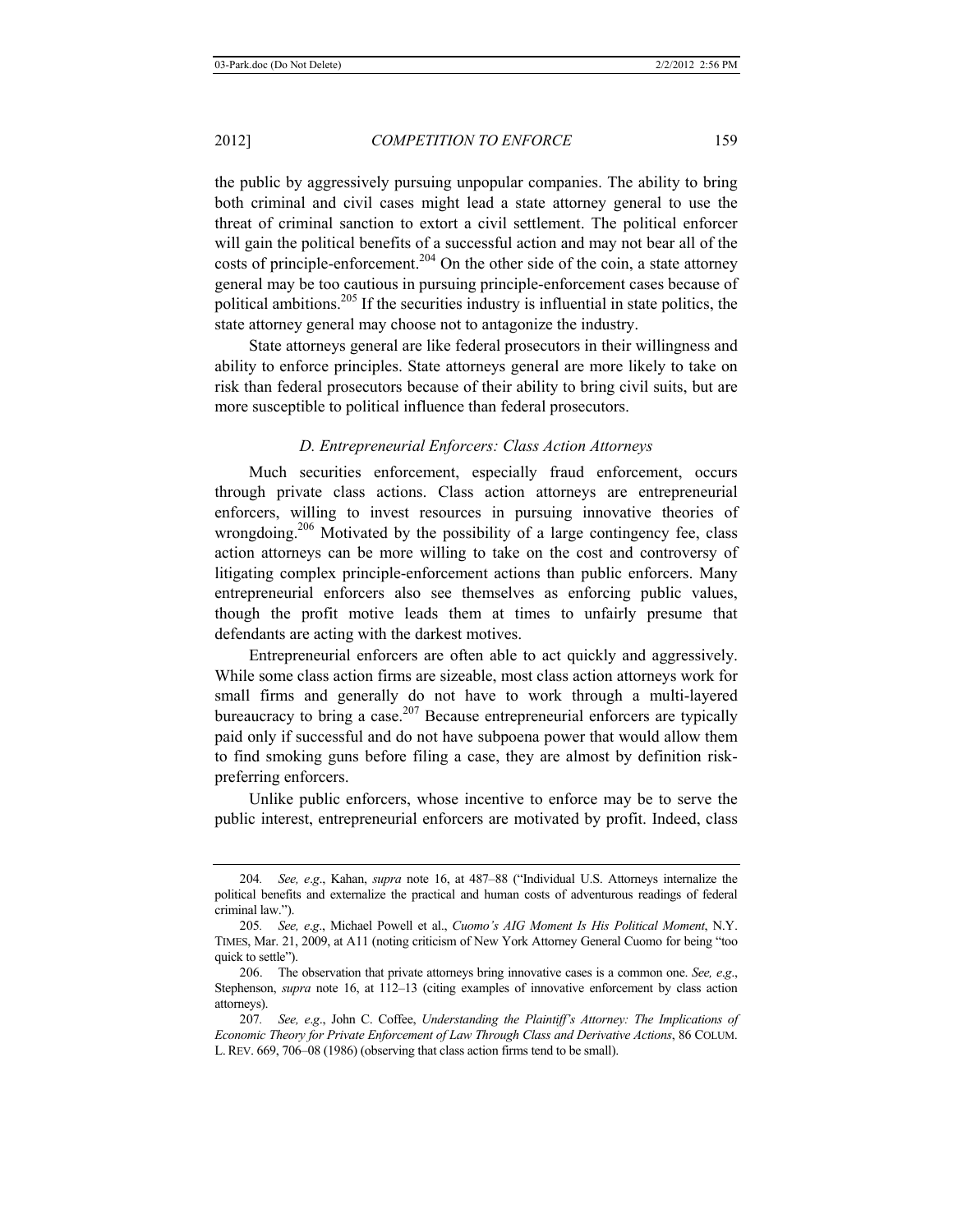action attorneys are notorious for racing to the courthouse in search of the next case.<sup>208</sup> A social benefit of the profit motive is that entrepreneurial enforcers are willing to take on the cost of developing the facts and litigating a principleenforcement case. The entrepreneurial enforcer captures a significant portion of a higher settlement or judgment, giving him an incentive to litigate a case with merit until the other side capitulates. In contrast, a government enforcer may be satisfied with a quick settlement that results in a smaller pay-off because he does not capture monetary benefits from a higher settlement and may be judged by the number of cases he has resolved.

In certain circumstances, the willingness to litigate a case for years until a significant settlement has been reached may be essential to meaningful principle-enforcement. Admittedly, almost all class actions are settled and settlements may not convey a clear message that a principle has been violated.209 But the amount of a settlement can send a signal about the nature of the violation. Quick, nominal, settlements tend to convey that misconduct was no more than a technical violation. A significant settlement, on the other hand, can mean that there is merit to an allegation and that a principle is likely to have been violated. The multi-billion dollar settlements class action attorneys secured in the Enron and WorldCom cases are examples of settlements that took years to achieve and signaled the merit of the underlying claim.<sup>210</sup> Of course, some settlements are significant partly because of factors unrelated to merit such as the potential size of damages or the desire to be rid of a case that has dragged on for years, but given the wide distribution of the size of settlements, $2^{11}$  it is likely that merit is a factor in determining whether a settlement is significant.

Entrepreneurial enforcers have not only recovered significant amounts, but have brought actions that have pushed the boundaries of the law. Efforts by class action attorneys to extend class action liability under Rule 10b-5 to gatekeeper defendants have been thwarted, $2^{12}$  but have also resulted in multi-

<sup>208.</sup> To address this problem, the PSLRA created a presumption that the plaintiff with the largest financial loss rather than the plaintiff that files the first case should be the lead plaintiff. *See* 15 U.S.C. § 78u-4(a)(3)(B)(iii)(I)(bb) (2011).

<sup>209</sup>*. See, e*.*g*., Richard Frankel, *The Disappearing Opt-Out Right in Punitive-Damages Class Actions*, 2011 WIS. L. REV. 563, 608–10 (noting that defendants do not concede wrongdoing in a settlement).

<sup>210</sup>*. See, e*.*g*., *In re* Enron Corp. Sec. Derivative & "ERISA" Litig., No. MDL-1446, 2008 WL 4178151 (S.D. Tex. Sept. 8, 2008) (approving seven billion dollar settlement); *In re* WorldCom Sec. Litig., No. 02 Civ. 3288, 2005 WL 2319118 (S.D.N.Y. Sept. 21, 2005) (approving six billion dollar settlement).

<sup>211</sup>*. See, e.g.*, James D. Cox et al., *There Are Plaintiffs and . . . There Are Plaintiffs: An Empirical Analysis of Securities Class Action Settlements*, 61 VAND. L. REV. 355, 384 (2008) (documenting wide variance in securities class action settlements and contending that such variance is evidence that merits affect size of settlement).

<sup>212</sup>*. See* Stoneridge Inv. Partners, LLC v. Scientific-Atlanta, Inc., 552 U.S. 148 (2008); Cent. Bank of Denver v. First Interstate Bank of Denver, 511 U.S. 164 (1994).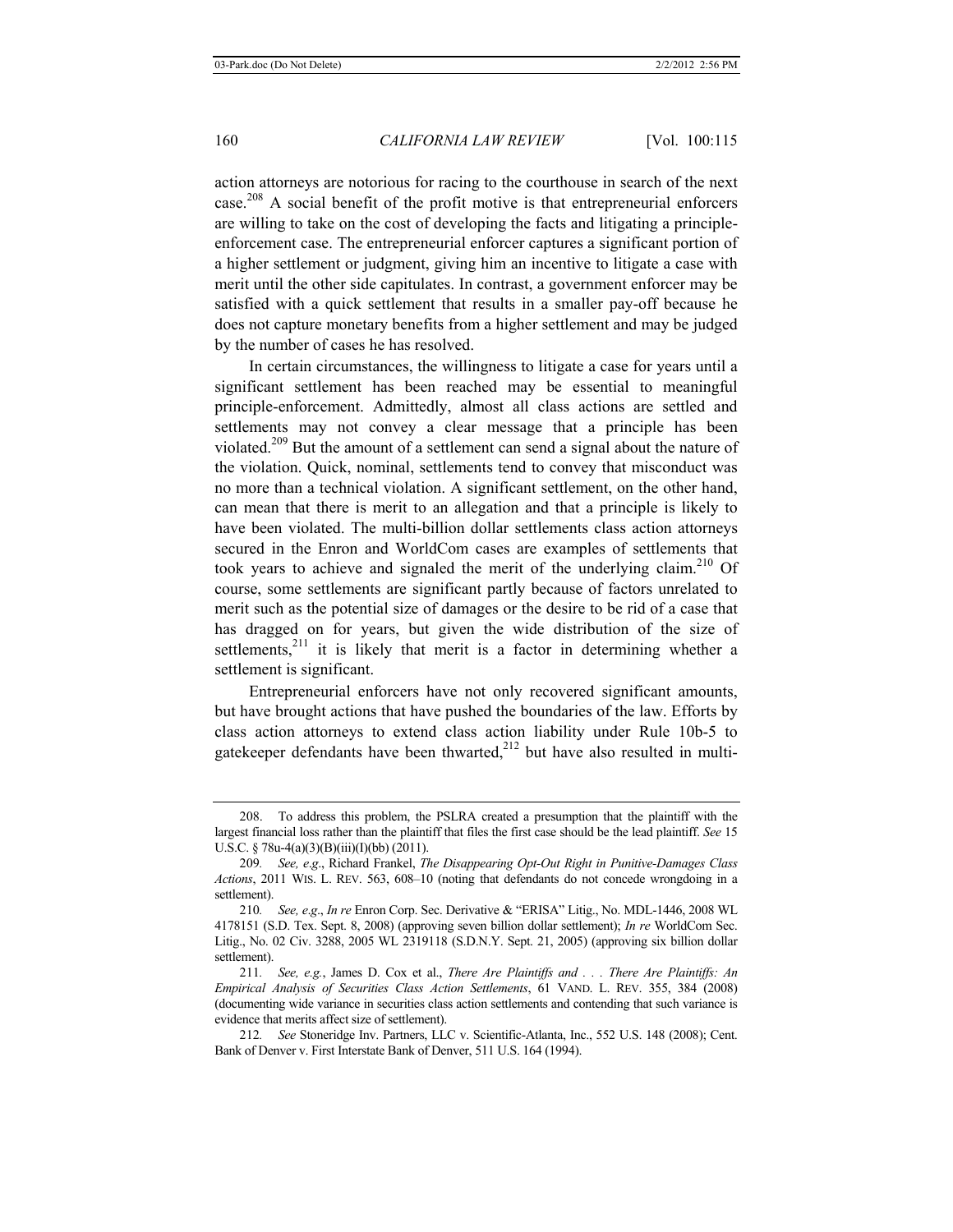billion dollar settlements.<sup>213</sup> In the WorldCom case, class action attorneys won a ruling imposing a high standard for underwriter due diligence obligations in the context of shelf registrations,  $2^{14}$  establishing law in an area that has rarely been litigated.

At the same time, it is important to recognize that class action attorneys are risk averse in their own way. The entrepreneurial enforcer has incentives to settle cases for too little in order to avoid receiving nothing if the case is dismissed.215 Entrepreneurial enforcers may also cherry pick cases involving obvious payouts. For example, class action attorneys often file a private suit making similar allegations as an earlier case brought by a public enforcer such as the SEC. $216$ 

Though entrepreneurial enforcement can be said to express public values, a disadvantage of the profit motive is that it creates incentives to impose unreasonably high standards of conduct on defendants. The main problem is not that entrepreneurial enforcers will bring cases that are completely without merit, $2^{17}$  but that an entrepreneurial enforcer will almost never give the benefit of the doubt to the defendant. Entrepreneurial enforcers have an economic incentive to assume that any evidence of fraud supports the worst possible set of facts so that a settlement can be coerced from the defendant.<sup>218</sup> An industry will find it difficult to operate when it can always be second-guessed by enforcers who have the motivation to scrutinize their conduct with the presumption that any mistake is an indication of fraud.

Entrepreneurial enforcers are also disadvantaged relative to government enforcers such as the SEC, federal prosecutors, and state attorneys general because they do not have the power to subpoena documents before bringing a case. As a result, there is a greater risk of error in the suits that they bring. Many cases are essentially decided at the motion to dismiss stage, when the facts have not been fully developed, and settlements that come after a motion to dismiss is denied might merely reflect an economic decision to avoid the costs

<sup>213</sup>*. See, e*.*g*., *In re Enron*, 2008 WL 4178151 (approving seven billion dollar settlement fund including settlements by gatekeepers). Nonsettling defendants prevailed on appeal with the U.S. Court of Appeals for the Fifth Circuit. *See* Regents of the Univ. of Cal. v. Credit Suisse First Bos. (USA), Inc., 482 F.3d 372 (5th Cir. 2007) (rejecting scheme liability theory as basis for class certification).

<sup>214</sup>*. In re* WorldCom, Inc. Sec. Litig., 346 F. Supp. 2d 628 (S.D.N.Y. 2004).

<sup>215</sup>*. See, e*.*g*., Coffee, *supra* note 126, at 230–36.

<sup>216</sup>*. See, e*.*g*., *id*. at 224–26 (noting early criticism that private attorneys piggyback off of cases by public enforcers). However, one study finds that from 1997 to 2002, only 15 percent of settled private class actions had a parallel SEC enforcement action. *See* Cox et al., *supra* note 51, at 777.

<sup>217</sup>*. See, e*.*g*., Charles M. Yablon, *A Dangerous Supplement? Longshot Claims and Private Securities Litigation*, 94 NW. U. L. REV. 567, 568 (2000) (arguing that "many of the securities class action claims condemned as 'nuisance suits,' frivolous claims with no chance of success, are in all likelihood 'longshots,' claims with relatively low probabilities of success (say, between ten and thirty percent) but with positive expected returns to the lawyers who bring them.").

<sup>218</sup>*. See, e*.*g*., Rose, *supra* note 30, at 1330 (observing that private enforcers have incentives to coerce rather than cooperate with defendants).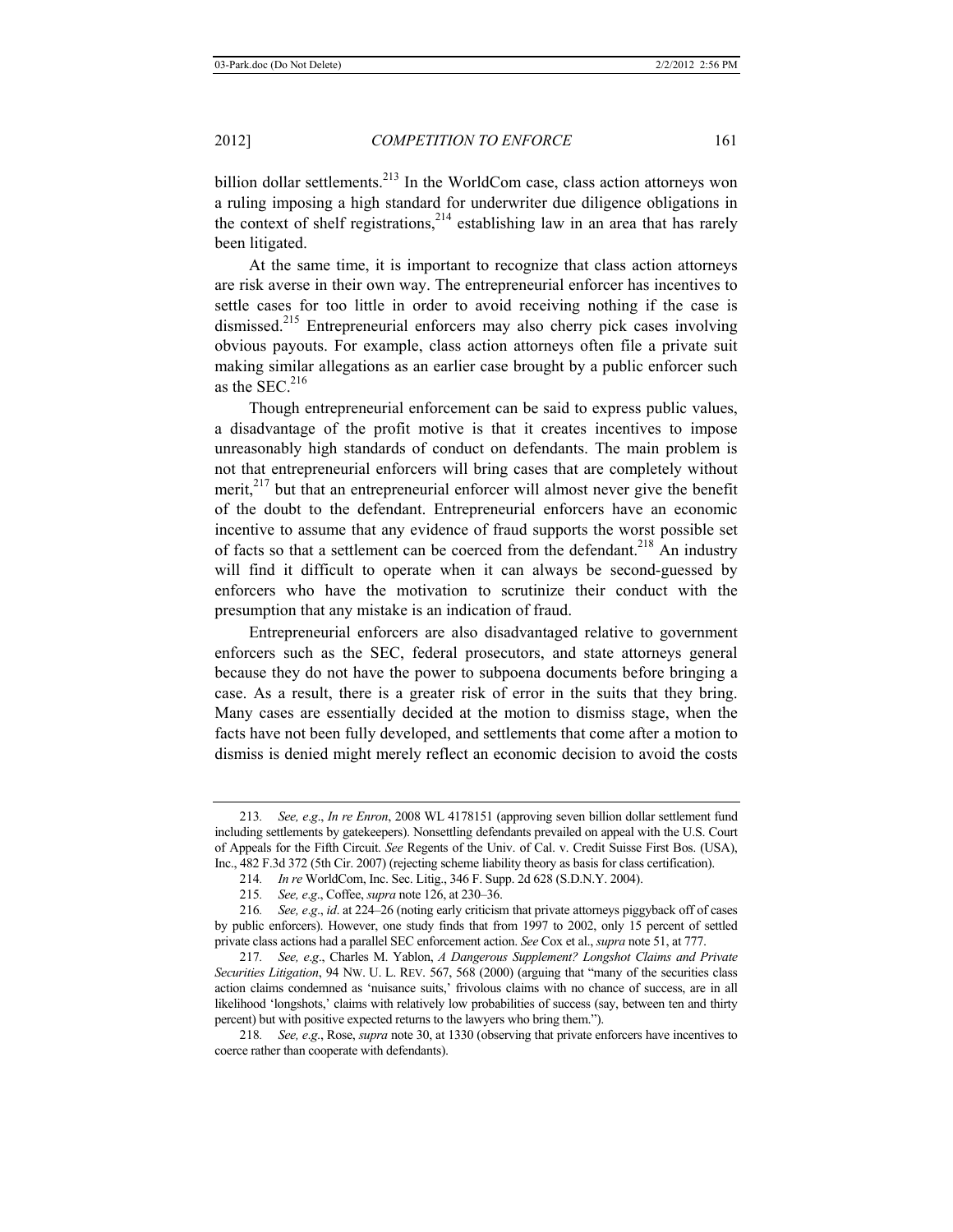of discovery.219 With settlements, a class action may not do much to enforce a principle other than to indicate there is a possibility that there was a fraud.

The profit motive gives class action attorneys incentives to invest in resource-intensive cases but also creates incentives to take an unreasonably pessimistic view of human nature in scrutinizing industry conduct.

#### IV.

# THE COMPETING VALUES OF SECURITIES ENFORCEMENT

As Part III should make clear, different values motivate enforcers and influence their approach to enforcing principles. The current system of multiple enforcers reflects a pluralistic approach. This Part further identifies, describes, and contrasts the values that influence securities enforcement, and discusses the potential conflict between such values.

#### *A. Enforcement Values*

There are at least three categories of values that might influence and be expressed through securities enforcement: (1) industry values; (2) regulatory values; and (3) public values. Though any categorization will be somewhat artificial, examining these values should help illustrate the different approaches to enforcing principles.

#### *1. Industry Values*

The industry can have significant influence on the regulatory scheme. An industry's knowledge of its internal practices is likely greater than that of an external regulator. Regulators will rightly defer to the industry on some issues because of the industry's expertise and it may be cost effective to delegate some regulatory functions to the industry. An industry should have incentives to enforce rules of the game that define what conduct is acceptable. An enforcement approach rooted in industry values will value both predictability and reliance on industry standards in defining the enforcement of principles.

#### *a. Predictability*

A regulatory scheme should do its best to be predictable. Firms need to be aware of what conduct is prohibited so they can structure their behavior accordingly. Most companies want to follow the law and want to avoid running afoul of regulators. Industry participants may be unwilling to take necessary risks if a regulatory system is unpredictable. Because they are often targeted as scapegoats during times of economic crisis, firms will find predictable and specific regulations that limit the discretion of ambitious regulators to be attractive.<sup>220</sup>

<sup>219</sup>*. See, e*.*g*., Joseph A. Grundfest, *Why Disimply?*, 108 HARV. L. REV. 727, 740–41 (1995).

<sup>220</sup>*. See, e*.*g*., Coffee & Sale, *supra* note 53, at 755 (noting with respect to materiality standard,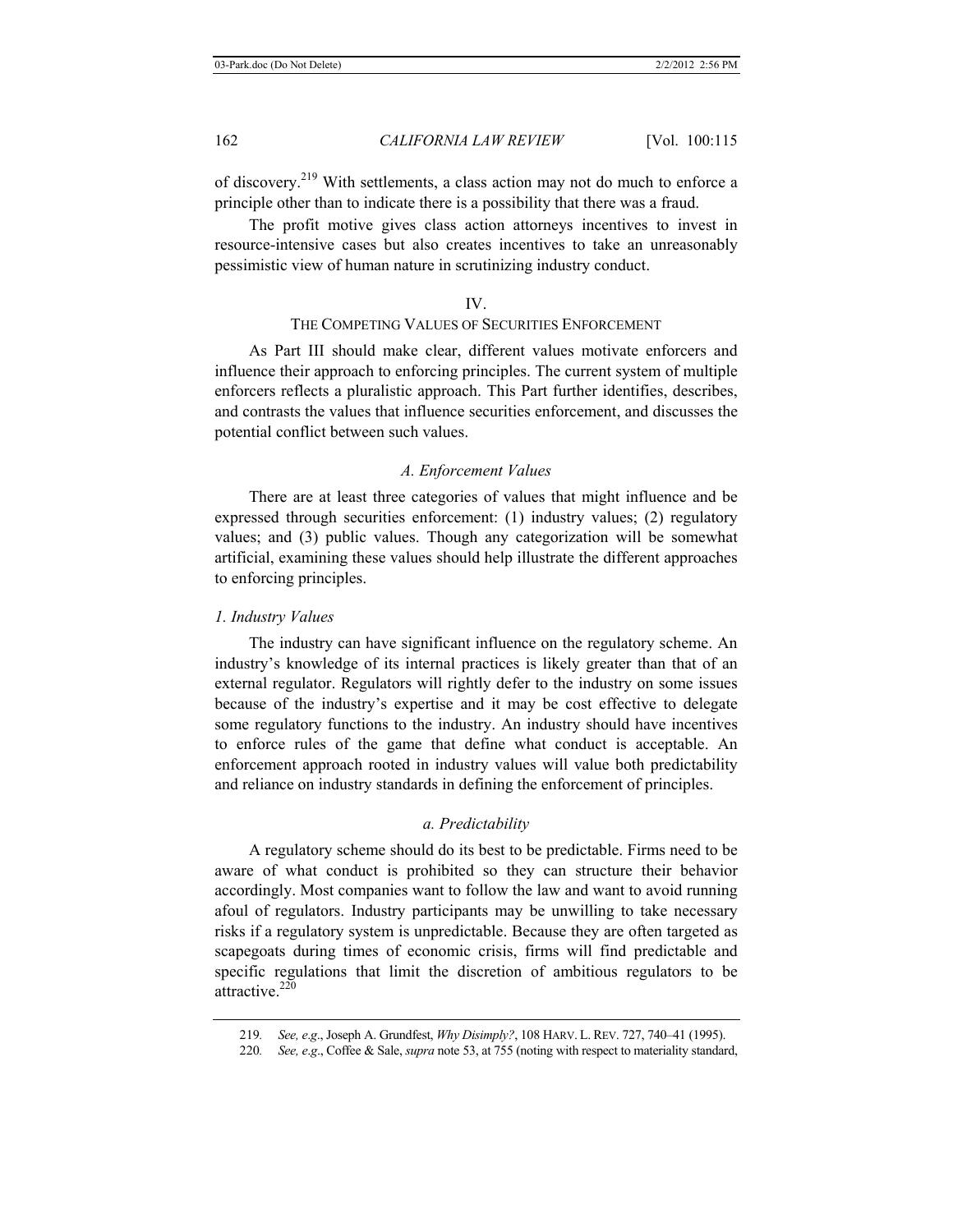An enforcement system can further the goal of predictability by focusing on rule-enforcement. A firm can increase the probability that its conduct falls within the rules by investing in compliance measures and paying diligent attention to the rules' specific requirements. If there are mistakes from time to time, the sanction will be relatively mild and can be seen as a cost of doing business. While a burden, compliance is part of the regimen that is inevitable for the highly regulated securities industry and should be quite tolerable if it is predictable.

Principle-enforcement, in contrast, can be viewed by the industry with distrust because of its potential unpredictability. As noted earlier, principles give less notice than rules concerning what conduct is permissible.<sup>221</sup> Broadly defined principles can give regulators the ability to build cases against conduct that falls in gray areas. Ambitious regulators can use principle-enforcement to pressure firms to settle for significant amounts because a public company will almost never risk trial.<sup>222</sup> An industry will prefer principles that are broadly defined but unenforced than deal with principles that are the bases for substantial penalties.<sup>223</sup> An industry is thus likely to push for specific, predictable rules, perhaps combined with unenforced principles.

To the extent that some principle-enforcement is necessary, an industry perspective would prefer that principles are interpreted in a predictable way. For example, while FINRA Rule 2010, which requires FINRA members to act in accordance with "high standards of commercial honor and just and equitable principles of trade, $v^{224}$  is broadly worded, it is seen by some as a provision that should be mostly enforced in conjunction with specific rules rather than creating an independent basis for liability.<sup>225</sup> Such a view reflects the industry value of predictability.

223*. See, e*.*g*., Dale Arthur Oesterle, *The Inexorable March Toward a Continuous Disclosure Requirement for Publicly Traded Corporations: "Are We There Yet?"*, 20 CARDOZO L. REV. 135, 163 (1998) ("An exchange that does not specifically enforce the language of its rules can afford to be imprecise and over-broad because no-one cares.").

224*. FINRA Rule 2010*, *supra* note 122. In the early years of SRO regulation, Rule 2010 was seen by some as providing SROs with greater enforcement potential than the SEC. *See, e*.*g*., Louis Loss, *The SEC and the Broker-Dealer*, 1 VAND. L. REV. 516, 521 (1948) ("[W]hereas the Commission operates for the most part under rules phrased in terms of 'fraud,' the NASD is in a position to attack the problem of unreasonable spreads under the broader and more flexible 'high standards of commercial honor and just and equitable principles of trade.'").

225. A report by a committee on FINRA's examination program found differing attitudes toward FINRA Rule 2010. Some staff noted that "FINRA takes a conservative approach to using the rule in enforcement matters" while another attorney "indicated that Rule 2010 can be used expansively." CHARLES A. BOWSHER ET AL., SPECIAL REVIEW COMM., REPORT OF THE 2009 SPECIAL REVIEW COMMITTEE ON FINRA'S EXAMINATION PROGRAM IN LIGHT OF THE STANFORD AND

<sup>&</sup>quot;[t]he business community wants a sharp-edged safe harbor so that it can make disclosure decisions free of liability concerns.").

<sup>221</sup>*. See supra* discussion in Section II.A.

<sup>222</sup>*. See, e.g.*, Roger Lowenstein, *As Governor, What Would His Battles Be?*, N.Y. TIMES, July 16, 2006, at 6 (criticizing New York Attorney General for "leaking information about pending cases, using the threat of public humiliation to cajole defendants into settling, and never seeming to actually win a case at trial").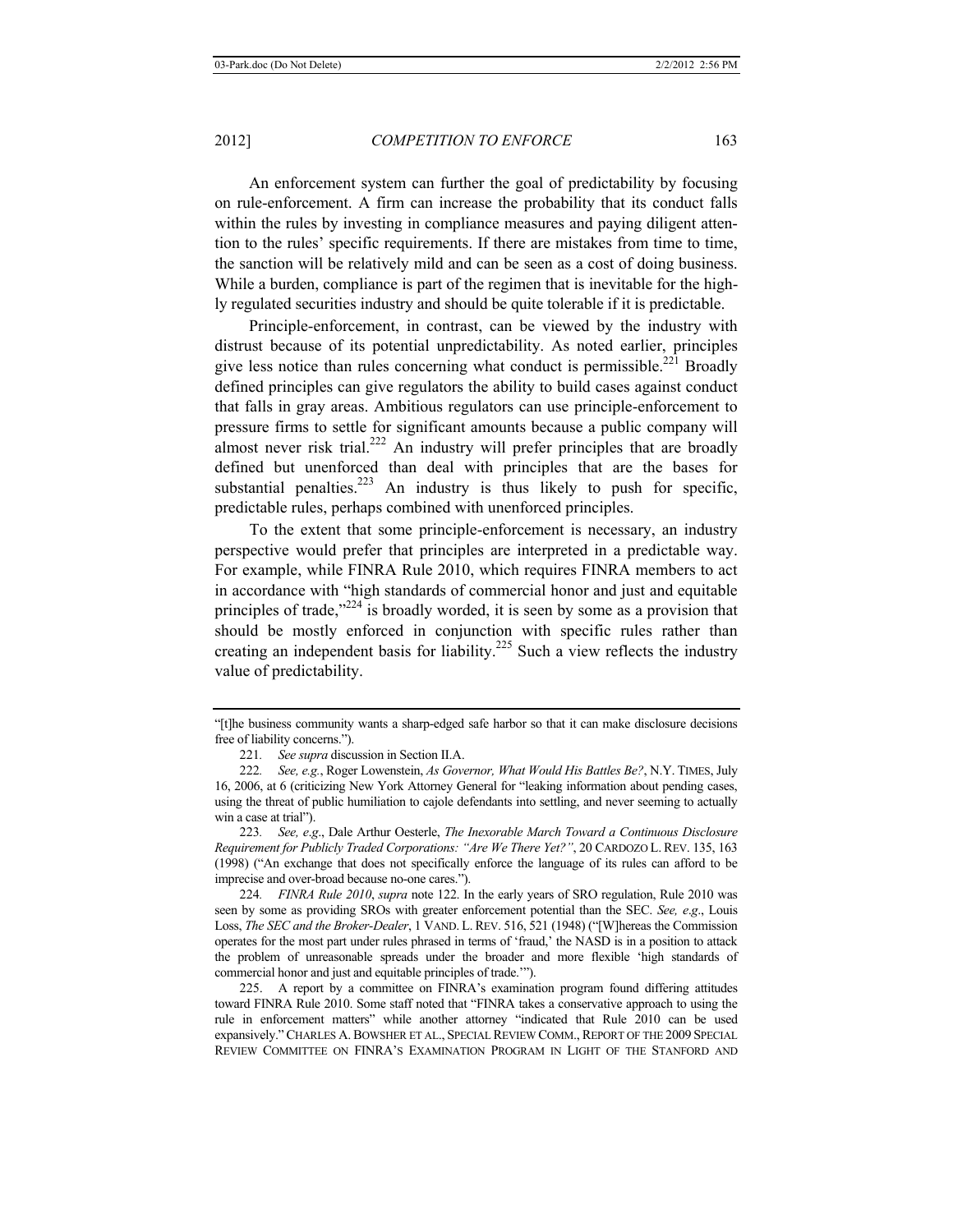#### *b. Industry Standards*

In addition to predictability, an industry will also prefer an enforcement regime where it is judged by industry standards. Any reputable industry participant will have knowledge of such practices, giving it notice of what is or is not acceptable. Conduct that seems unwarranted by outsiders may in fact be necessary or economic from the perspective of the industry. Compliance with industry standards may also serve as evidence that questionable conduct does not reflect fraudulent intent. Principle-enforcement, when guided by industry values, will most likely defer to industry practices.

Rule-enforcement is attractive to the industry not only because it is more predictable but because it often reflects industry practices. Rules address specific industry-related concerns and are often influenced by the industry. Once adopted, rules can become an integral part of the peculiar language of the industry. Issues such as when a company must file a registration statement, when a broker must be licensed, and the level of a broker-dealer's capital requirements, are mostly the concern of those who participate or plan to participate in an industry. Few outside the securities industry will have much interest in knowing the specific content of such rules, and the violation of those rules will not be of much interest to outsiders.

Rules set forth clear requirements that an industry participant is expected to know and follow, and rule-enforcement helps ensure that rules are generally followed. A system of rules may be attractive to stronger industry participants as a way of separating out competent from incompetent participants. While rules in some cases may be a mechanism of maintaining oligopolistic power over an industry, there will be many cases where rules can result in high industry standards for conduct.

The usefulness of industry standards in defining a regulatory scheme has been emphasized in the New Governance scholarship. As Cristie Ford describes, "the essential components of a new governance approach are regulation that is informed and underpinned by a bottom-up, decentered, horizontal experimental process by private actors ...."<sup>226</sup> New Governance scholars contend that regulation is more effective when there is collaboration between industry and regulator that draws on the expertise of the industry.<sup>227</sup> Reliance on industry standards has long been a part of securities regulation and should continue to have an influence.

An enforcement approach influenced by industry values will not completely eliminate meaningful principle-enforcement. Principles can be

MADOFF SCHEMES 36 n.40 (2009).

<sup>226.</sup> Cristie Ford, *New Governance in the Teeth of Human Frailty: Lessons from Financial Regulation*, 2010 WIS. L. REV. 441, 445; *see also* Saule T. Omarova, *Wall Street as Community of Fate: Toward Financial Industry Self-Regulation*, 159 U. PA. L. REV. 411, 418–19 (2011) (noting the benefits of industry self regulation).

<sup>227.</sup> *See, e.g.*, Omarova, *supra* note 226, at 422–23.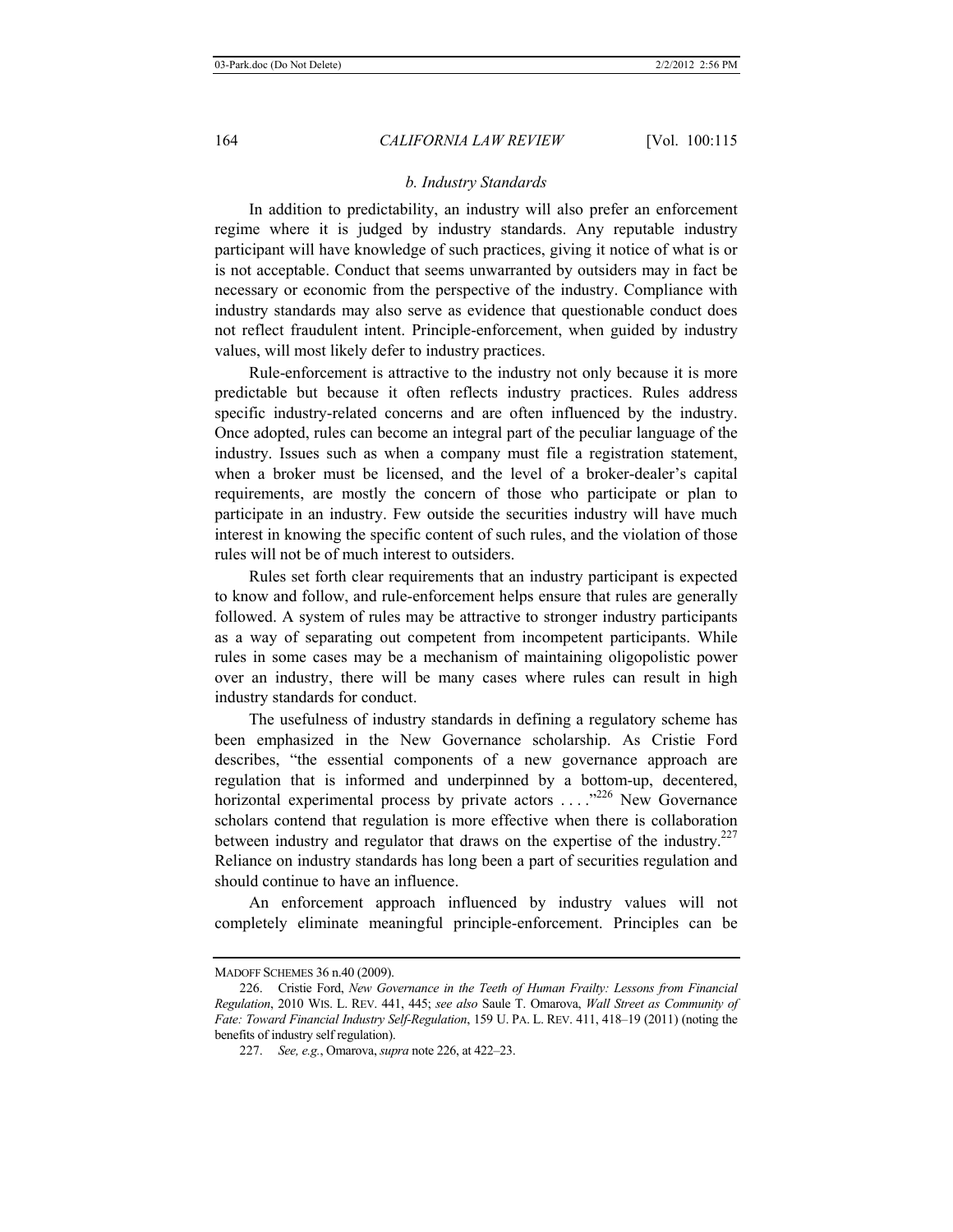enforced in a way that reflects a concern with maintaining practices of industry professionalism. For example, broker-dealers are subject to a broadly defined suitability requirement that requires them to assess the needs of their customers.228 As noted before, Rule 2010 evidences a concern with "high standards of commercial honor and just and equitable principles of trade.<sup> $229$ </sup> Underwriters, directors, and auditors have defenses to securities actions brought under Section 11 of the Securities Act of 1933 if they acted with due diligence, a concept that is defined in relation to industry practices.<sup>230</sup> Thus, principle-enforcement that is guided by industry values will still have a significant impact on industry conduct.

On the other hand, an enforcement approach motivated by industry values may become inadequate when industry practices evolve in a way that departs from acceptable societal norms. Industry enforcement may not be proactive enough to root out problematic conduct before it becomes prevalent. Enforcers should be wary of accepting industry practice defenses constructed by wrongdoers as an excuse for questionable conduct. It is inevitable that in some cases, industry conduct will have to be scrutinized in light of external values.

#### *2. Regulatory Values*

The securities industry is governed by an extensive regulatory scheme that is a delicate mix of rulemaking and enforcement of both rules and principles. Regulatory enforcement is distinctive in that a regulator must perform not only its enforcement duties but must balance enforcement against other concerns of the regulatory scheme. In enforcing broadly worded principles, a regulatory-values approach tends to emphasize two factors, consistency and regulatory policy.

#### *a. Consistency*

A regulator such as the SEC has responsibility not only for enforcement, but also for the administration of a comprehensive regulatory scheme using a wide array of tools.<sup>231</sup> There is pressure for a regulatory enforcer's efforts to be

<sup>228</sup>*. See National Association of Securities Dealers (NASD) Rule 2310: Recommendations to Customers (Suitability)*, FIN. INDUSTRY REG. AUTHORITY, http://finra.complinet.com/en/display/ display\_main.html?rbid=2403&element\_id=3638 (last visited Nov. 29, 2011).

<sup>229</sup>*. FINRA Rule 2010*, *supra* note 122.

<sup>230.</sup> *See* Securities Act of 1933 § 11(b), 15 U.S.C. § 77k (2011).

<sup>231</sup>*. See, e*.*g*., M. Elizabeth Magill, *Agency Choice of Policymaking Form*, 71 U. CHI. L. REV. 1383, 1386–89 (2004) (describing various administrative policy-making tools); David L. Shapiro, *The Choice of Rulemaking or Adjudication in the Development of Administrative Policy*, 78 HARV. L. REV. 921, 926–42 (1965) (describing administrative choice between rulemaking and administrative adjudication); *see also* IAN AYRES & JOHN BRAITHWAITE, RESPONSIVE REGULATION TRANSCENDING THE DEREGULATION DEBATE 19–53 (1992) (noting variety of enforcement strategies available). *See generally* Sec. & Exch. Comm'n v. Chenery, 332 U.S. 194, 203 (1947) ("[T]he choice made between proceeding by general rule or by individual, ad hoc litigation is one that lies primarily in the informed discretion of the administrative agency.").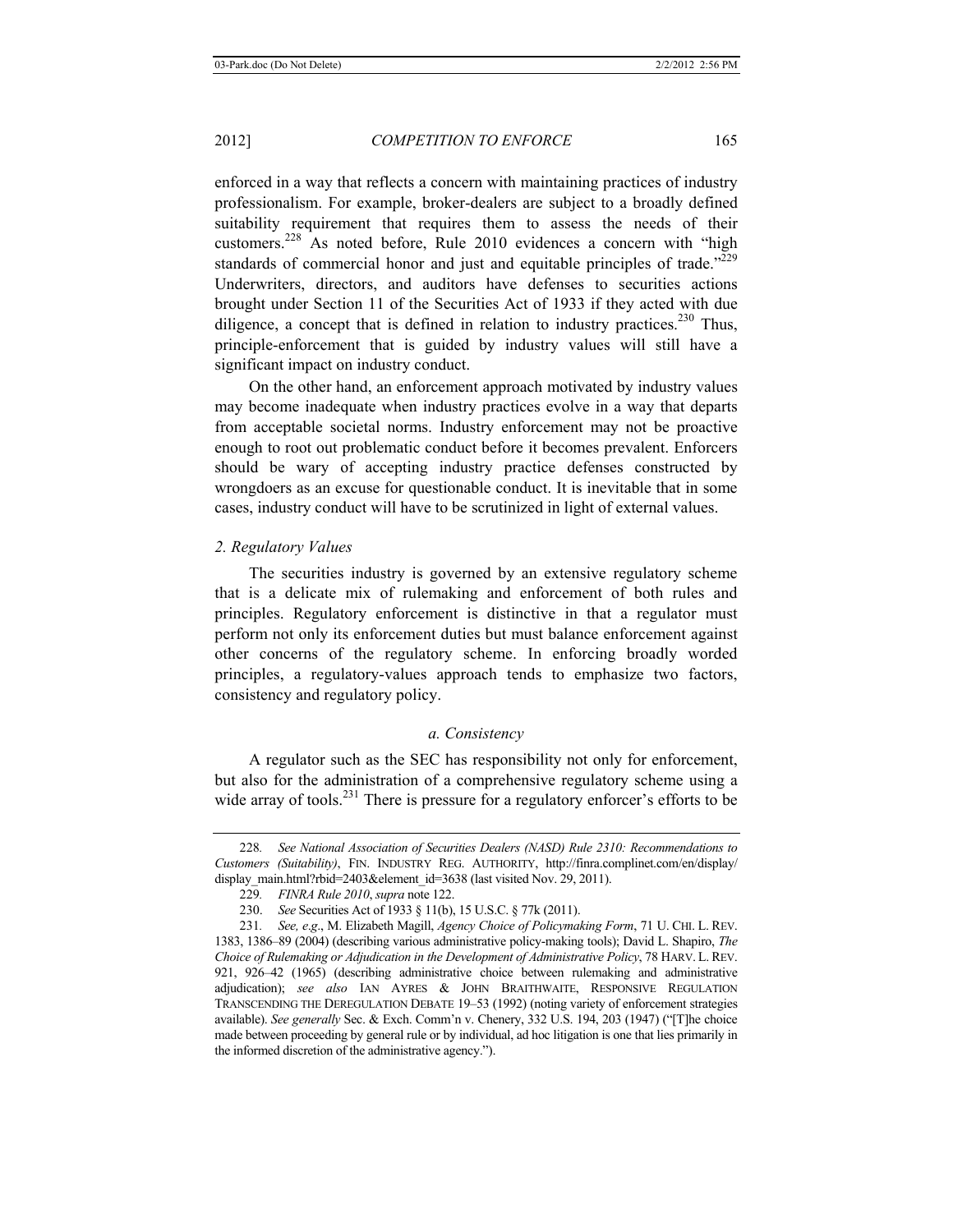consistent with other aspects of the regulatory regime.<sup>232</sup> Moreover, each regulatory enforcement case should strive to be consistent with other regulatory enforcement cases. A regulator's consistency reflects its expertise and a coherent policy. $233$ 

In securities regulation, principle-enforcement occurs in the context of an extensive set of rules that have been constructed over time with the input of experts as well as the industry. The construction of a system of rules is a complicated and costly endeavor. An agency must develop expertise relating to an industry issue in order to determine that a rule is needed. The substantive content of the rule is subject to a notice and comment process.<sup>234</sup> The agency must craft the rule so it reflects the knowledge that it has accumulated.

Given the effort and process that accompanies rulemaking, ruleenforcement has a legitimacy that principle-enforcement may not enjoy. The process by which principles are enforced is not subject to the same public scrutiny as rulemaking. Many see regulation through enforcement in individual cases as a flawed way of making comprehensive law.235 This perspective creates pressure to interpret principles narrowly in a way that is consistent with the specific nature of rules. The argument might be that it makes little sense to have a system of rules if the regulator can circumvent the rulemaking process by enforcing broadly worded principles.

Innovative principle-enforcement may be discouraged by an approach that emphasizes regulatory values because of a desire for consistent application of the law. A regulator may feel locked into its past practices and positions and as a result might act too cautiously. The need for consistency partly motivates the SEC's use of a bureaucratic structure. A hierarchal structure with its multiple levels of review helps check a regulator from acting arbitrarily in its enforcement efforts. Rule-enforcement may be seen as more objective and consistent while principle-enforcement might be perceived as subjective and haphazard. Ultimately, while consistency may be necessary for a regulatory enforcer, a focus on consistency can limit the effectiveness of enforcement efforts.

234. Administrative Procedure Act, Pub. L. No. 79-404, 60 Stat. 238 (1946).

<sup>232</sup>*. See, e*.*g*., Langevoort, *supra* note 126, at 527 (noting early criticism of SEC policy for disharmony).

<sup>233.</sup> Therefore, courts do not give deference to inconsistent agency interpretations of regulations. *See, e*.*g*., Sec. & Exch. Comm'n v. AFSCME, 462 F.3d 121, 129 (2d Cir. 2006) (refusing to defer to SEC position on shareholder proposal regulation because of SEC's inconsistent position) (citing Thomas Jefferson Univ. v. Shalala, 512 U.S. 504, 515 (1994)).

<sup>235</sup>*. See, e*.*g*., Frederick Schaeur, *Do Cases Make Bad Law?*, 73 U. CHI. L. REV. 883 (2006) (describing limits of making law through case-by-case adjudication). *But see* Jeffrey J. Rachlinksi, *Rulemaking Versus Adjudication: A Psychological Perspective*, 32 FLA. ST. U. L. REV. 529, 531 (2005) (noting that both rulemaking and adjudication have "advantages and disadvantages" for an administrative agency).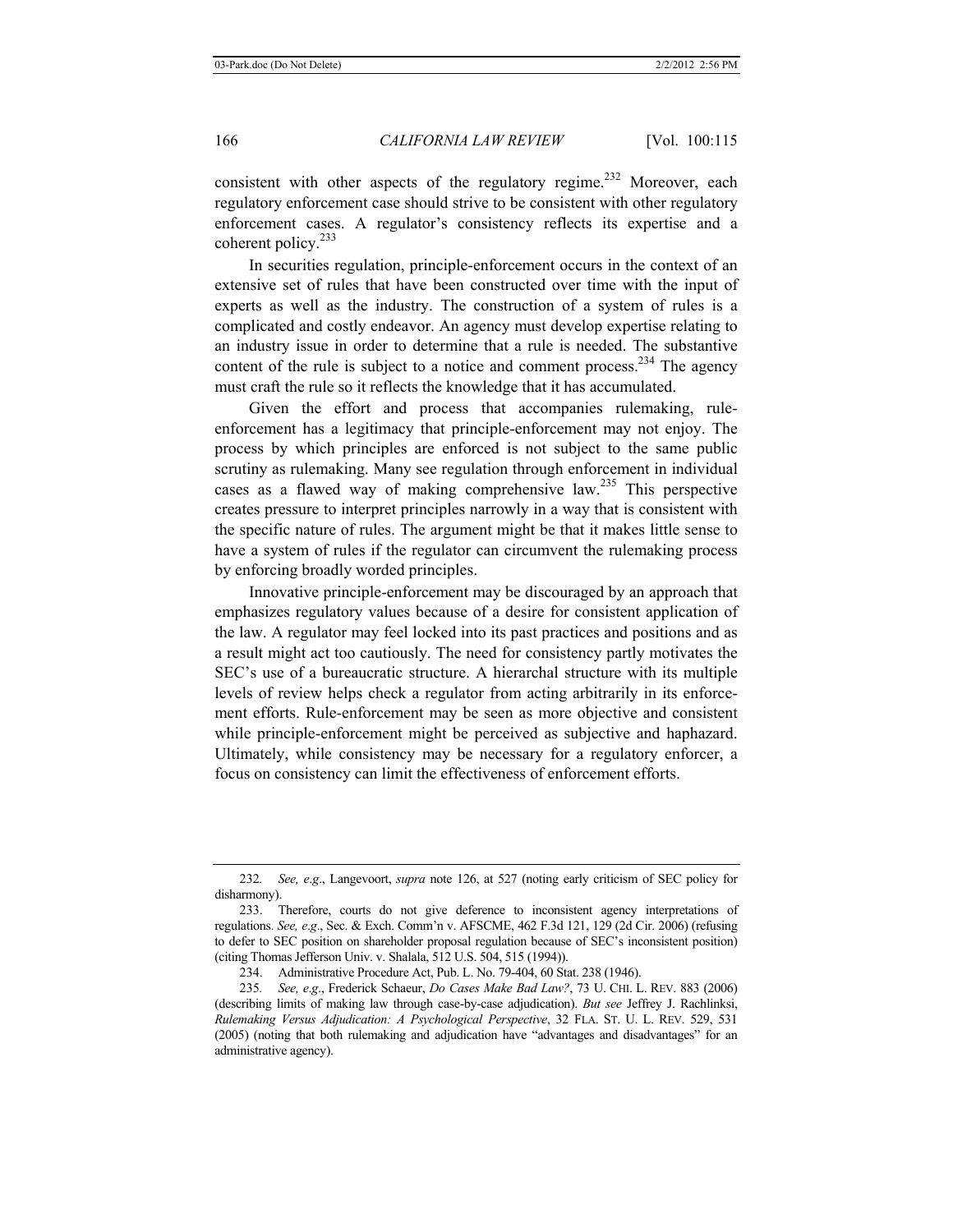As with any administrative agency, a regulator such as the SEC is likely to interpret principles in a way that reflects its overall regulatory policy. In particular, the SEC is required to consider whether its rules and actions protect investors and "promote efficiency, competition, and capital formation."<sup>236</sup> Enforcement is not an end in itself but one of an array of measures that can be utilized in shaping industry conduct.

In contrast to principle-enforcement, rule-enforcement can almost always be linked to regulatory policy. The specificity of rules usually reflects a consensus based on the regulator's negotiation with the industry as to a desirable rule. By enforcing the rules, a regulator can effectuate the policy that motivated the passing of such rules. Rule-enforcement is necessary in order for the rule regime to have meaning. The construction of a system of rules makes little sense if firms can violate or ignore those rules without fear of sanction.

Principle-enforcement can also serve regulatory policy. By punishing misconduct that falls in gray areas of the law, regulators can send a message that firms are not just accountable for following clearly defined rules. Aggressive enforcement effectuates a policy of encouraging integrity in the marketplace. On the other hand, the subject of enforcement might argue that given the regulator's failure to define the relevant norm adequately, a better regulatory response might be to excuse the conduct and pass a rule making it clear that such conduct is prohibited in the future. $237$ 

Principle-enforcement can be in tension with other concerns that the regulator must take into account. The SEC is responsible for encouraging an efficient and healthy securities market. The expense of defending enforcement actions can sap resources from firms and might create market turmoil.<sup>238</sup> The regulatory system may be in competition with other regimes that offer less vigorous enforcement as an inducement for firms. An example of the influence of such competing concerns is the criticism the SEC has faced for aggressively seeking significant penalties through enforcement.<sup>239</sup> Critics have argued that the cost of such penalties is not warranted, given that innocent shareholders

<sup>236.</sup> National Securities Markets Improvement Act of 1996, § 106, Pub. L. No. 104-290, 110 Stat. 3424 (1996).

<sup>237</sup>*. See, e*.*g*., Pitt & Shapiro, *supra* note 97, at 167 ("In a proper context, an administrative agency should define normative standards first, offer interpretive guidance second (to the extent feasible), and compel obedience to those standards as a last resort, when it is clear that those standards have been well publicized and comprehended, but disregarded.").

<sup>238</sup>*. See, e*.*g*., Coffee & Sale, *supra* note 53, at 724 (noting "[i]t approaches the self-evident to note that a conflict exists between the consumer protection role of a universal regulator and its role as a 'prudential' regulator intent on protecting the safety and soundness of the financial institution").

<sup>239</sup>*. See* U.S. CHAMBER OF COMMERCE, *supra* note 5, at 26–30 (criticizing SEC's willingness beginning in 2002 to impose significant penalties on public companies).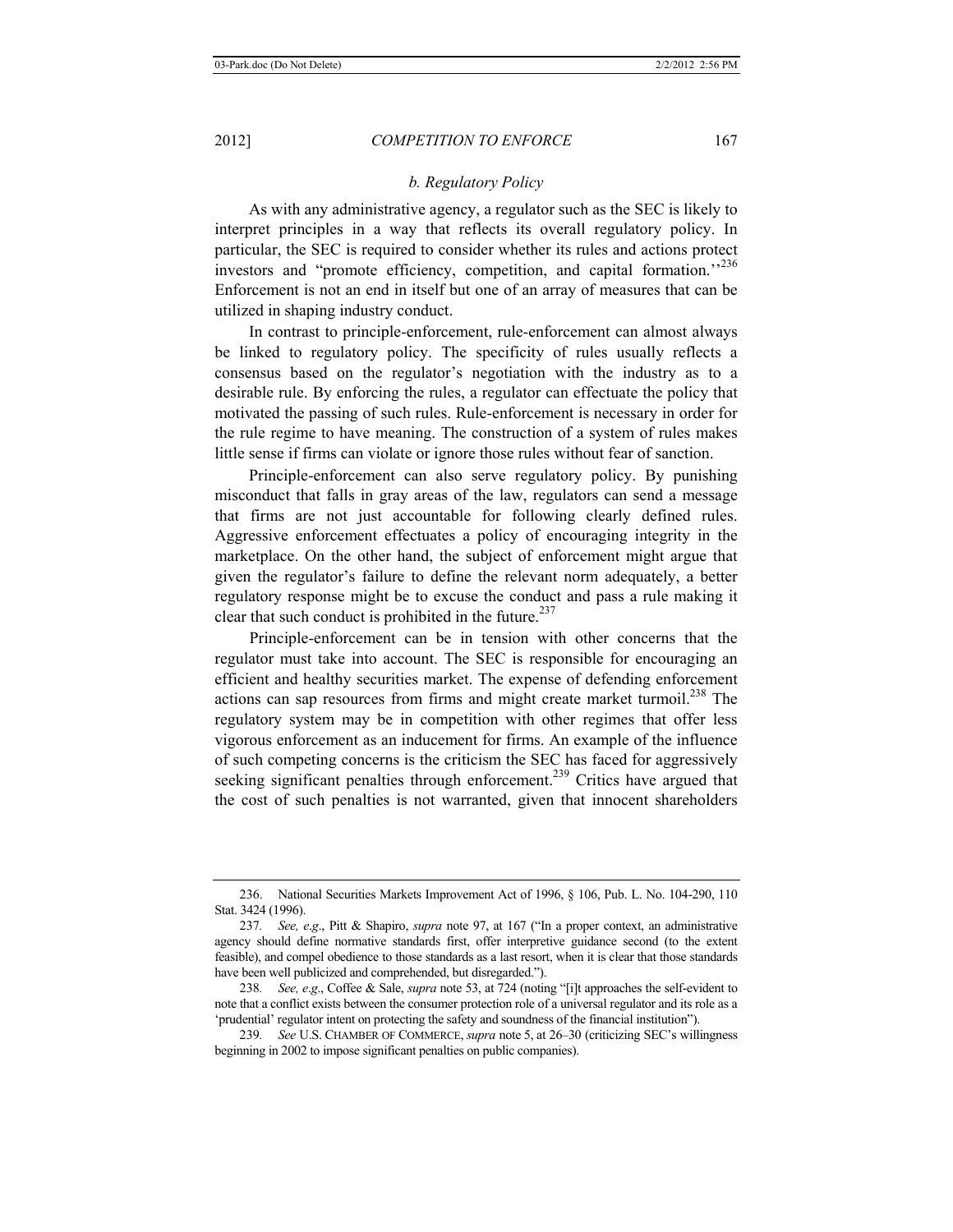bear some of the cost of such penalties. $240$  These are policy arguments and ones that the SEC must take into account when crafting its enforcement approach.

# *3. Public Values*

While enforcement approaches motivated by industry and regulatory values focus on internal concerns and policies, some enforcers see their job as enforcing public values with meanings that may be external to the industry and regulatory system. A public-values approach to enforcement requires the firm to anticipate the application of societal norms to its conduct.

# *a. The Burden of Anticipation*

While industry values emphasize predictability in enforcement, most regulatory regimes require the regulated to anticipate the application of broader principles by regulators exercising their discretion—though as noted earlier, the cost and controversy of principle-enforcement will discourage some regulators from enforcing principles. No system of rules is comprehensive because constructing a comprehensive scheme would simply cost too much and would also impose too many arbitrary restraints on the industry. Enforcement of broadly worded principles can be useful in regulating an industry that is as complex and ever changing as the securities markets. Principle-enforcement may allow for simpler rules in that regulators do not have to anticipate every form of potential misconduct. $241$ 

Principles, though, come at a cost. They require firms to anticipate whether their conduct will run afoul of broadly worded provisions that can be interpreted in light of different values. For former SEC Chairman and Columbia Law Professor William Cary, securities and corporate law has an essential element that is anticipatory.<sup>242</sup> Cary argued that companies and their counsel should not only accept that public opinion influences regulation, but that they should anticipate what type of conduct would result in public outcry that could lead to backlash. $243$  As much as an industry would prefer to operate by its own practices and the regulatory policies that it negotiates, any regulatory scheme is subject to the influence of ex post enforcement that must be anticipated. Cary's approach is representative of an anticipatory approach.

The degree of anticipation required by principles is lessened if principles are interpreted in accordance with industry practices and regulatory policy. The regulated firm can examine those practices and policies in coming to an

<sup>240</sup>*. See, e*.*g*., Sec. & Exch. Comm'n v. Bank of Am. Corp., 653 F. Supp. 2d 507, 509 (S.D.N.Y. 2009) (asserting that SEC penalty harms shareholders who are victims of the fraud).

<sup>241</sup>*. See, e*.*g*., David A. Weisbach, *Formalism in Tax Law*, 66 U. CHI. L. REV. 860, 882 (1999) (noting that anti-abuse provisions allow for simpler tax rules).

<sup>242</sup>*. See* Cary, *supra* note 111, at 417–18.

<sup>243</sup>*. See id.* at 418 ("But should not management and their counselors anticipate not only the laws that may result from aroused public opinion, but events that will arouse that opinion?").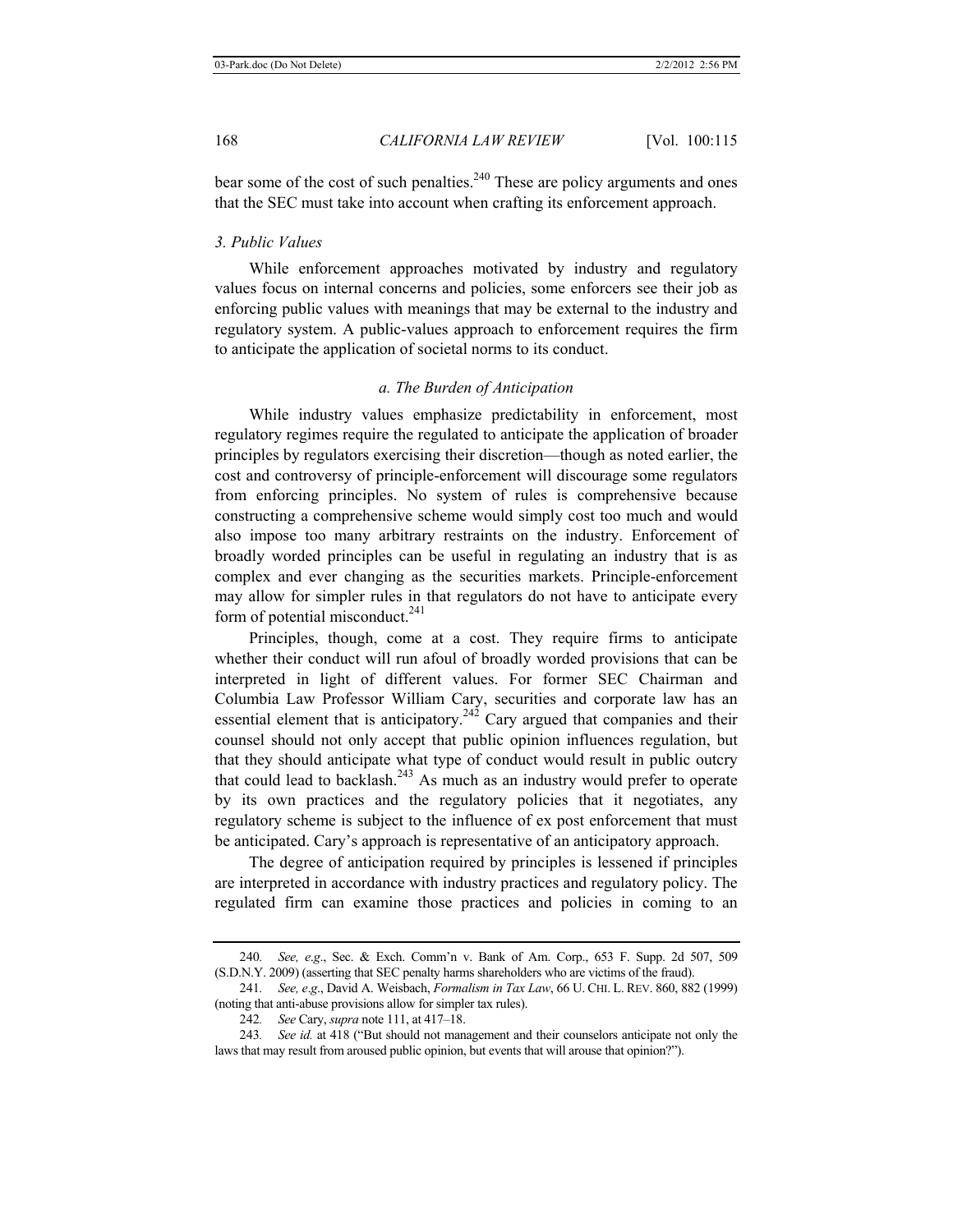understanding of what the principle means. The difficulty of anticipation comes when principles are interpreted in reference to broader values by enforcers who are not as deferential to industry and regulatory understandings.

# *b. Societal Norms*

A public-values approach will not only require anticipation on the part of the industry, but will push for the interpretation of principles in accordance with societal norms rather than solely based on industry standards. A publicvalues approach will view principles as reflecting common sense morality rather than the technical concerns of a complex, administrative framework.<sup>244</sup> Prohibitions against fraud, breaches of duty by fiduciaries, and theft are not just part of securities regulation but reflect common social norms that are reflected in the common law.<sup>245</sup> A public-values approach will view principleenforcement as ensuring that societal values remain relevant.<sup>246</sup>

Additionally, a public-values approach will tend to view each case individually on the merits, rather than assessing its place within a broader regulatory scheme. Cost-benefit analysis is not as relevant when societal norms are intentionally violated. In certain circumstances, such norms will trump concerns raised by industry standards and regulatory policy. Under a publicvalues approach, principle-enforcement can express certain values such as the condemnation of fraud and unjust enrichment that have significance apart from the regulatory scheme.<sup>247</sup>

Application of public values through principle-enforcement can be controversial to the extent that it upsets common understandings based on industry and regulatory values. Principle-enforcement that reflects a publicvalues approach might be fueled by uninformed populism that leads to unfairness as some individuals are singled out for conduct they believed was consistent with industry standards. On the other hand, populism might be

<sup>244.</sup> It has been observed that rules tend to be associated with individualism while principles are associated with communitarianism. *See, e*.*g*., Duncan Kennedy, *Form and Substance in Private Law Adjudication*, 89 HARV. L.REV. 1685, 1713–37 (1976).

<sup>245</sup>*. See, e*.*g*., Blue Chip Stamps v. Manor Drug Stores, Inc., 421 U.S. 723, 744–56 (1975) (discussing relationship between common law torts and Rule 10b-5); Donald C. Langevoort, *Insider Trading and the Fiduciary Principle: A Post-*Chiarella *Restatement*, 70 CALIF. L. REV. 1, 18–26 (1982) (discussing fiduciary and unjust enrichment principles as basis for Rule 10b-5 insider trading prohibition); Robert B. Thompson, *The Measure of Recovery Under Rule 10b-5: A Restitution Alternative to Tort Damages*, 37 VAND. L. REV. 349, 364–81 (1984) (describing the parallel between common law restitution and Rule 10b-5 remedies).

<sup>246</sup>*. See* Owen Fiss, *The Supreme Court: 1978 Term*, 93 HARV. L. REV. 1, 2 (1979); *see also* Edward B. Rock, *Saints and Sinners: How Does Delaware Corporate Law Work?*, 44 UCLA L. REV. 1009, 1063 (1997) (describing the role of Delaware courts in defining norms).

<sup>247.</sup> An analogy can be drawn here to the expressive function served by criminal law. Like principles, criminal law tends to express public values that go beyond costs and benefits. *See, e*.*g*., Kahan, *supra* note 16, at 484 ("But notice is much less important when the law is regulating clearly undesirably conduct; potential offenders don't need the *law* to tell them that theft or organized criminality is wrong, because *ordinary* morality suffices.").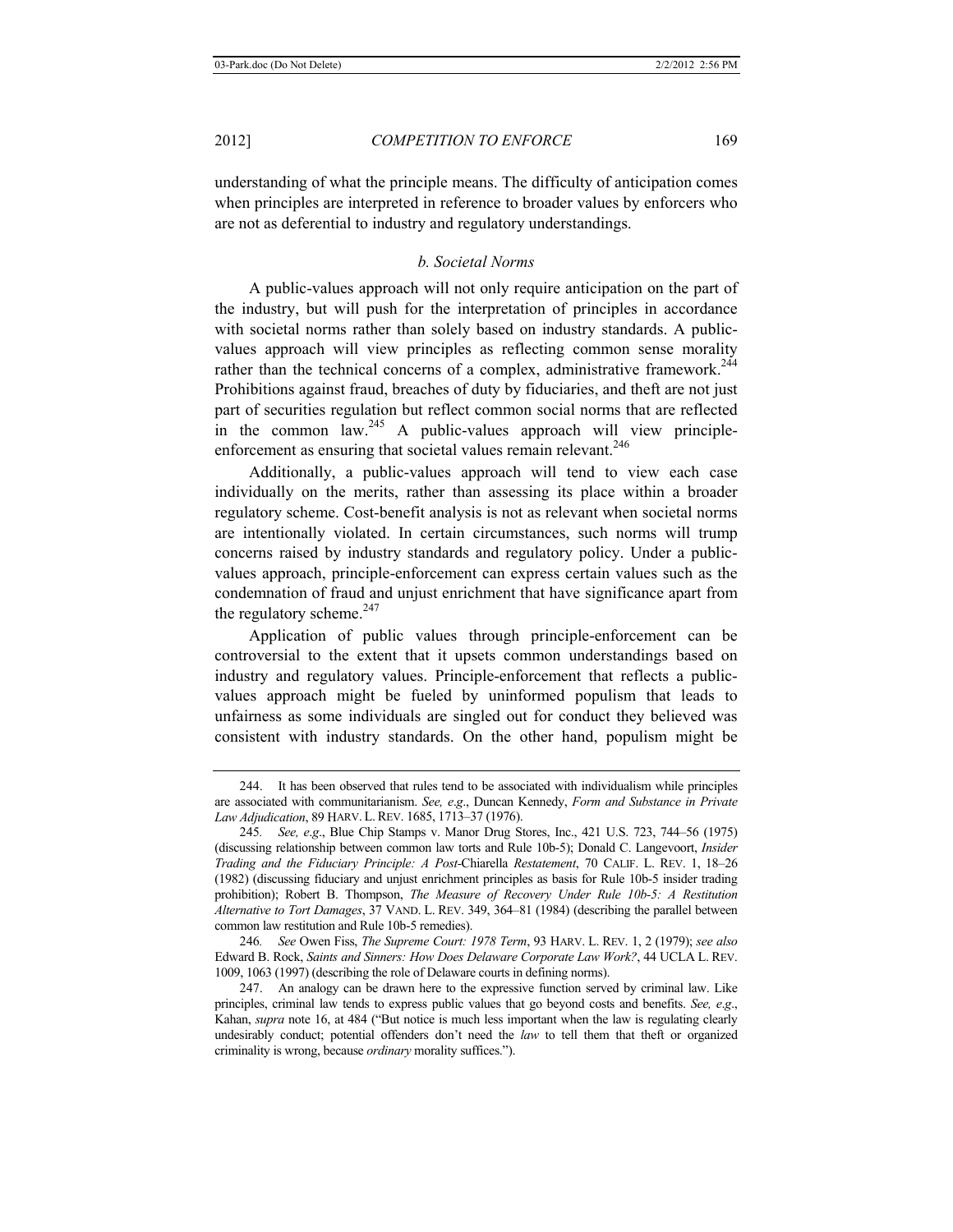defused by sanctioning the worst forms of misconduct, thereby signaling that corruption in the markets can be addressed through existing legal principles rather than revamping the entire regulatory infrastructure.

# *B. An Uneasy Balance*

A case can be made that any enforcement system should take all three values into account. On the other hand, any system that values all three approaches will encounter situations where they clash with one another. These tensions are especially likely in the context of principle-enforcement, both with respect to decisions about whether to bring a case, as well as decisions about the allocation of investigative resources.

In many situations, all will agree that conduct is inconsistent with industry standards, regulatory policy, and public values. It should be entirely predictable that stealing client funds violates rules and principles, as well as industry, regulatory, and public values. An enforcement case severely sanctioning such conduct will not be controversial. Indeed, enforcers often coordinate their efforts in bringing cases where there is consensus that the conduct should be sanctioned<sup>248</sup>

On the other hand, there is a fundamental tension between an approach that emphasizes predictability and one that emphasizes the burden of anticipation. To the extent an industry-values approach dominates, there will be less of an emphasis on anticipating how principles will apply to novel forms of misconduct. To the extent a public-values approach dominates, there will be less of an emphasis on creating a stable regime. A regulatory approach could be a middle ground between an industry-values and public-values approach, but it might be impossible to resolve the conflict between predictability and anticipation given the need for regulatory consistency.

The pressure to bring enforcement cases in times of economic turmoil might contribute to value disagreements, but may also result in greater unity among approaches. Political pressure is likely to induce more aggressive assertion of public values against industry conduct. An industry or regulatory approach may be seen as too cautious in changing industry norms. On the other hand, enforcers might be most likely to agree that action is necessary in times of economic distress.

Enforcement conflict is likely to arise in cases involving conduct that occurs in gray areas that are not clearly covered by an applicable rule. For example, as noted earlier, accounting standards give management significant discretion in preparing financial statements.<sup>249</sup> An accounting treatment may

<sup>248.</sup> Indeed, as noted earlier, securities laws envision such cooperation with respect to cases that may rise to the level of criminality. *See supra* note 183.

<sup>249</sup>*. See, e.g.*, Godchaux v. Conveying Techniques, Inc., 846 F.2d 306, 315 (5th Cir. 1988) (noting that GAAP "tolerate[s] a range of 'reasonable' treatments, leaving the choice among alternatives to management").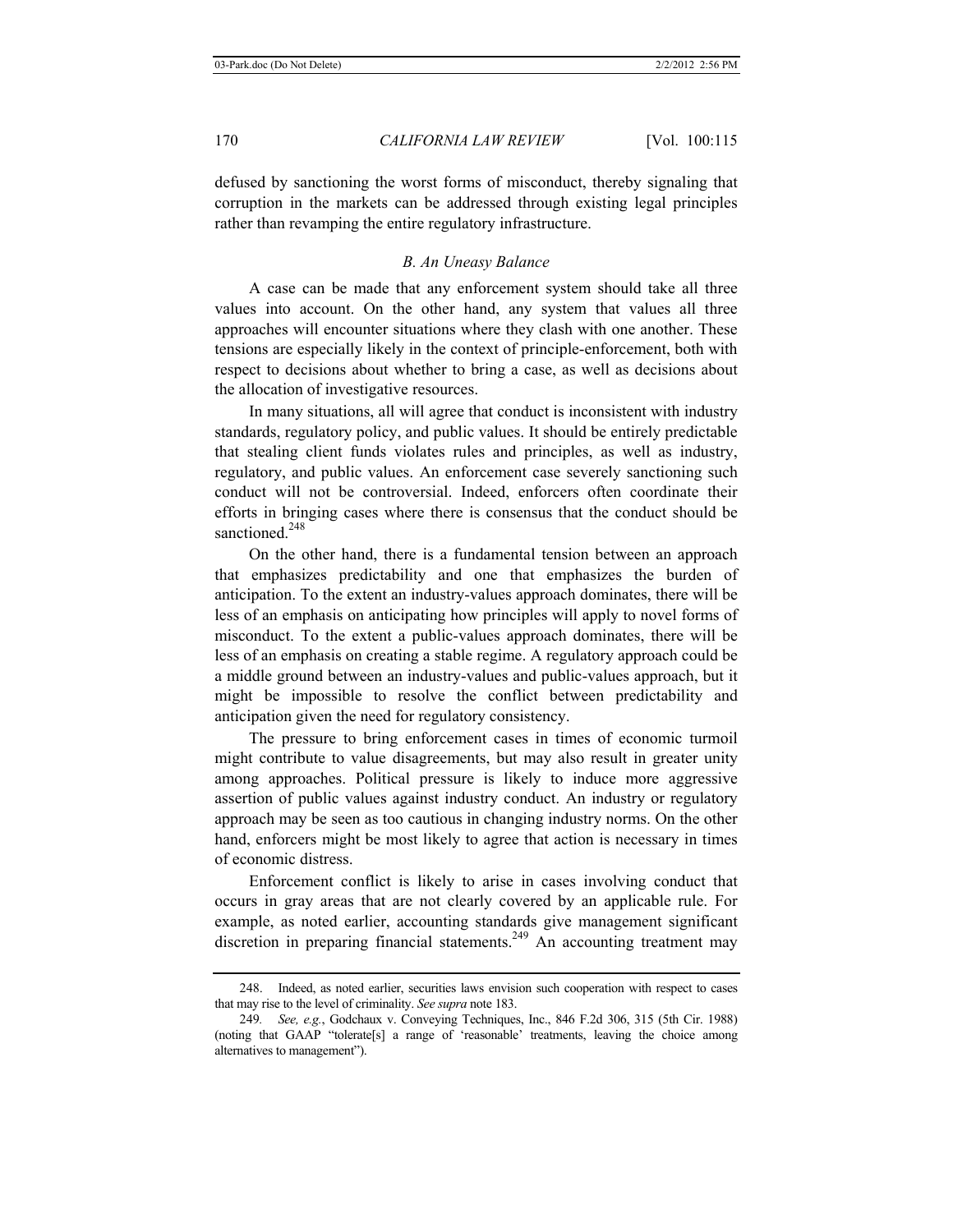arguably be consistent with what the industry has done in the past, but it may also be part of a scheme to defraud investors. An industry-values approach might simply give the benefit of the doubt to management. A regulatory approach might ask whether other regulatory pronouncements have prohibited the behavior and whether enforcement would further a broader policy. A public-values approach would more aggressively seek to sanction such conduct as inconsistent with societal values.

The approaches might differ in deciding whether to bring a case, as well as the sanctions that would be appropriate. An industry-values approach might contend that because the conduct was consistent with industry practice, it should not be the subject of enforcement. A regulatory policy approach might contend that enforcement is still appropriate, but given the uncertainty of the law, only a minimal sanction should be imposed. A public-values approach would likely argue that the defendant should have anticipated the wrongness of the conduct and that significant sanctions are appropriate.

There are at least two ways in which enforcement approaches can conflict. First, direct conflict can arise when different enforcers seek to bring cases regarding the same conduct. Disputes might arise concerning the type of sanctions that might be appropriate. An enforcer influenced by a public-values approach might contend that higher sanctions are warranted than an enforcer guided by an industry-values approach, who might favor a more cooperative approach.250 Second, a more indirect conflict arises when an enforcer brings a case when another enforcer chooses not to bring a case. The decision to bring a case might be read as disrupting the policy or authority of the enforcer that chose not to exercise its discretion to bring a case.

Enforcement approaches differ not only in the decision to bring a case, but also with respect to investigative decisions. Few enforcers would allow a case with strong evidence of misconduct to expire without action. The more critical differences in principle-enforcement may arise in deciding how investigative resources are deployed in developing the facts necessary to establish a violation of a principle. An industry-values approach may simply take industry explanations on face value without spending many resources to verify whether such explanations are valid. A regulatory-values approach will be more skeptical, but may also be wary of imposing investigative costs on an industry. A public-values approach is likely to be the most aggressive in pursuing leads of misconduct, but may also be less sensitive to the costs imposed on the targets of the investigation.

Though enforcement is motivated by different approaches and enforcers can coexist, there will be difficult cases where the appropriate approach is uncertain because enforcers are influenced by different values. In such cases

<sup>250</sup>*. See, e*.*g*., Rose, *supra* note 30, at 1336 (noting the possibility that the SEC will take a cooperative approach to enforcement).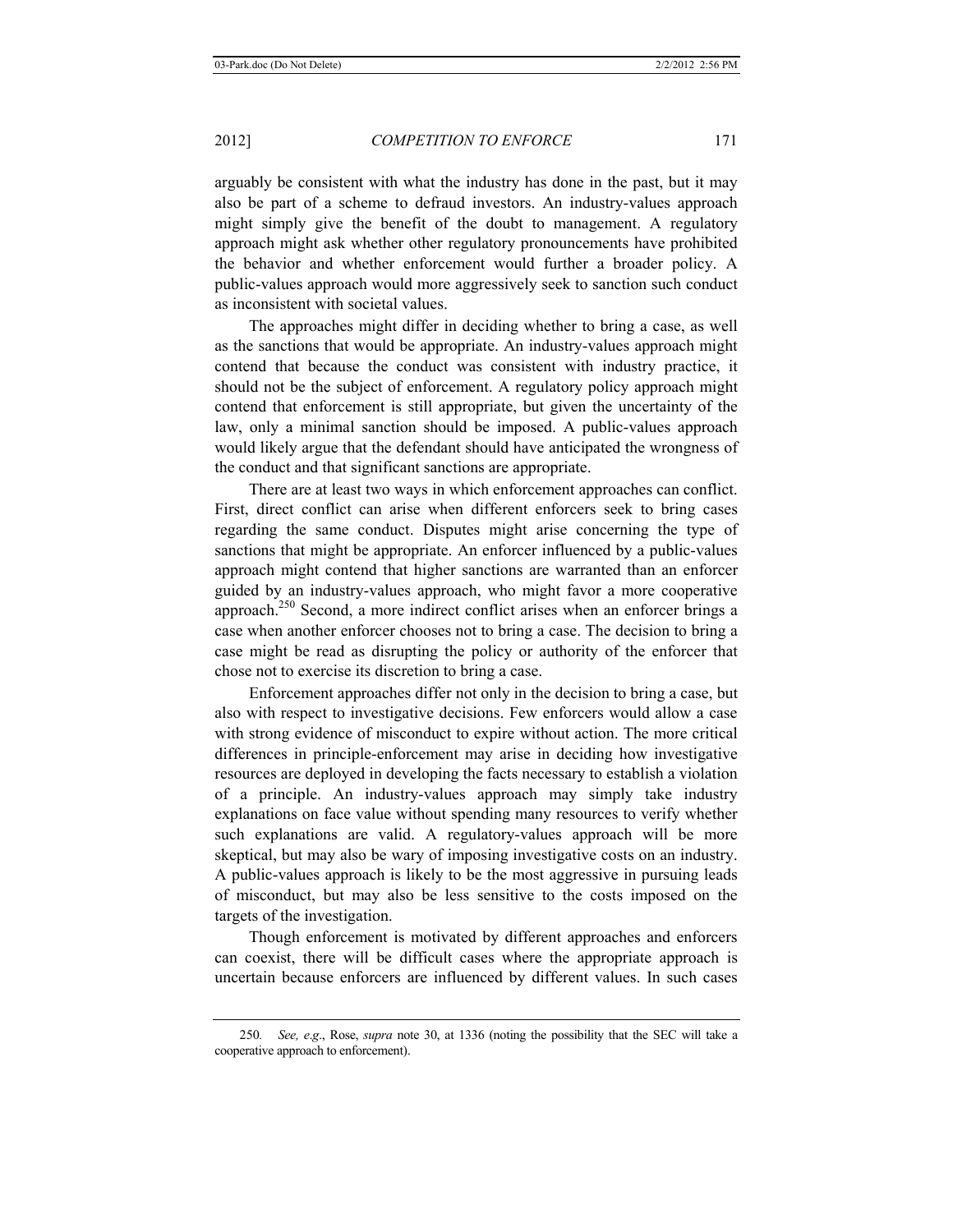the decision to bring a case or impose sanctions might create conflicts between enforcers and the values that motivate their approach. Conflicts will also arise about the decision to deploy investigative resources. The choice between centralized and decentralized enforcement is fundamentally about eliminating, managing, or allowing such conflicts to arise.

#### V.

# THREE ENFORCEMENT MODELS

Earlier, this Article discussed proposals for centralizing securities enforcement either through consolidation or greater supervision of enforcers. It might be said that there are three enforcement models: consolidated enforcement, supervised enforcement, and decentralized enforcement, each reflecting different degrees of centralization. In this Part, I analyze these models in light of the distinction between rule-enforcement and principleenforcement, as well as the competing enforcement values previously discussed. These three enforcement systems essentially differ in their tolerance for plurality of enforcement values.

# *A. Consolidated Enforcement*

Under a consolidated enforcement model, multiple enforcers would be eliminated in favor of one enforcer. Consolidation is attractive because it should result in a uniform approach to enforcement handled by an expert. Strike suits would likely be minimized, as well as aggressive principleenforcement that causes conflict when public values are used to question industry standards or the regulatory regime. An expert regulator would draw upon rulemaking, rule-enforcement, and principle-enforcement to implement a consistent regulatory policy. Any principle-enforcement could be conformed to industry or regulatory values so it is predictable and consistent.

A danger of such a monopolistic enforcer is that enforcement would tend to solely express industry or regulatory values. Such a tendency will be especially problematic when industry practices evolve in a way that tolerates wrongdoing. Industry and regulatory enforcers may be too slow to react. An SRO enforcer is likely to defer to industry practices. The SEC might be less willing to defer to industry practices but can be constrained from acting aggressively because of its bureaucracy and role as an expert regulator that is held to a standard of consistency. As a result, with consolidated enforcement, it is more likely that industry conduct and regulatory policy will have a narrow focus that drifts away from public values. $^{251}$ 

<sup>251.</sup> To be fair, the proponents of centralization do not argue that federal prosecutors should not have a role in securities enforcement. Even with centralization, federal prosecutors could still bring criminal cases enforcing public values. Of course, the high standard for criminal liability reduces the ability of federal prosecutors to consistently play an active role in enforcement. Moreover, the fact that centralization proposals envision that federal prosecutors will play a role seems to concede that there is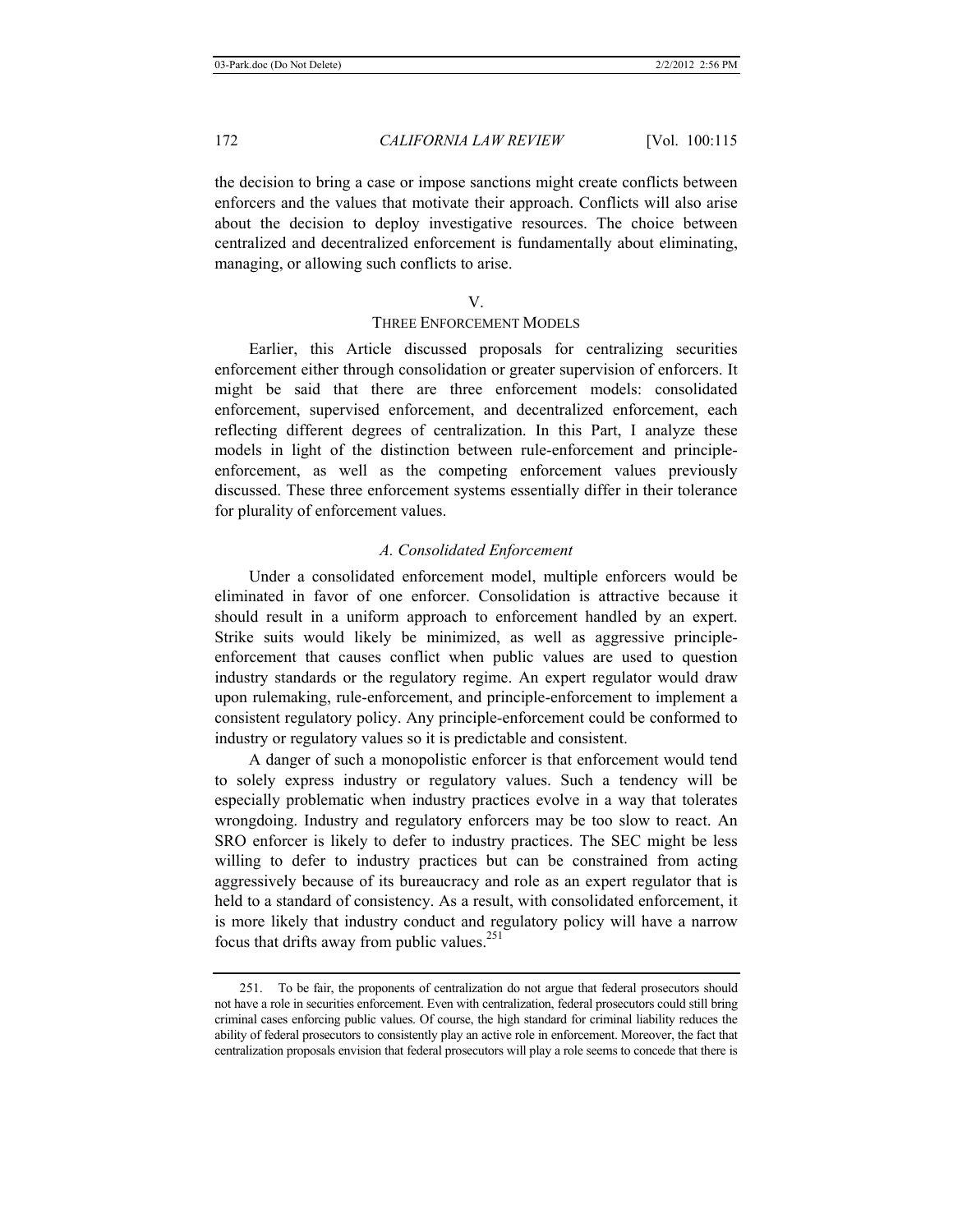Moreover, any monopolistic enforcer would be subject to its particular institutional constraints. The SEC is burdened by its bureaucratic structure and the task of administering a regulatory system. SROs have the disadvantage of relying upon funding from the industry. Consolidation would likely mean that investigations and enforcement would take on more of a uniform character that will lack creativity and initiative. The advantage of smaller, nimbler enforcers that root out evidence of wrongdoing would be lost.

The SEC might be more attractive as a monopolistic regulatory enforcer if its enforcement approach is reformed so it can more effectively enforce principles. In response to criticisms about its approach to enforcement, the SEC has taken steps to reduce the levels of bureaucracy that stifle innovative investigations and enforcement. Authority to issue subpoenas has been delegated from the Commission to supervising enforcement attorneys.<sup>252</sup> There also seems to be an effort on the part of the SEC to reinvigorate its role as an advocate for the investor.<sup>253</sup> It is unclear whether such a shift will make a difference, but perhaps the SEC as an advocate for the investor would be less reluctant to express public values.

Despite these reforms, controversial enforcement has still been difficult for the SEC. Some saw the SEC's aggressive enforcement action against Goldman Sachs for failure to disclose certain facts about a complicated mortgage security to institutional investors as reflecting a new enforcement approach by the  $SEC.^{254}$  The case was especially controversial because it involved what were allegedly accepted industry practices and the victims were sophisticated investors.<sup>255</sup> The SEC has traditionally focused on protecting unsophisticated rather than sophisticated investors and so the SEC's case was arguably not consistent with prior regulatory policy.<sup>256</sup> Though the case resulted in a significant penalty, the more controversial Rule 10b-5 charge was dropped and the settlement was met with significant resistance by two of the five SEC Commissioners.<sup>257</sup> Despite its qualified success, the Goldman Sachs case is an example of the difficulty a regulatory enforcer can have with

room for additional enforcers.

<sup>252</sup>*. See* Scannell, *supra* note 127. For an analysis of efforts to reform the SEC, see Joan MacLeod Heminway, *Reframing and Reforming the Securities and Exchange Commission: Lessons from Literature on Change Leadership*, 55 VILL. L. REV. 627, 632–36 (2010).

<sup>253.</sup> The Chairman of the SEC has emphasized the importance of investor protection. *See*  Mary L. Schapiro, Chairman, Sec. & Exch. Comm'n, Evolving to Meet the Needs of Investors, Address to Practising Law Institute's *SEC Speaks in 2011* Program (Feb. 4, 2011), *available at* http://www.sec.gov/news/speech/2011/spch020411mls.htm. This is not a new role for the SEC. Commentators have long observed that there is a strong investor protection culture at the SEC. *See, e.g.*, Choi & Pritchard, *supra* note 8, 34–35.

<sup>254.</sup> The firm complained it was "blindsided" by the lawsuit. *See* Susanne Craig et al., *Firm Contends It Was Blindsided by Lawsuit*, WALL ST.J., Apr. 19, 2010, at A1.

<sup>255</sup>*. See, e.g.*, Brooke Masters & Rachel Sanderson, *SEC Case Comes to Rare Aid of "Sophisticated Investors*,*"* FIN. TIMES, Apr. 21, 2010, at 16.

<sup>256</sup>*. See, e.g.*, *id*.

<sup>257</sup>*. See, e*.*g*., Scannell & Craig, *supra* note 109.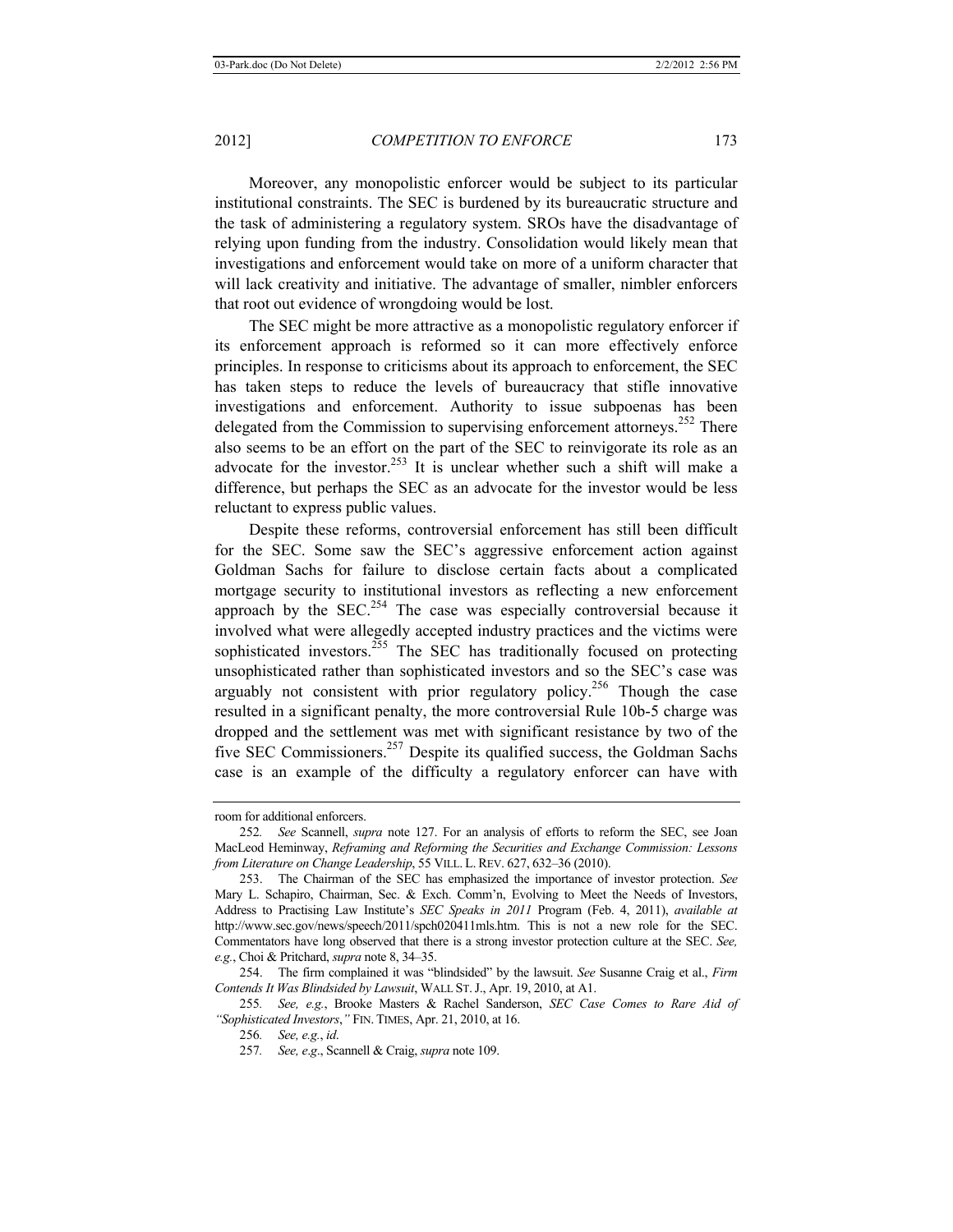bringing a principle-enforcement case that is perceived as inconsistent with industry standards and prior regulatory policy.

Another example of the difficulty of change is the criticism of the SEC when it imposes significant penalties on public companies through enforcement.<sup>258</sup> Large penalties may be seen as inconsistent with the SEC's regulatory role for two reasons. First, penalties tend to be arbitrary in size and are thus difficult to impose in a consistent way as demanded by regulatory policy. Second, penalties can drain resources from public companies, increasing the costs of regulation in a system that values efficiency. As a result, it is questionable whether the SEC on its own can adequately enforce the securities laws while being true to its role as an objective, expert, and consistent enforcer.

At some level, radical institutional reform of the SEC is unrealistic. Part of the SEC's difficulty with pursuing timely principle-enforcement is the requirement that five Commissioners review and approve every enforcement action.259 No matter how industrious, it is difficult to see how five individuals can make meaningful decisions on hundreds of complex enforcement actions a year on a timely basis. Such review, however, is arguably necessary for a regulatory enforcer such as the SEC to have a consistent regulatory policy. Substantially decentralizing SEC enforcement would make it difficult for the SEC to function as an expert, regulatory enforcer. Expertise comes at a cost, less ability to enforce aggressively. Innovative enforcement must come from some other source.

#### *B. Supervised Enforcement*

Rather than totally consolidating enforcement, an intermediate solution to the problem of conflict between multiple enforcers is to give the regulatory enforcer greater power to supervise enforcers, especially entrepreneurial enforcers. In doing so, a securities enforcement regime might have the best of both worlds, decentralized enforcers that can vigorously enforce principles, while giving the regulatory enforcer greater power to implement a consistent regulatory policy.

One method of supervision might be to give the regulatory enforcer more power to define the law governing entrepreneurial enforcers. Recall that under the Grundfest proposal, the SEC would more actively shape the law governing private securities class actions.<sup>260</sup> To some extent, Grundfest's argument rested on the assumption that Congress would be unwilling to act in implementing

<sup>258</sup>*. See* U.S. CHAMBER OF COMMERCE,*supra* note 5, at 26–30.

<sup>259</sup>*. See supra* note 129.

<sup>260.</sup> Similarly, Daniel Crane has argued that antitrust law should become more rule-like to check the costs of private antitrust actions. *See* Daniel A. Crane, *Rules Versus Standards in Antitrust Adjudication*, 64 WASH. & LEE L. REV. 49 (2007).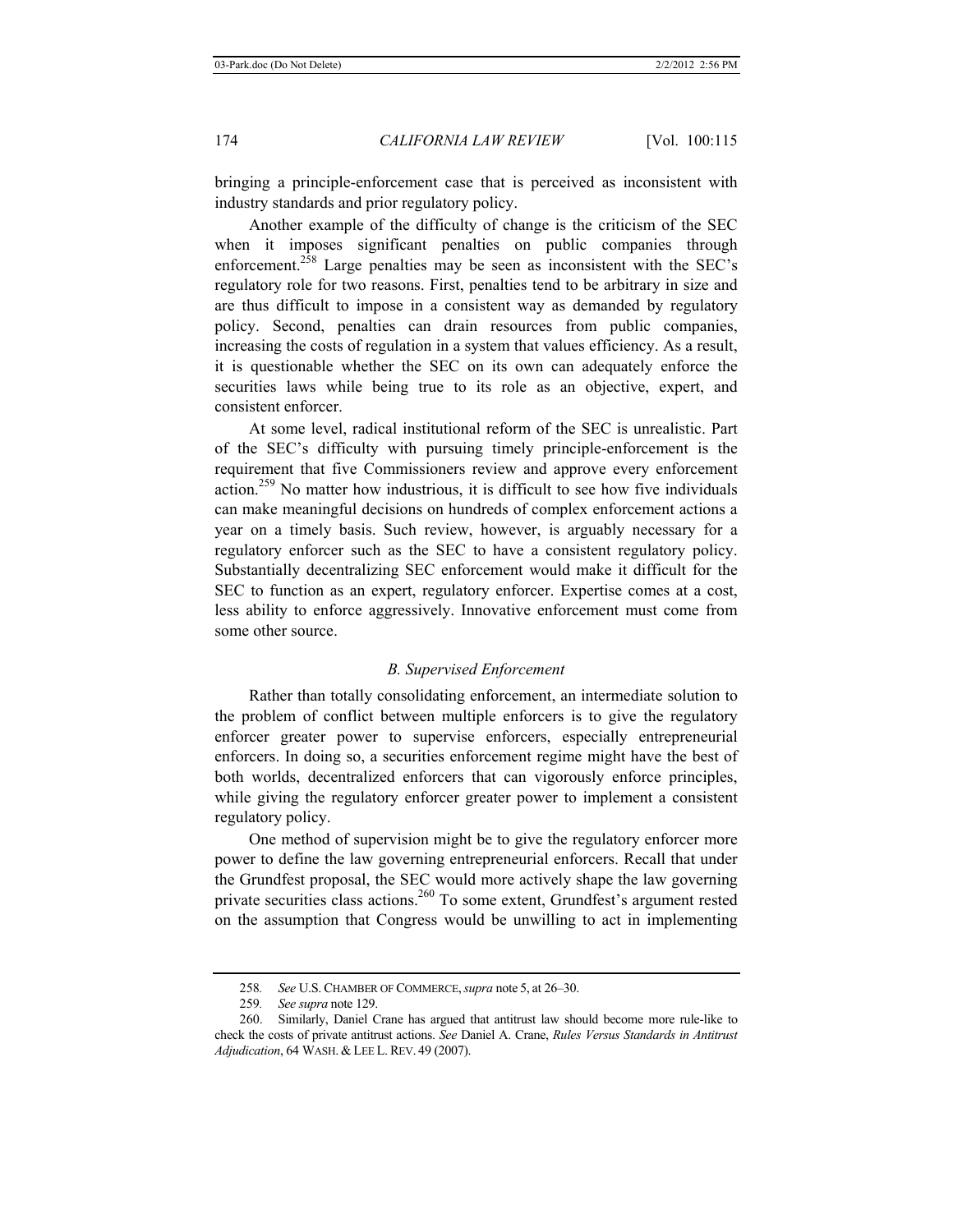meaningful reform.<sup>261</sup> Subsequent to the publication of Grundfest's article, Congress and the courts crafted substantial limits that now govern private class actions.<sup>262</sup> Most significantly, when bringing a securities class action, entrepreneurial enforcers are required to plead "a strong inference" of scienter or the case will be dismissed.<sup>263</sup> Such a heightened pleading standard limits the tendency of entrepreneurial enforcers to bring suits based on questionable assumptions of fraud.

The question is whether there are further limitations that the SEC can implement while maintaining Rule 10b-5's form as a principle. For Grundfest's proposal to do more work, one must believe that Rule 10b-5 can be further defined through specific rules without losing its essential character as a prohibition of fraud.264 At a practical level, especially after the reforms passed by the PSLRA, the only significant contribution that a strategy of rulemaking might have would be to essentially eliminate private actions entirely.<sup>265</sup> Such an effort would look more like consolidation rather than supervision.

Another possibility would be to implement a more direct form of supervision over entrepreneurial enforcers. Rose's proposal would act more directly in screening securities class actions than Grundfest's proposal. Instead of using rulemaking, the SEC would have the power to decide whether a securities class action is consistent with regulatory policy. In a sense, Rose's proposal would delegate interpretation of Rule 10b-5 from the courts to an administrative agency. The proposal relies on the assumption that the SEC has a meaningful advantage over courts in screening out cases without merit.

Indeed, as with Grundfest's proposal, for Rose's proposal to significantly reduce costs, the SEC would need to formulate additional limits that go beyond what the courts have already promulgated. It is questionable whether such limits exist. If easy criteria to screen cases existed, the legislature and courts would already have implemented them. Assessing the merits is an inherently difficult task, not because the courts do not have expertise that the SEC has, but because at the screening stage before discovery, the facts are undeveloped. It is unclear why the SEC would be much better in assessing cases at the prediscovery stage than courts.

<sup>261.</sup> *See, e.g.*, Grundfest, *supra* note 16, at 1019 ("In the sixty years since the Commission was created, Congress has repeatedly demonstrated its inability to resolve significant policy issues related to securities fraud litigation.").

<sup>262</sup>*. See* Private Securities Litigation Reform Act, Pub. L. No. 104-67, 109 Stat. 737 (1995) (codified as amended at 15 U.S.C. §§ 77a-1 to 78u-5).

<sup>263.</sup> *See* 15 U.S.C. § 78u-4(b)(2)(A) (2011).

<sup>264.</sup> The SEC has already tried through rulemaking to define the scope of the insider trading prohibition, SEC Rule 10b-5-1, but the rules have been criticized as not clarifying insider trading law. *See, e*.*g*., Nagy, *supra* note 156, at 1352–64.

<sup>265.</sup> Indeed, at least one of Grundfest's proposals is in the nature of eliminating rather than managing entrepreneurial enforcement. *See* Grundfest, *supra* note 16, at 1015 ("[B]y sharply limiting or eliminating the right to claim monetary damages in certain circumstances, the Commission could effectively eliminate plaintiffs' incentive to bring suit for anything other than equitable relief.").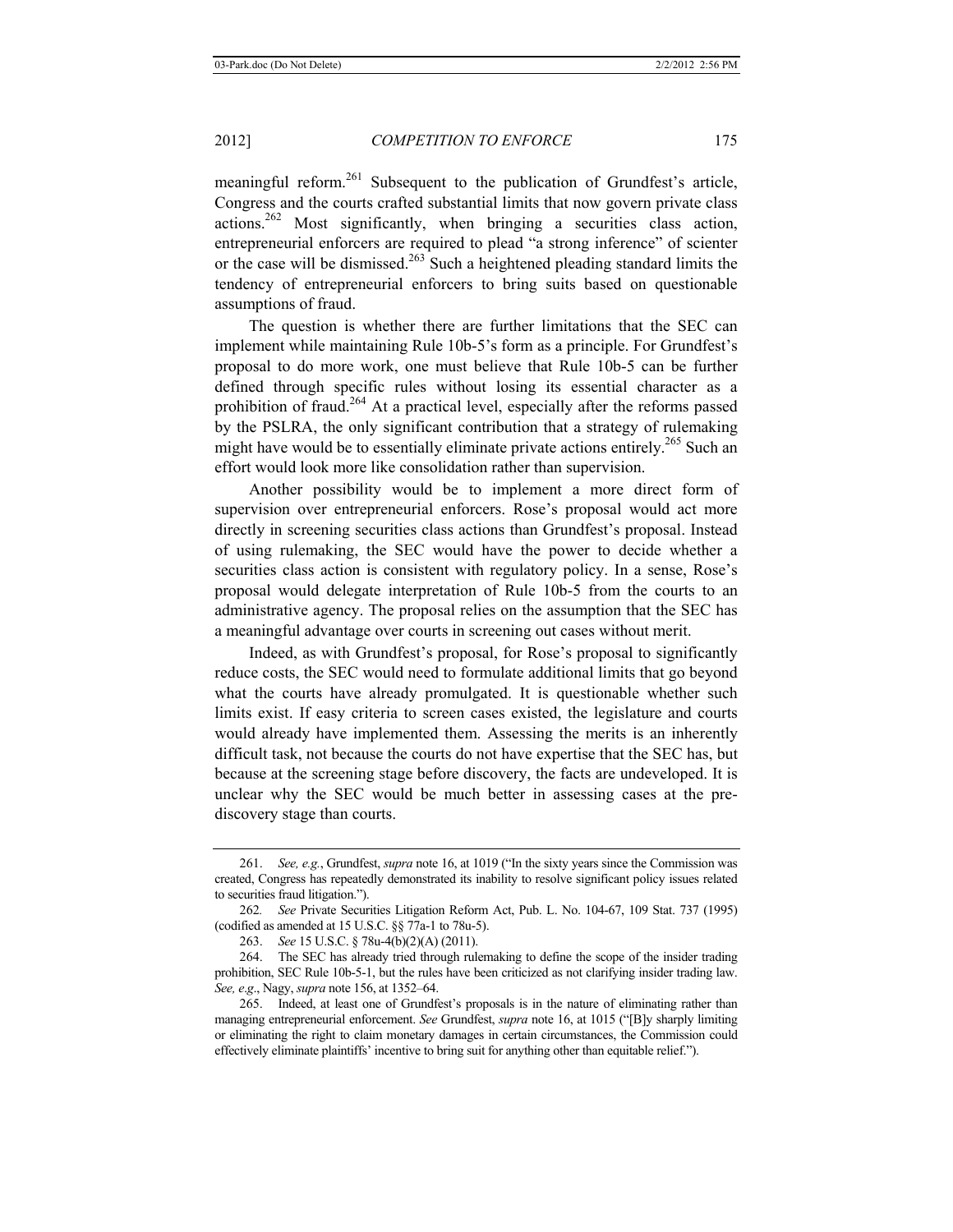In addition, the Rose proposal would need to be accompanied by additional reform of the SEC's bureaucracy. If the SEC has difficulty processing cases on a timely basis when it is dealing just with its own enforcement efforts, it would have even more difficulty doing so with the addition to its docket of two hundred or so class actions a year. It may be that subjecting entrepreneurial enforcers to the bureaucracy of the SEC would reduce if not eliminate the advantages of decentralized enforcement.

Proposals to supervise enforcement share a belief that an expert administrative agency can shape a broadly worded principle so its application can be predictable and rule-like. It is questionable whether further definition is possible without reducing the principle to a formalistic rule. Moreover, the application of expertise comes with a cost, increased bureaucratization of the decision-making process.

# *C. Decentralized Enforcement*

The current system of decentralized enforcement has its advantages, but it also has its costs. Multiple enforcers allow for the expression of the full range of values through enforcement, but the cacophony of voices can interfere with regulatory policy and unduly disrupt industry standards. However, the extent of such disruption may be isolated and manageable.

An advantage of a system with multiple enforcers is it allows for aggressive enforcement, while allowing regulatory enforcers such as the SEC to preserve its reputation for bureaucratic neutrality. Jonathan Macey's application of public-choice theory to the question of federal preemption is useful in framing this argument.<sup>266</sup> Macey observes that Congress can have an incentive to defer to states or administrative agencies, rather than preempting them with federal legislation, to avoid controversy on difficult regulatory matters.<sup>267</sup> Similarly, the SEC has an incentive to defer to other enforcers in aggressively investigating allegations of securities fraud and bringing cases that may take years to resolve. A system of multiple enforcers allows the SEC to avoid getting its hands dirty while it saves political capital for other regulatory efforts. By delegating to public-values and entrepreneurial enforcers, the SEC preserves its reputation for objectivity and expertise, while the wrongdoer is brought to justice.<sup>268</sup>

On the other hand, it is difficult for the regulatory enforcer to maintain its neutrality when public-values and entrepreneurial enforcers are wildly successful. The regulatory enforcer may have no choice other than to follow with

<sup>266</sup>*. See* Jonathan R. Macey, *Federal Deference to Local Regulators and the Economic Theory of Regulation: Toward a Public-Choice Explanation of Federalism*, 76 VA. L. REV. 265 (1990).

<sup>267</sup>*. Id*. at 284–85.

<sup>268</sup>*.* For a proposal that the SEC should outsource difficult cases to the private sector, *see*  Tamar Frankel, *Let the Securities and Exchange Commission Outsource Enforcement By Litigation: A Proposal*, 11 J.BUS. & SEC. L. 111, 119–25 (2010).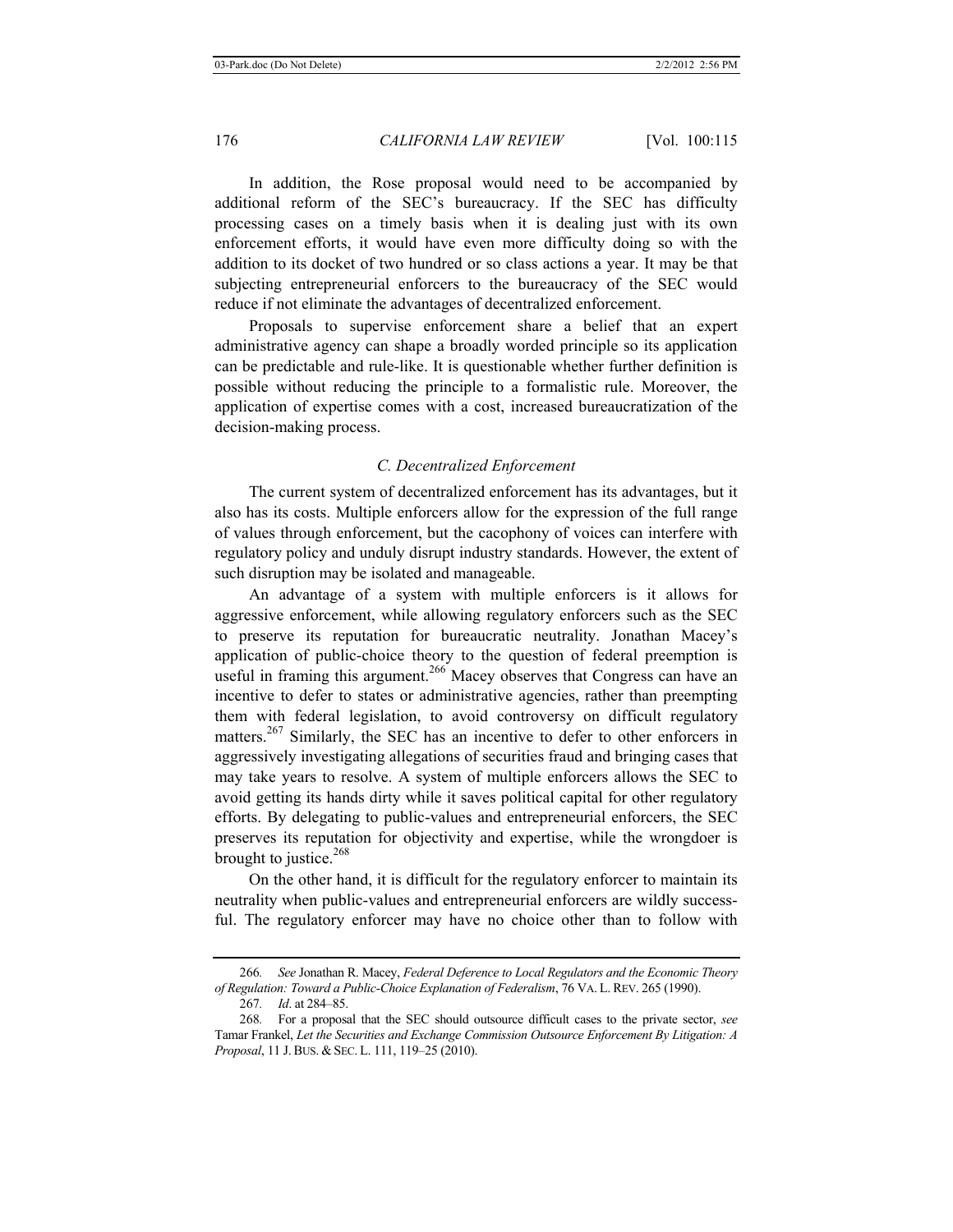aggressive efforts of its own in order to maintain its credibility, undermining the regulatory value of consistent application of regulatory policy. As a result, public-values and entrepreneurial enforcers can disrupt regulatory policy.

There are reasons to believe, however, that this is not such a serious problem. The pressure to ratchet up enforcement has mostly come from publicvalues enforcers such as federal prosecutors and state attorneys general. Especially when political motivations are present, some public-values enforcers are not shy in trumpeting their successes and criticizing the SEC. On the other hand, active enforcement by public-values enforcers is limited to certain contexts, especially when public attention is focused on corruption and fraud in the markets. When such periods subside, federal prosecutors and state attorneys general fade back into the distance. Because they do not primarily focus on securities enforcement, federal prosecutors and state attorneys general are not always asserting enforcement authority in a way that disrupts regulatory policy. Government actors may also be responsive to public concerns and backlash concerning excessive enforcement.<sup>269</sup> The pattern seems to be that after a wave of intense activity by public-values enforcers, the SEC again emerges as the primary securities enforcer.

In contrast, entrepreneurial enforcers are not likely to put as much pressure on the SEC to act. Most class action settlements take years to complete, often when public attention is drawn elsewhere. As a result, the potential for directly interfering with SEC enforcement policy may be minimal. The problem of the entrepreneurial enforcer, while significant, is mostly an issue of costs to the system rather than significant interference with regulatory policy. The class action attorney as entrepreneur has long been criticized for seeking his interests rather than the interests of clients or the public good.<sup>270</sup> Unlike public-values enforcers, entrepreneurial enforcers do not have the luxury of scaling back their enforcement activity. To some extent, there will always be cases of questionable merit filed because of the need of a class action attorney to keep his business running.<sup>271</sup>

While an ideal regulatory policy might eliminate unwarranted costs, it is unclear that some inefficiency in the system, even if significant, hinders the ability of a regulatory enforcer to do its job. Moreover, any costs to the system must be weighed against the benefits of entrepreneurial enforcers' willingness

<sup>269</sup>*. See, e*.*g*., Jones, *supra* note 54, at 110 ("Although regulatory competition may sometimes spur more vigorous enforcement action, the political process also works to constrain excessive regulatory zeal and commands diverse regulators to work together to protect the public interest.").

<sup>270</sup>*. See, e*.*g*., John C. Coffee, Jr., *The Regulation of Entrepreneurial Litigation: Balancing Fairness and Efficiency in the Large Class Action*, 54 U. CHI. L. REV. 877 (1987); Jonathan R. Macey & Geoffrey P. Miller, *The Plaintiffs' Attorney's Role in Class Action and Derivative Litigation: Economic Analysis and Recommendations for Reform*, 58 U.CHI. L.REV. 1, 96–105 (1991).

<sup>271.</sup> There is evidence that the PSLRA has resulted in the filing of fewer cases without merit. *See* Stephen J. Choi, *The Evidence on Securities Class Actions*, 57 VAND. L. REV. 1465, 1486–99 (2004) (summarizing studies).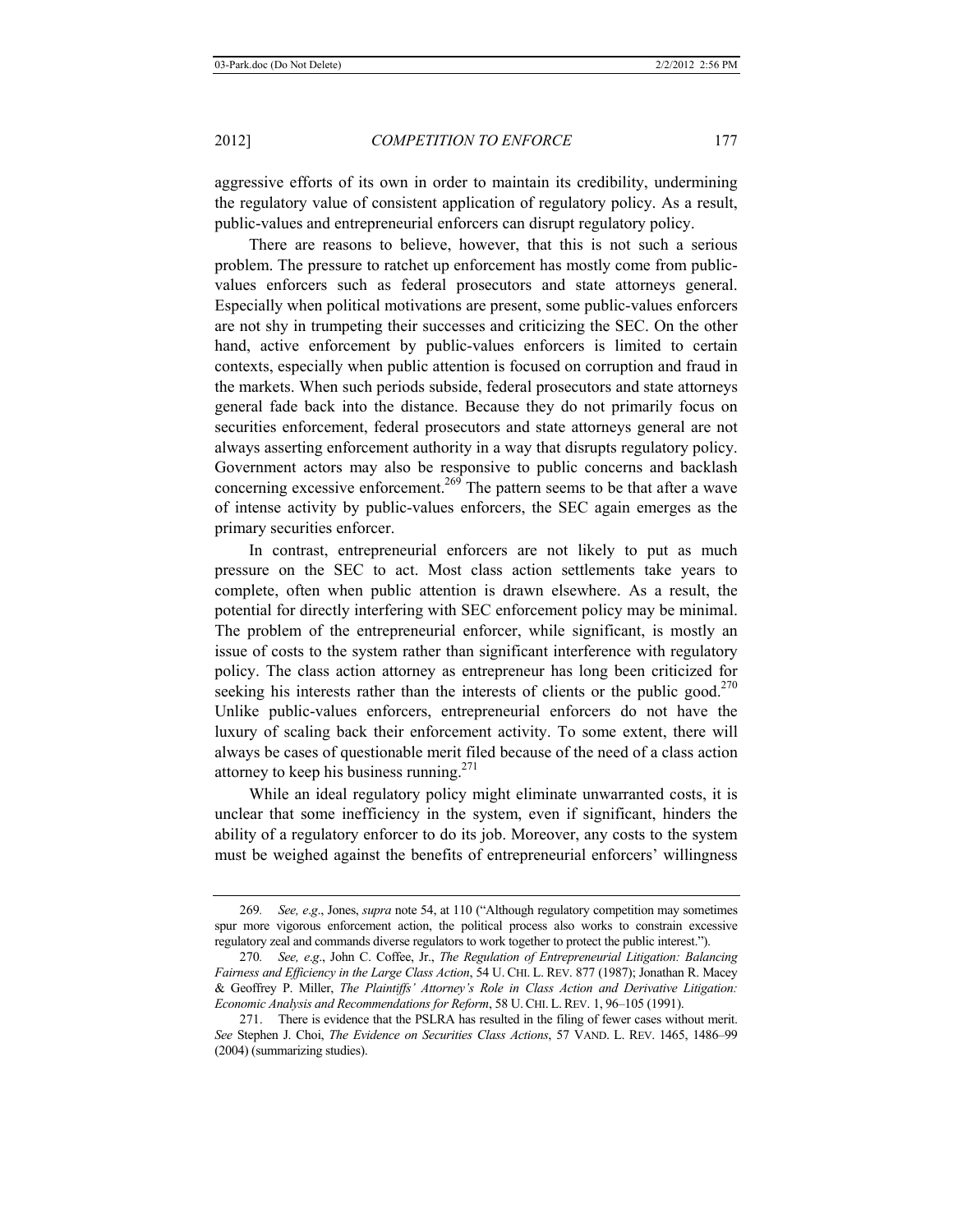to invest significant resources in litigating complex cases for years. Intermediate measures, such as more aggressive screening by courts, might be the better way to manage the costs of entrepreneurial enforcement rather than eliminating multiple enforcers. It is telling that the SEC has consistently supported private class actions as a necessary supplement to public enforcement.<sup>272</sup> In the view of the primary regulatory enforcer, entrepreneurial enforcers do not significantly hinder regulatory policy.

#### VI.

## A COMPARATIVE ADVANTAGE SYSTEM OF ENFORCEMENT

The choice between a centralized and decentralized system of enforcement is fundamentally one between a one-dimensional and multidimensional conception of enforcement values. Should securities enforcement be controlled by one enforcer with its expert approach to enforcement, or should we allow for the expression of a greater diversity of values by multiple enforcers?<sup>273</sup> The contribution of this Article is not so much to resolve this debate, but to frame it in a way that is richer and perhaps fairer to the system of multiple enforcers that currently exists. In essence, the argument of the Article thus far has been to set forth a comparative advantage theory of enforcement. This Part more fully describes that theory and proposes a two-tier system of enforcement that might better utilize the comparative advantages of enforcers.

As noted earlier, the debate over the structure of securities enforcement has been centered on the issue of overenforcement. The major limitation to this approach is it does not do enough to emphasize the qualitative differences of enforcement efforts. If enforcement is a uniform product, the case for a monopolistic enforcer is much stronger than if enforcement quality differs.

The distinction between rule-enforcement and principle-enforcement suggests that different enforcers will be effective in different ways. Principleenforcement hinges on effective fact development, which cannot be reduced to a bureaucratic science. Building a case is not a formulaic exercise but requires creativity, a willingness to take risk, as well as quite a bit of luck. It is difficult to say that the thorough, process-driven approach of the SEC will always be better in developing compelling principle-enforcement cases than the entrepreneurial approach of other enforcers.

The case for multiple enforcers can be made by emphasizing the unique advantages enforcers bring to the table. Though enforcers compete at times for

<sup>272</sup>*. See, e.g.*, Pritchard, *supra* note 34, at 1085.

<sup>273</sup>*. Cf*. Richard H. Pildes & Elizabeth S. Anderson, *Slinging Arrows at Democracy: Social Choice Theory, Value Pluralism, and Democratic Politics*, 90 COLUM. L. REV. 2121, 2143 (1990) ("Value pluralism is the view that public values—those values at stake in political choice—ought to be understood to be diverse in a particular and profound way: these choices typically implicate very different *kinds* of values or even very different *conceptions* of values.").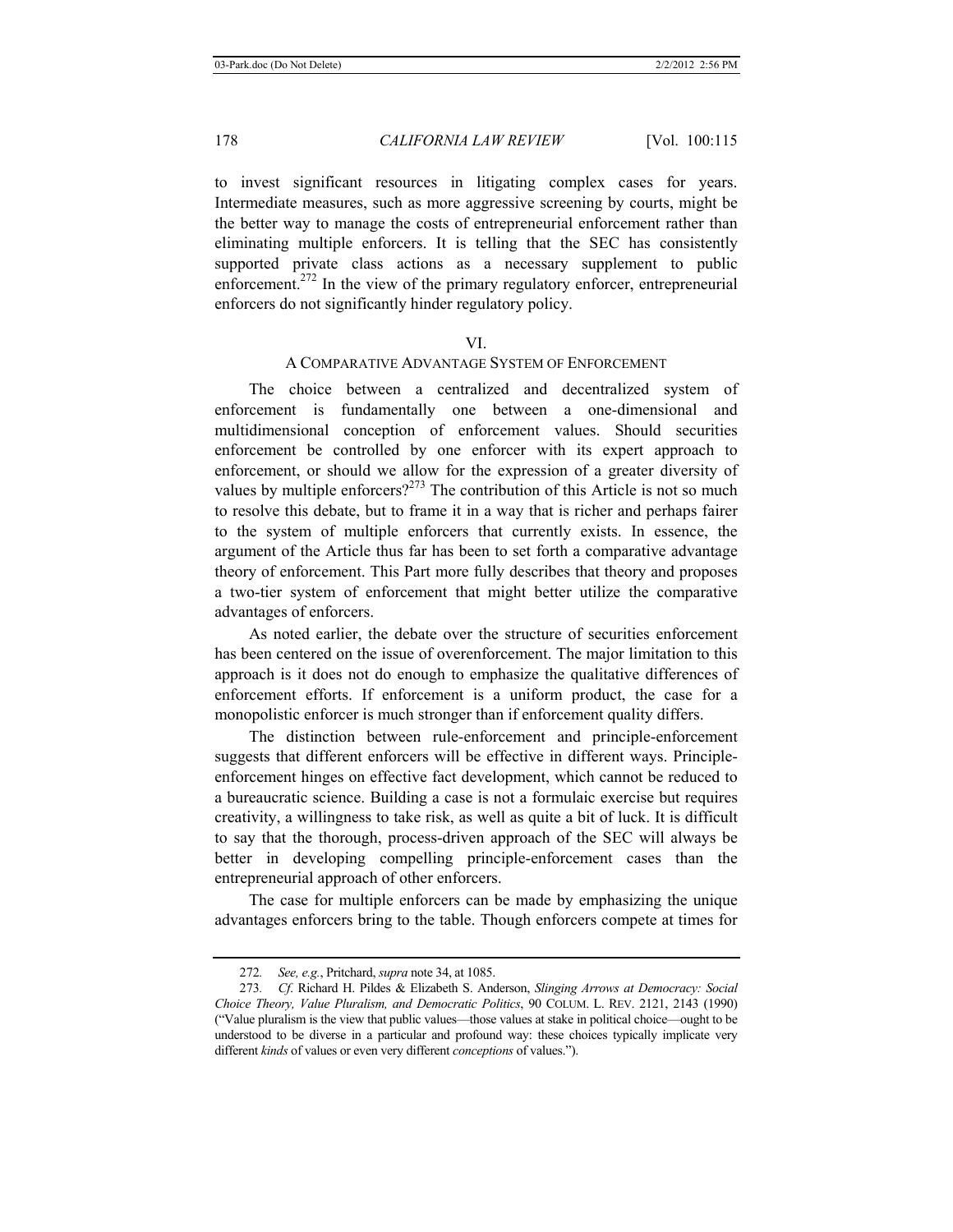publicity and control of the same cases, for the most part, they usually perform the particular tasks that they are better suited for. Industry enforcers develop and enforce industry norms. The SEC enforces in a way that sets forth a coherent regulatory policy, acting slowly but surely as a large bureaucracy. Public-values enforcers can nimbly police the worst forms of conduct that offend societal values, taking advantage of their independence from regulatory burdens. Entrepreneurial enforcers motivated by profits are willing to enter into trench warfare with companies who hide behind their complexity in insisting they have done nothing wrong. The value of multiple enforcers is not just that they spur the SEC to act through competition, but that they have their own approach to enforcement that the SEC will find difficult to replicate.

While in theory one enforcer could perform all of these tasks, the economic theory of comparative advantage would suggest it would be better to delegate certain tasks to specialists.<sup>274</sup> It might be more efficient for the SEC to focus on rule-enforcement and regulatory policy, while allowing smaller, risktaking enforcers to focus on principle-enforcement that expresses public values. The cost and controversy of principle-enforcement can distract the SEC from performing its regulatory functions. By targeting its efforts at what it does best, the SEC would be better able to focus on performing its core function of setting regulatory policy.

Securities enforcement could be structured as a two-tiered system where different enforcers focus on distinct kinds of enforcement. The first tier would include industry and regulatory enforcers who primarily focus on ruleenforcement. The second tier would include public-values and entrepreneurial enforcers who primarily focus on principle-enforcement. It is likely, under such a system, that one tier would sometimes be more active than the other, depending on the economic and political climate. In general, perhaps the first tier of industry and regulatory enforcers would dominate, but when scandals erupt or corruption is evident, the second tier would emerge and play a greater role.

Such a system should not entirely preclude first-tier enforcers from principle-enforcement. First-tier enforcers might still engage in principleenforcement in cases where second-tier enforcers do not have the incentives or resources. One such area might be cases involving enforcement against individuals without the profile or deep pockets to attract involvement by second-tier enforcers.<sup>275</sup> Another possibility is that first-tier enforcers could

<sup>274.</sup> For examples of applications of the theory of comparative advantage to a legal context, see Kenneth B. Davis, *Corporate Opportunity and Comparative Advantage*, 84 IOWA L. REV. 211 (1999); Frank H. Easterbrook, *Does Antitrust Have a Comparative Advantage?*, 23 HARV.J.L. & PUB. POL'Y 5 (1999).

<sup>275.</sup> Much of the SEC's public values activity occurs with respect to issues such as insider trading against individuals. Donald Langevoort has argued that the SEC's insider trading campaign is a way of creating a "brand" that capitalizes on an issue with public appeal. Donald C. Langevoort, *Rereading* Cady, Roberts*: The Ideology and Practice of Insider Trading Regulation*, 99 COLUM. L. REV. 1319, 1328–29 (1999); *see also* KHADEMIAN, *supra* note 150, at 14–17 (noting that insider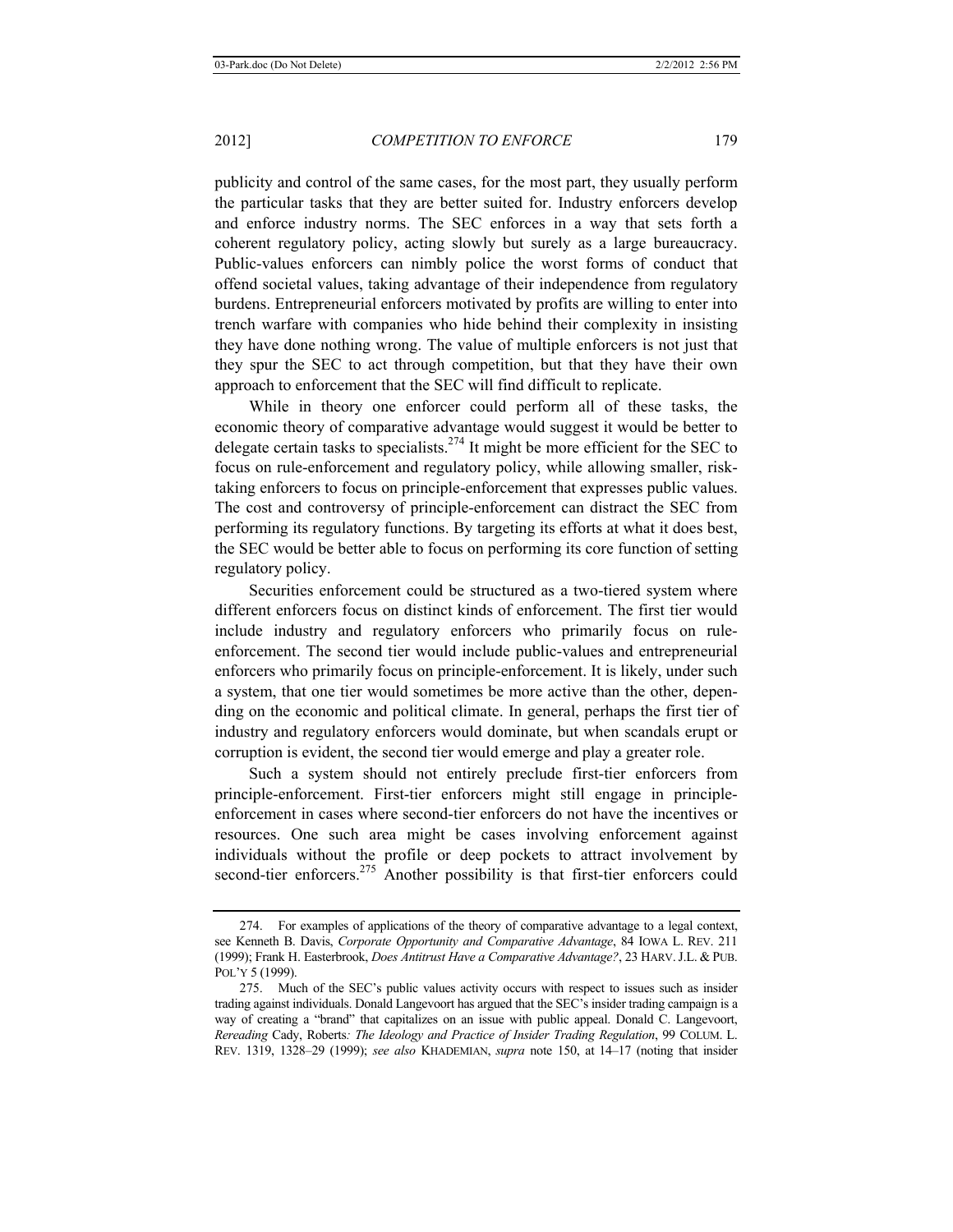limit their principle-enforcement efforts to prospective relief and leave collection of monetary remedies to second-tier enforcers. The SEC would not be as subject to criticism for lack of consistency if its efforts were primarily injunctive, with costly and controversial follow-up litigation performed by private parties.

Of course, a system that relies on the comparative advantages of multiple enforcers will still potentially have values conflicts. Enforcers in the first tier will feel pressure to follow successful principle-enforcement efforts by secondtier enforcers, though such pressure might be reduced if it were widely understood that first-tier enforcers mainly focused on rule-enforcement. Another challenge is that second-tier enforcers might overreach in ways that interfere with regulatory policy.

In order to manage these conflicts, first-tier enforcers such as the SEC might be given some additional power to influence principle-enforcement so it does not stray too far from regulatory policy. Coffee and Sale have sensibly proposed giving the SEC power to invalidate injunctive relief by state securities regulators that unduly interferes with the SEC's regulatory policy.<sup>276</sup> In addition, the SEC could be given the power to make a concurrent filing in any securities enforcement case brought by any enforcer that gives its opinion as to the merit of the case and whether it is consistent with regulatory policy. Courts and parties could use the SEC's opinion as a strong signal in deciding whether a case has merit. A system that allows the SEC to give its input would allow it to influence cases brought by other enforcers, while reducing some of the bureaucracy that might result from a more formal review. Finally, regulators should continue to consider criteria that will guide their decision to bring principle-enforcement cases.<sup>277</sup>

An objection to limiting the SEC's role in the context of principleenforcement might be that the SEC has a special legitimacy in enforcing principles. Regulatory policy has at least some place for public values, and SEC enforcement often effectively reflects public values. Such concerns might be lessened by the fact that the SEC would still bring principle-enforcement cases against individuals. In the most egregious cases, it should be possible to identify individuals who can be targeted. The SEC can also proceed with ruleenforcement against companies, and there should be sufficient incentive for values or entrepreneurial enforcers to bring principle-enforcement cases against companies. Admittedly, something would be lost if the SEC did not enforce principles against companies, but such a loss might be outweighed by the benefits of allowing the SEC to focus on its particular role as a regulatory enforcer.

trading cases "give the SEC, an agency with limited resources, additional leverage in preempting future fraud and manipulation").

<sup>276</sup>*. See* Coffee & Sale, *supra* note 53, at 780.

<sup>277.</sup> In an earlier article, I proposed such criteria. *See* Park, *The Competing Paradigms of Securities Regulation*, *supra* note 82.